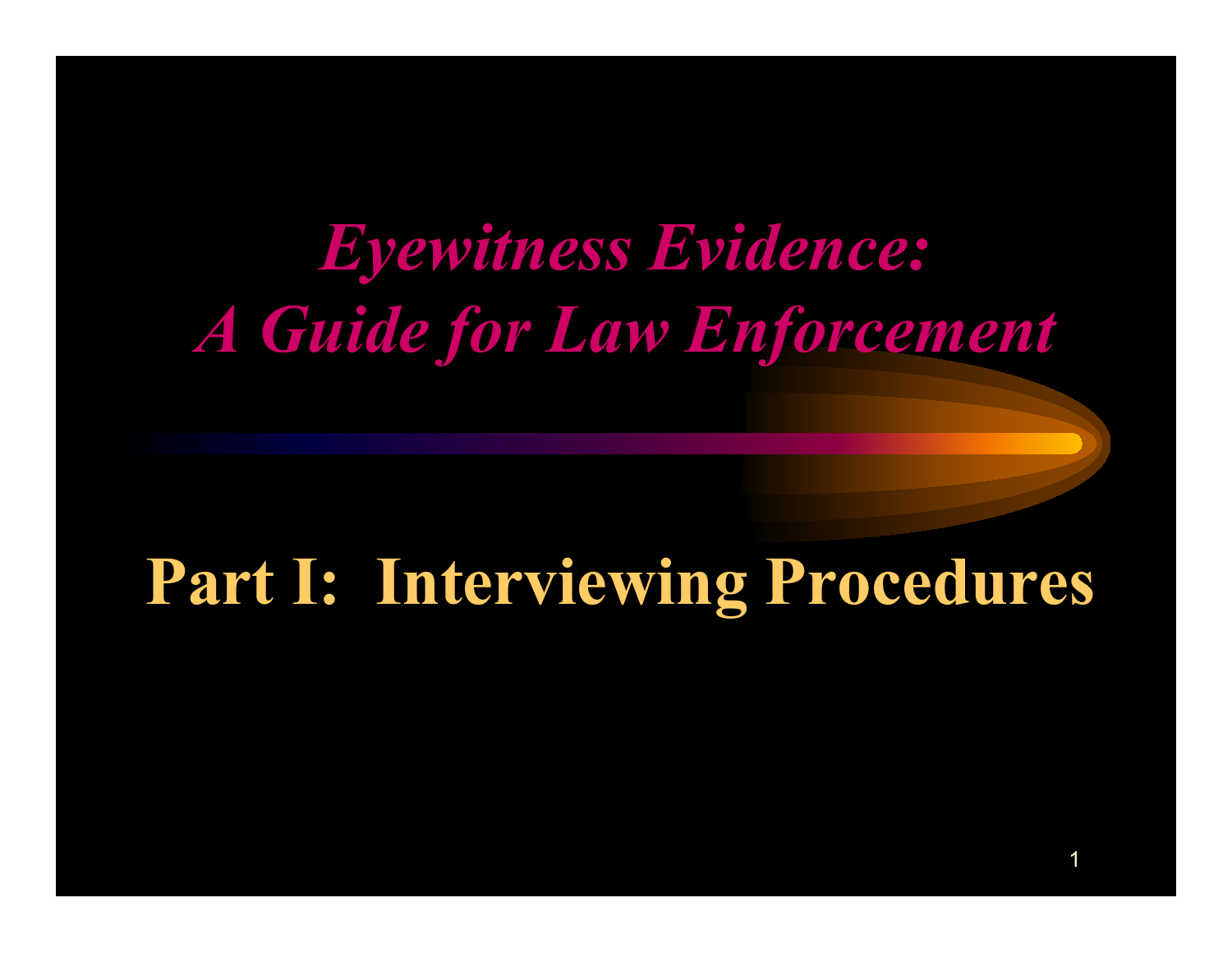# **Section I.**

# **Initial Report of the Crime/ First Responder (Preliminary Investigator)**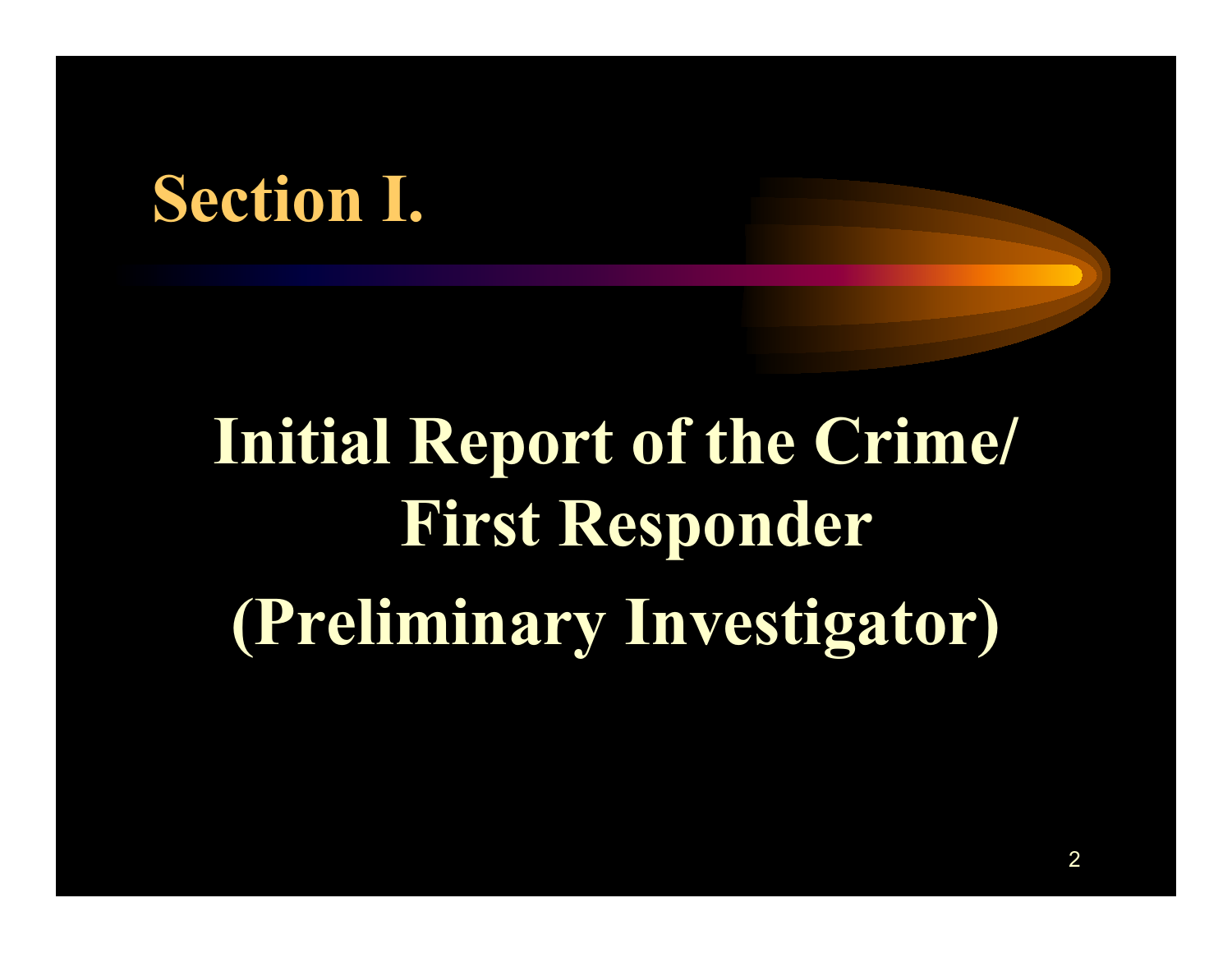#### **A. Answering the 9–1–1/Emergency Call (Call-Taker/Dispatcher)**

**Procedure:** During a 9–1–1/emergency call—after obtaining preliminary information and dispatching police—the call-taker/ dispatcher should—

1. Assure the caller the police are on the way.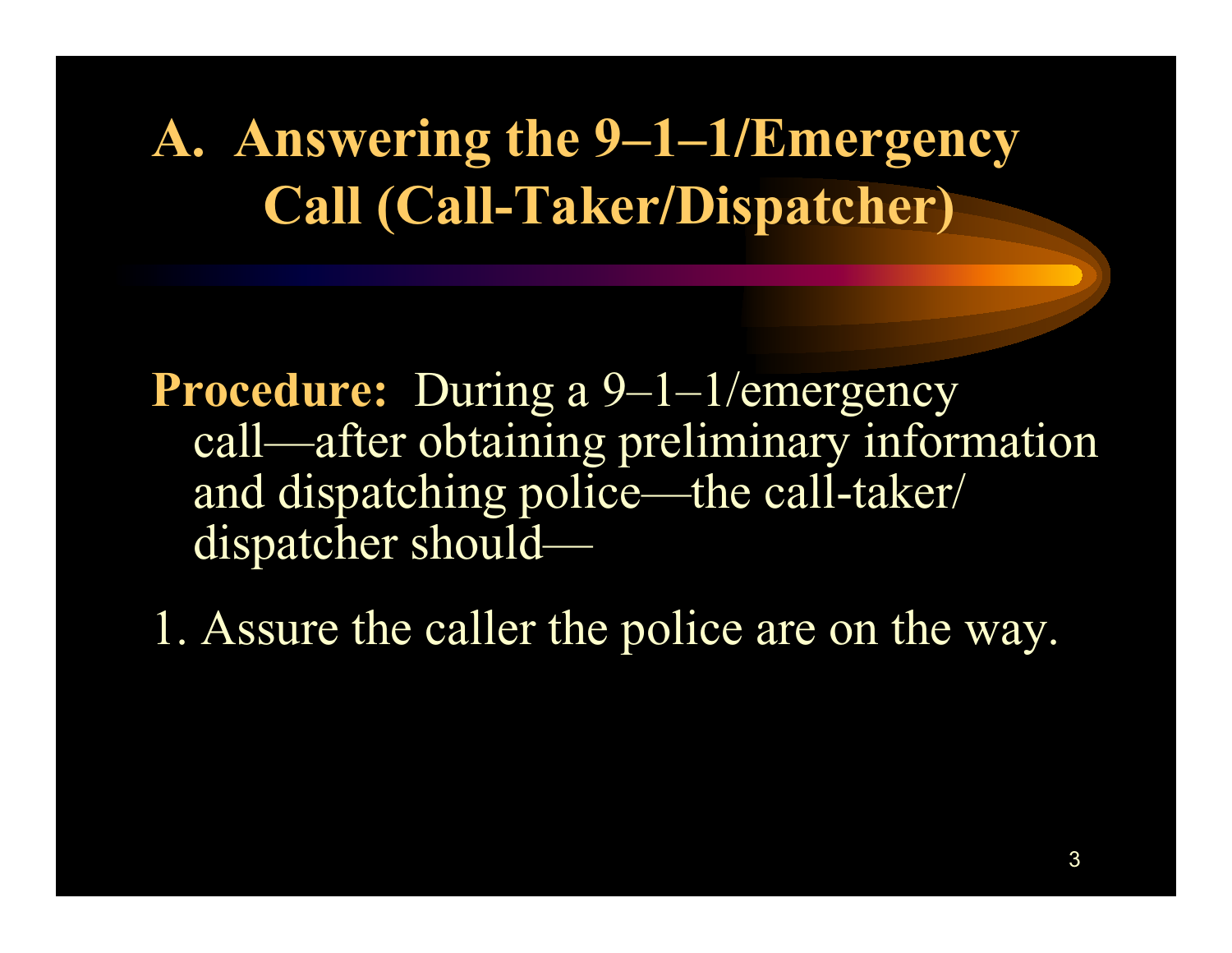### **Answering the 9–1–1/Emergency Call (Call-Taker/Dispatcher)** *(cont.)*

2. Ask open-ended questions (e.g., "What can you tell me about the car?") and augment with closed-ended questions (e.g., "What color was the car?").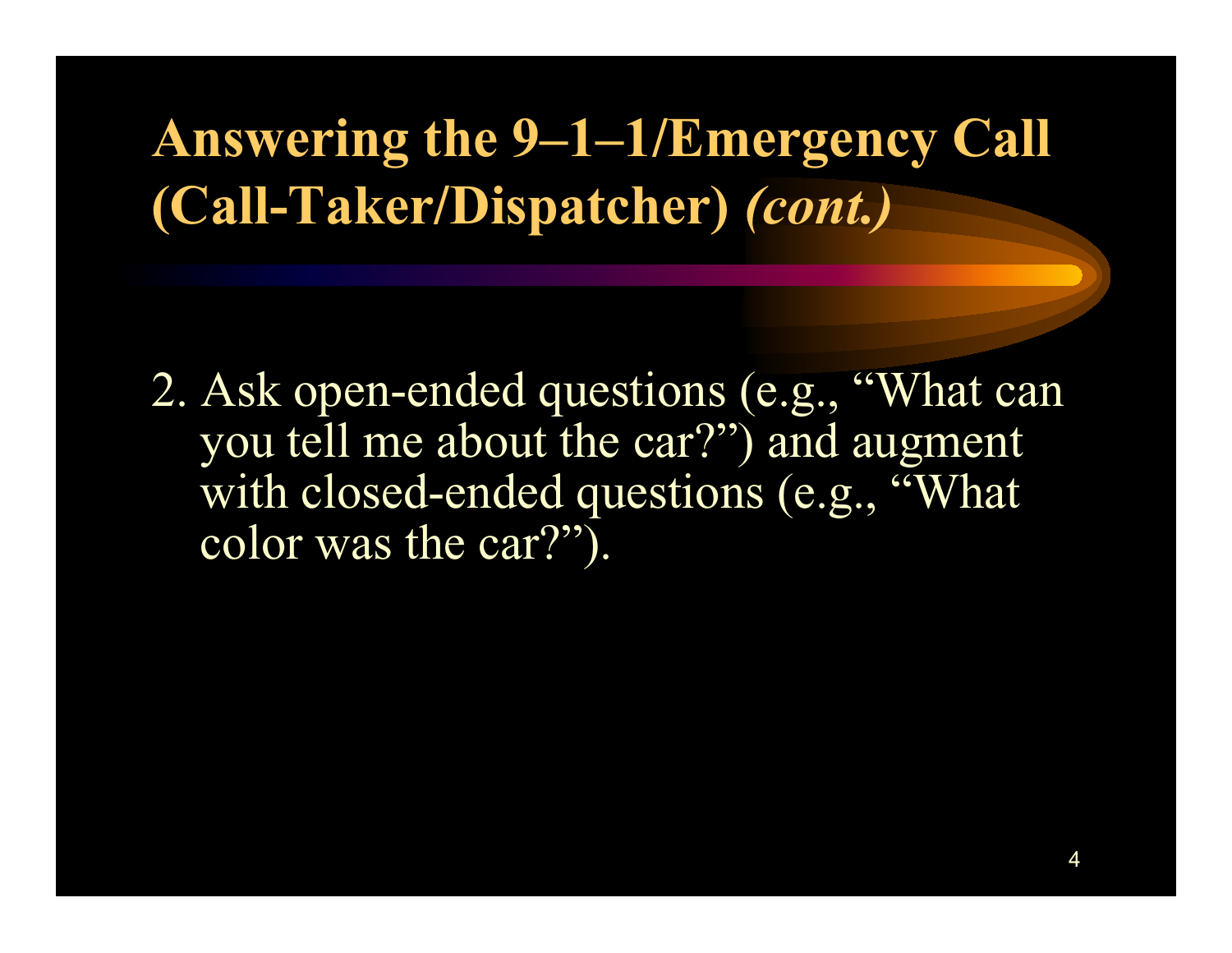**Open-ended questions** allow for an unlimited response from the witness in his/her own words.

#### **Examples:**

- "What can you tell me about the perpetrator?"
- "Tell me in your own words what happened."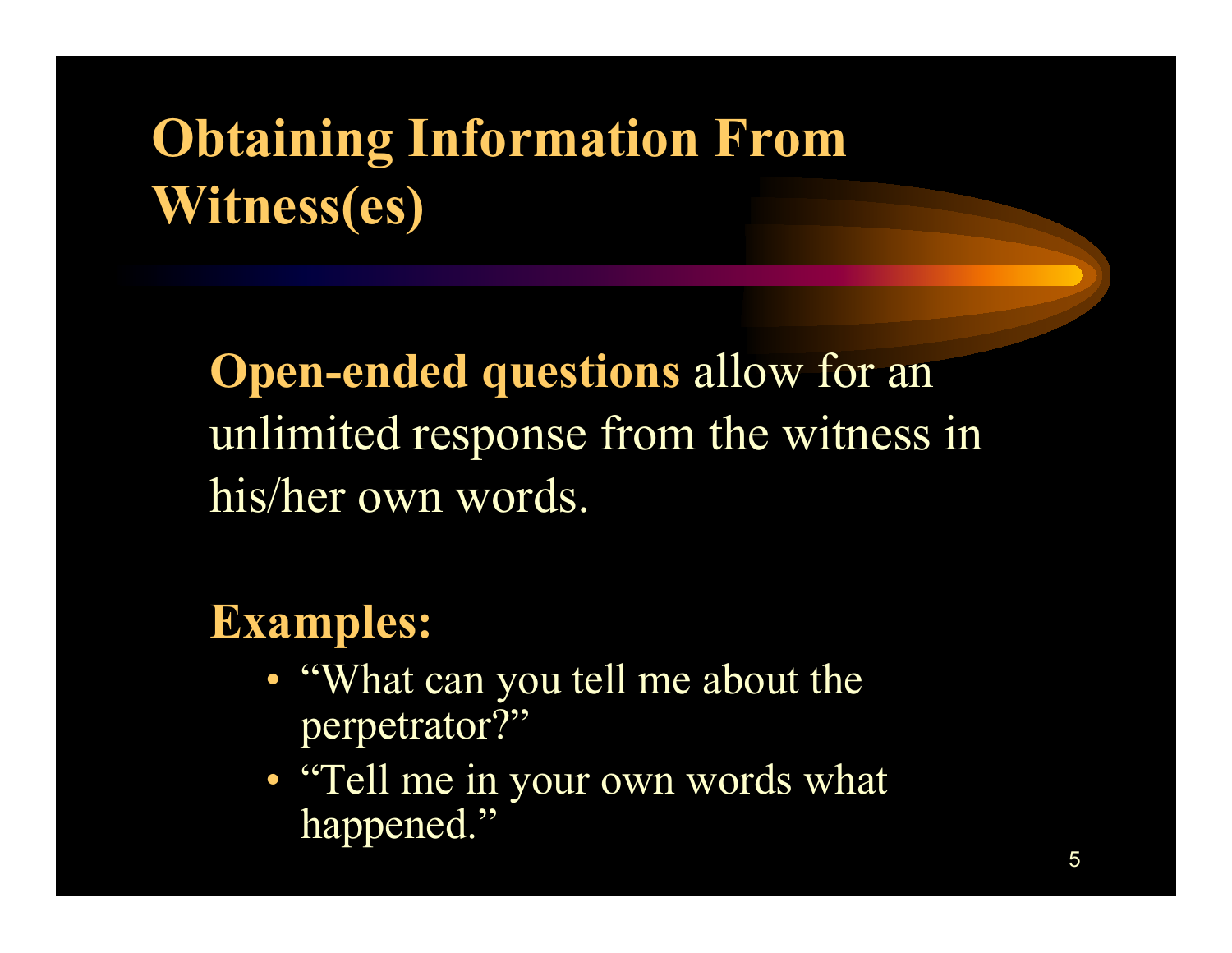**Closed-ended questions** limit the amount or scope of information that the witness can provide.

#### **Examples:**

- "Did the perpetrator have a beard?"
- "What color was the car?"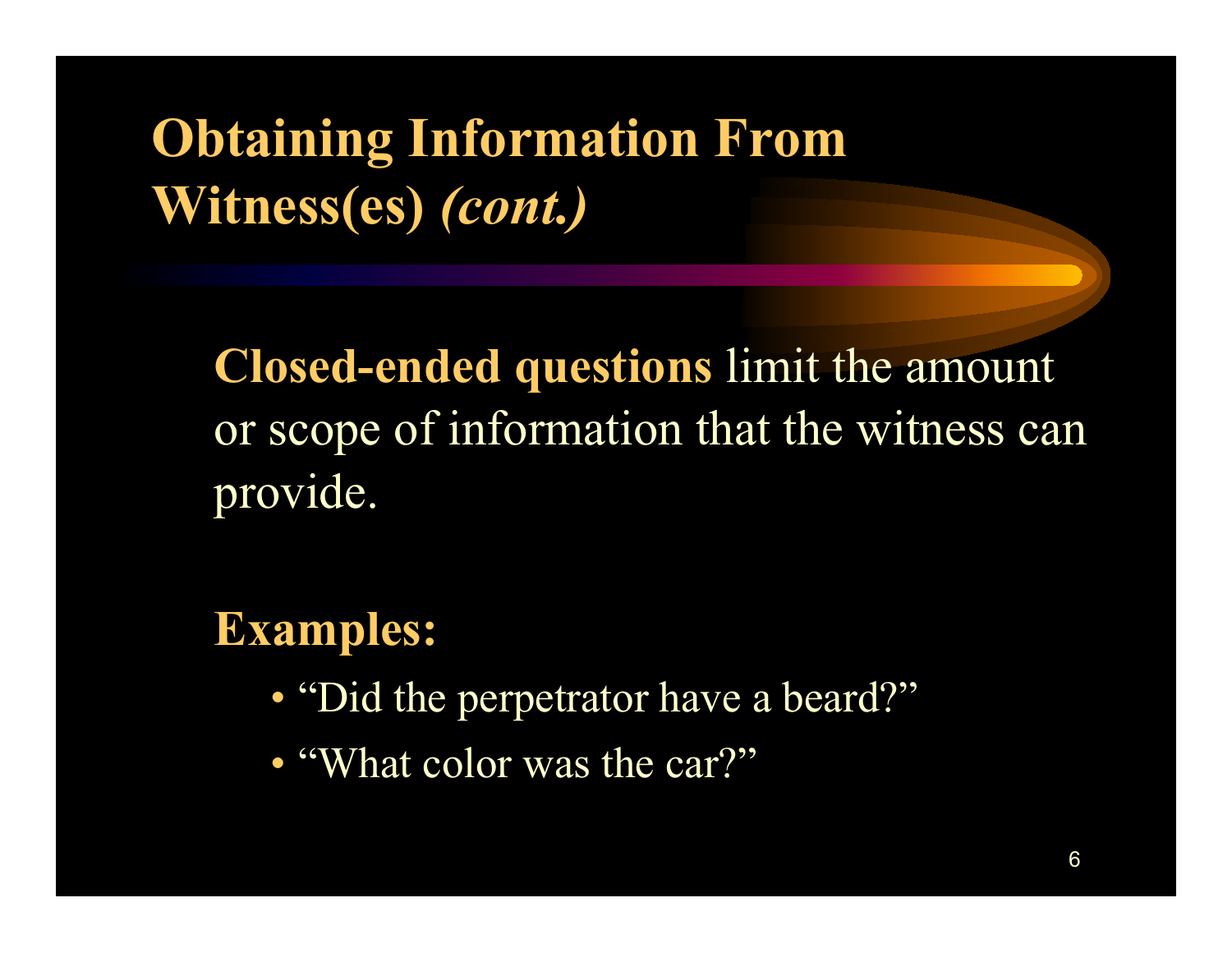3. Avoid asking suggestive or leading questions. Leading questions suggest an answer and may distort the caller's perception or memory.

#### **Example:**

• "Was the car red?"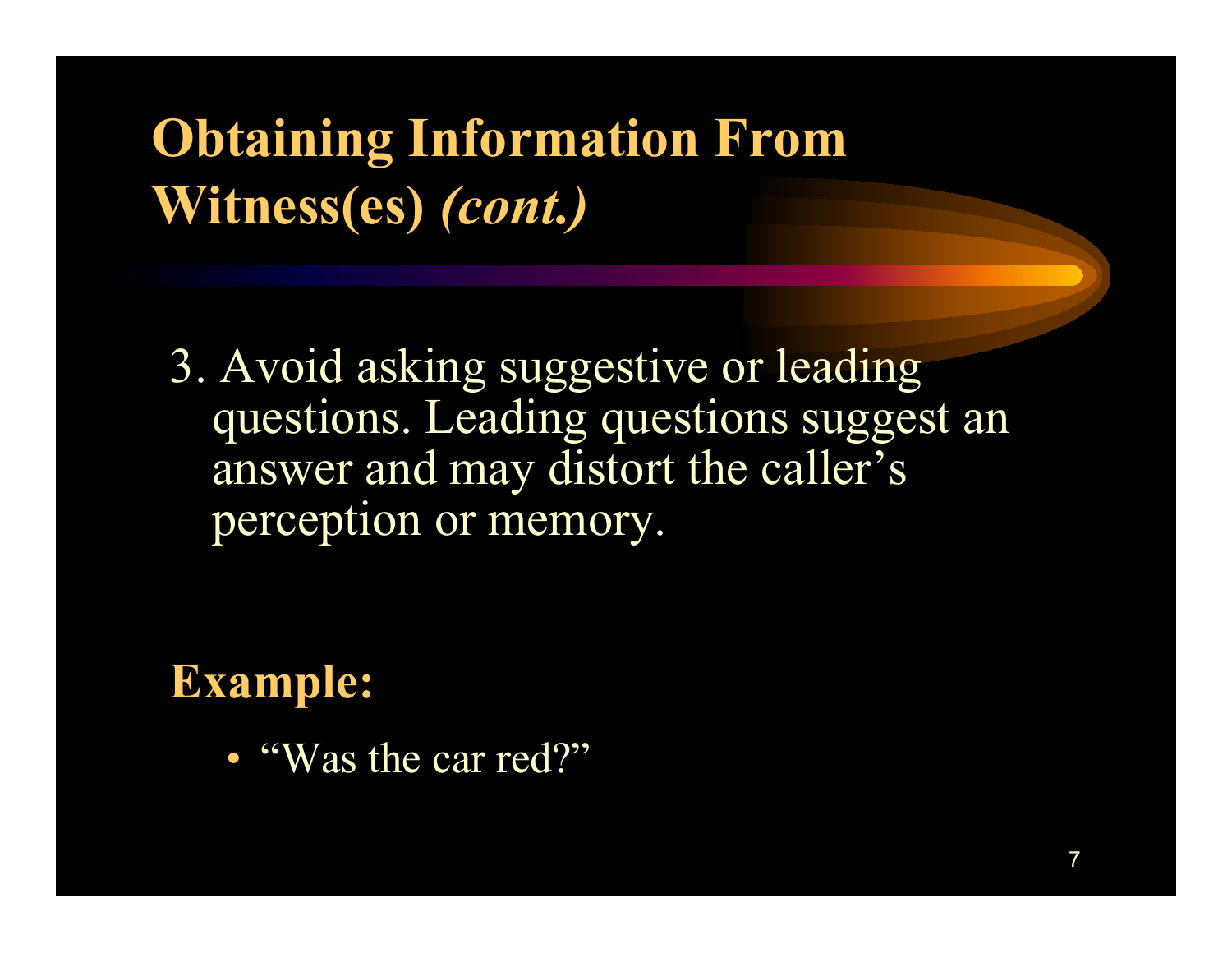**Answering the 9–1–1/Emergency Call (Call-Taker/Dispatcher)** *(cont.)*

- 4. Ask if anything else should be known about the incident.
- 5. Transmit information to responding officer(s).
- 6. Update officer(s) as more information comes in.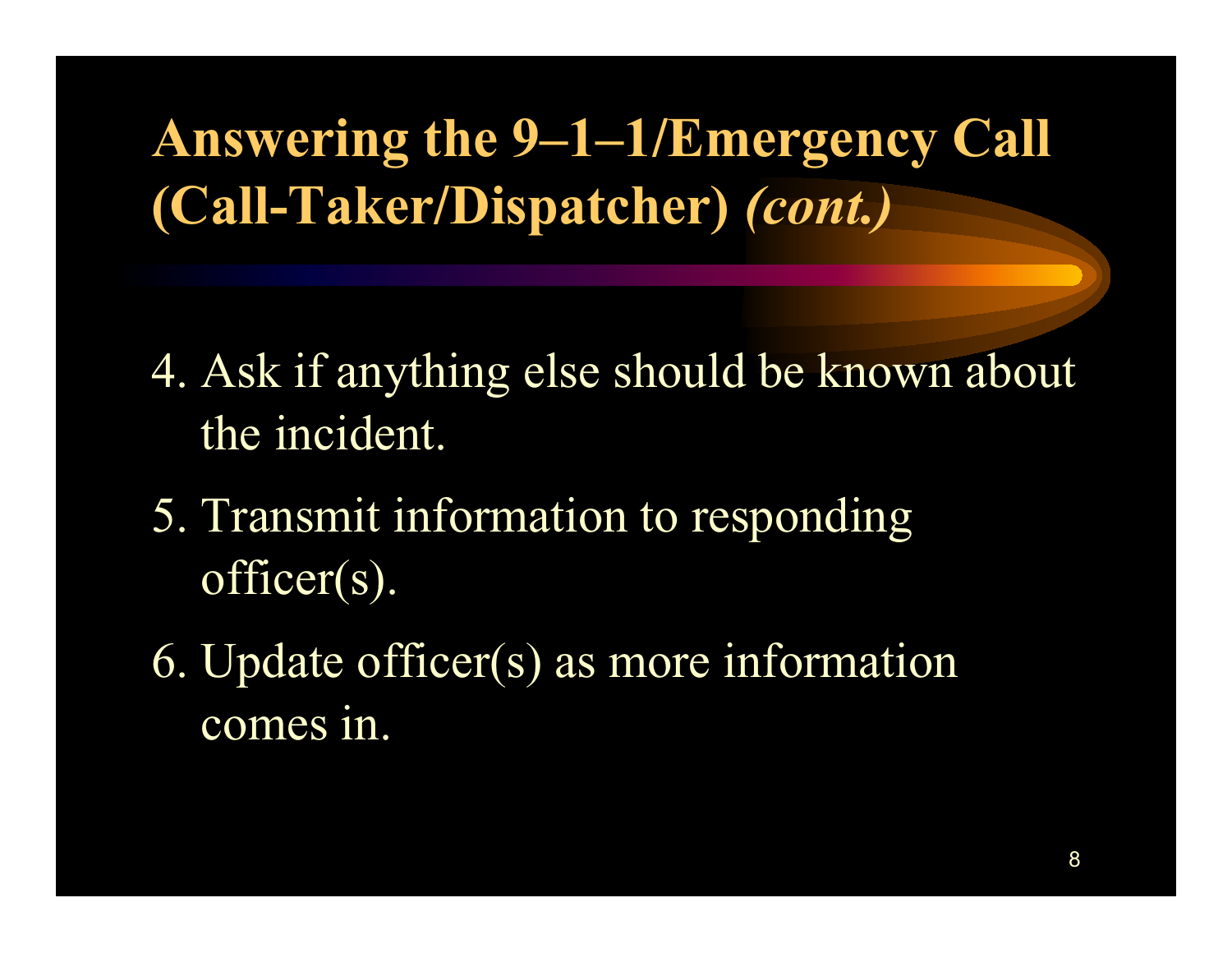### **Answering the 9–1–1/Emergency Call (Call-Taker/Dispatcher)** *(cont.)*

#### **Summary:**

The information obtained from the witness is critical to the safety of those involved and may be important to the investigation. The manner in which facts are elicited from a caller can influence the accuracy of the information obtained.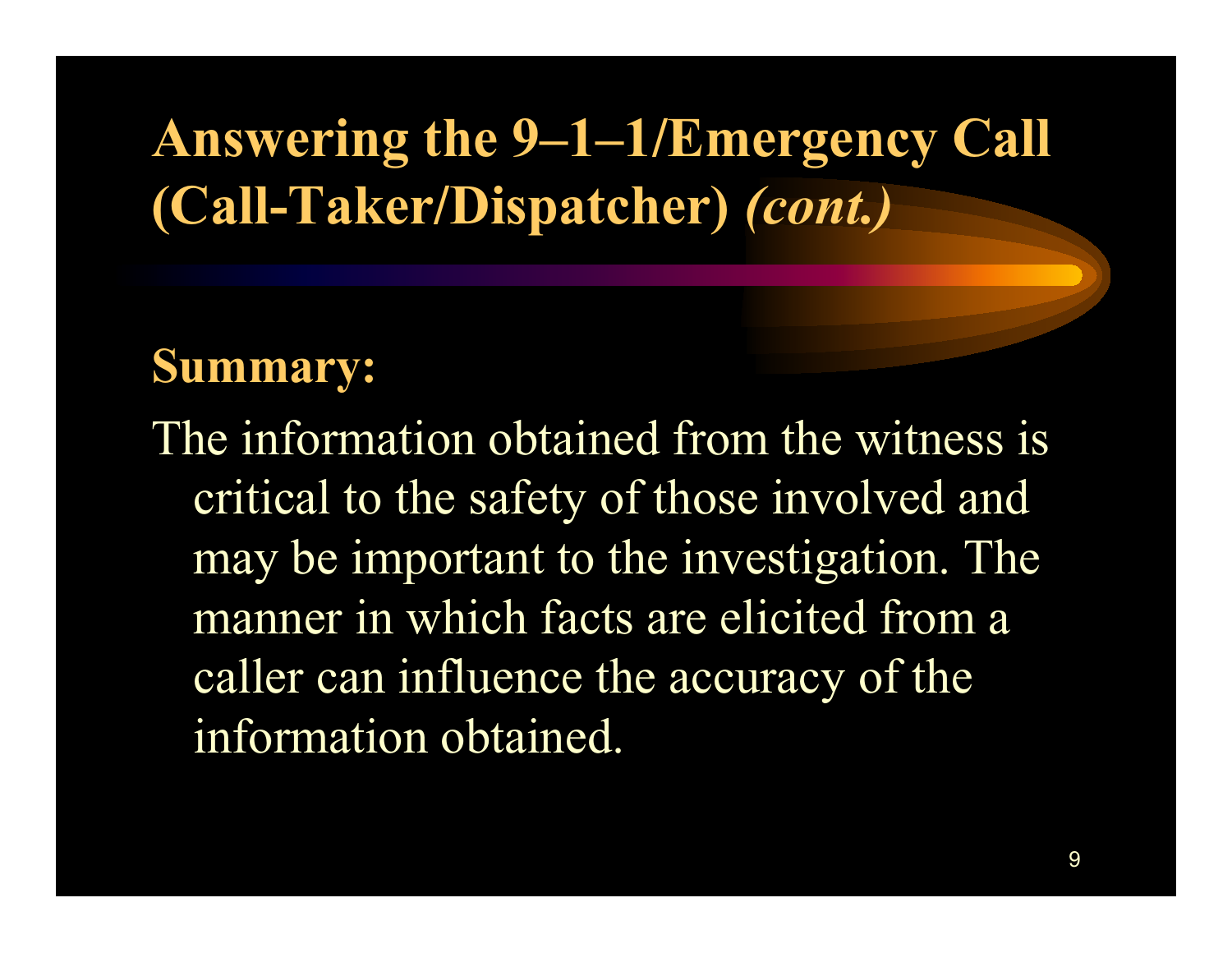## **B. Investigating the Scene (Preliminary Investigating Officer)**

**Procedure:** After securing the scene and attending to any victims and injured persons, the preliminary investigating officer should—

1. Identify the perpetrator(s).

a. Determine the location of the perpetrator(s). b. Detain or arrest if still present at the scene.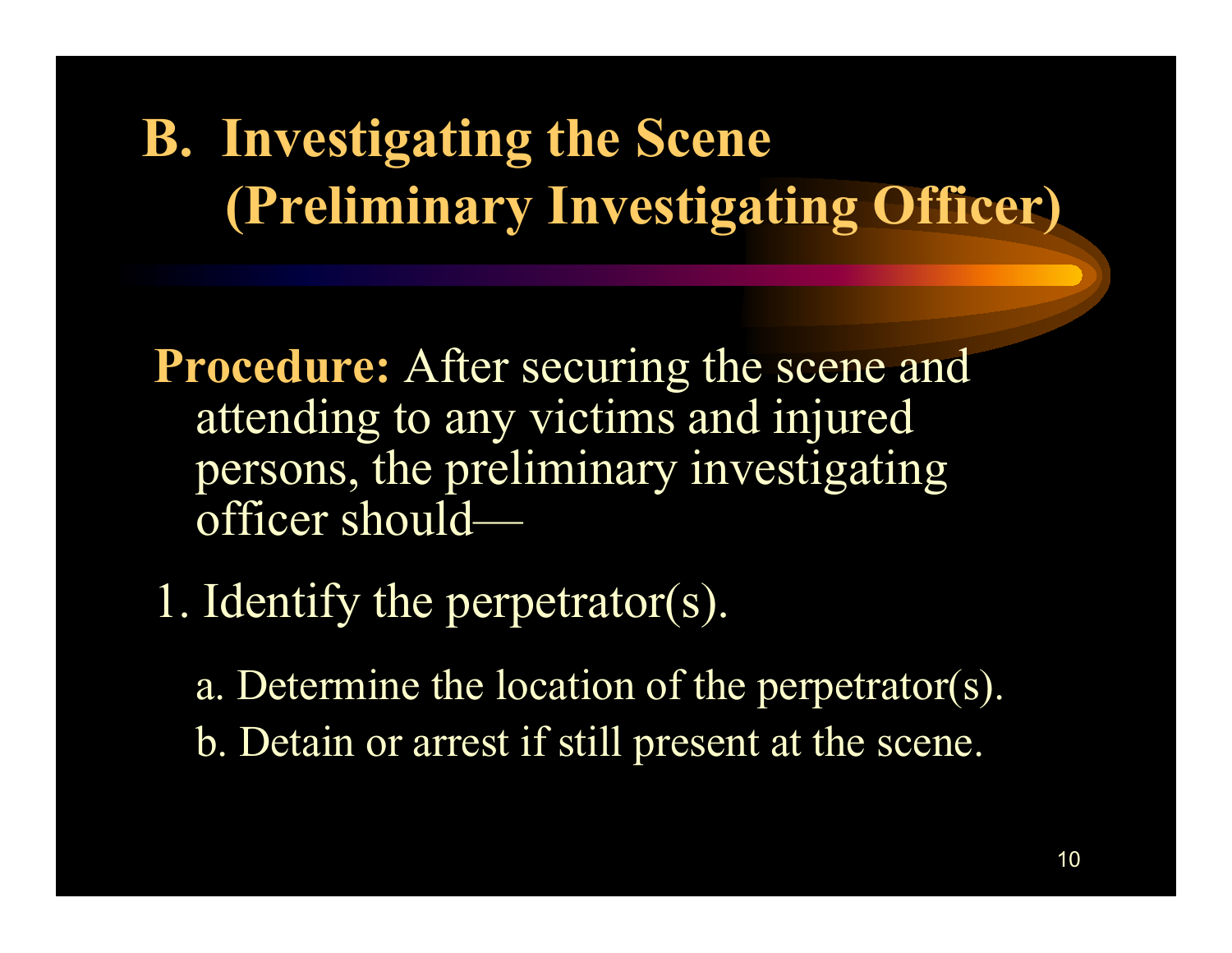**Investigating the Scene (Preliminary Investigating Officer)** *(cont.)*

- 2. Determine/classify what crime or incident has occurred.
- 3. Broadcast an updated description of the incident, perpetrator(s), and/or vehicle(s).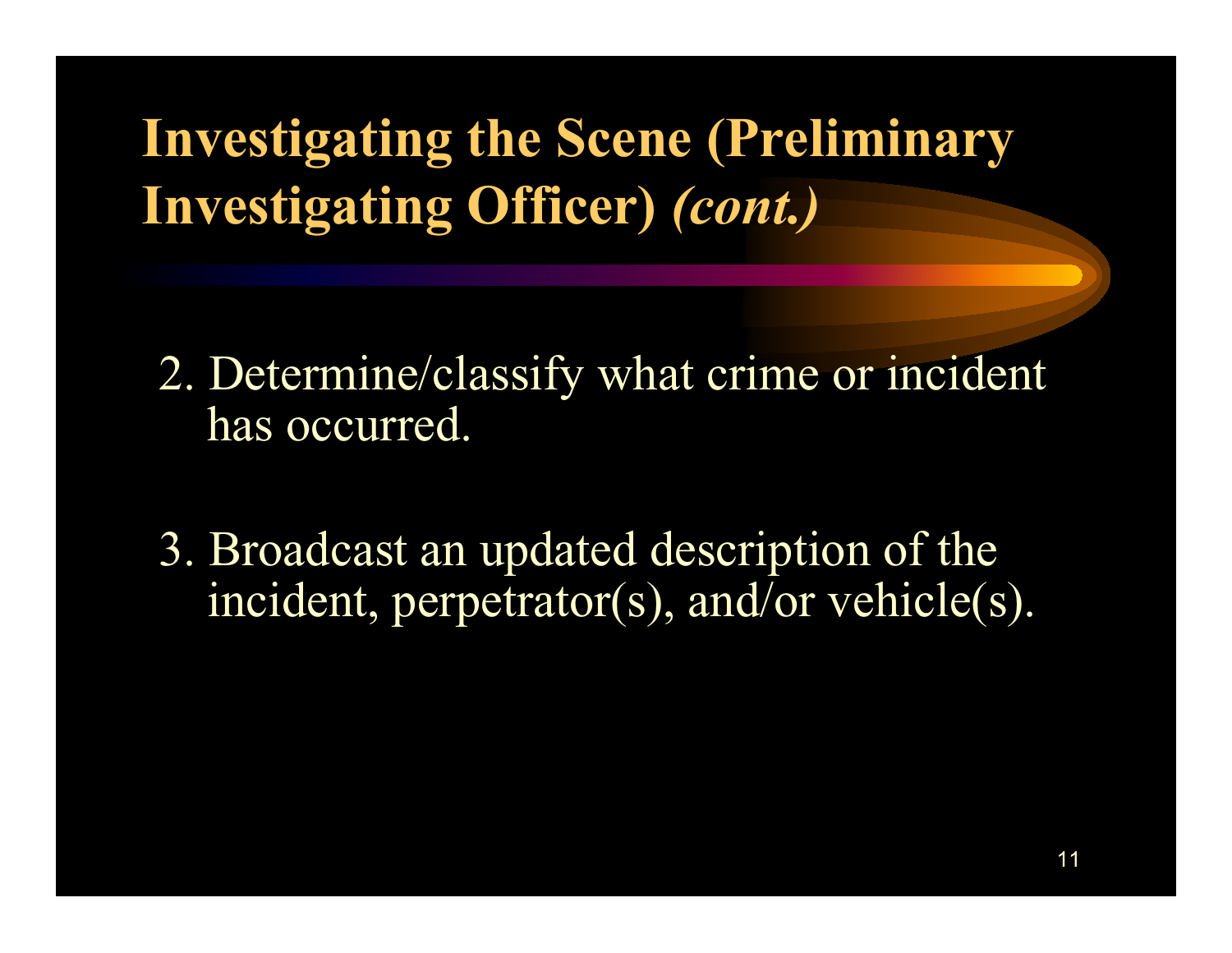### **Investigating the Scene (Preliminary Investigating Officer)** *(cont.)*

- 4. Verify the identity of the witness(es).
- 5. *Separate witnesses* and instruct them to avoid discussing details of the incident with other witnesses.
- 6. Canvass the area for other witnesses.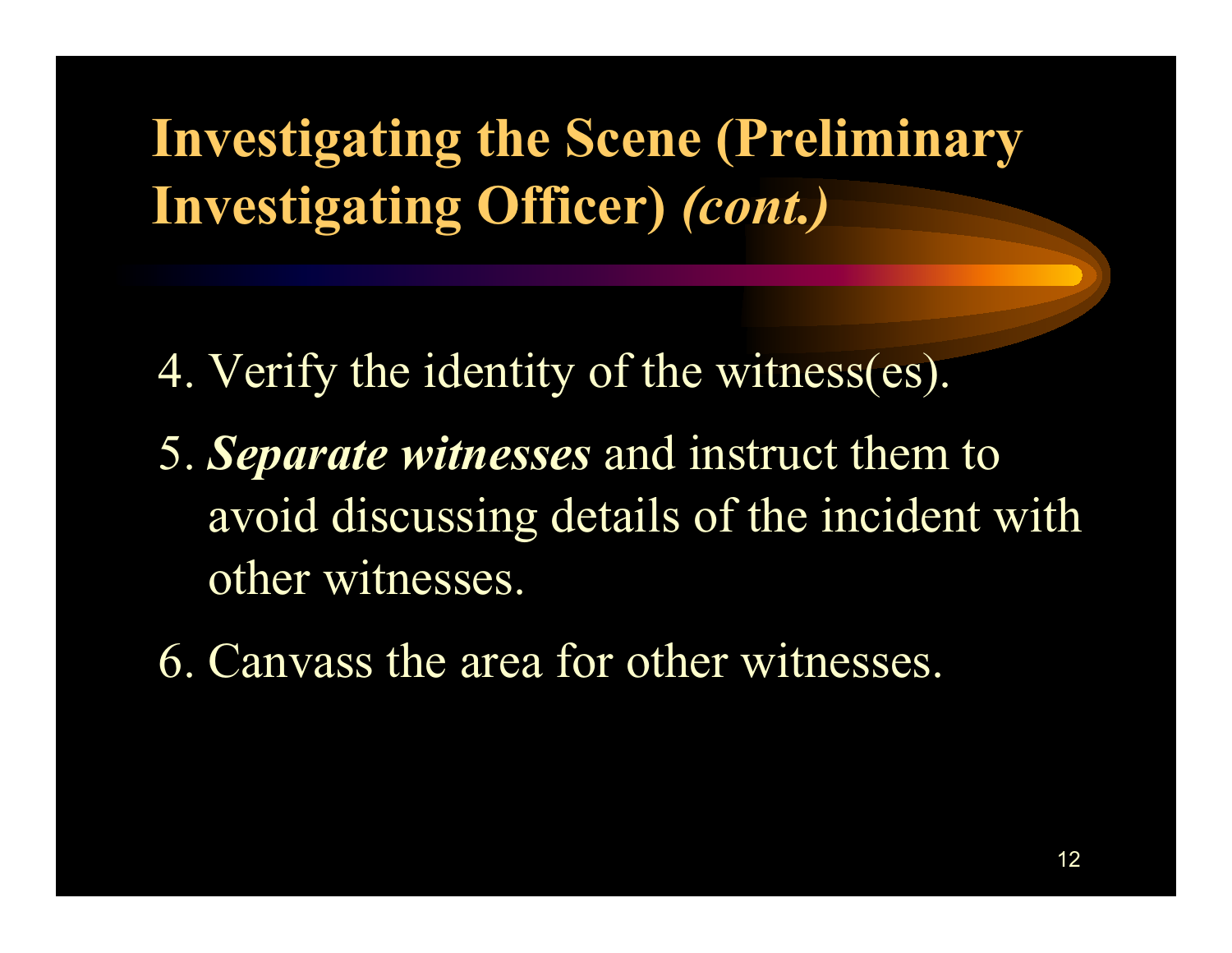### **Investigating the Scene (Preliminary Investigating Officer)** *(cont.)*

#### **Summary:**

The preliminary investigation at the scene forms a sound basis for the accuratecollection of information and evidenceduring the followup investigation.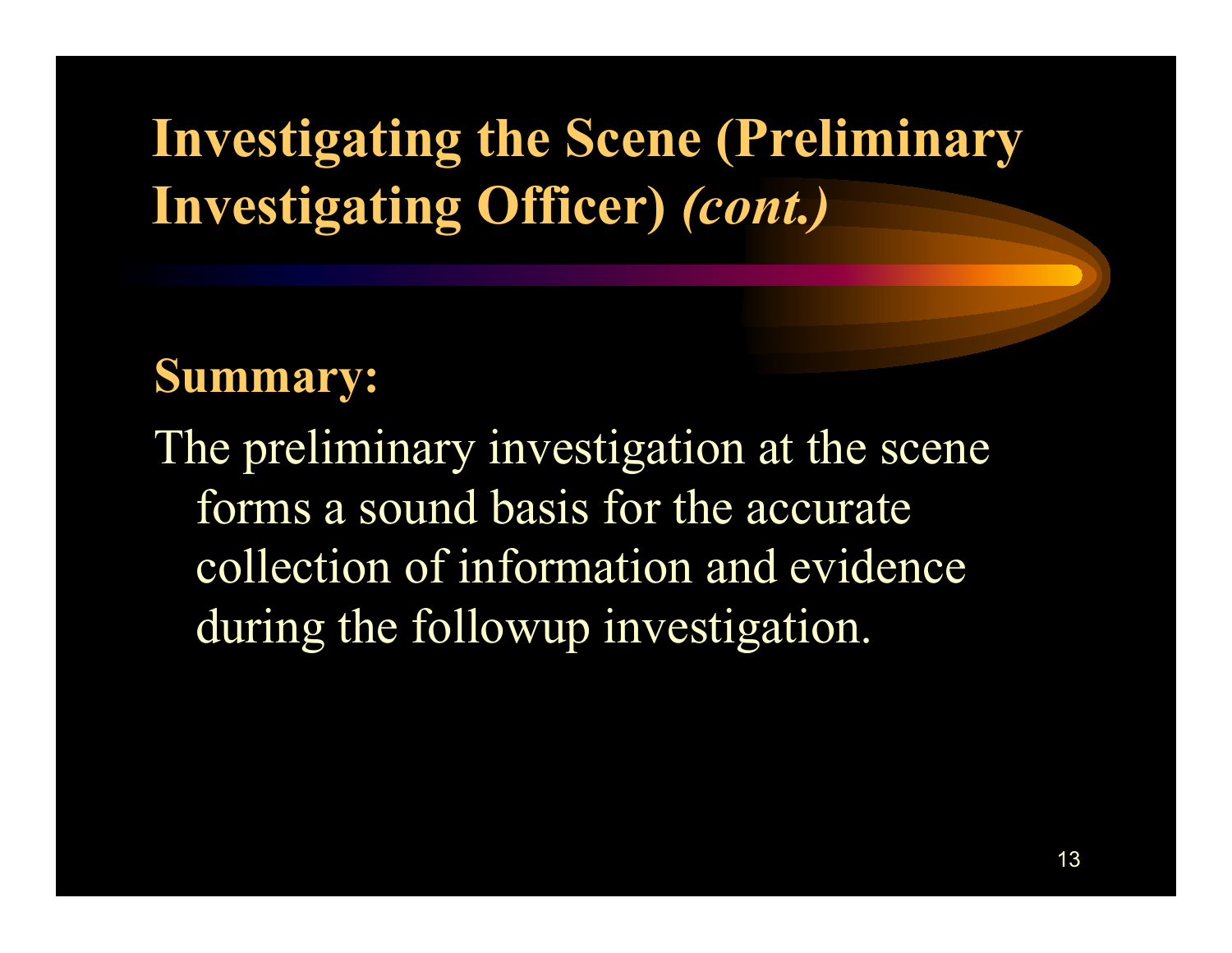# **C. Obtaining Information From Witness(es)**

**Procedure:** When interviewing a witness, the preliminary investigating officer should—

1. Establish rapport with the witness.



2. Inquire about the witness's condition.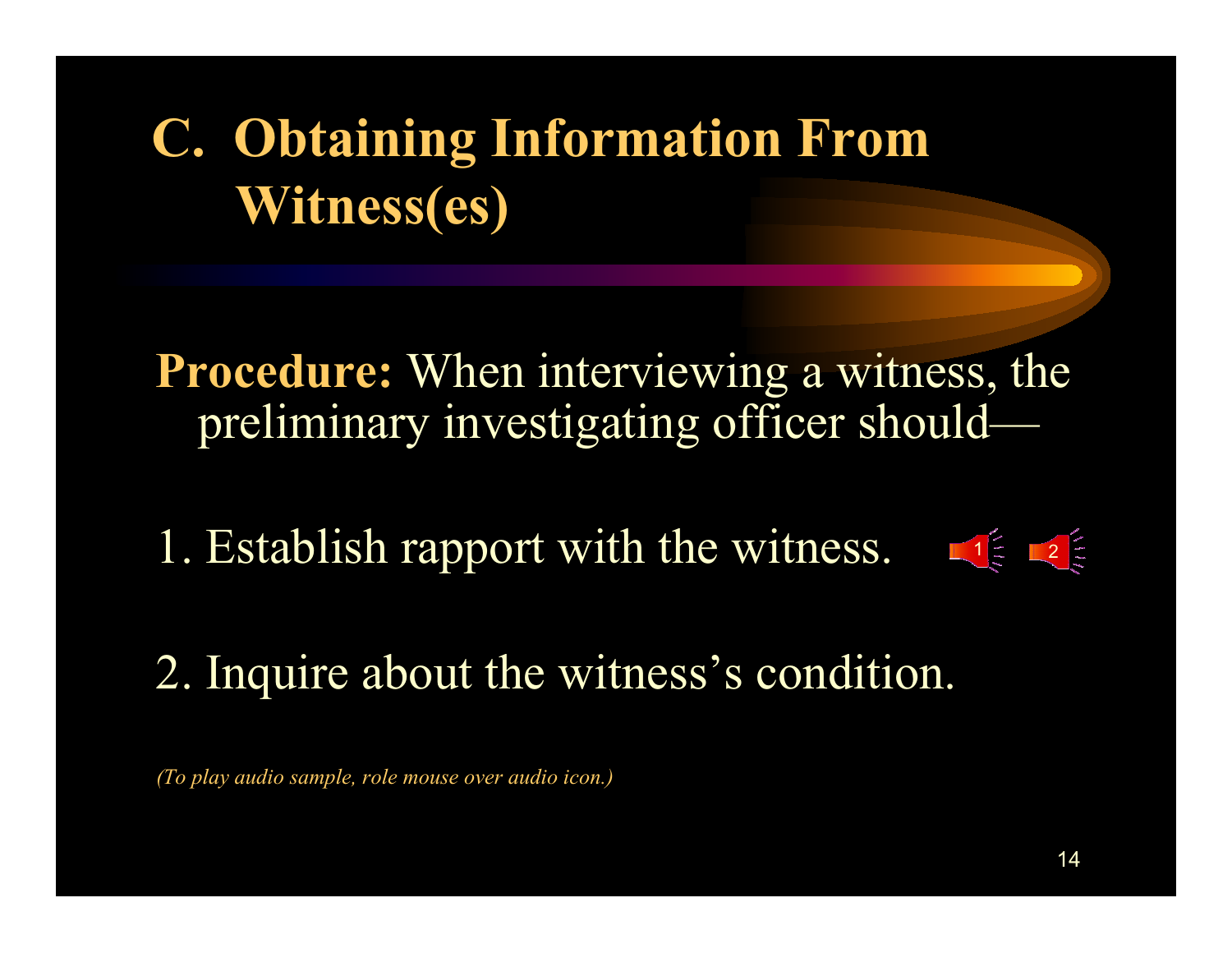3. Use open-ended questions (e.g., "What can you tell me about the car?"); Augment with closed-ended questions (e.g., "What color was the car?"); and avoid leading questions  $\overline{(e.g., "Was the car red?")}.$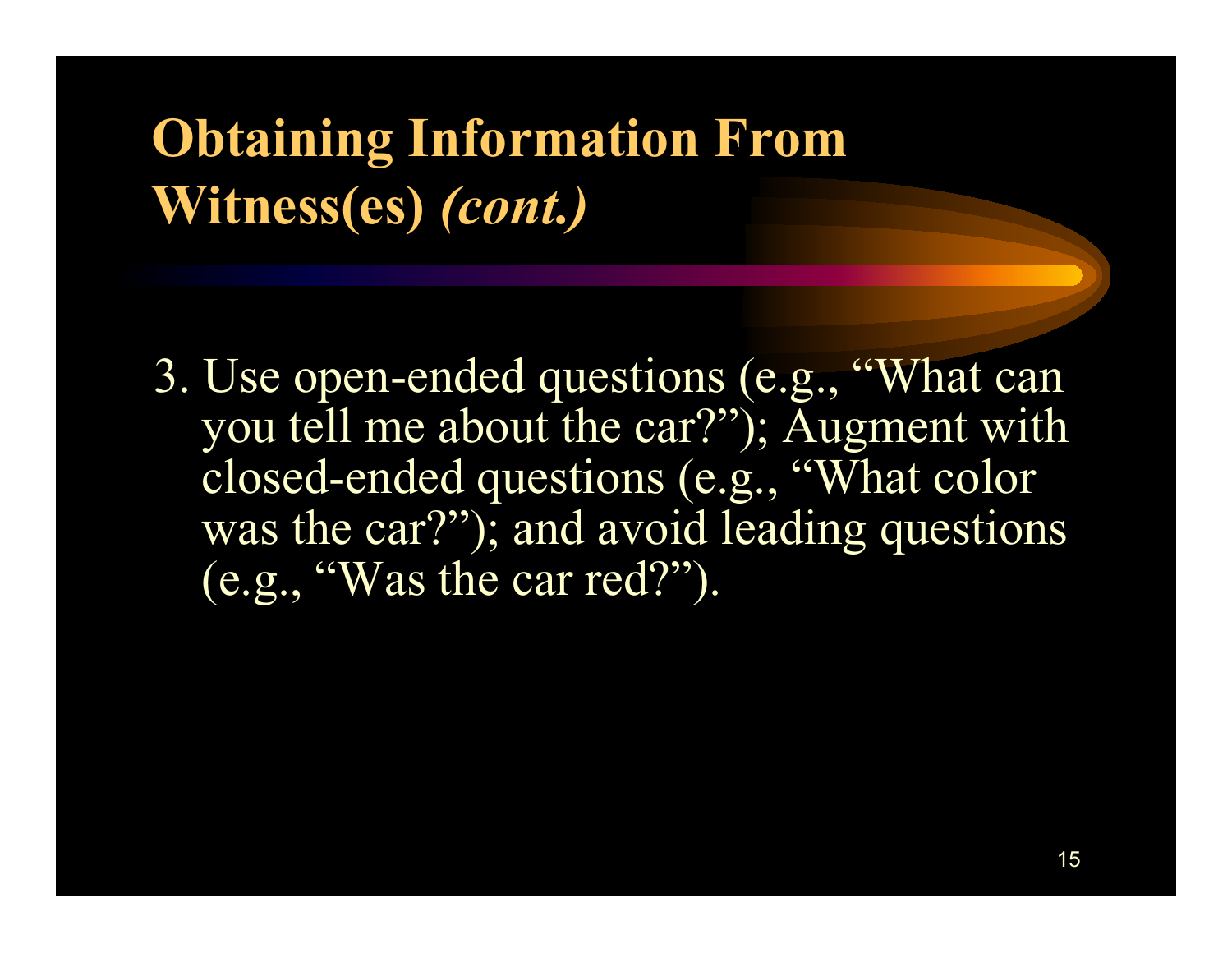Convert the following closed-ended questions to open-ended format:

- 1. "What color was his hair?"
- 2. "Was he wearing a jacket?"
- 3. "Did he have a mustache or beard?"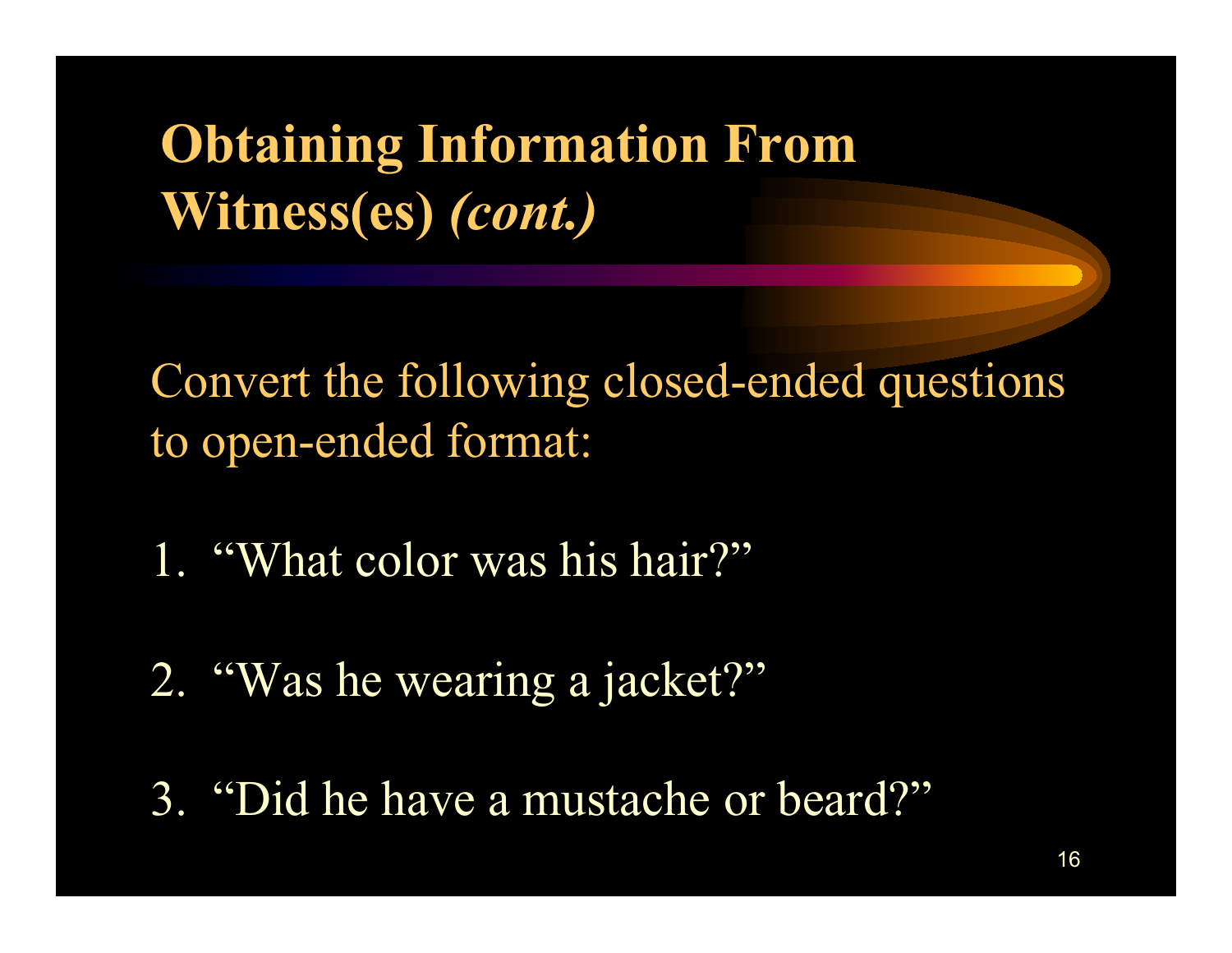- 4. Clarify the information received with the witness.
- 5. Document information obtained from the witness, including the witness's identity, in a written report.
- 6. Encourage the witness to contact investigators with any further information.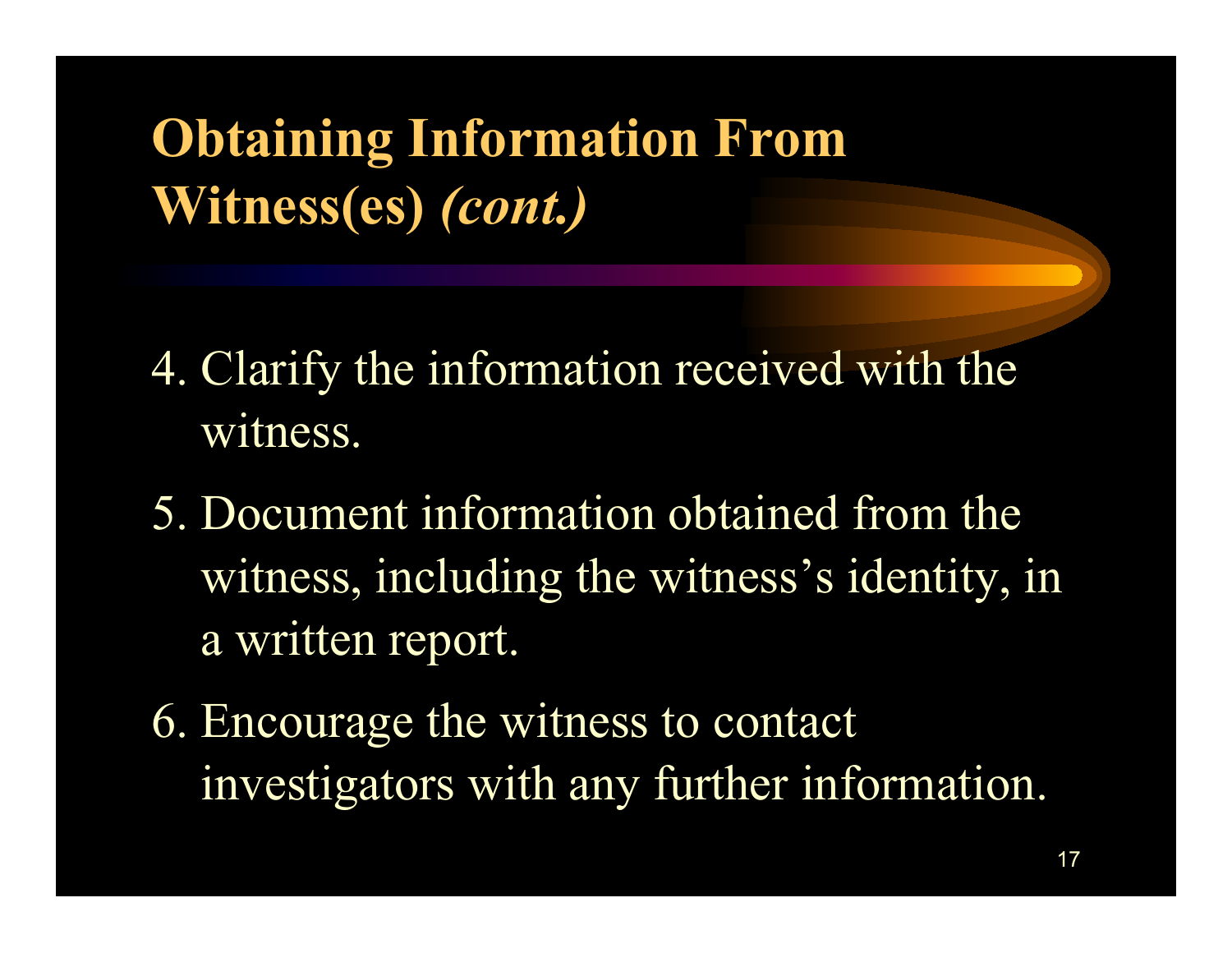- 7. Encourage the witness to avoid contact with the media or exposure to media accounts concerning the incident.
- 8. Instruct the witness to avoid discussing details of the incident with other potential witnesses.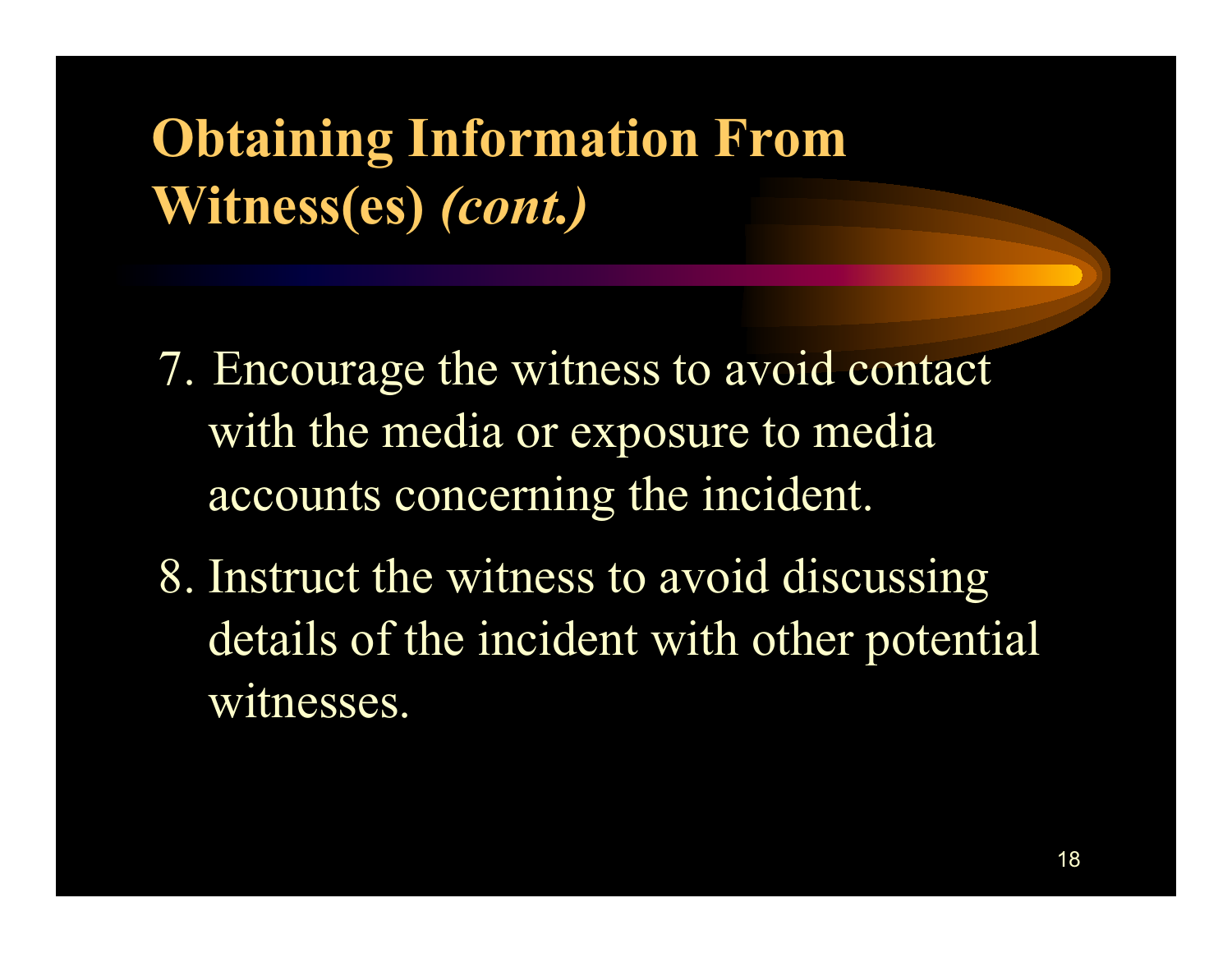#### **Summary:**

Information obtained from the witness cancorroborate other evidence (e.g., physical evidence or accounts provided by other witnesses) in the investigation. Therefore, it is important that this information be accurately documented in writing.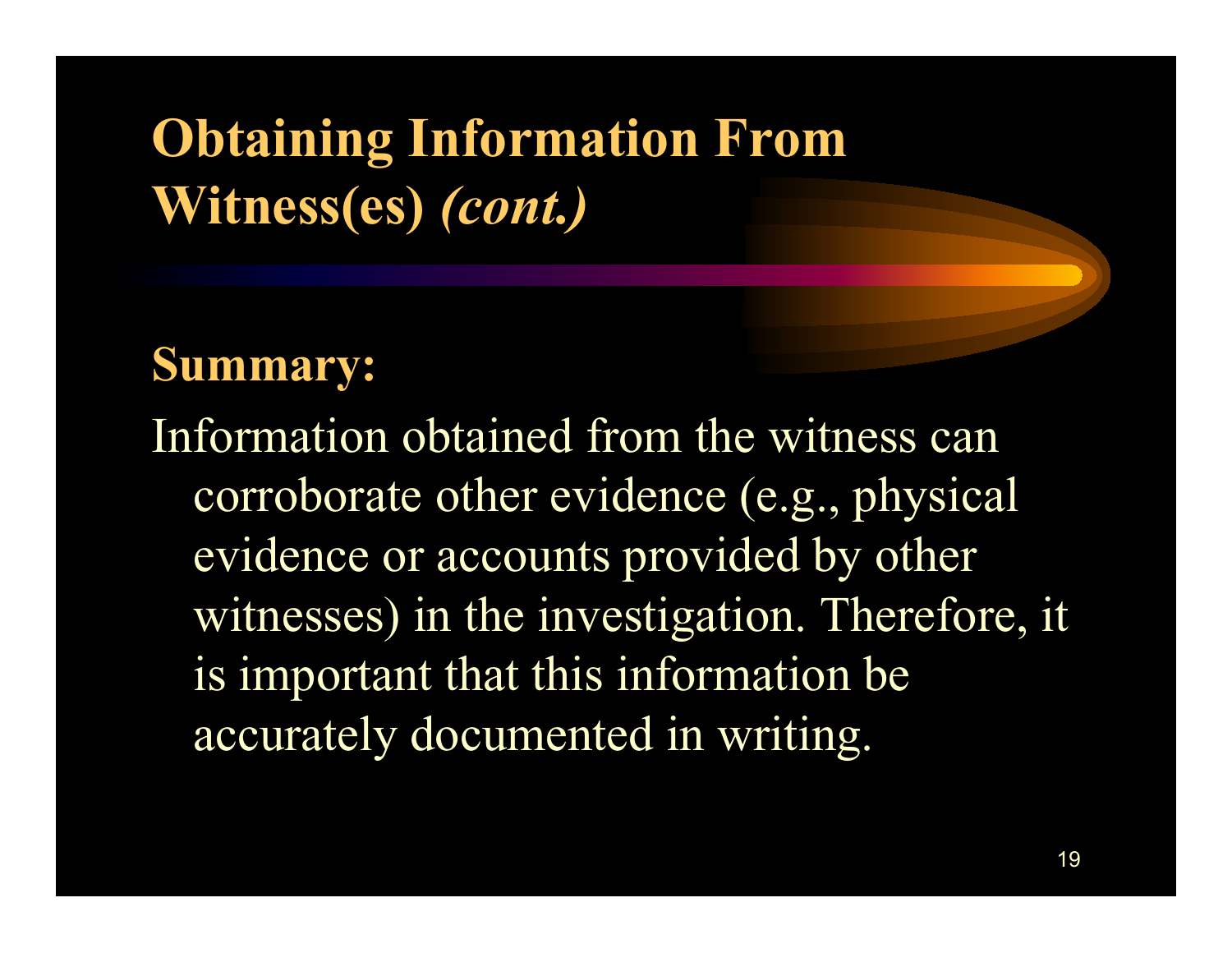# **Section III.**

# **Procedures for Interviewing the Witness by the Followup Investigator**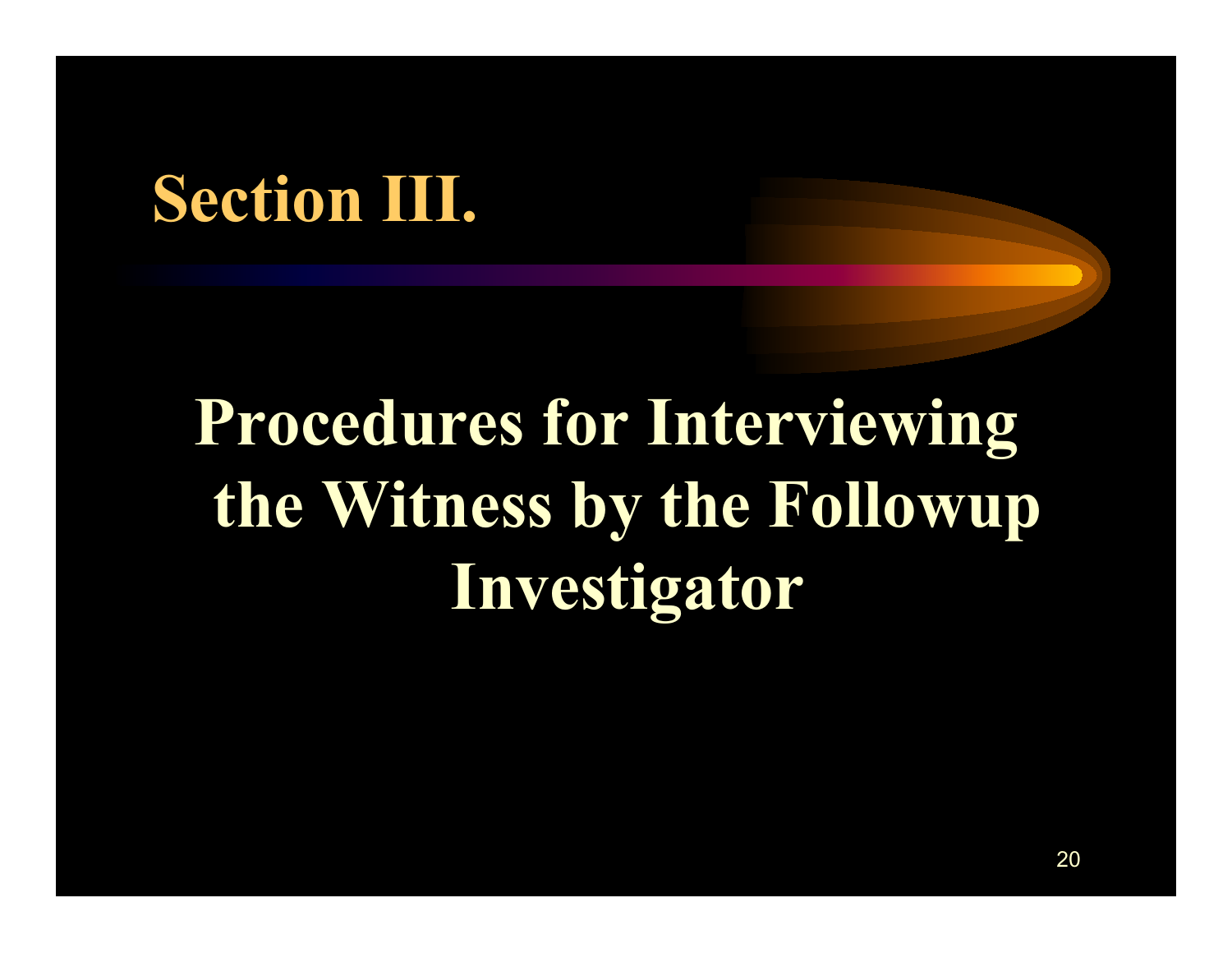## **A. Preinterview Preparations and Decisions**

**Procedure:** Prior to conducting the interview, the investigator should-

- 1. Review available information.
- 2. Plan to conduct the interview as soon as the witness is physically and emotionally capable.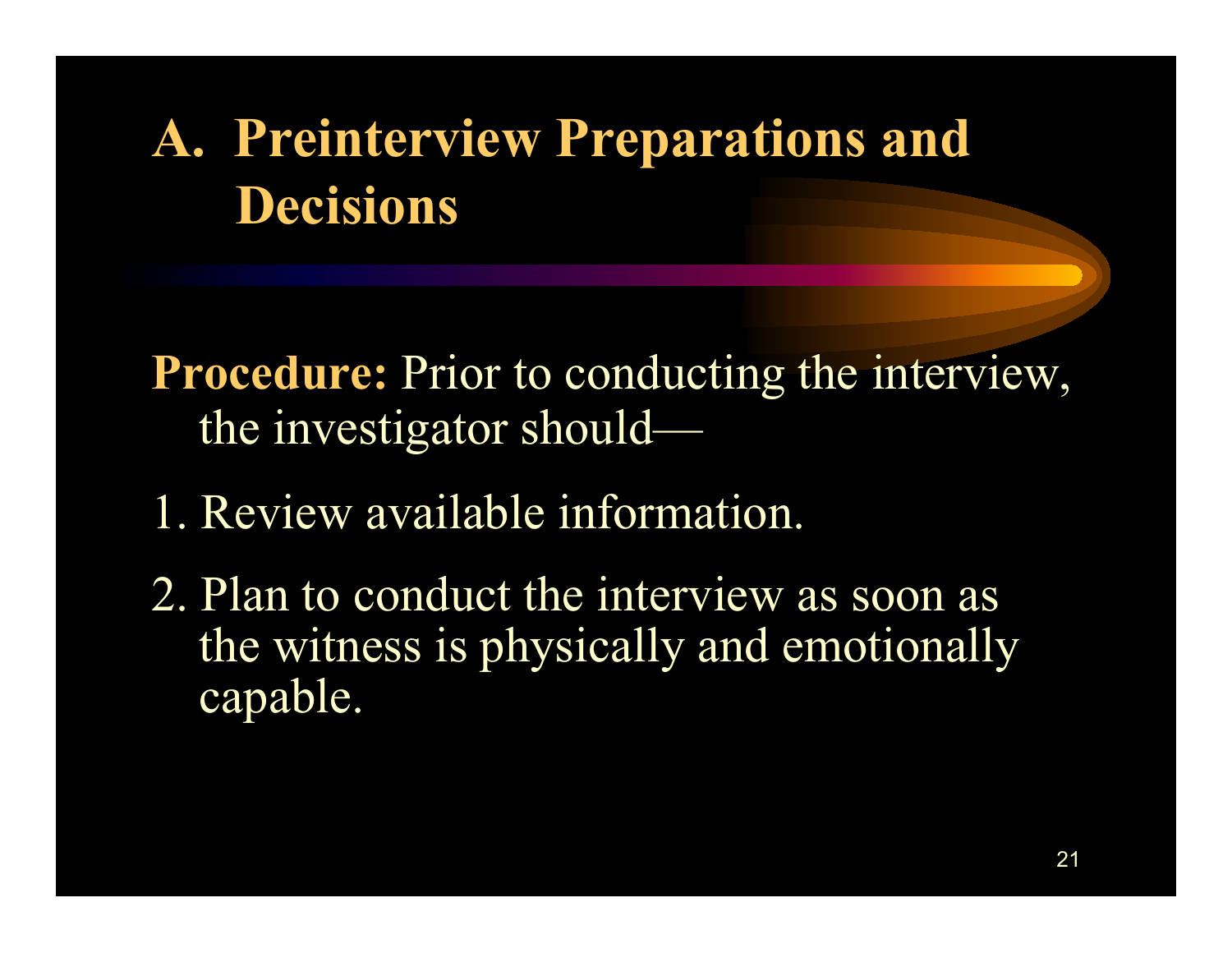### **Preinterview Preparations and Decisions** *(cont.)*

- 3. Select an environment that minimizes distractions while maintaining the comfort level of the witness.
- 4. Ensure resources are available (e.g., notepad, tape recorder, camcorder, interview room).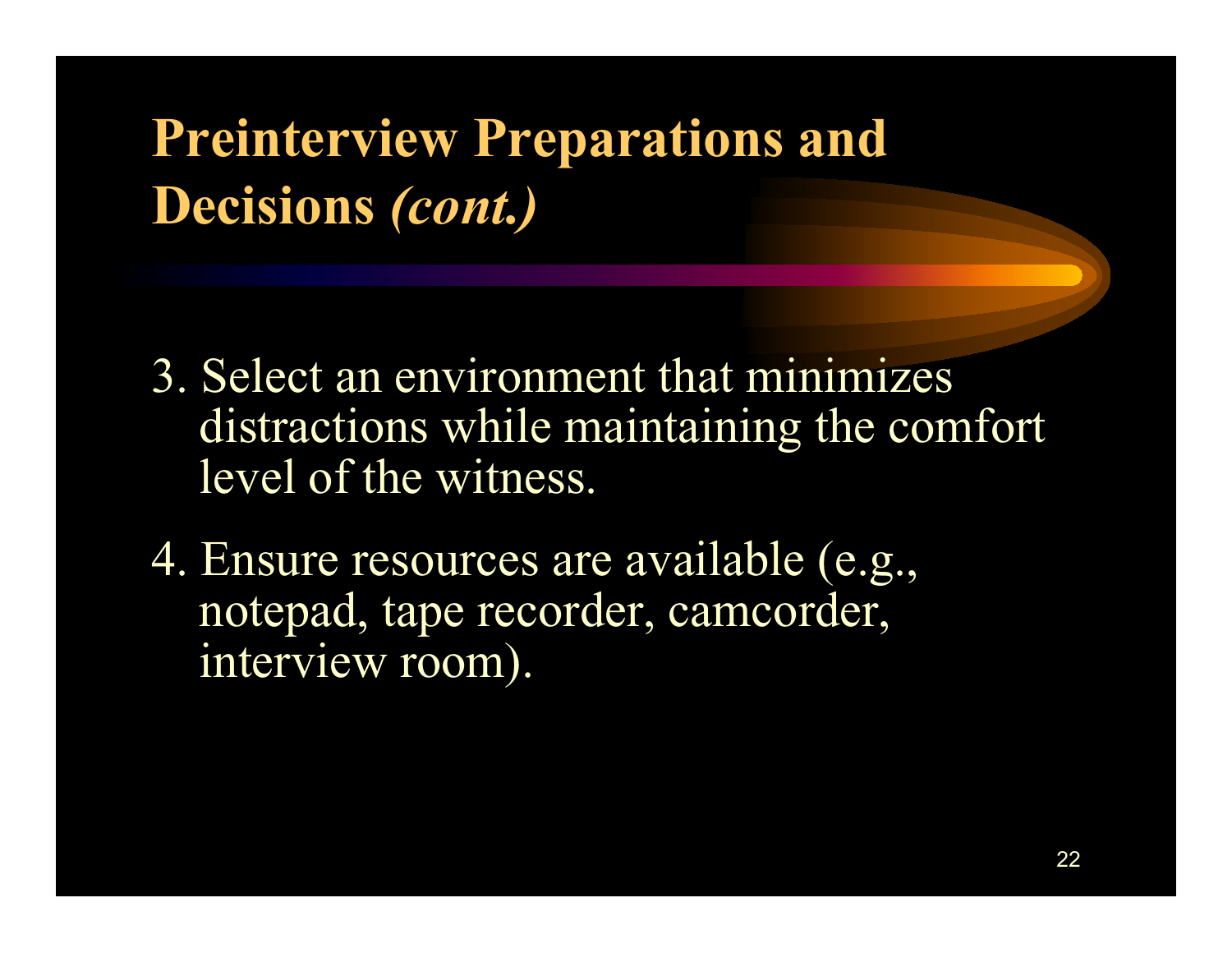### **Preinterview Preparations and Decisions** *(cont.)*

- 5. Separate the witnesses.
- 6. Determine the nature of the witness's prior law enforcement contact.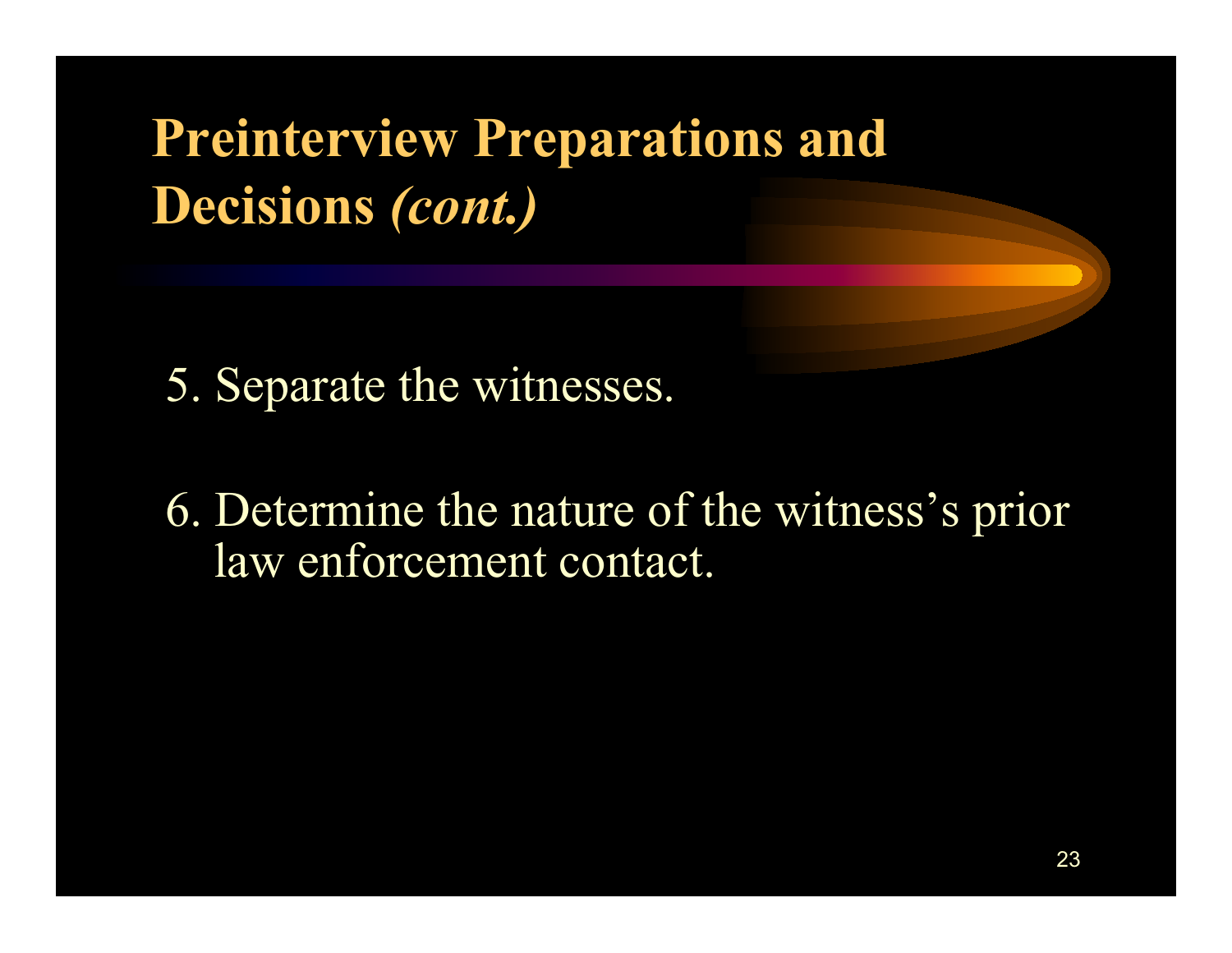### **Preinterview Preparations and Decisions** *(cont.)*

#### **Summary:**

Performing the above preinterview preparations will enable the investigator to elicit a greater amount of accurate information during the interview, which may be critical to the investigation.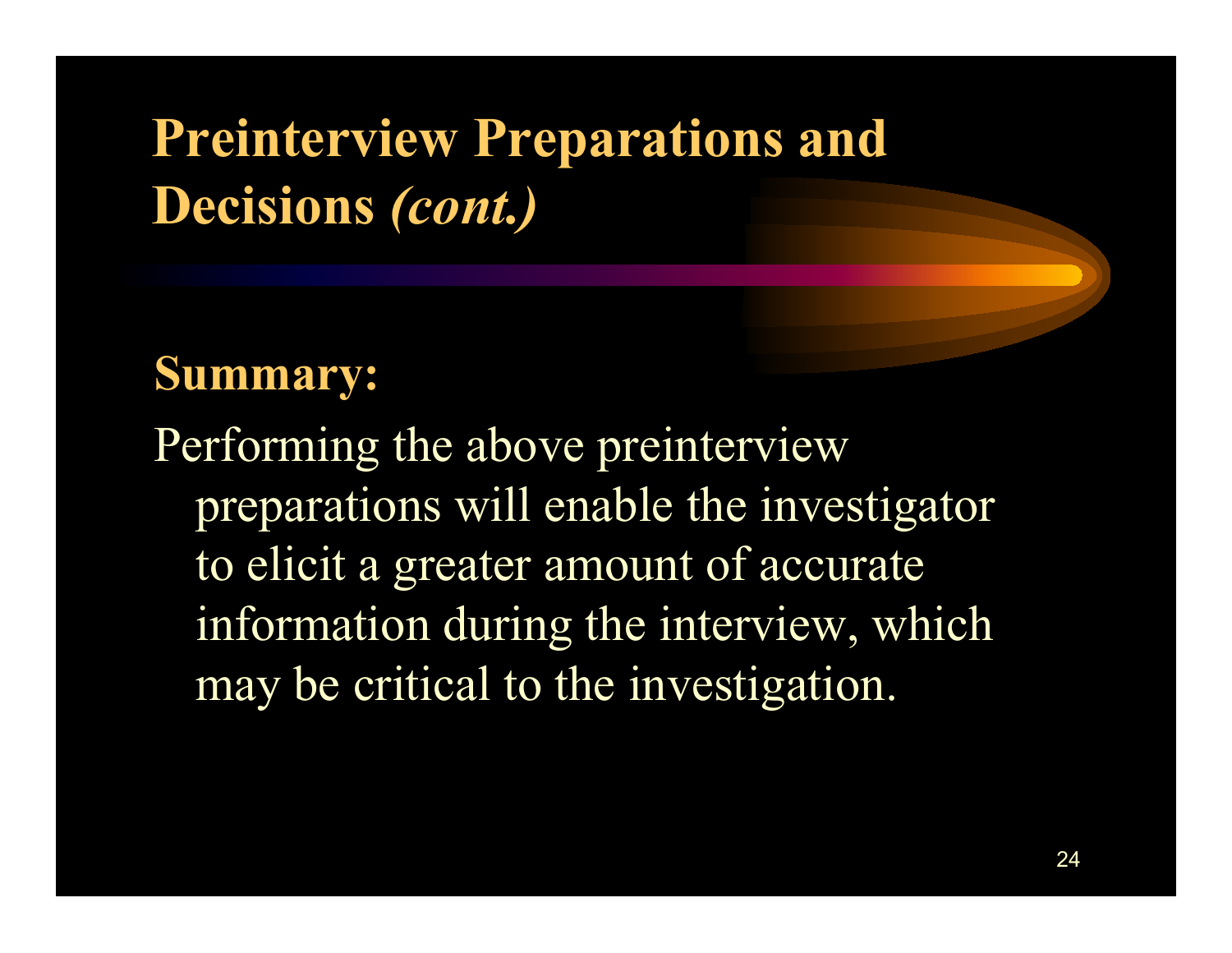### **B. Initial (Preinterview) Contact With the Witness**

**Procedure:** On meeting with the witness but prior to beginning the interview, the investigator should—

1. Develop rapport with the witness.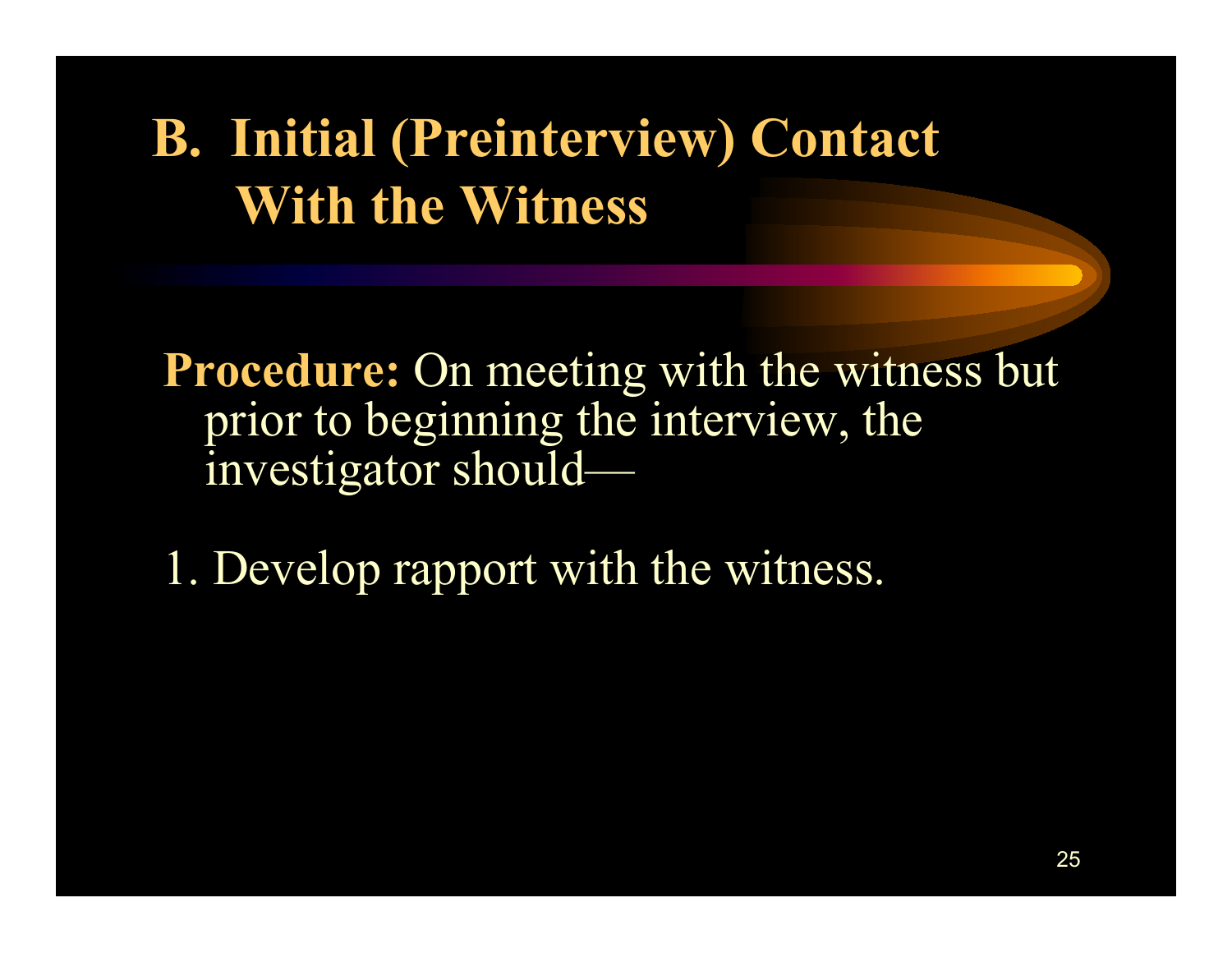**Initial (Preinterview) Contact With the Witness** *(cont.)*

- 2. Inquire about the nature of the witness's prior law enforcement contact related to the incident.
- 3. Volunteer no specific information about the suspect or case.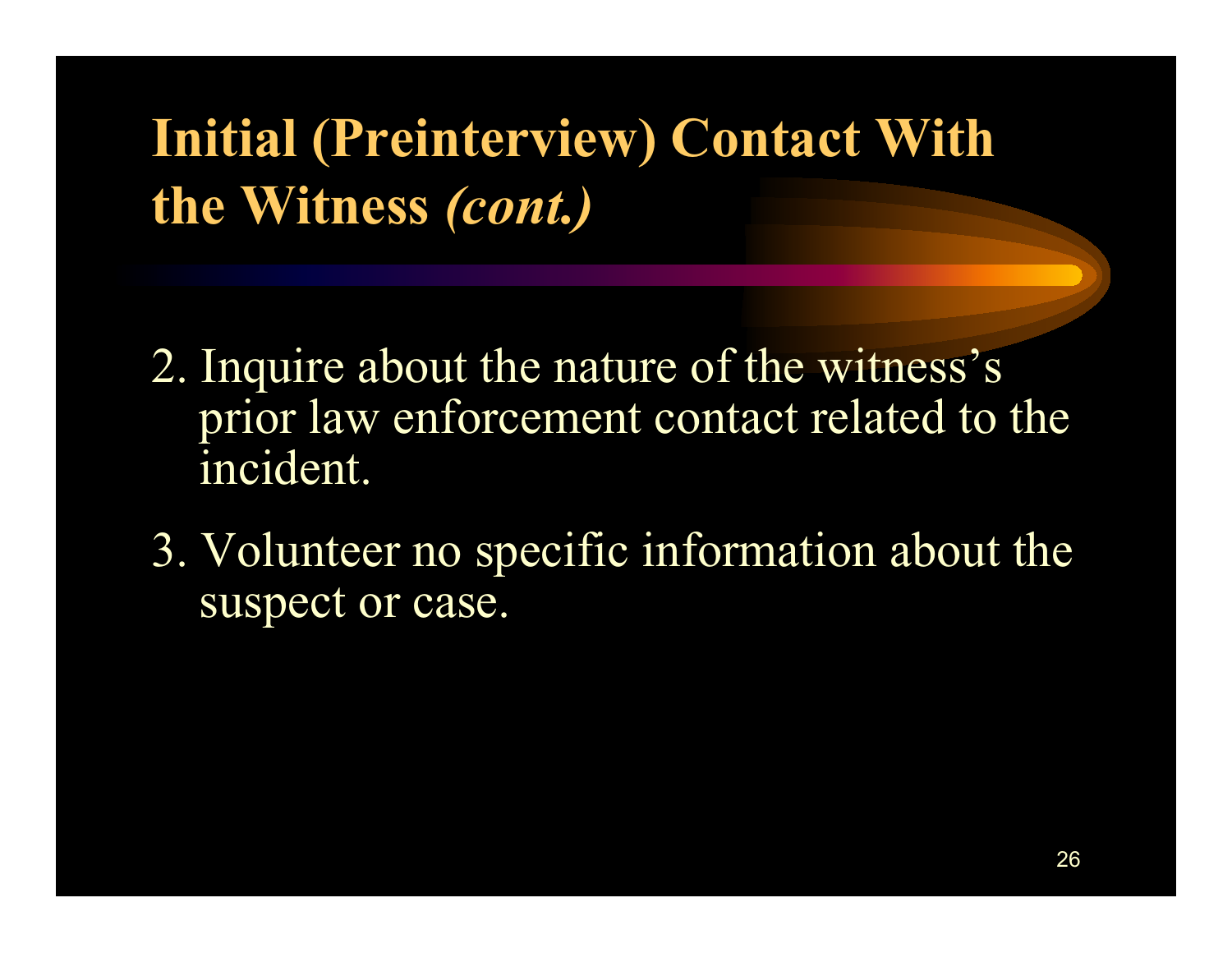## **Initial (Preinterview) Contact With the Witness** *(cont.)*

#### **Summary:**

Establishing a cooperative relationship with the witness likely will result in an interview that yields a greater amount of accurate information.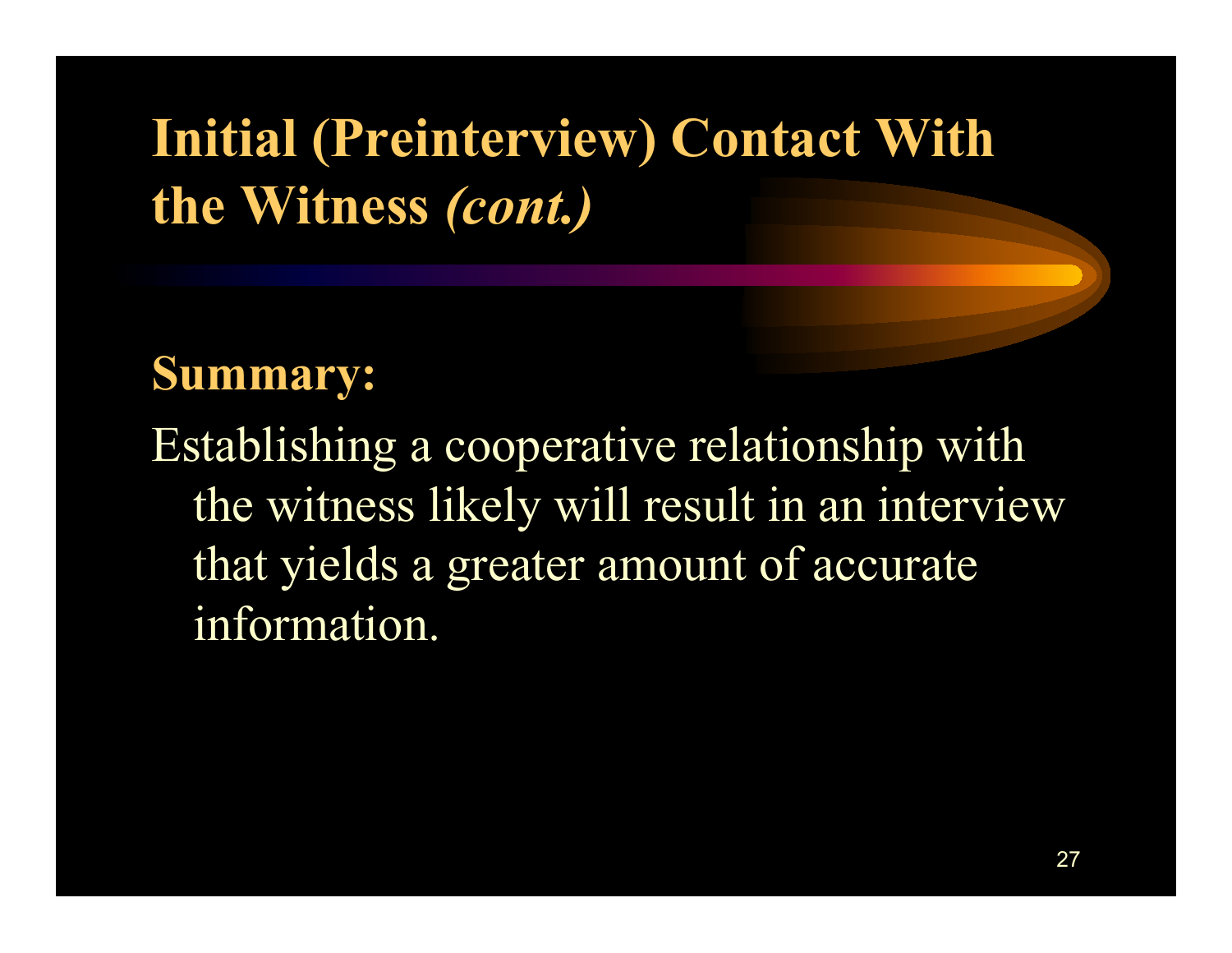#### **C. Conducting the Interview**

#### 3 4

The **cognitive interview** technique, used to obtain information from cooperative witnesses, has four basic principles—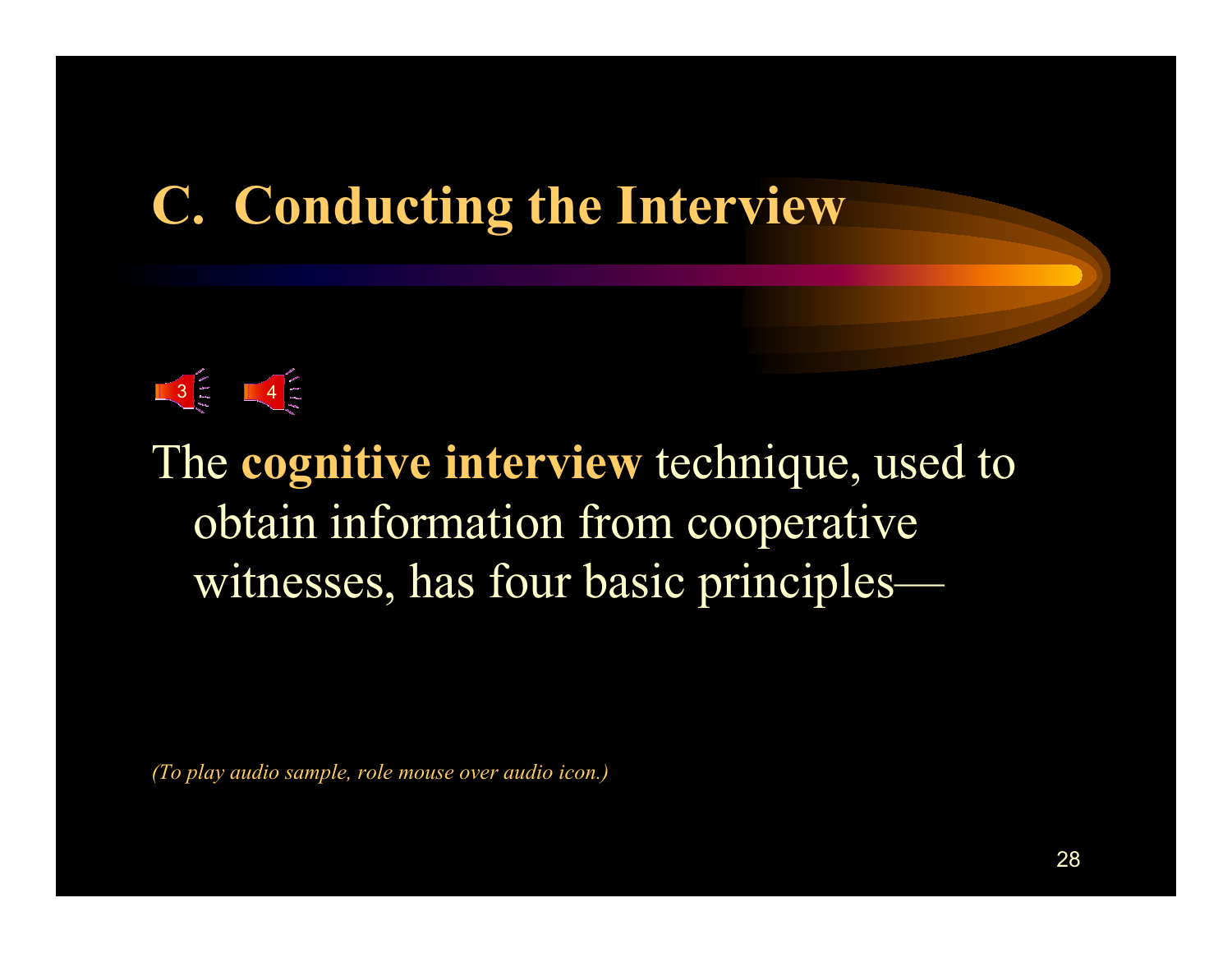#### **Principle 1:**

# Social Dynamics Between the Interviewer and Witness

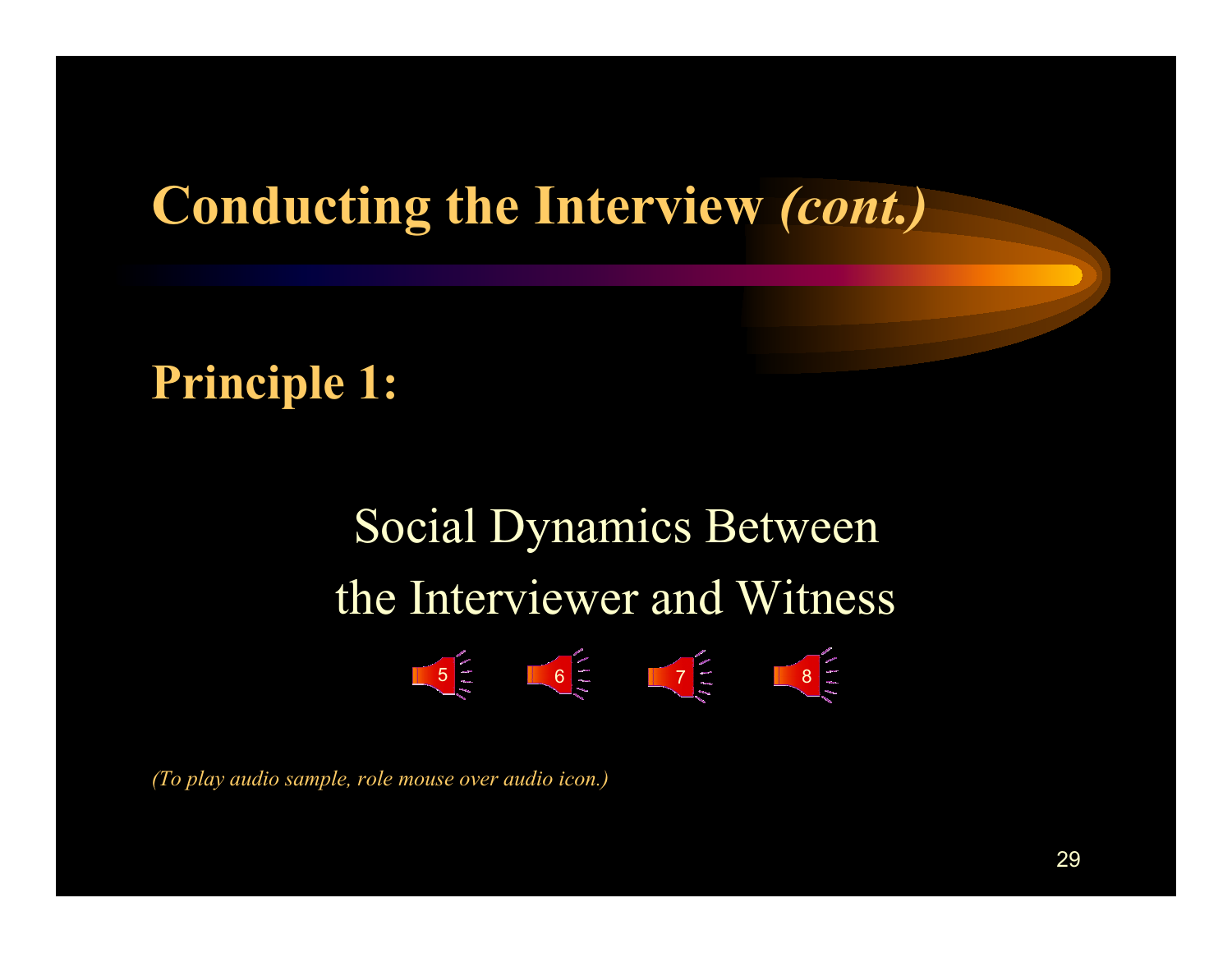#### **Principle 2:**

# Facilitation of the Witness's Memory and Thinking

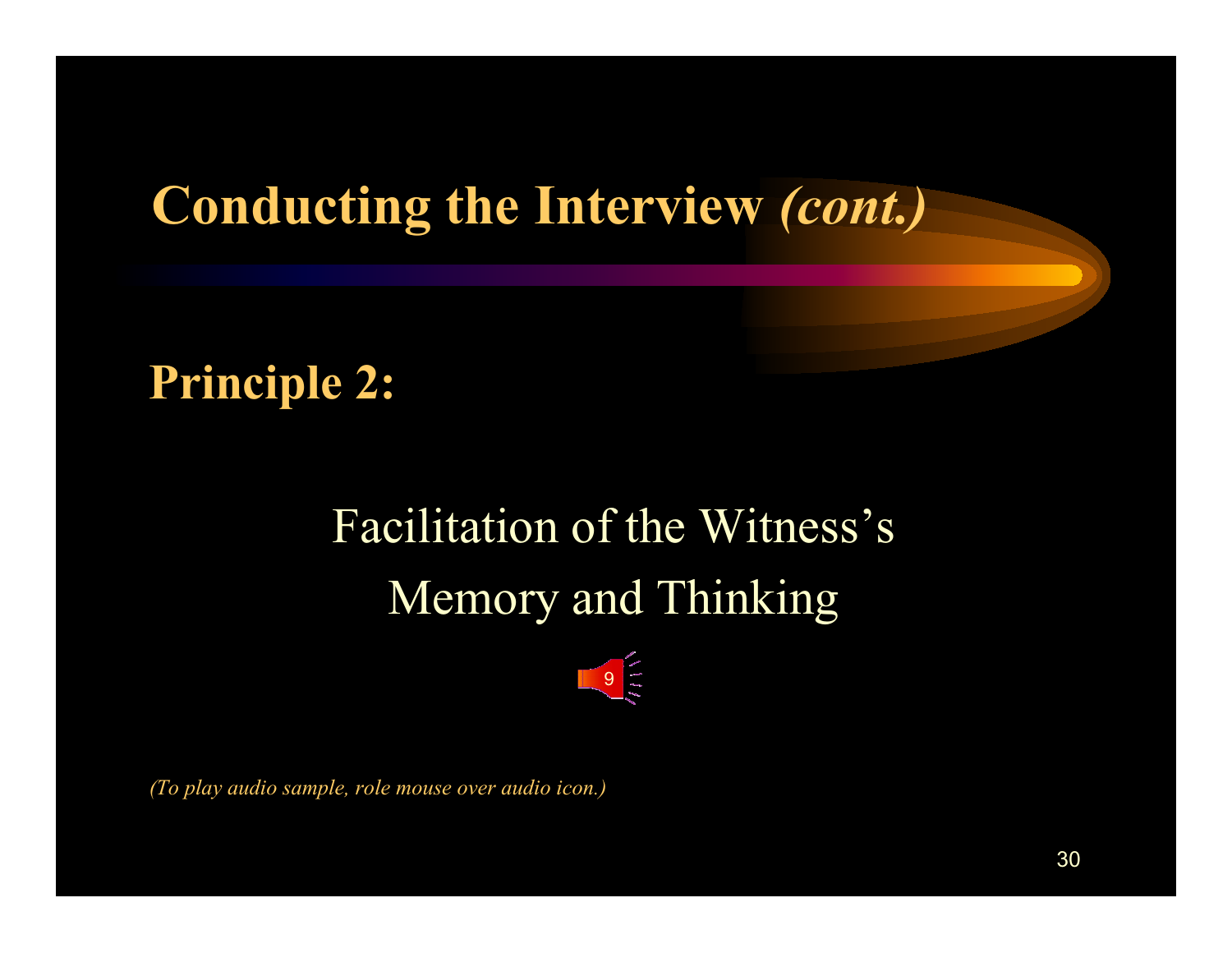**Principle 3:**

Communication Between the Interviewer and Witness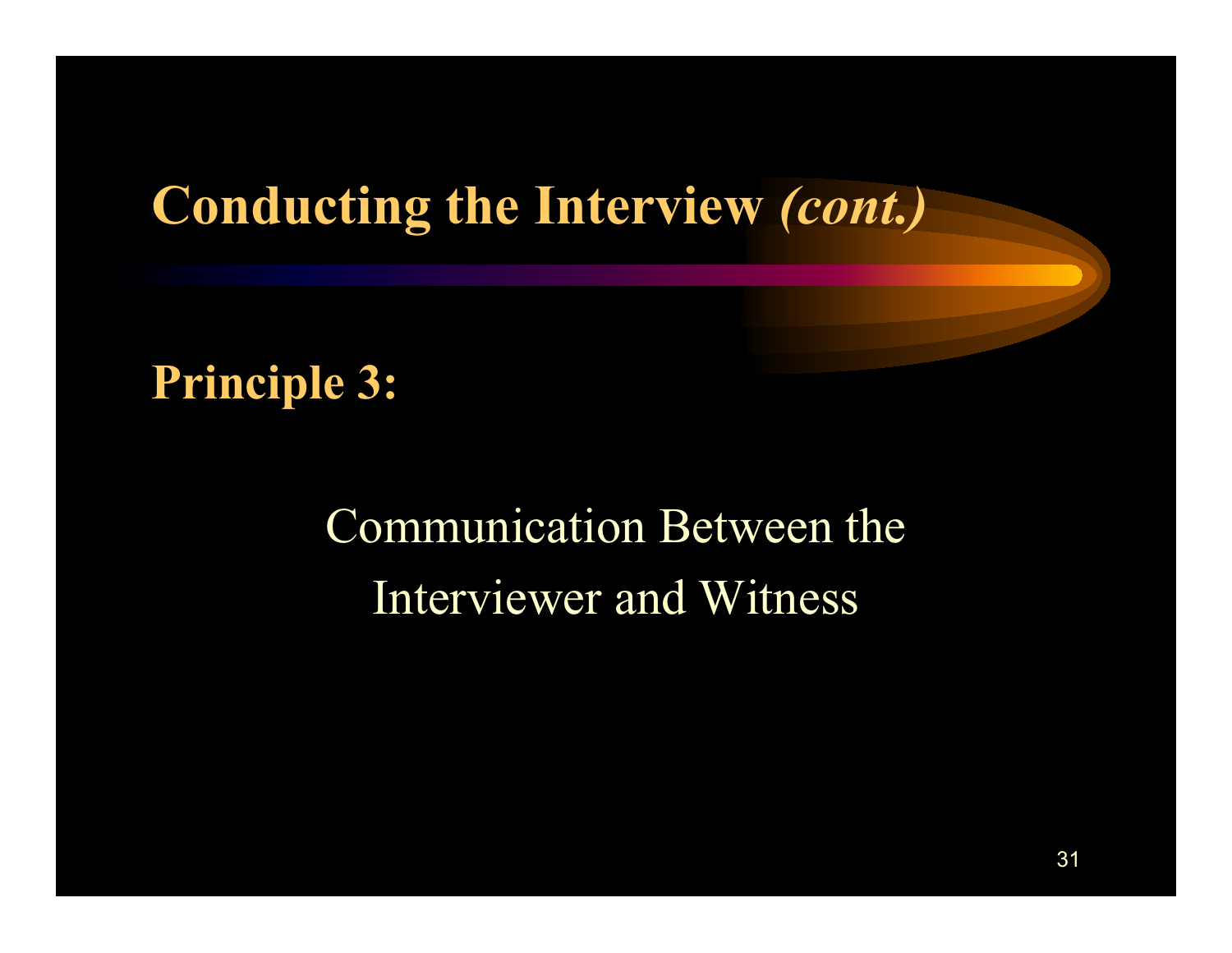#### **Principle 4:**

#### Sequence of the Interview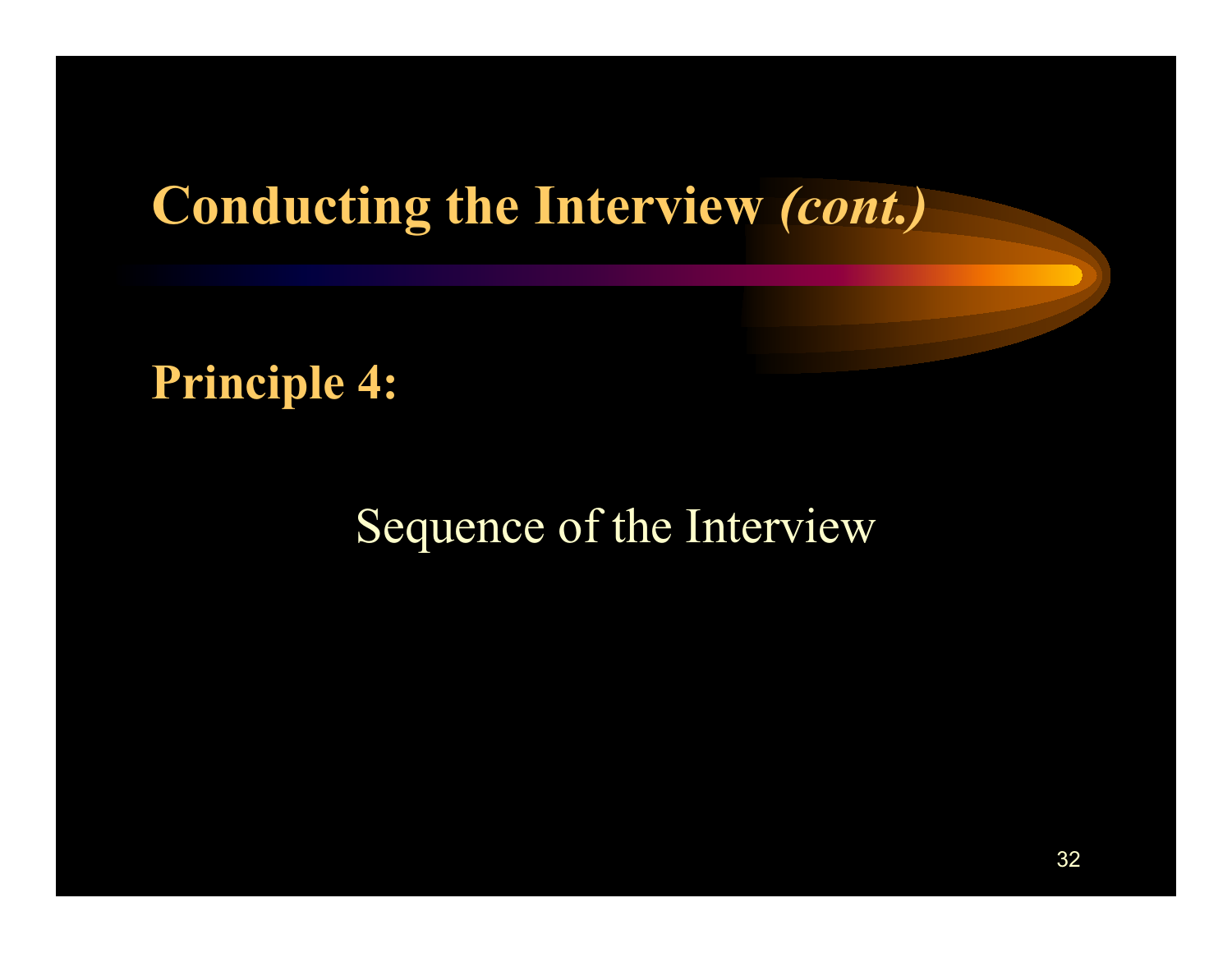**Procedure:** During the interview, the investigator should—

- 1. Encourage the witness to volunteer information without prompting.
- 2. Encourage the witness to report all details, even if they seem trivial.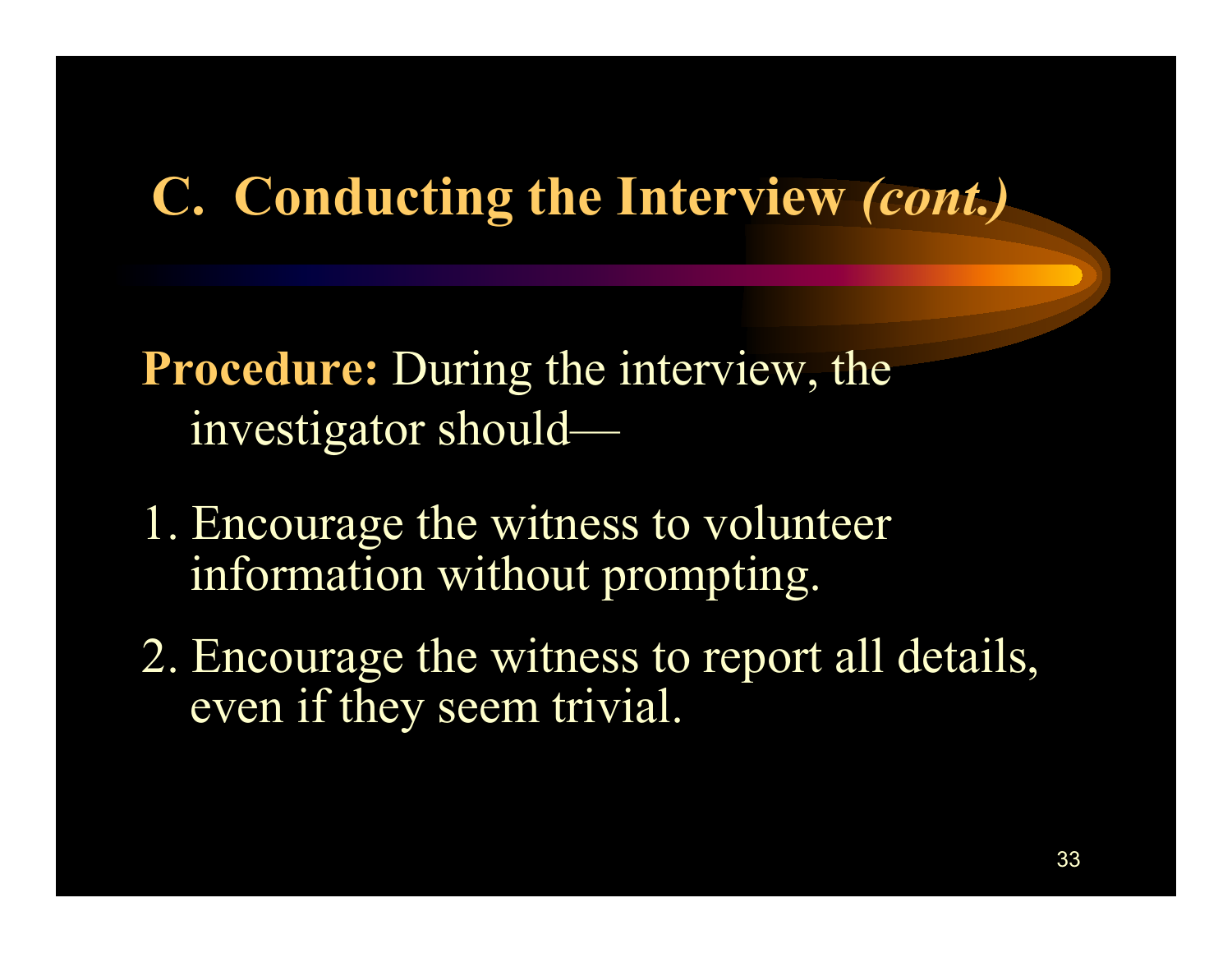- 3. Ask open-ended questions (e.g., "What can you tell me about the car?") and augment with closed-ended questions (e.g., "What color was the car?").
- 4. Avoid leading questions (e.g., "Was the car red?").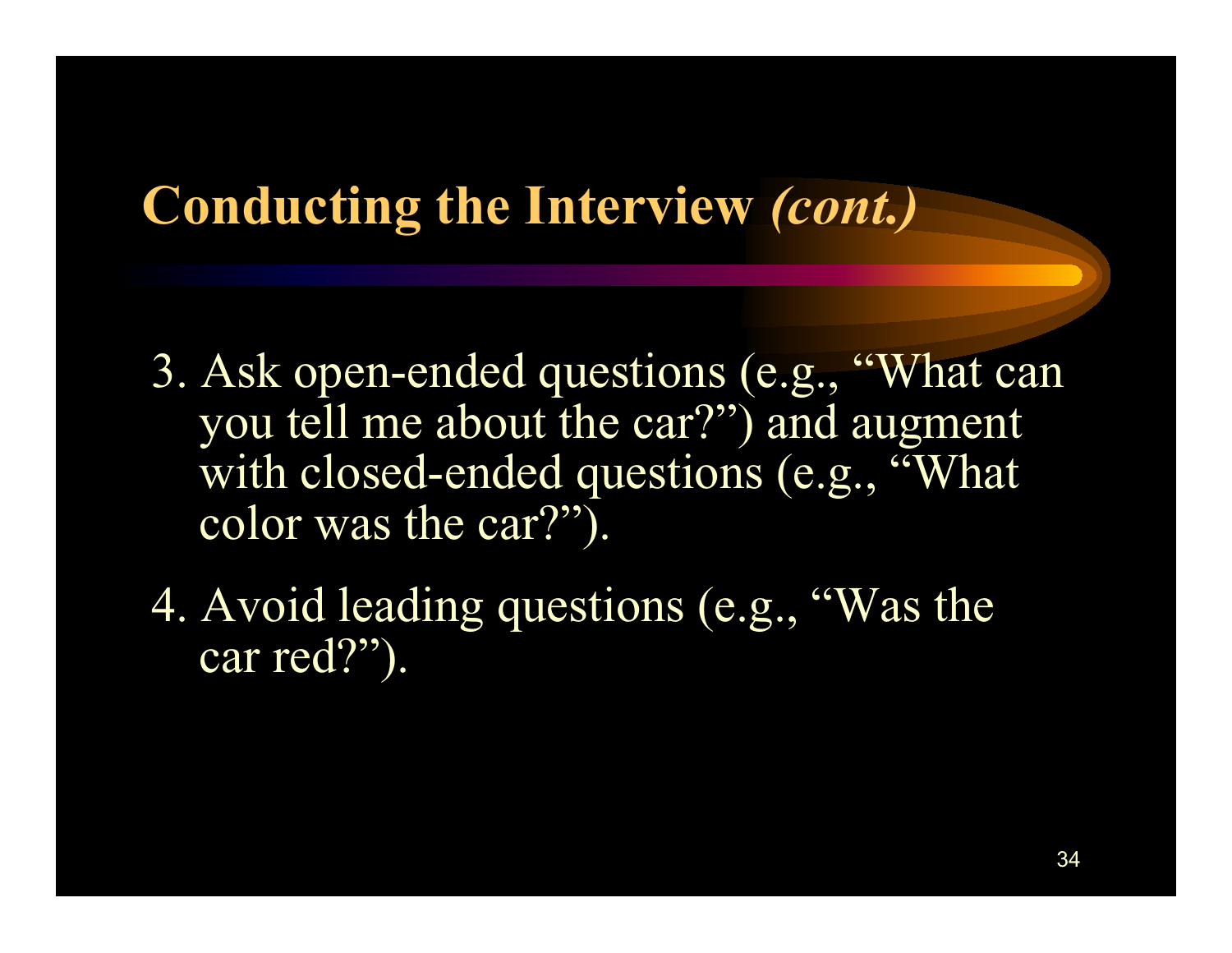- 5. Caution the witness not to guess.
- 6. Ask the witness to mentally recreate the circumstances of the event (e.g., "Think about your feelings at the time").
- 7. Encourage nonverbal communication (e.g., drawings, gestures, objects).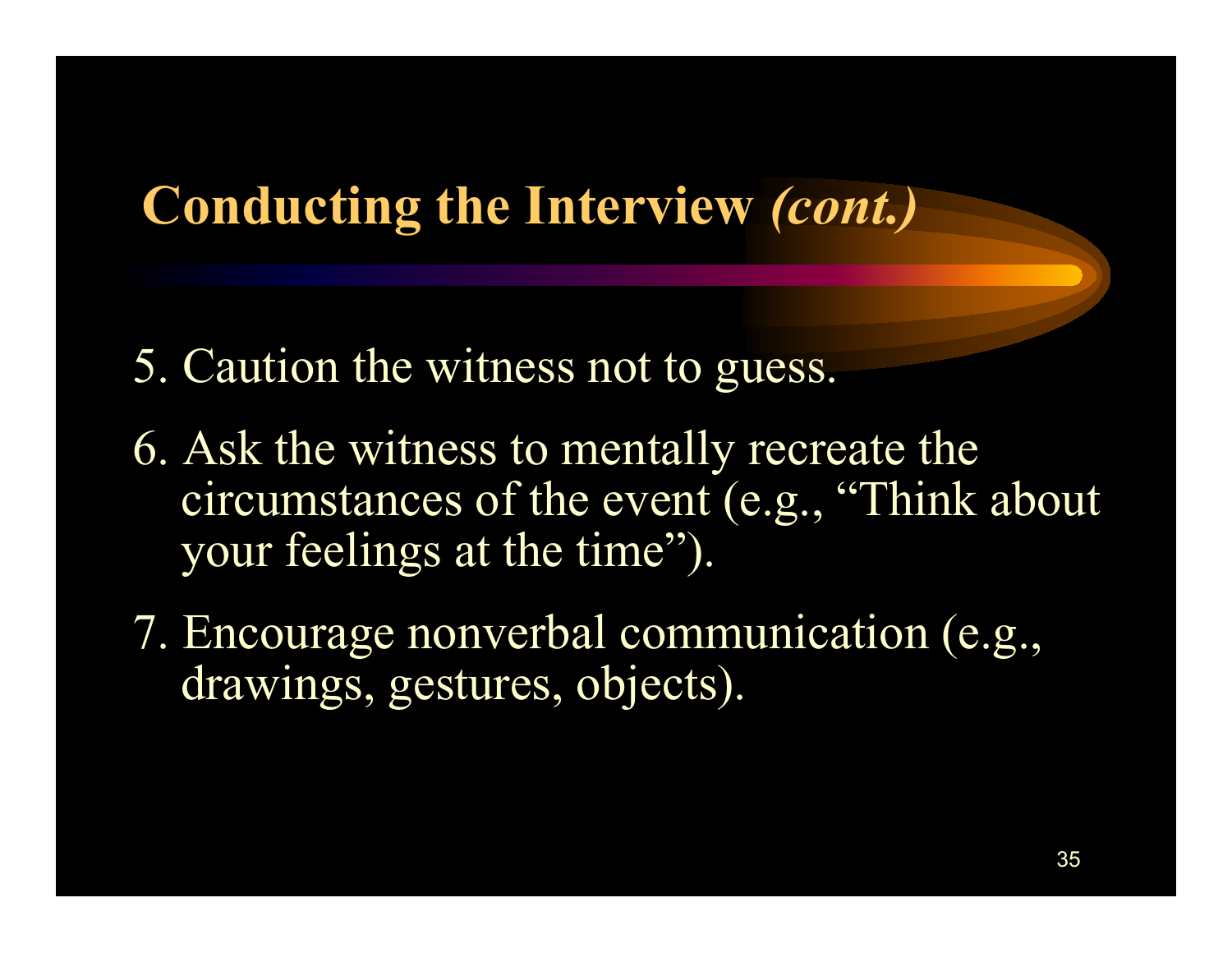8. Avoid interrupting the witness.

9. Encourage the witness to contact investigators when additional information is recalled.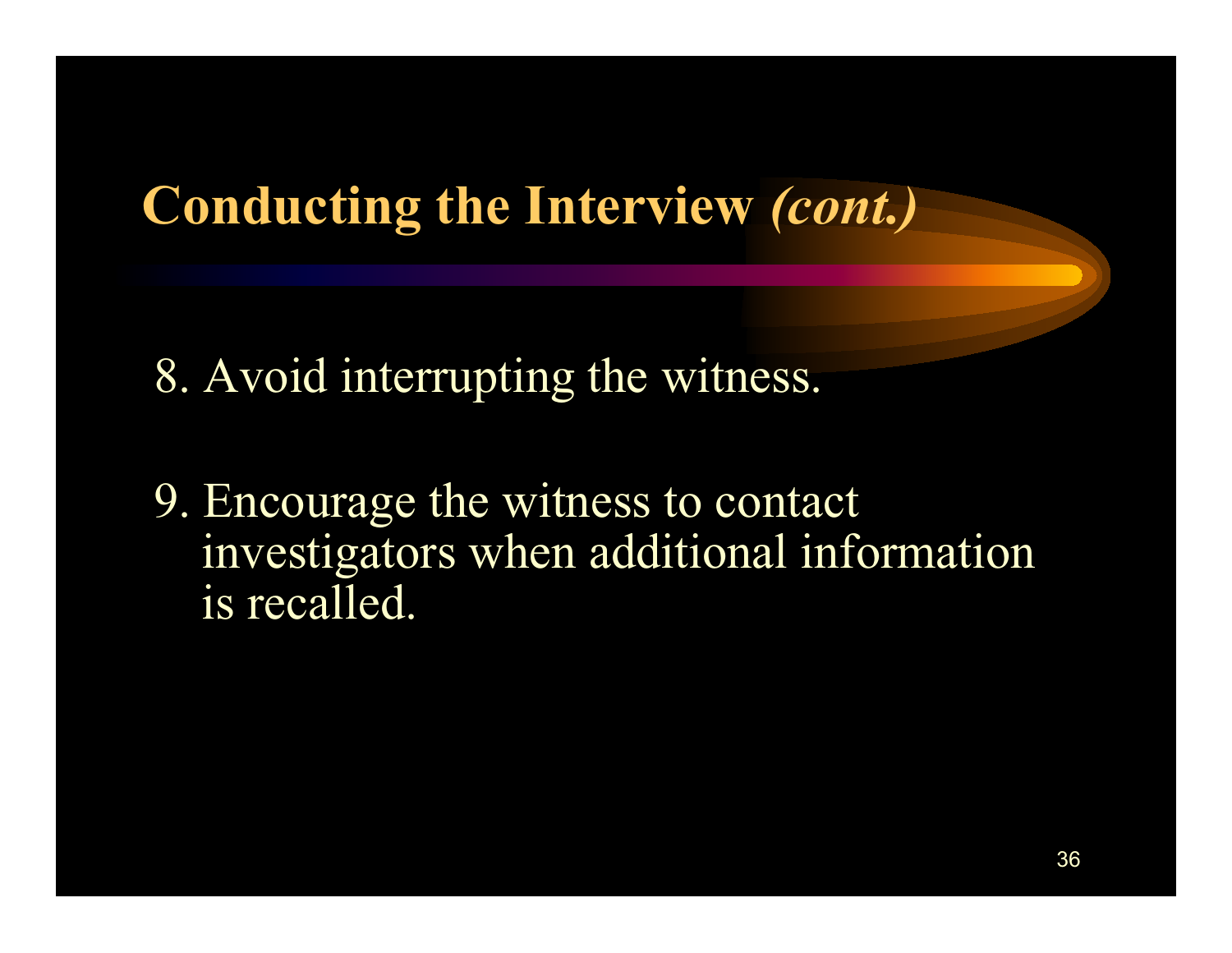### **Conducting the Interview** *(cont.)*

- 10. Instruct the witness to avoid discussing details of the incident with other potential witnesses.
- 11. Encourage the witness to avoid contact with the media or exposure to media accounts concerning the incident.
- 12. Thank the witness for his/her cooperation.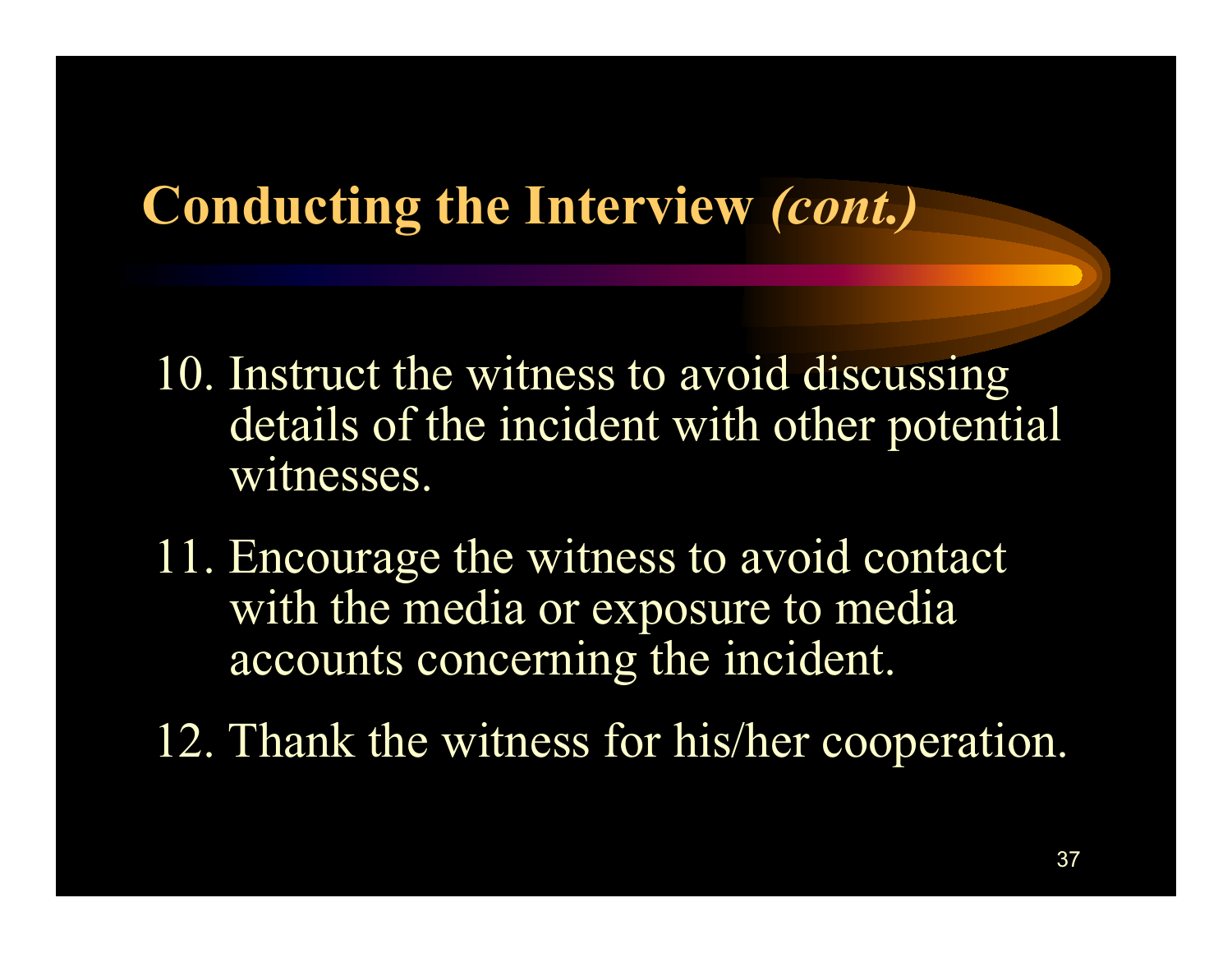#### **Conducting the Interview** *(cont.)*

38**Summary:** Information elicited from the witness during the interview may provide investigative leads and other essential facts. The aboveinterview procedures will enable the witness to provide the most accurate, complete description of the event and encourage the witness to report later recollections. Witnesses commonly recall additional information after the interview that may be critical to the investigation.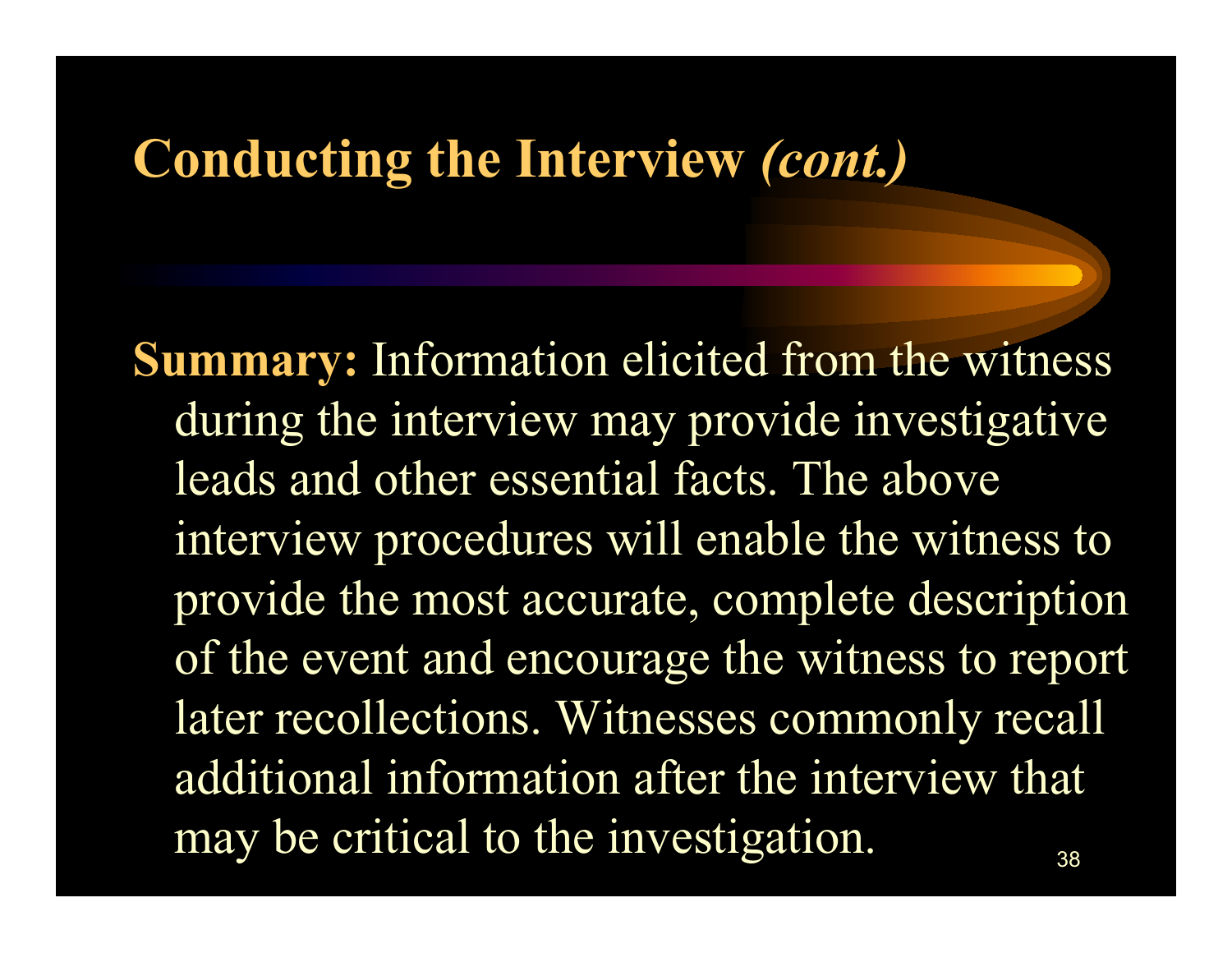### **D. Recording Witness Recollections**

**Procedure:** During or as soon as reasonably possible after the interview, the investigator should-

1. Document the witness's statements (e.g., audio or video recording, stenographer's documentation, witness's written statement, or written summary using witness's own words).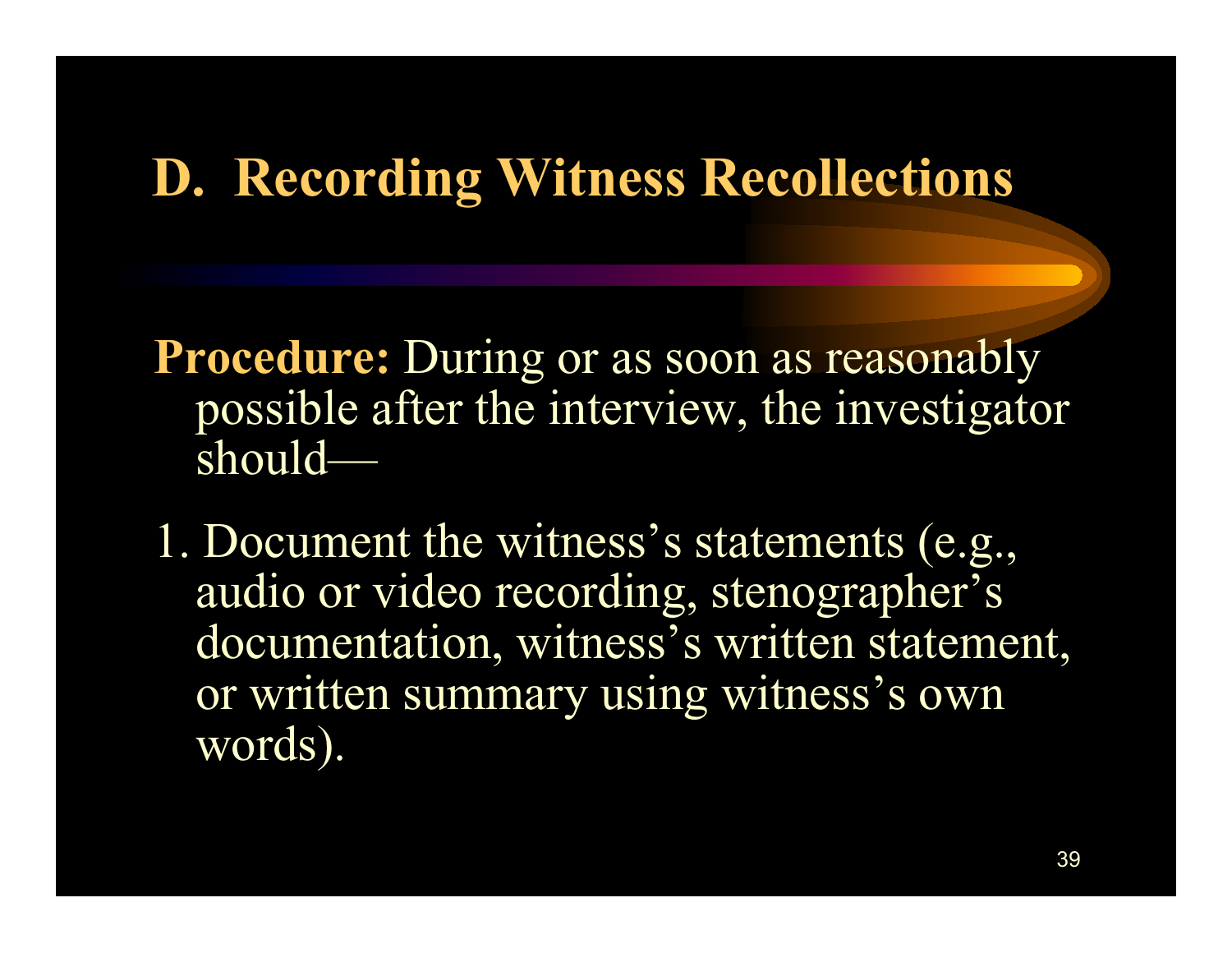#### **Recording Witness Recollections** *(cont.)*

2. Review written documentation; ask the witness if there is anything he/she wishes to change, add, or emphasize.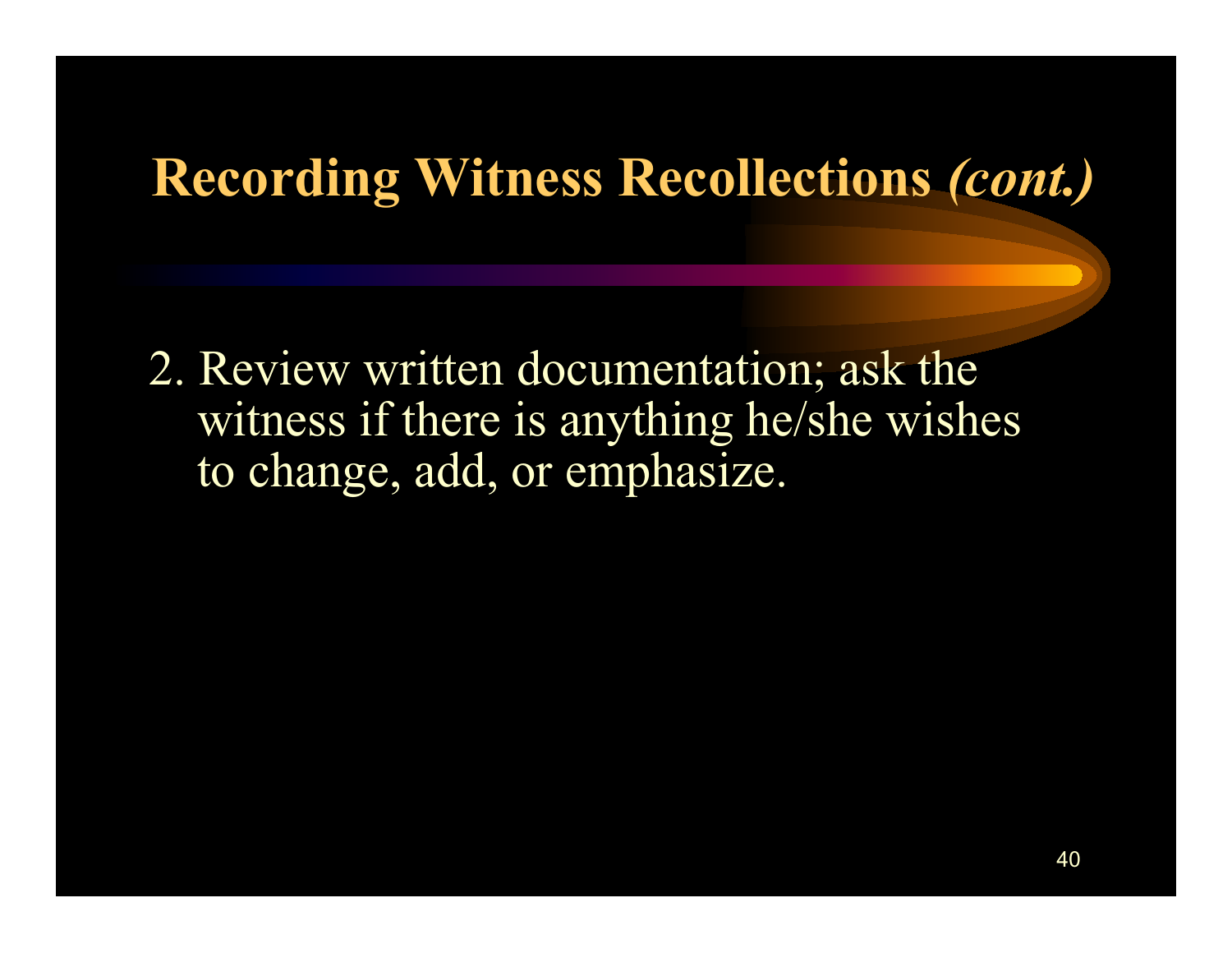### **Recording Witness Recollections** *(cont.)*

#### **Summary:**

Complete and accurate documentation of the witness's statement is essential to theintegrity and success of the investigation and any subsequent court proceedings.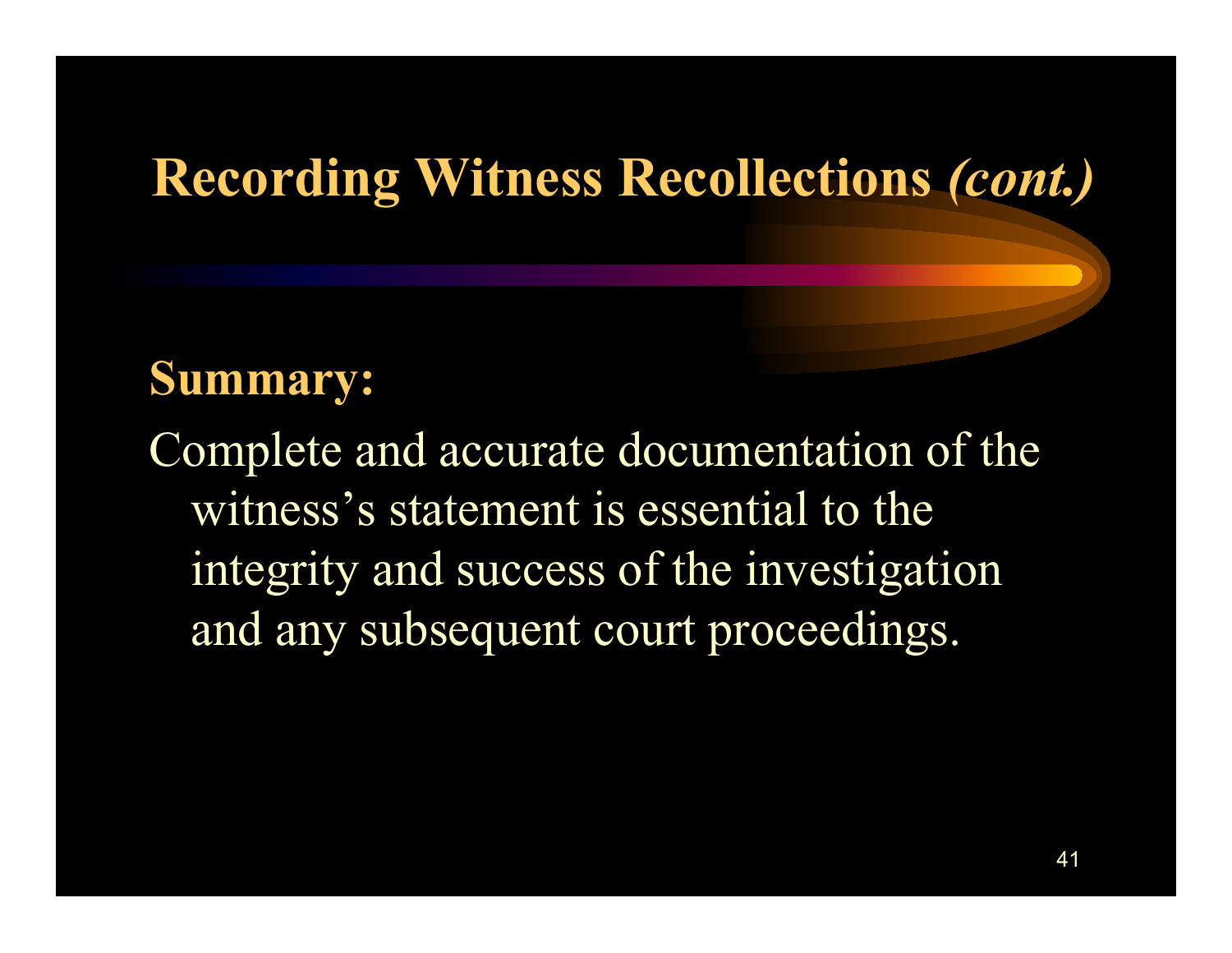# **E. Assessing the Accuracy of Individual Elements of a Witness's Statement**

**Procedure:** After conducting the interview, the investigator should-

1. Consider each individual component of the witness's statement separately.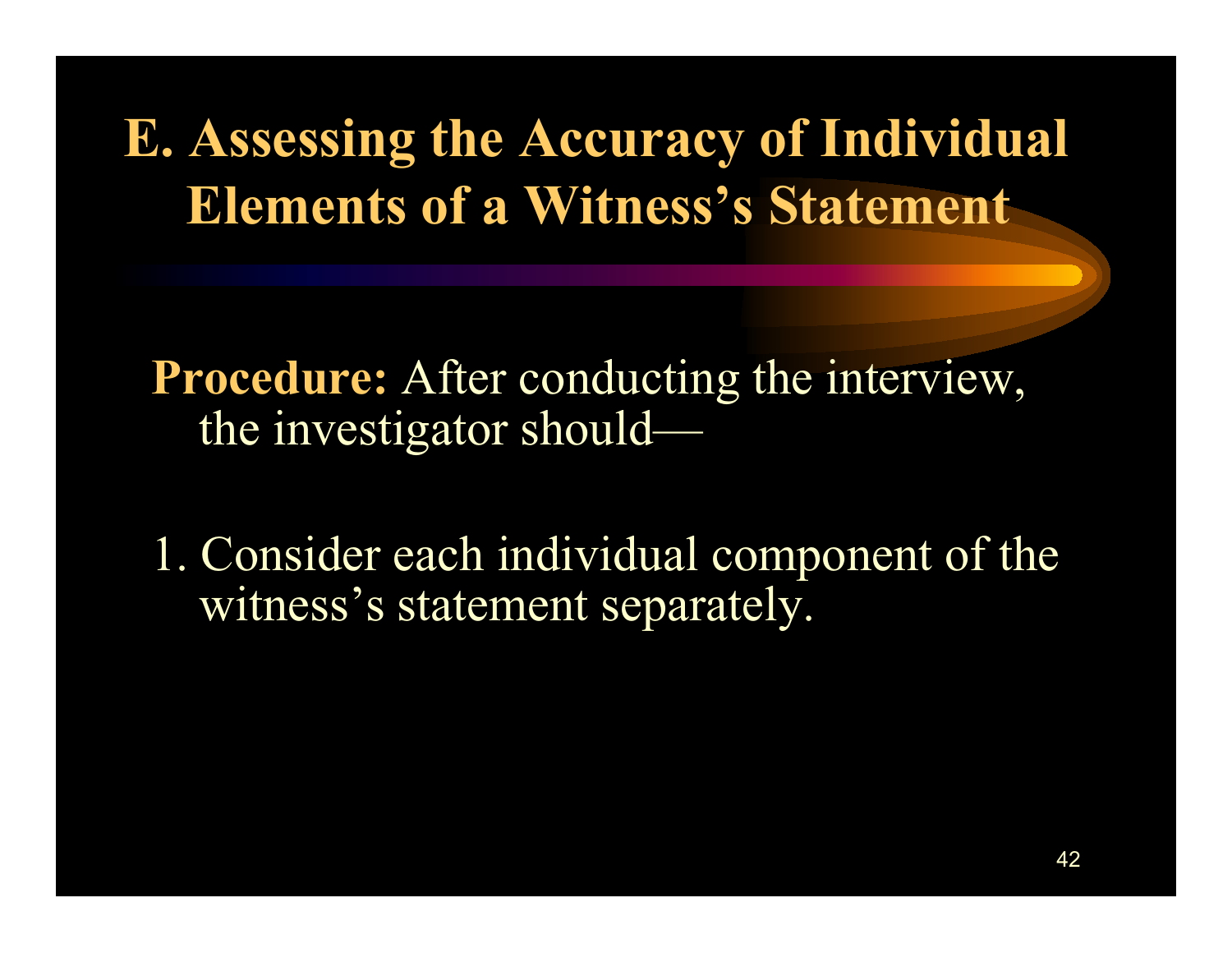# **Assessing the Accuracy of Individual Elements of a Witness's Statement** *(cont.)*

- 2. Review each element of the witness's statement in the context of the entirestatement. Look for inconsistencies within the statement.
- 3. Review each element of the statement inthe context of evidence known to theinvestigator from other sources (e.g., other witnesses' statements, physical evidence).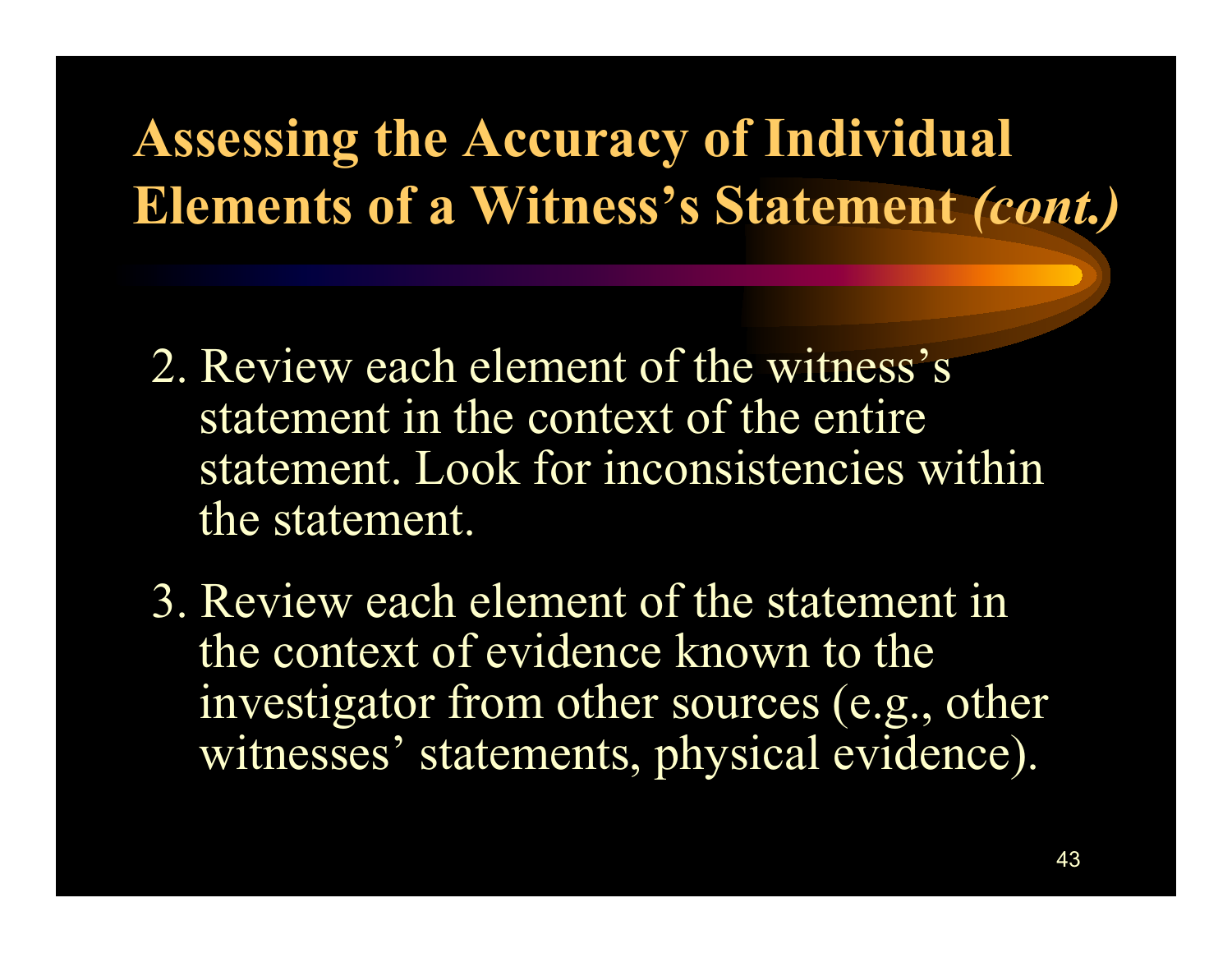# **Assessing the Accuracy of Individual Elements of a Witness's Statement** *(cont.)*

#### **Summary:**

Point-by-point consideration of the accuracy of each element of a witness's statement canassist in focusing the investigation. This technique avoids the common misconception that the accuracy of an individual element of a witness's description predicts the accuracy of another element.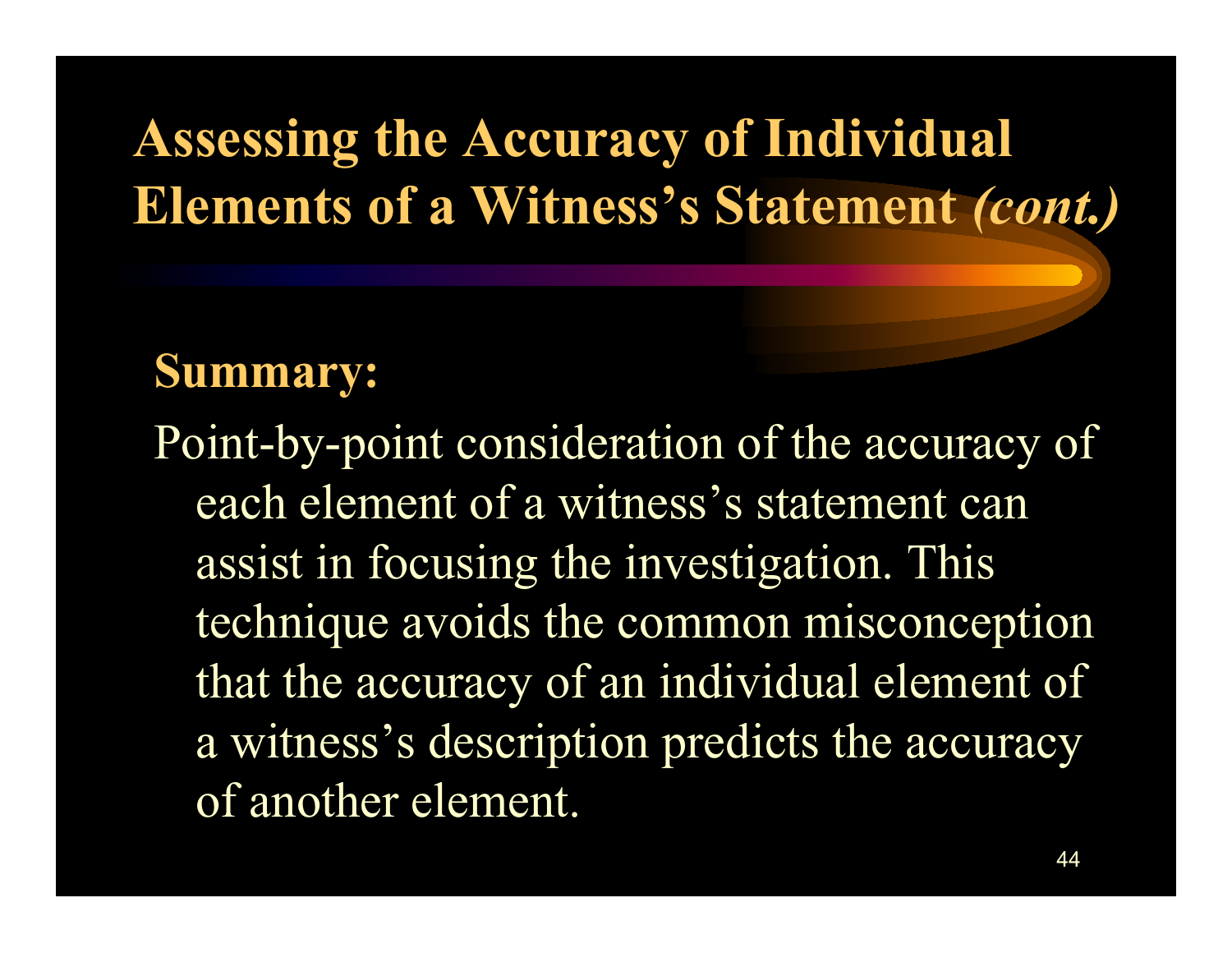# **F. Maintaining Contact With the Witness**

- **Procedure:** During postinterview, followup contact with the witness, the investigator should—
- 1. Reestablish rapport with the witness.
- 2. Ask the witness if he/she has recalled any additional information.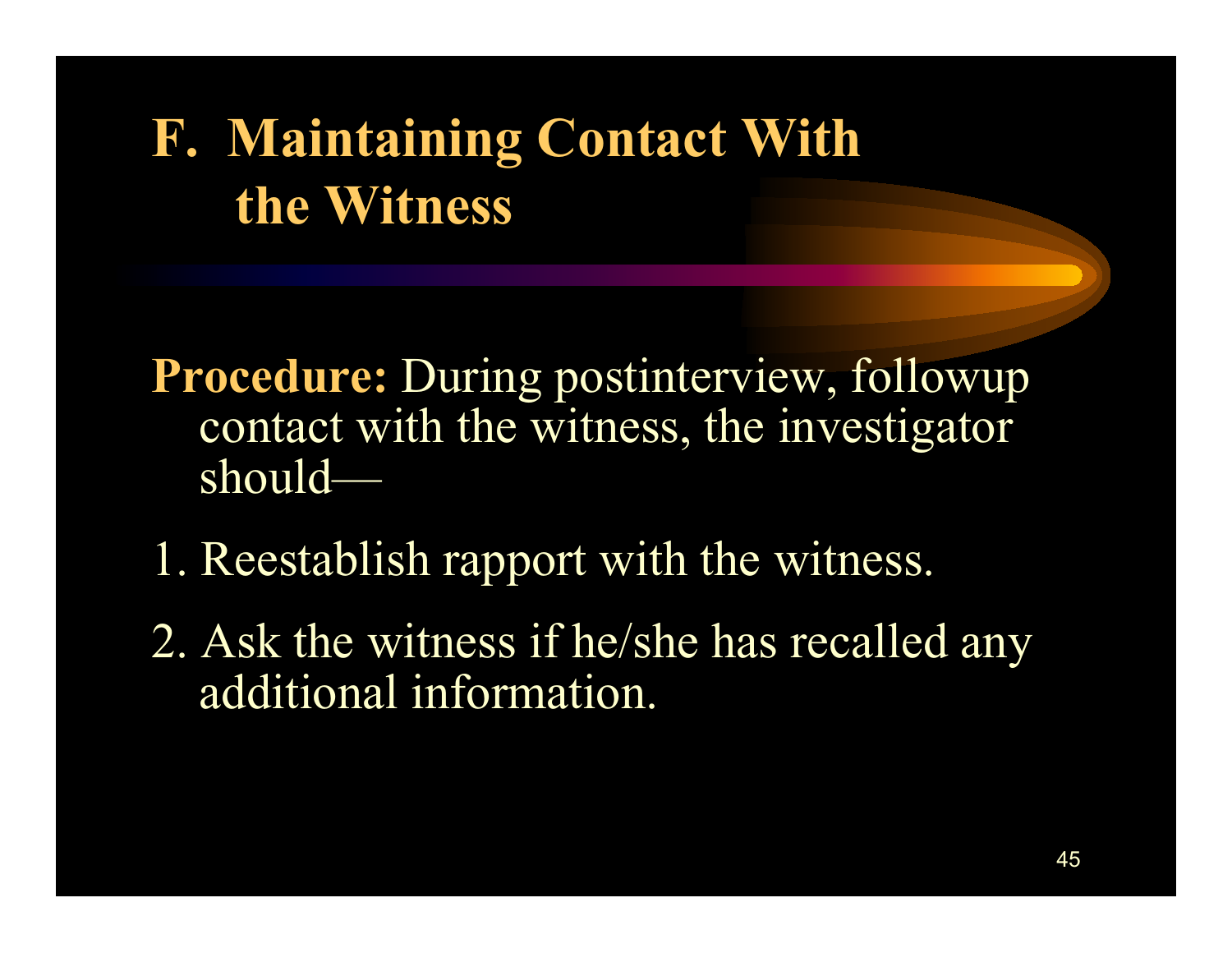# **Maintaining Contact With the Witness** *(cont.)*

- 3. Follow interviewing and documentation procedures in subsections C, Conducting the Interview, and D, Recording Witness Recollections.
- 4. Provide no information from other sources.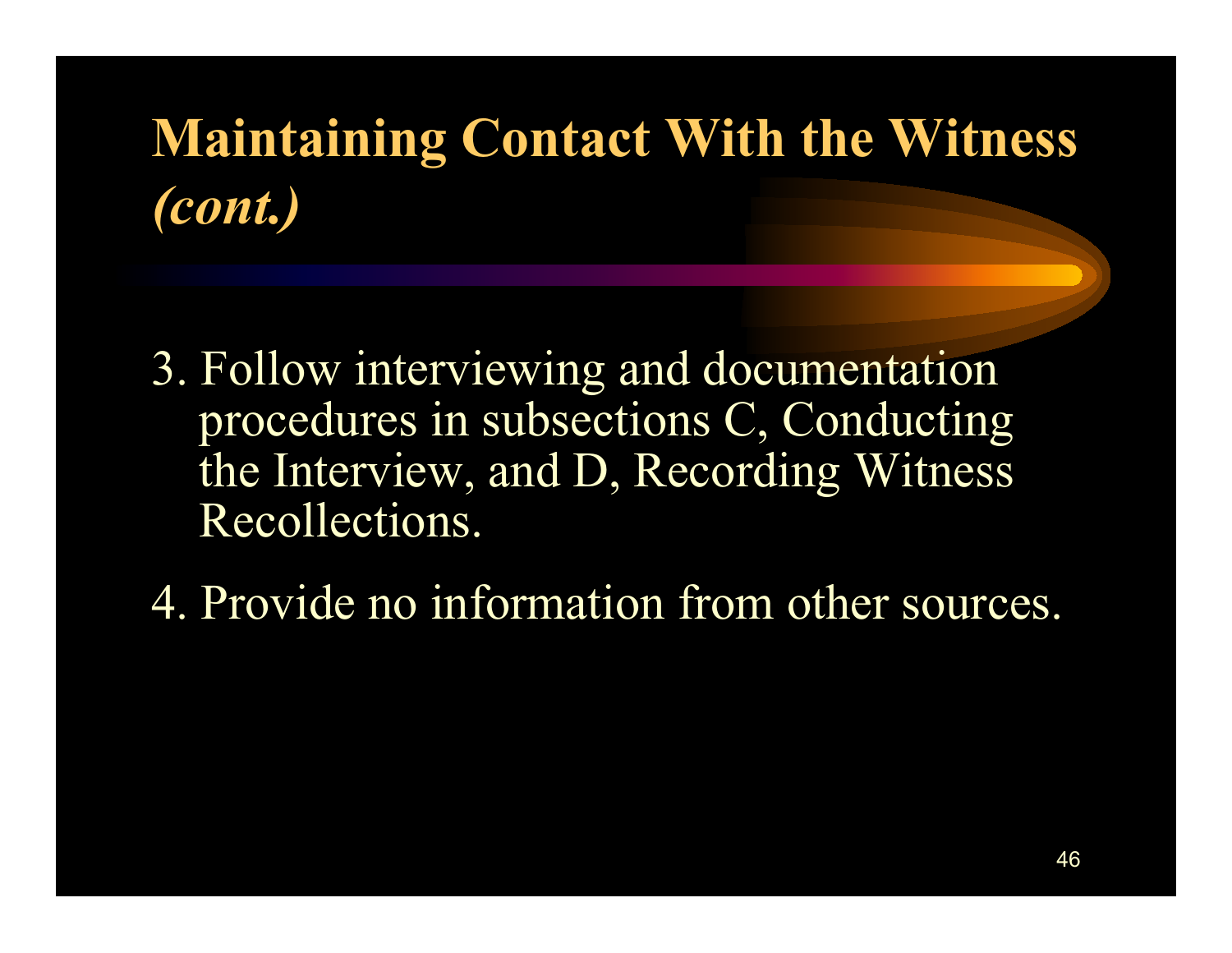# **Maintaining Contact With the Witness** *(cont.)*

#### **Summary:**

Reestablishing contact and rapport with the witness often leads to recovery of additional information. Maintaining open communication channels with the witness throughout the investigation is critical.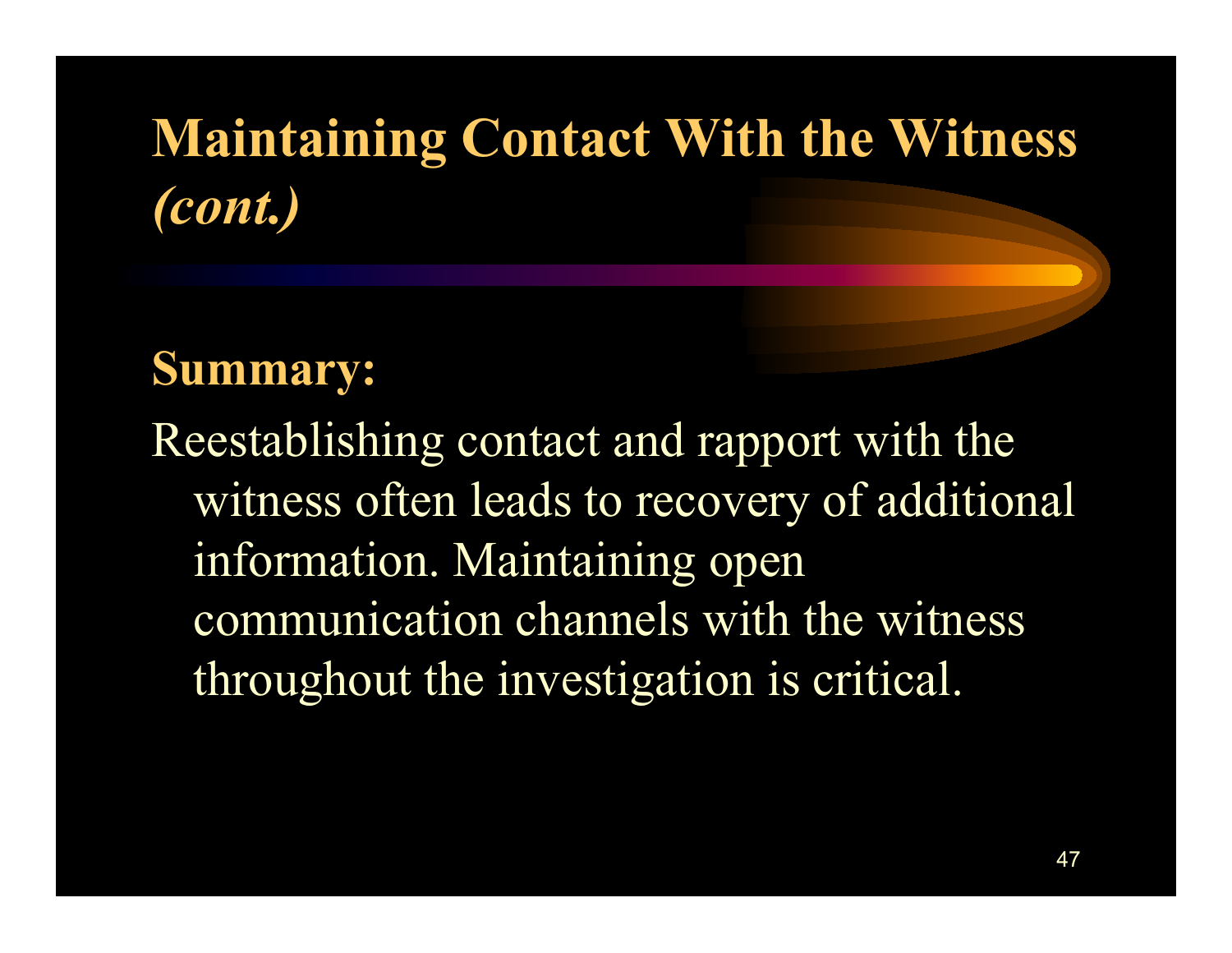# *Eyewitness Evidence: A Guide for Law Enforcement*

# **Part II: Identification Procedures**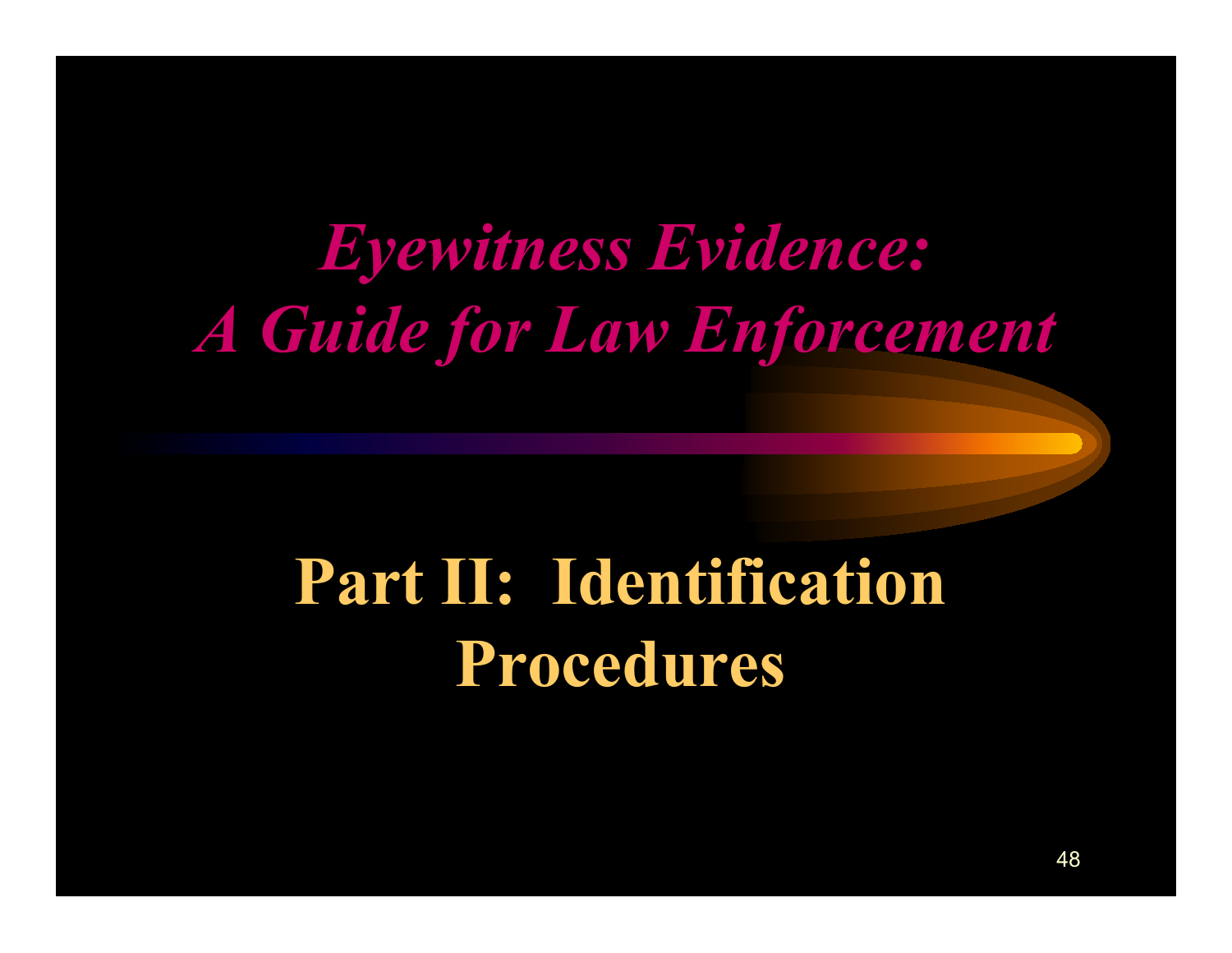# **Section II.**

# **Mug Books and Composites**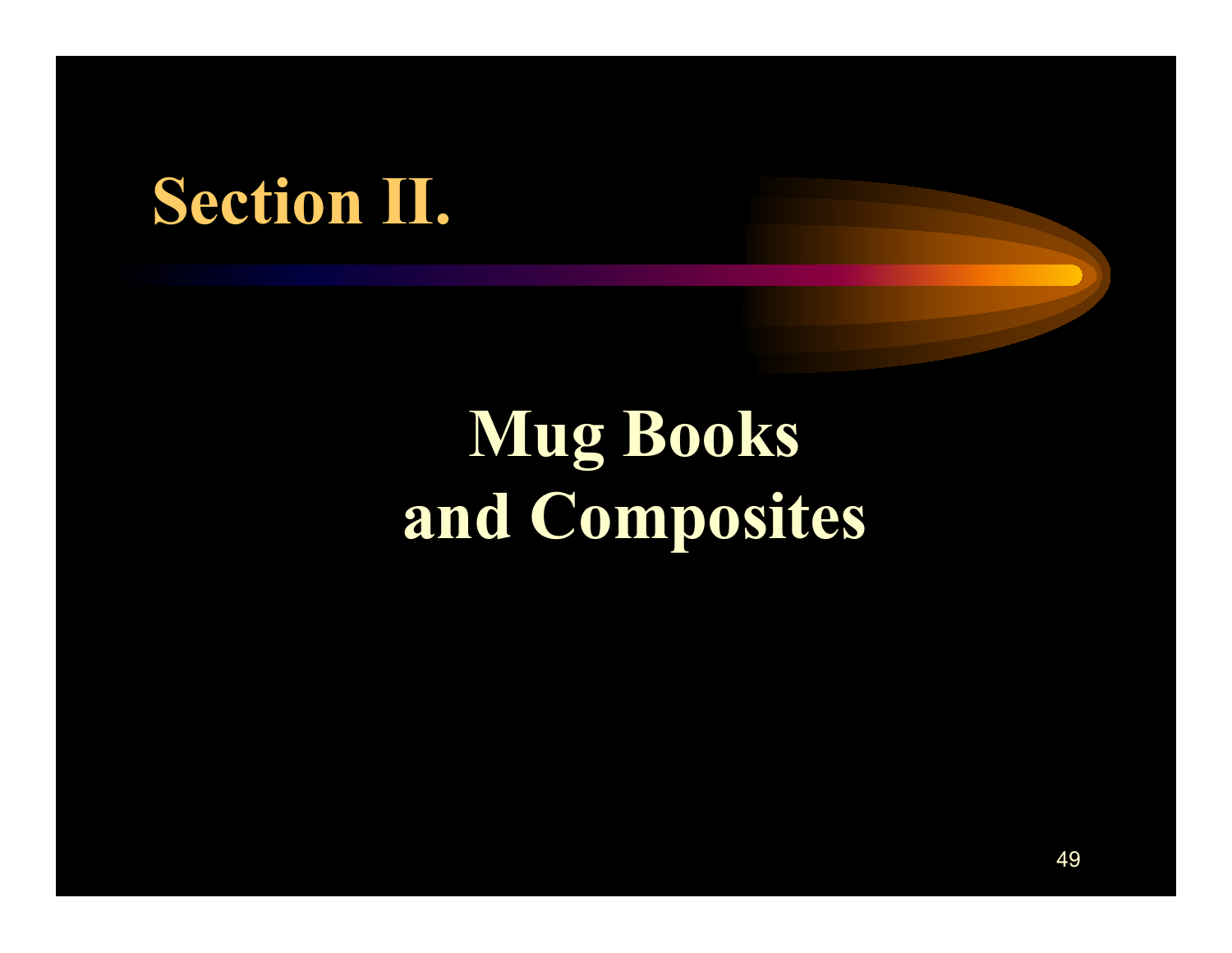## **A. Preparing Mug Books**

**Procedure:** In selecting photos to be preserved in a mug book, the preparer should—

1. Group photos by format (e.g., color or black and white; Polaroid, 35mm, or digital; video) to ensure that no photo unduly stands out.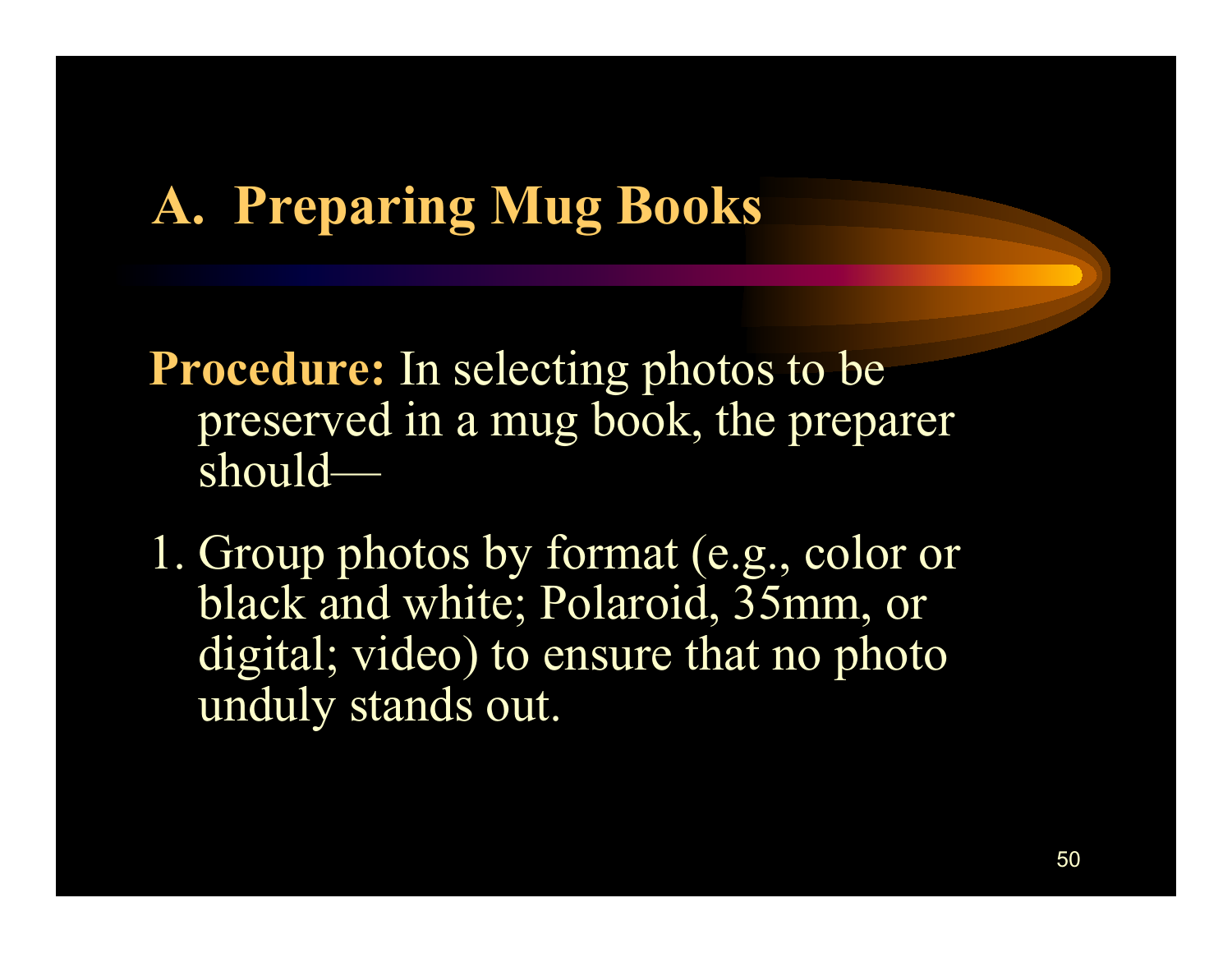### **Preparing Mug Books** *(cont.)*

- 2. Select photos of individuals that are uniform with regard to general physical characteristics (e.g., race, age, sex).
- 3. Consider grouping photos by specific crime (e.g., sexual assault, gang activity).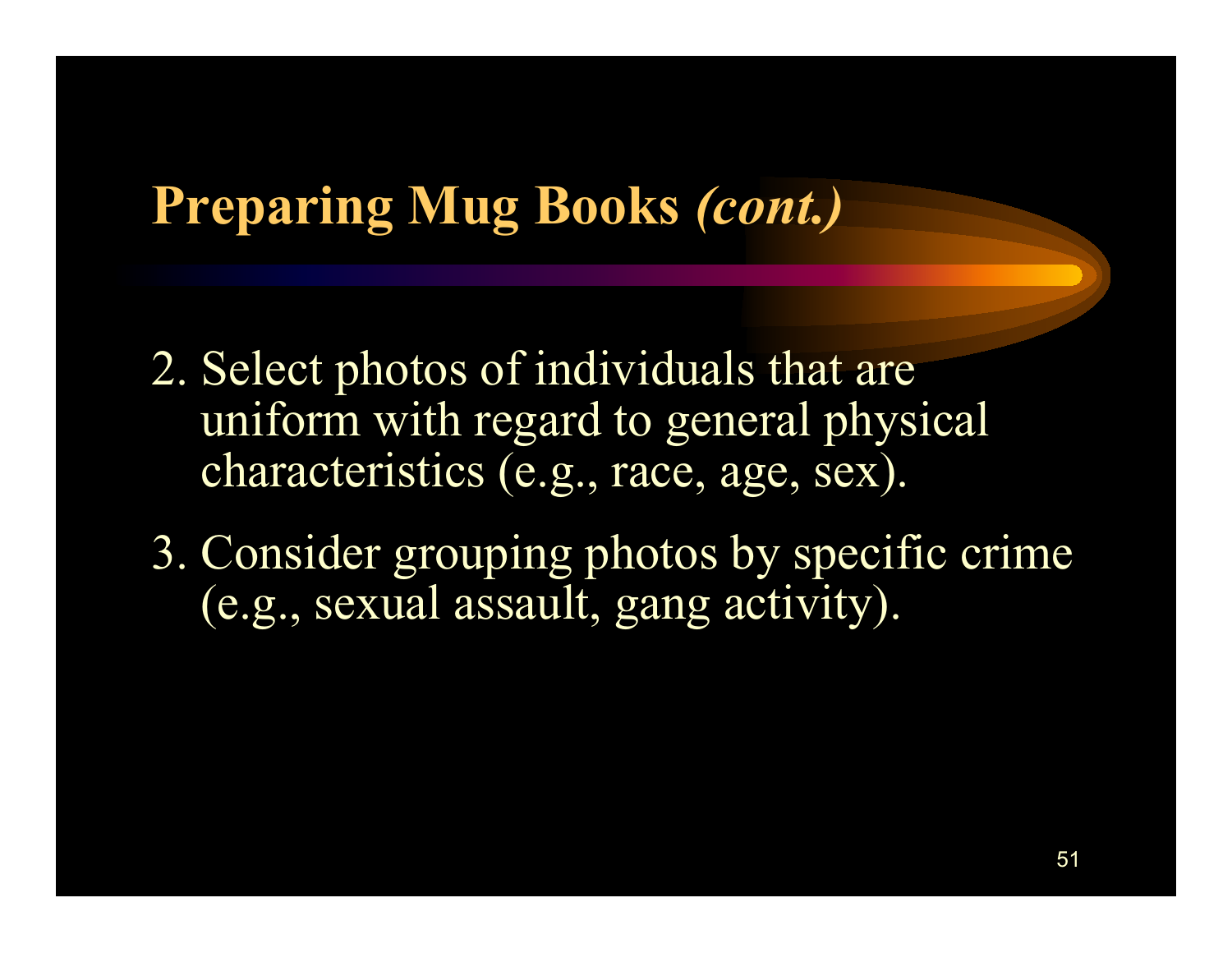### **Preparing Mug Books** *(cont.)*

- 4. Ensure that positive identifying information exists for all individuals portrayed.
- 5. Ensure that photos are reasonably contemporary.
- 6. Ensure that only one photo of each individual is in the mug book.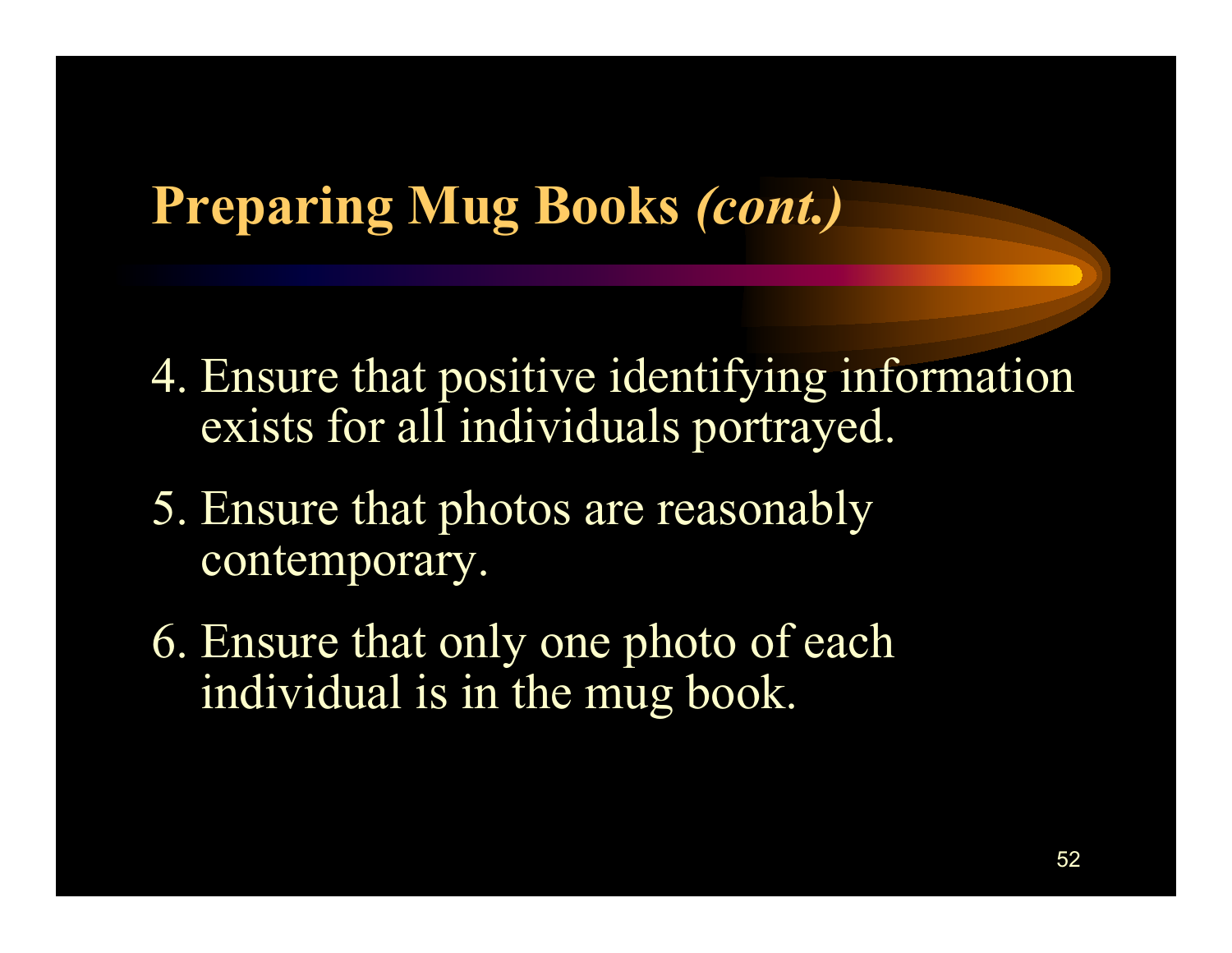### **Preparing Mug Books** *(cont.)*

#### **Summary:**

Mug books must be objectively compiled to yield investigative leads that will be admissible in court.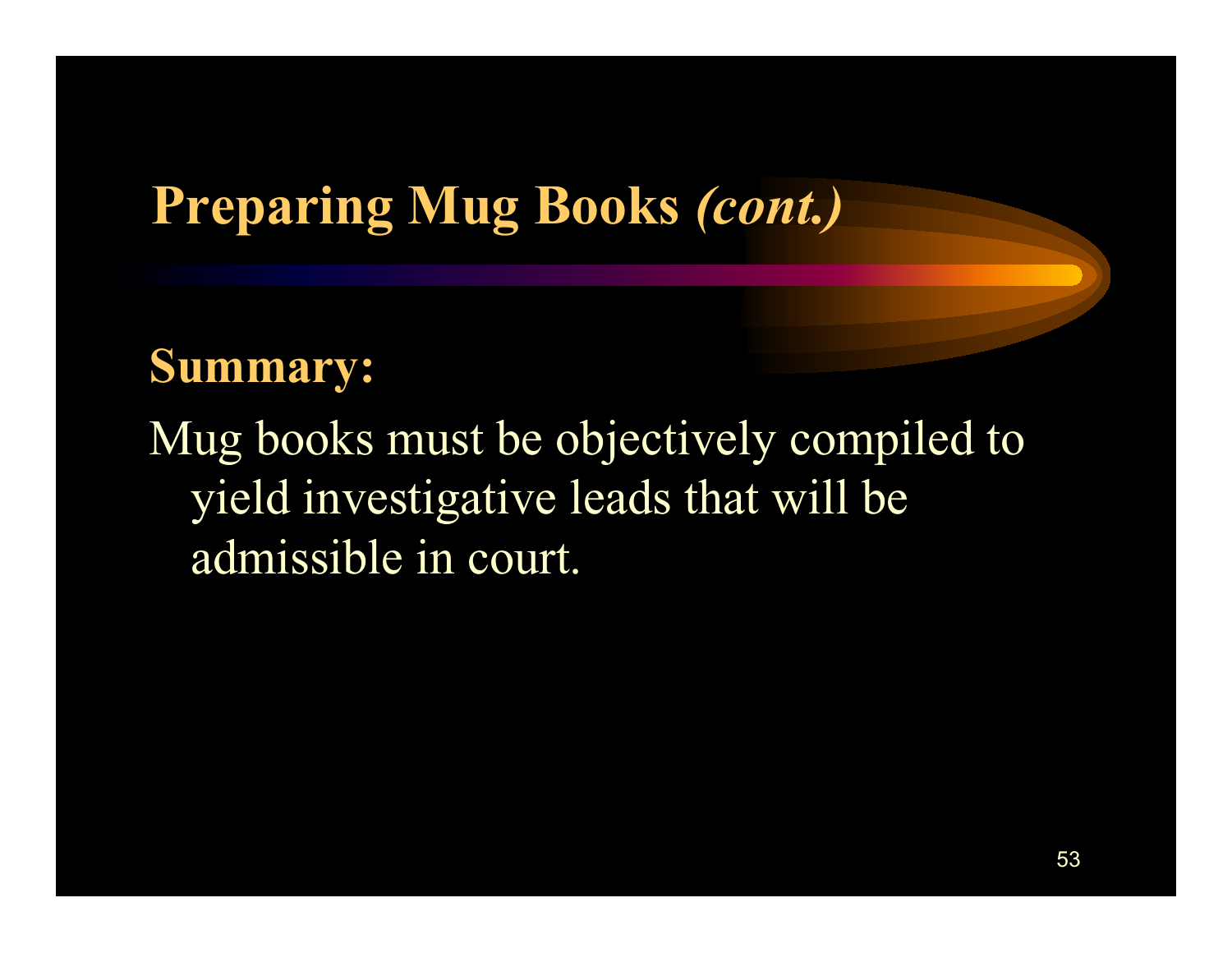# **B. Developing and Using Composite Images**

**Procedure:** The person preparing the composite should—

- 1. Assess the ability of the witness to provide a description of the perpetrator.
- 2. Select the procedure to be used from those available (e.g., identikit-type, artist, computer-generated images).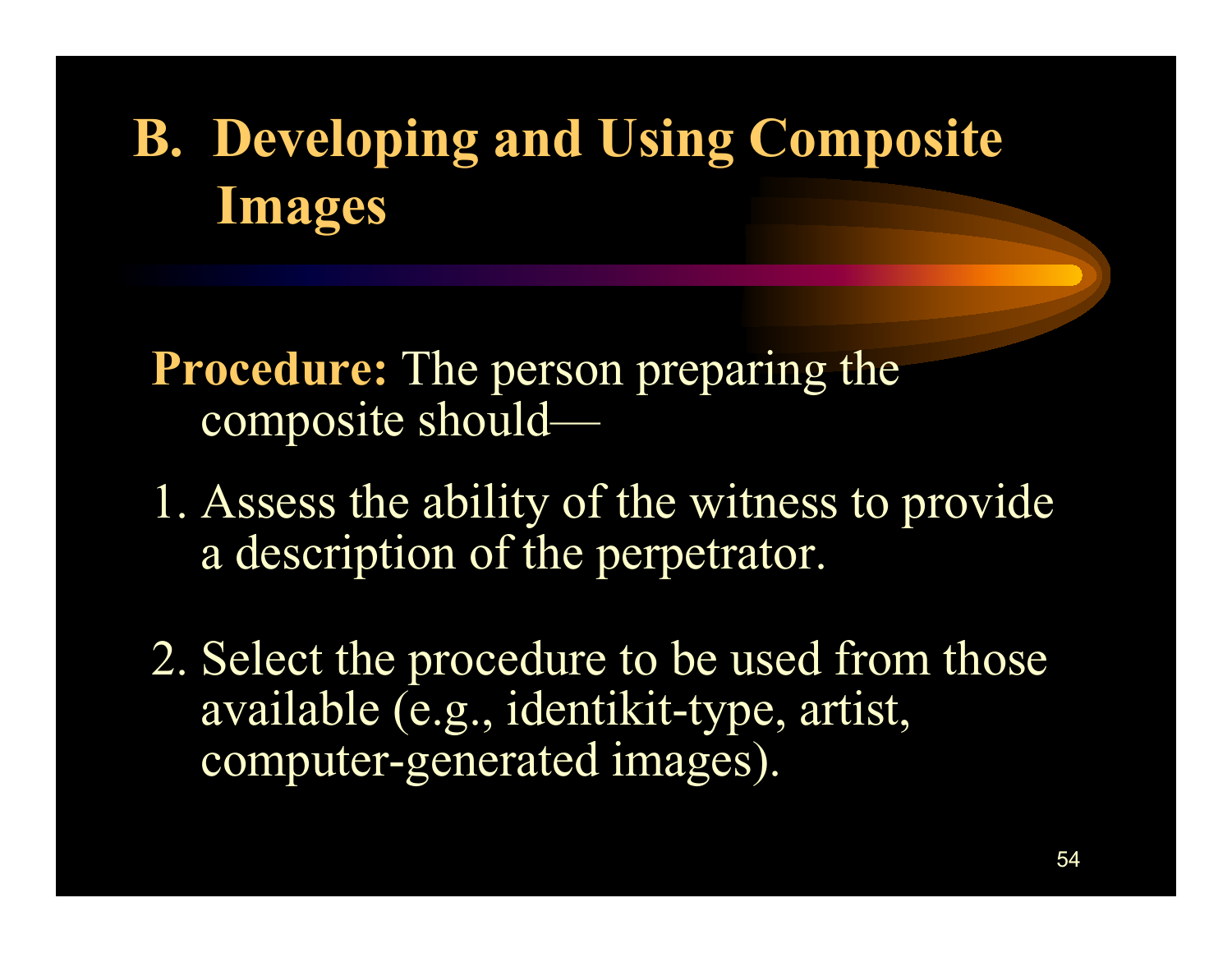# **Developing and Using Composite Images** *(cont.)*

- 3. Unless part of the procedure, avoid showing the witness any photos immediately prior to development of the composite.
- 4. Select an environment for conducting the procedure that minimizes distractions.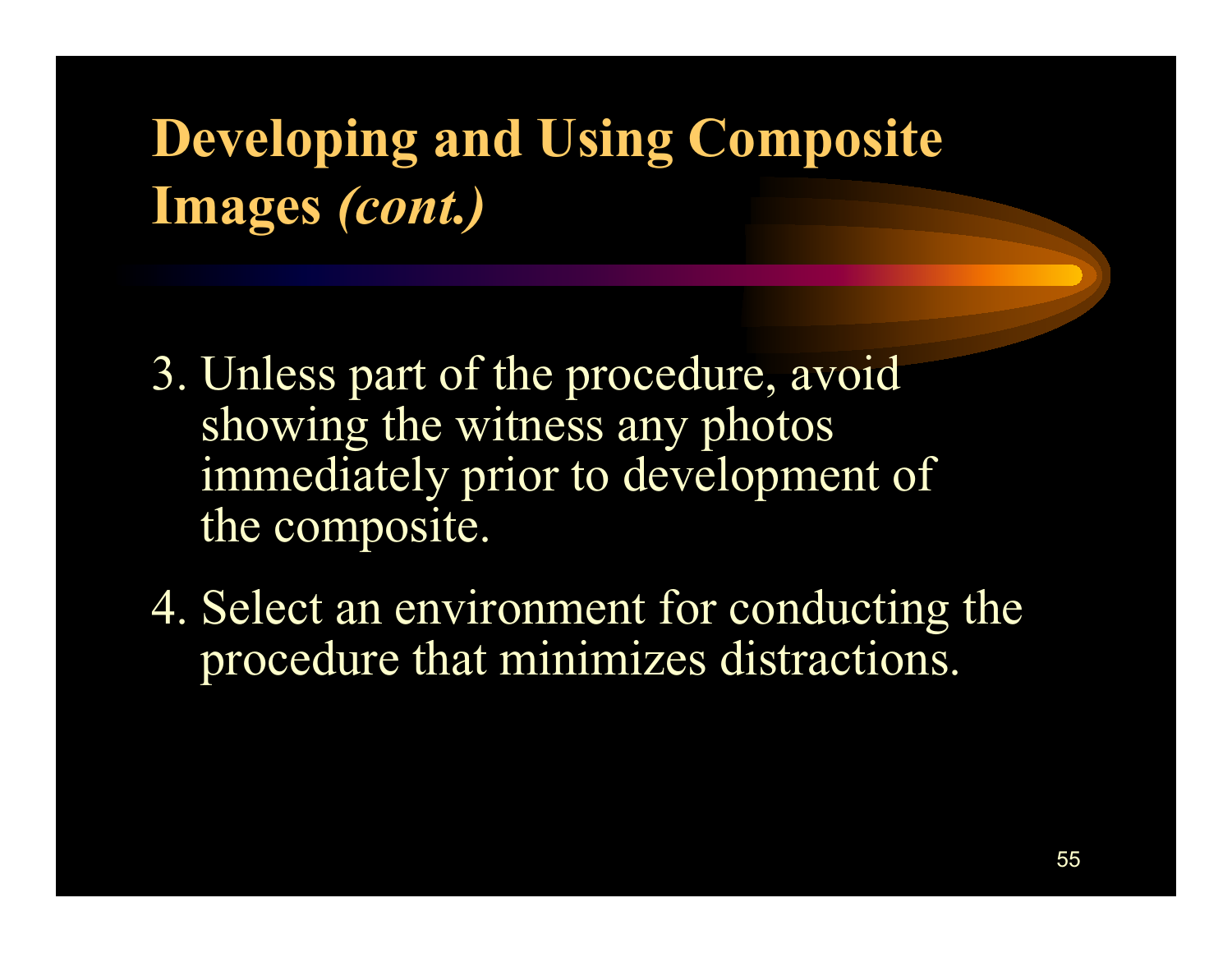# **Developing and Using Composite Images** *(cont.)*

- 5. Conduct the procedure with each witness separately.
- 6. Determine with the witness whether the composite is a reasonable representation of the perpetrator.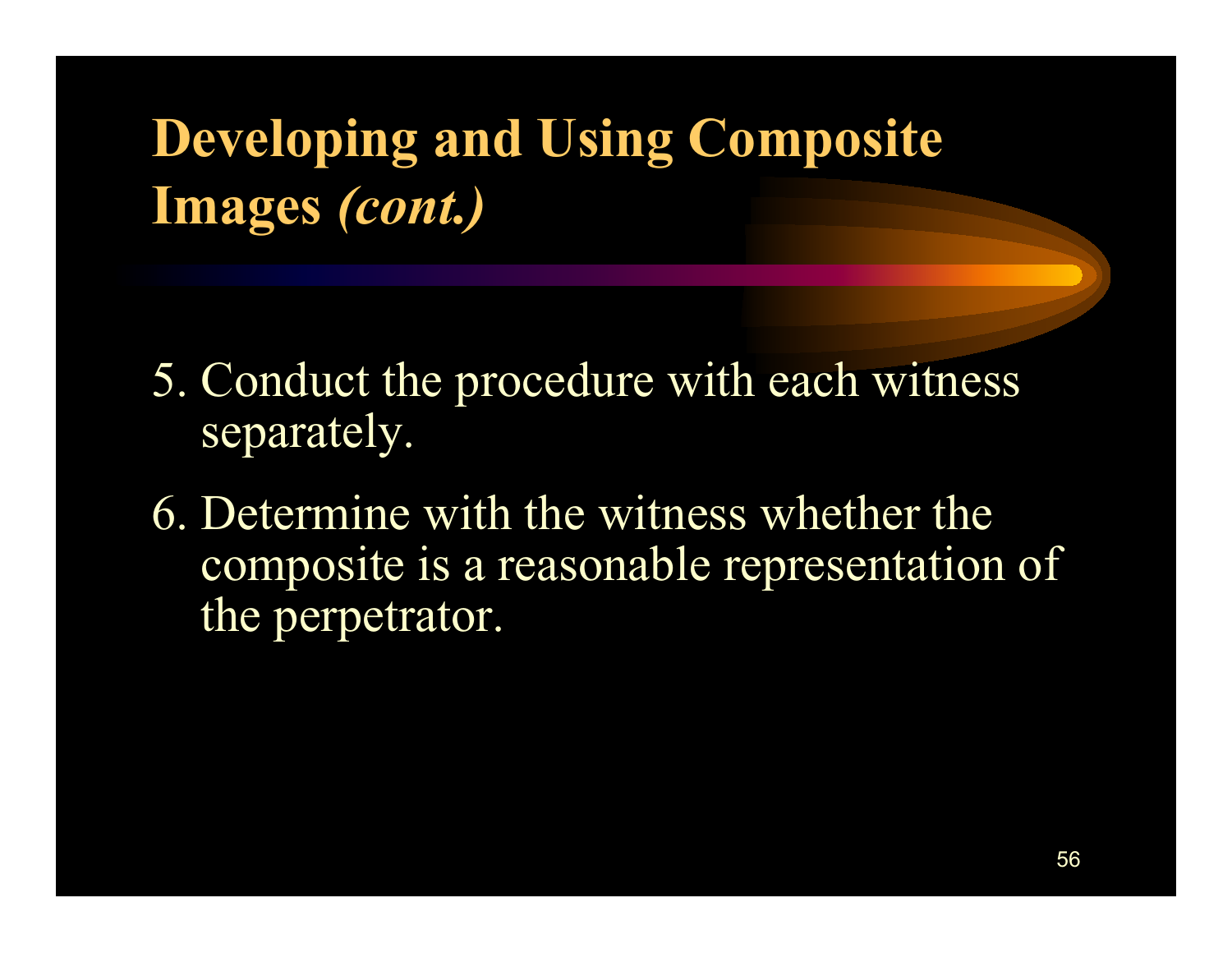# **Developing and Using Composite Images** *(cont.)*

#### **Summary:**

The use of composite images can yield investigative leads in cases in which no suspect has been determined. Use of these procedures can facilitate obtaining from the witness a description that will enable the development of a reasonable likeness of the perpetrator.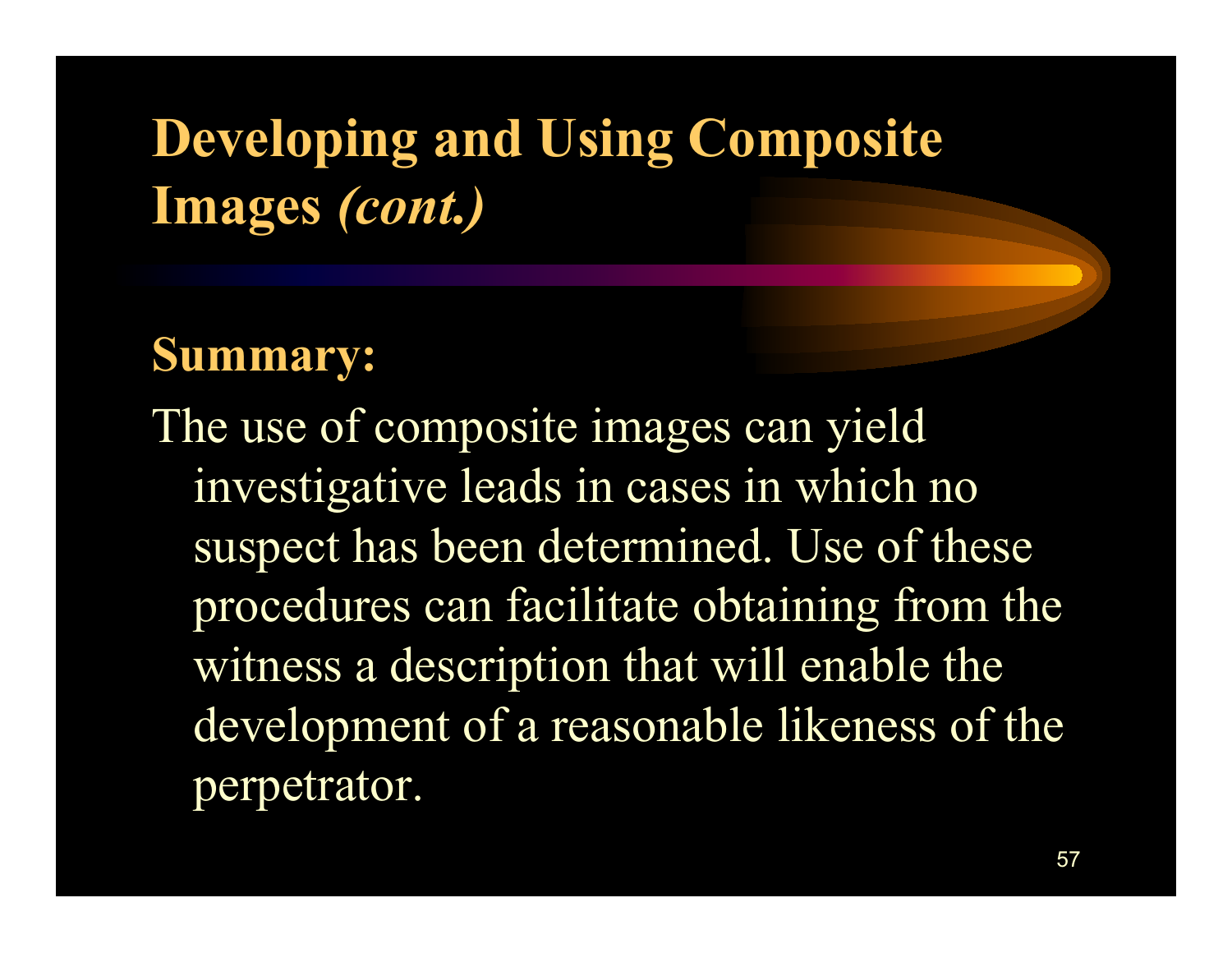# **C. Instructing the Witness:** *Mug Book*

**Procedure:** The investigator/person conducting the procedure should-

- 1. Instruct each witness without other persons present.
- 2. Describe the mug book to the witness only as a "collection of photographs."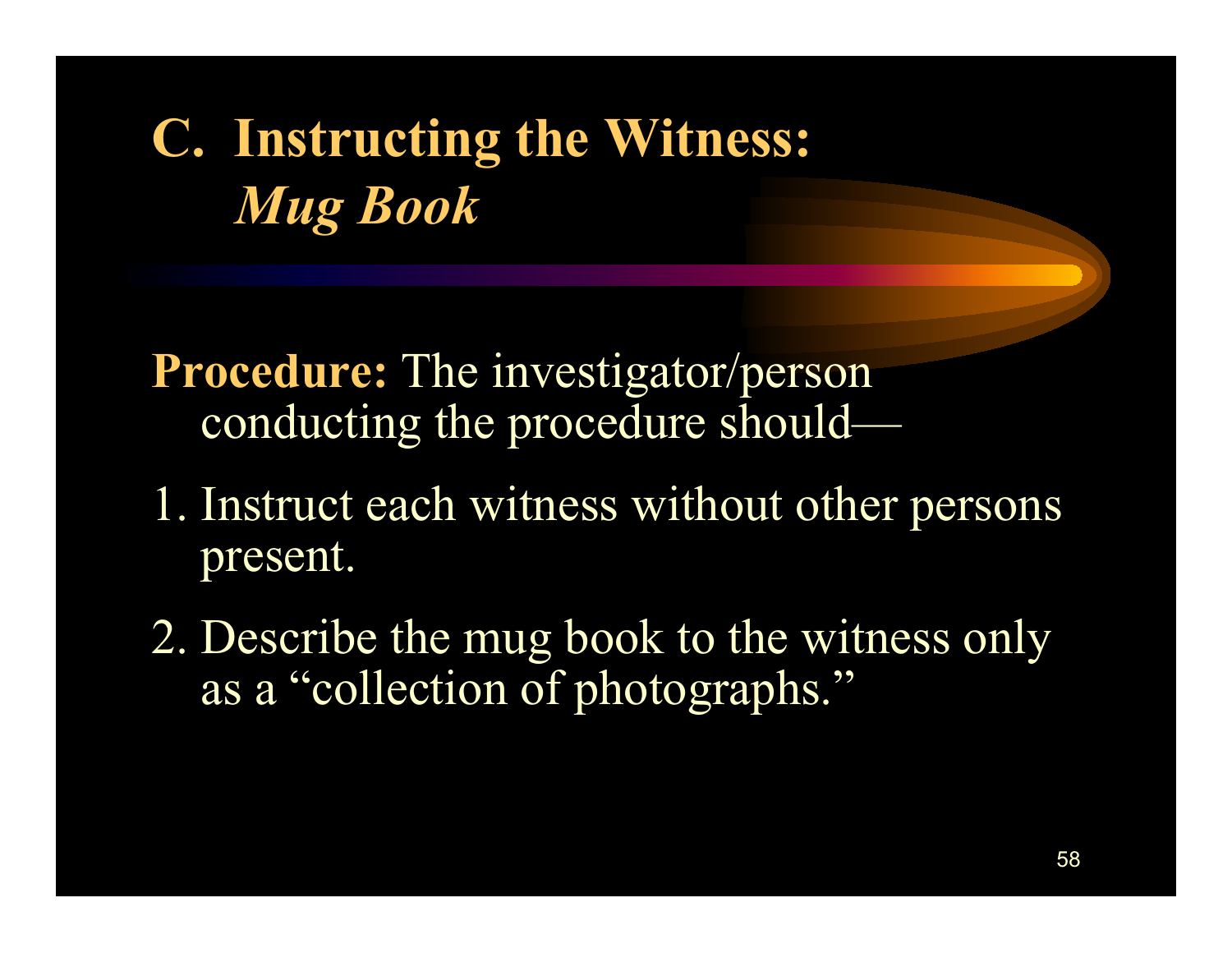**Instructing the Witness:** *Mug Book (cont.)*

- 3. Instruct the witness that the person who committed the crime may or may not be present in the mug book.
- 4. Consider suggesting to the witness to think back to the event and his/her frame of mindat the time.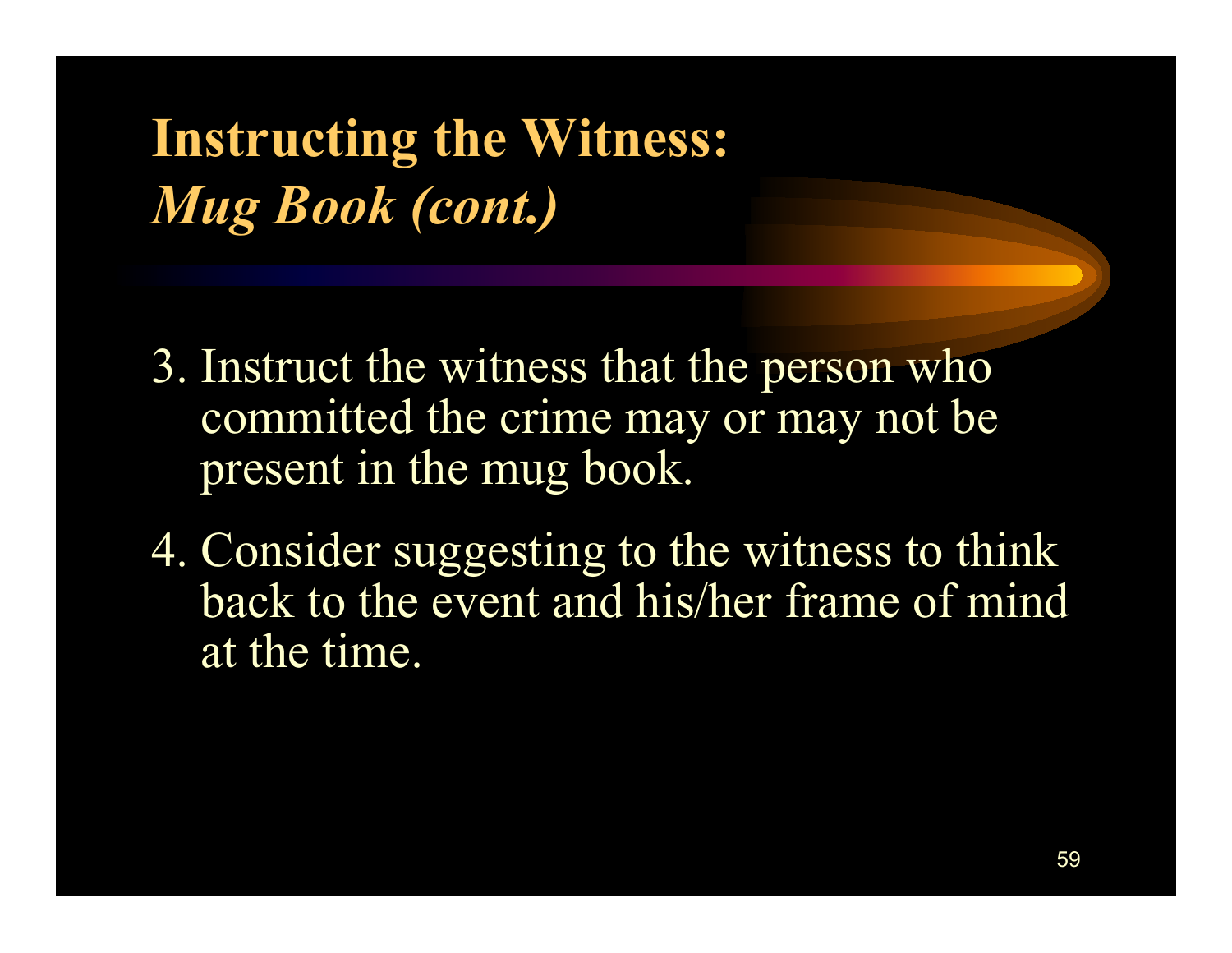**Instructing the Witness:** *Mug Book (cont.)*

- 5. Instruct the witness to select a photograph if he/she can and to state how he/she knows the person if he/she can.
- 6. Assure the witness that regardless of whether he/she makes an identification, the police will continue to investigate the case.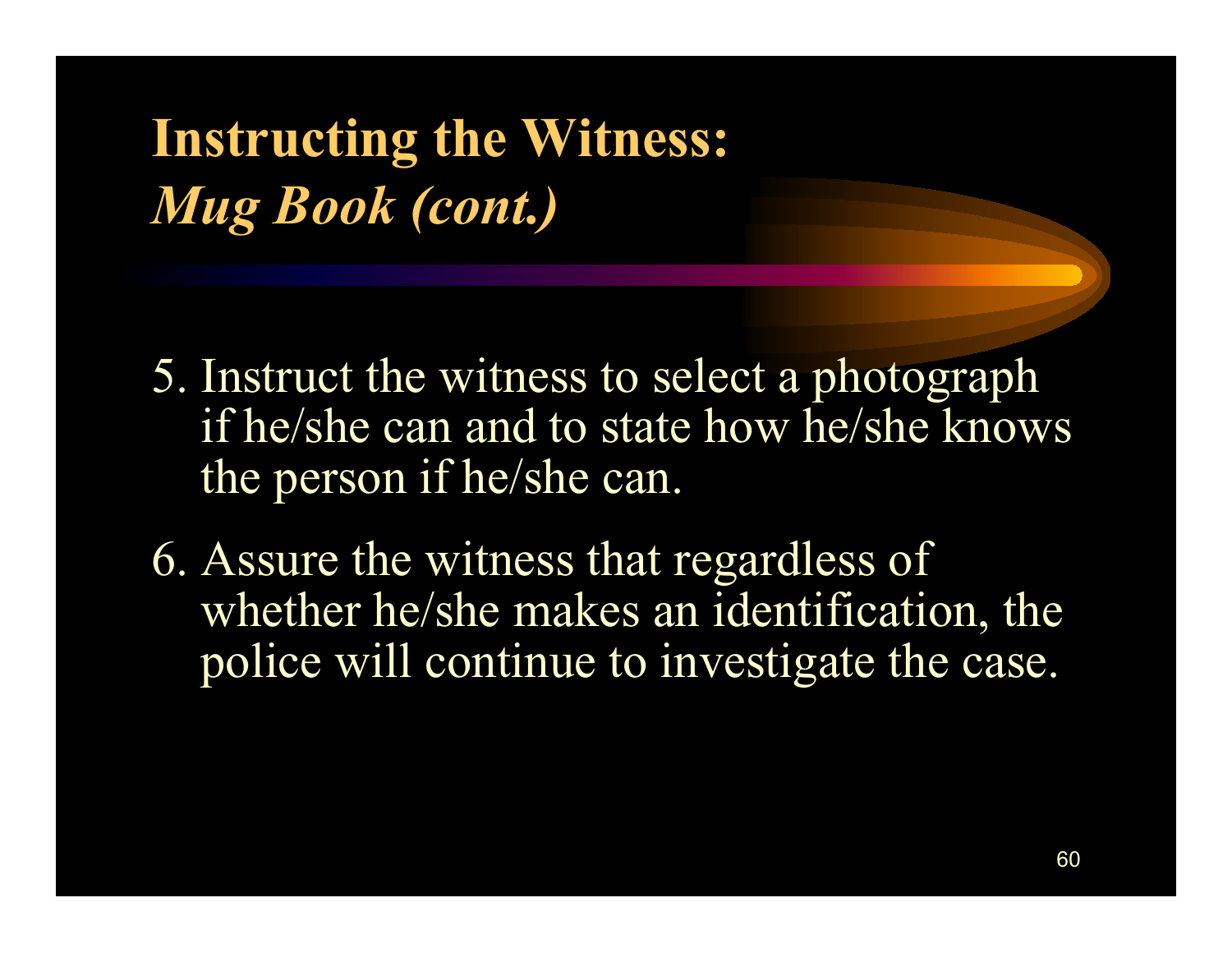**Instructing the Witness:** *Mug Book (cont.)*

7. Instruct the witness that the procedure requires the investigator to ask the witness to state, in his/her own words, how certain he/she is of any identification.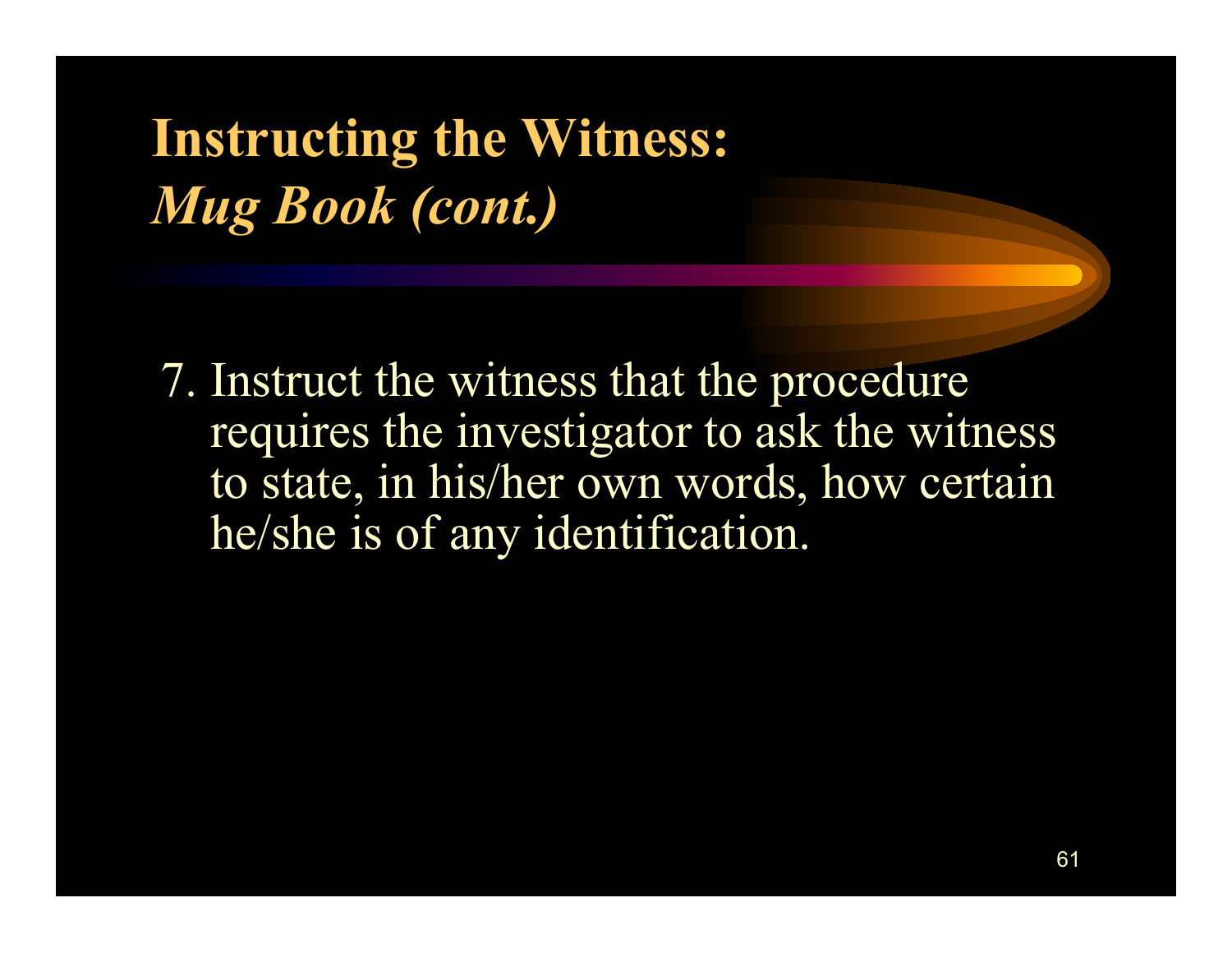# **C. Instructing the Witness:** *Composite*

**Procedure:** The investigator/person conducting the procedure should—

- 1. Instruct each witness without other persons present.
- 2. Explain the type of composite technique to be used.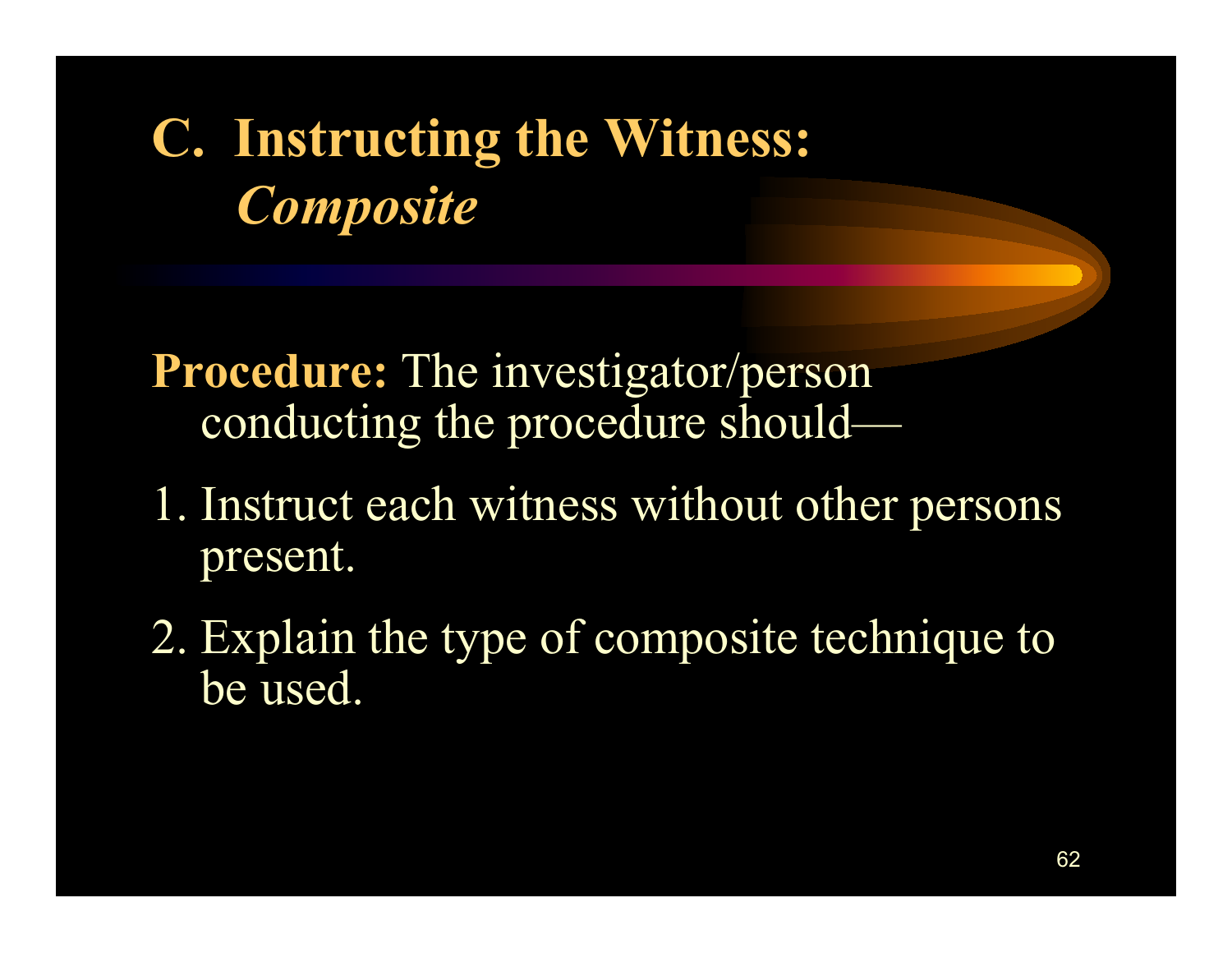**Instructing the Witness:** *Composite (cont.)*

- 3. Explain to the witness how the composite will be used in the investigation.
- 4. Instruct the witness to think back to the event and his/her frame of mind at the time.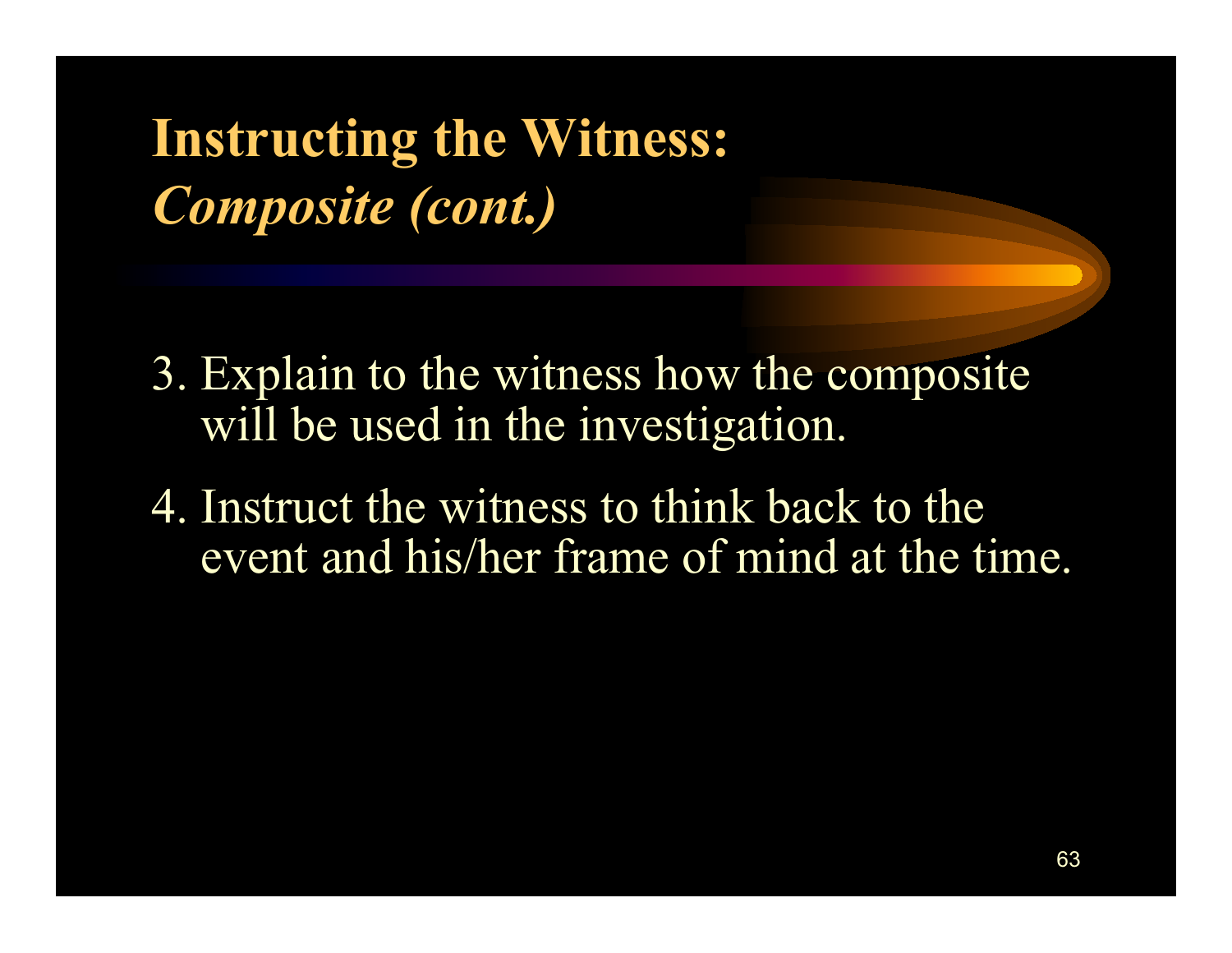### **C. Instructing the Witness** *(cont.)*

#### **Summary:**

Providing instructions to the witness can improve his/her comfort level and can result in information that may assist the investigation.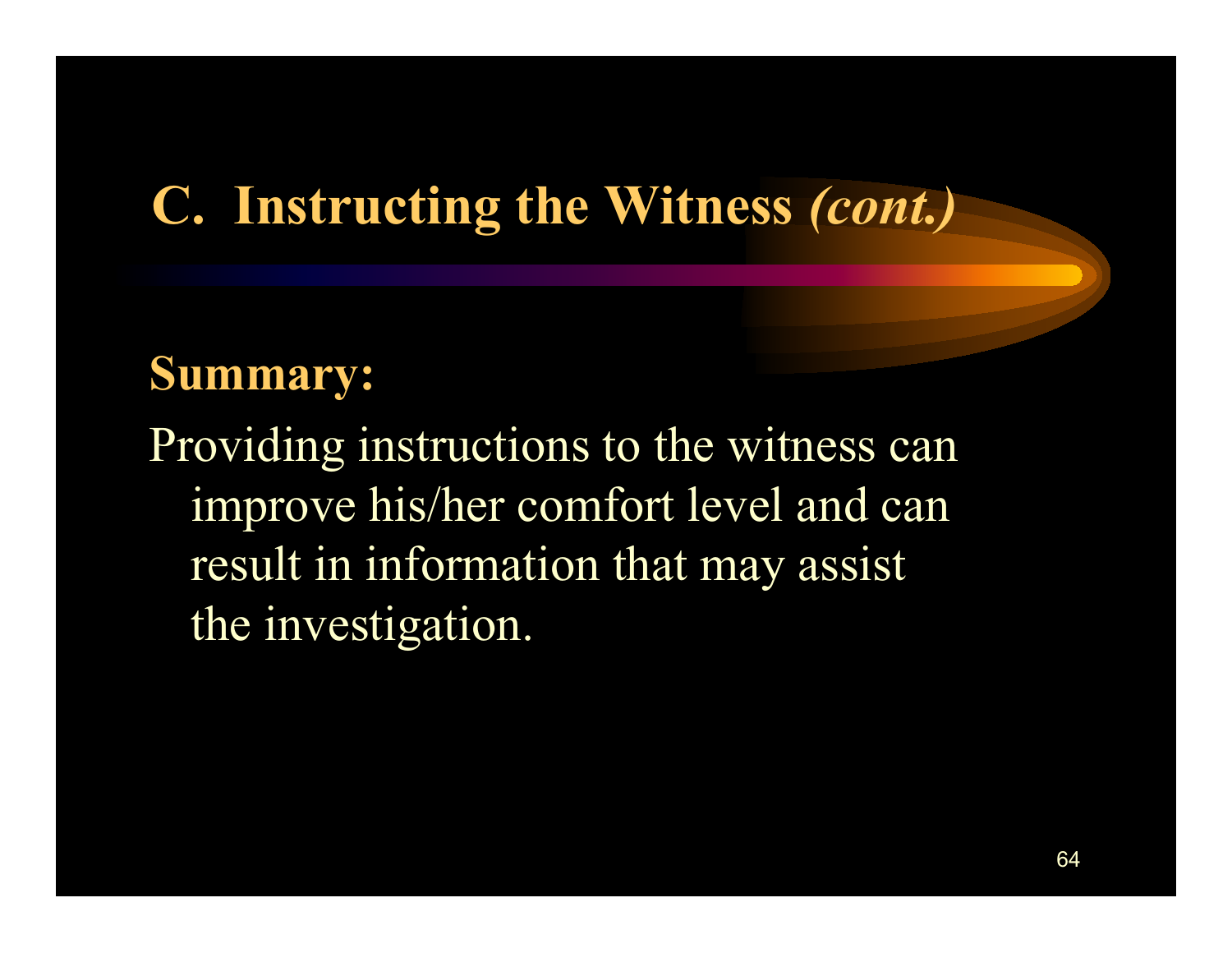### **D. Documenting the Procedure**

**Procedure:** The person conducting the procedure should—

1. Document the procedure employed (e.g., identikit-type, mug book, artist, computer-generated image) in writing.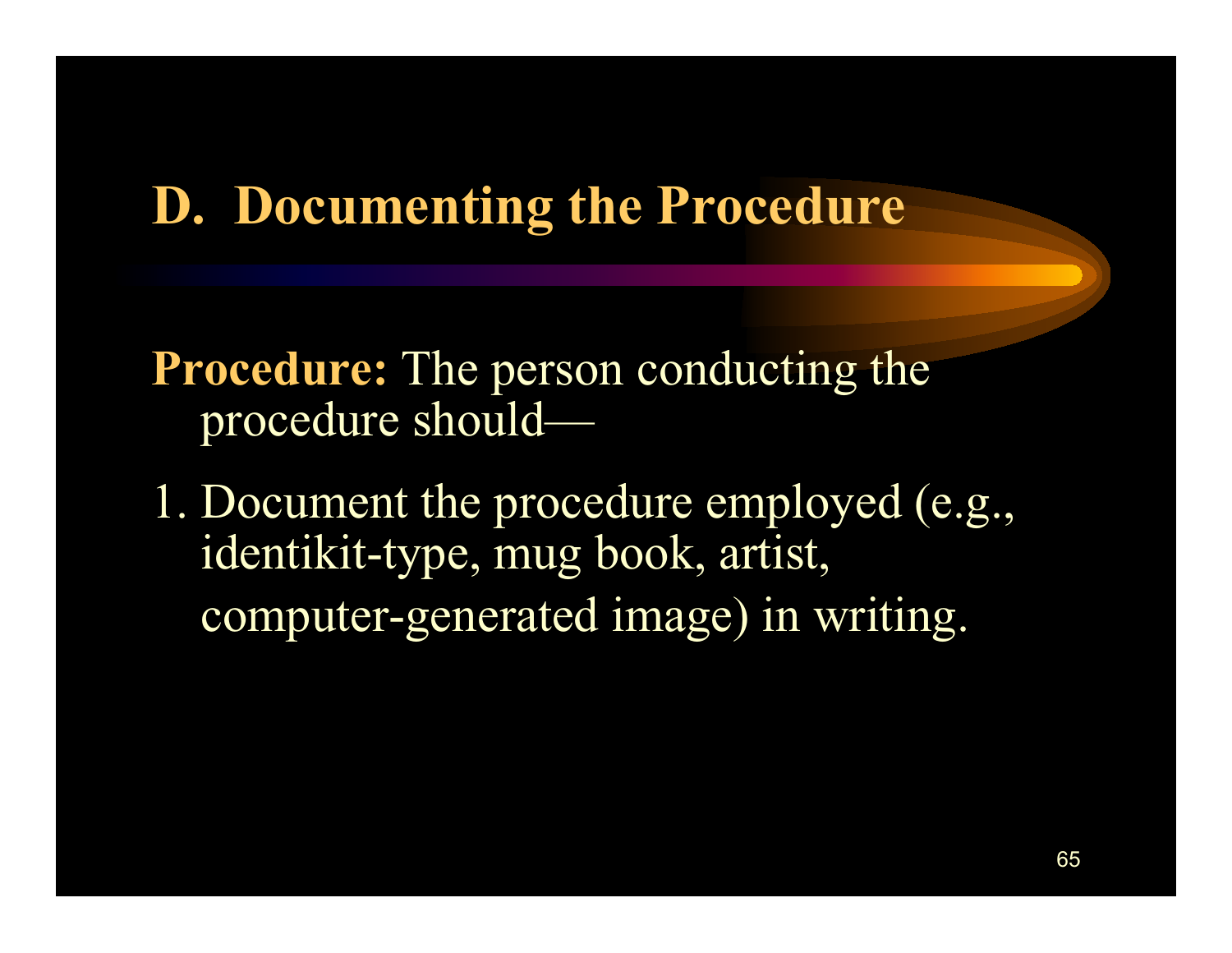### **Documenting the Procedure** *(cont.)*

- 2. Document the results of the procedure in writing, including the witness's own words regarding how certain he/she is of any identification.
- 3. Document items used and preserve composites generated.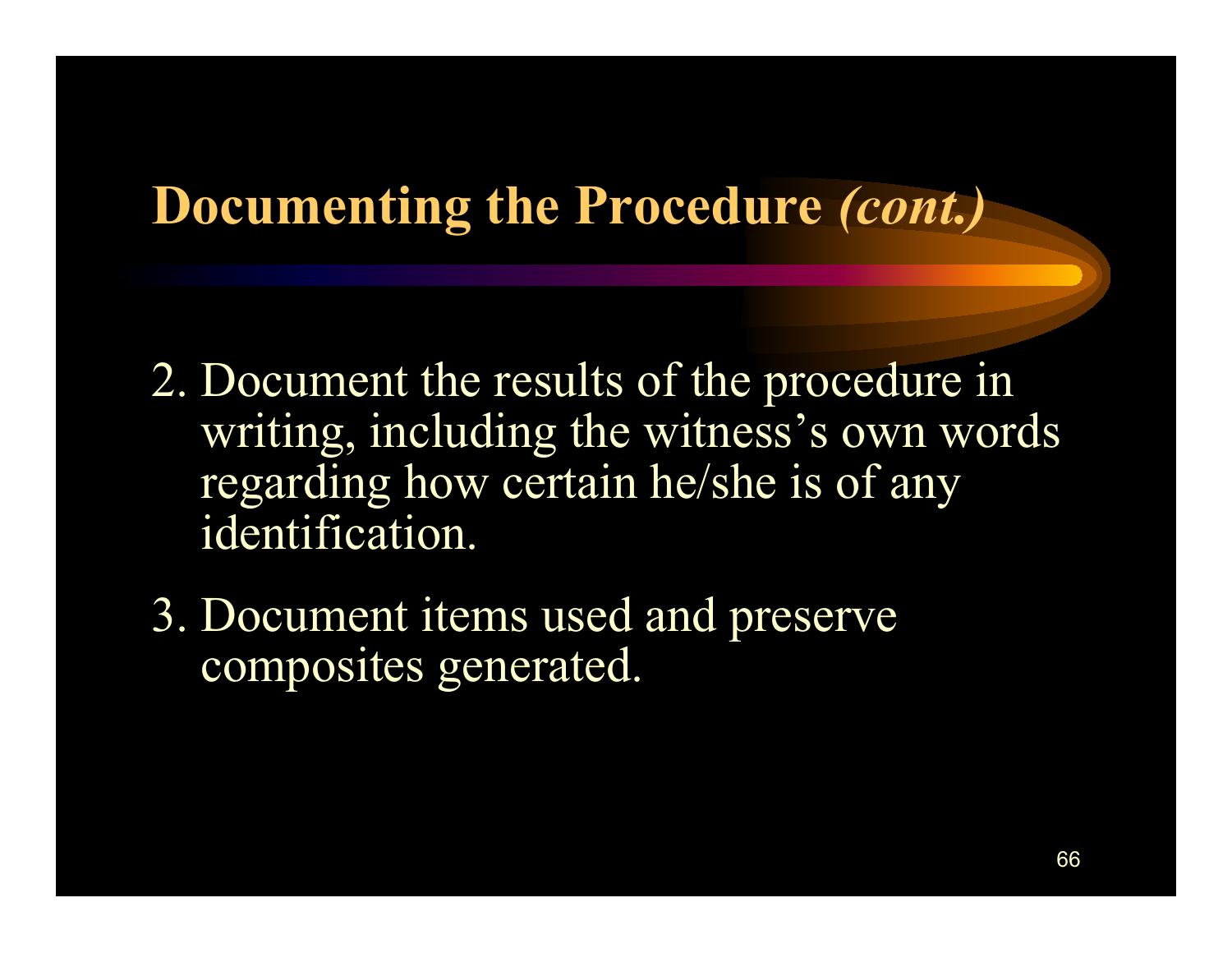## **Documenting the Procedure** *(cont.)*

#### **Summary:**

Documentation of the procedure and its outcome improves the strength and credibility of the results obtained from the witness and can be an important factor in the investigation and any subsequent court proceedings.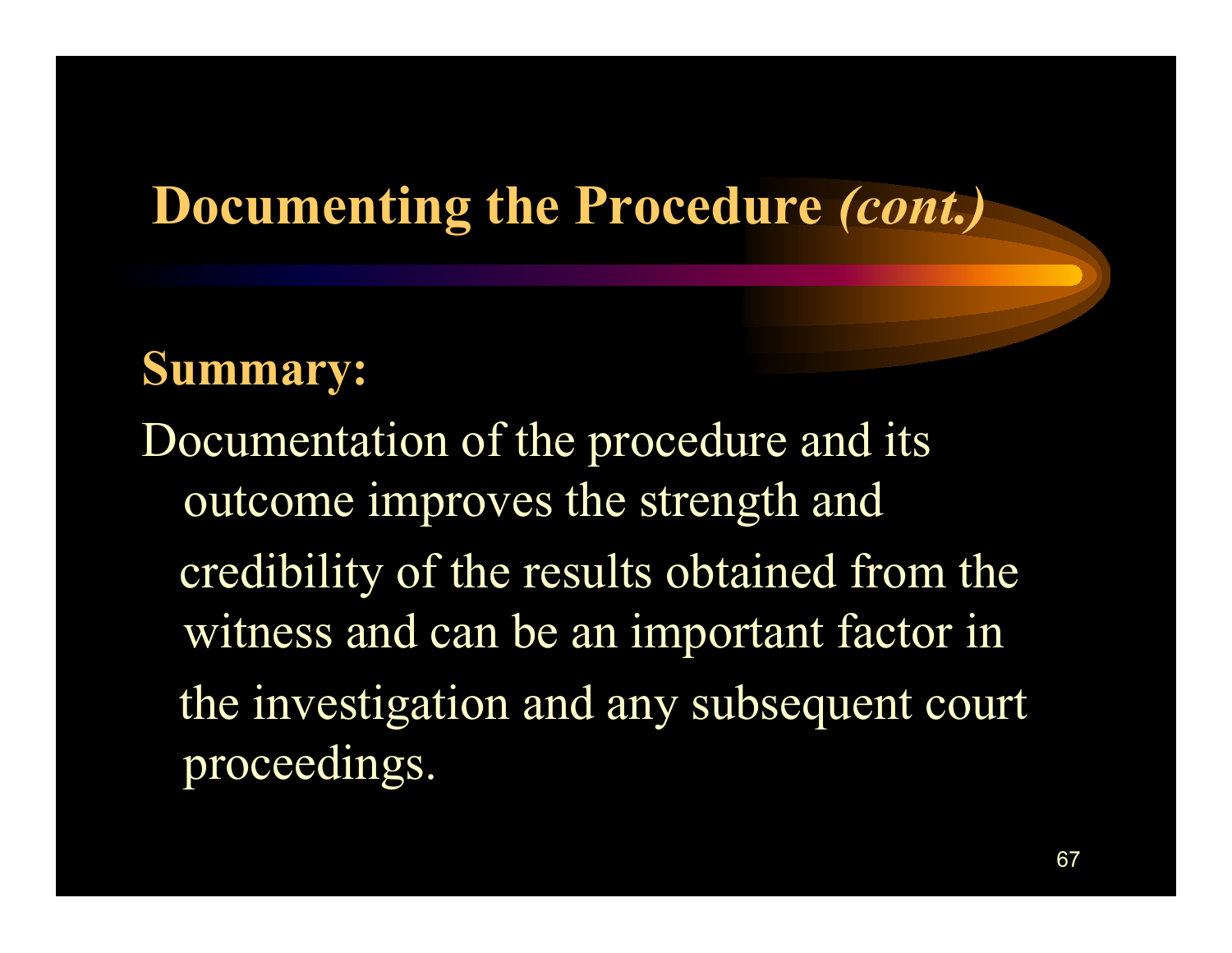# **Section IV.**

# **Field Identification Procedure (Showup)**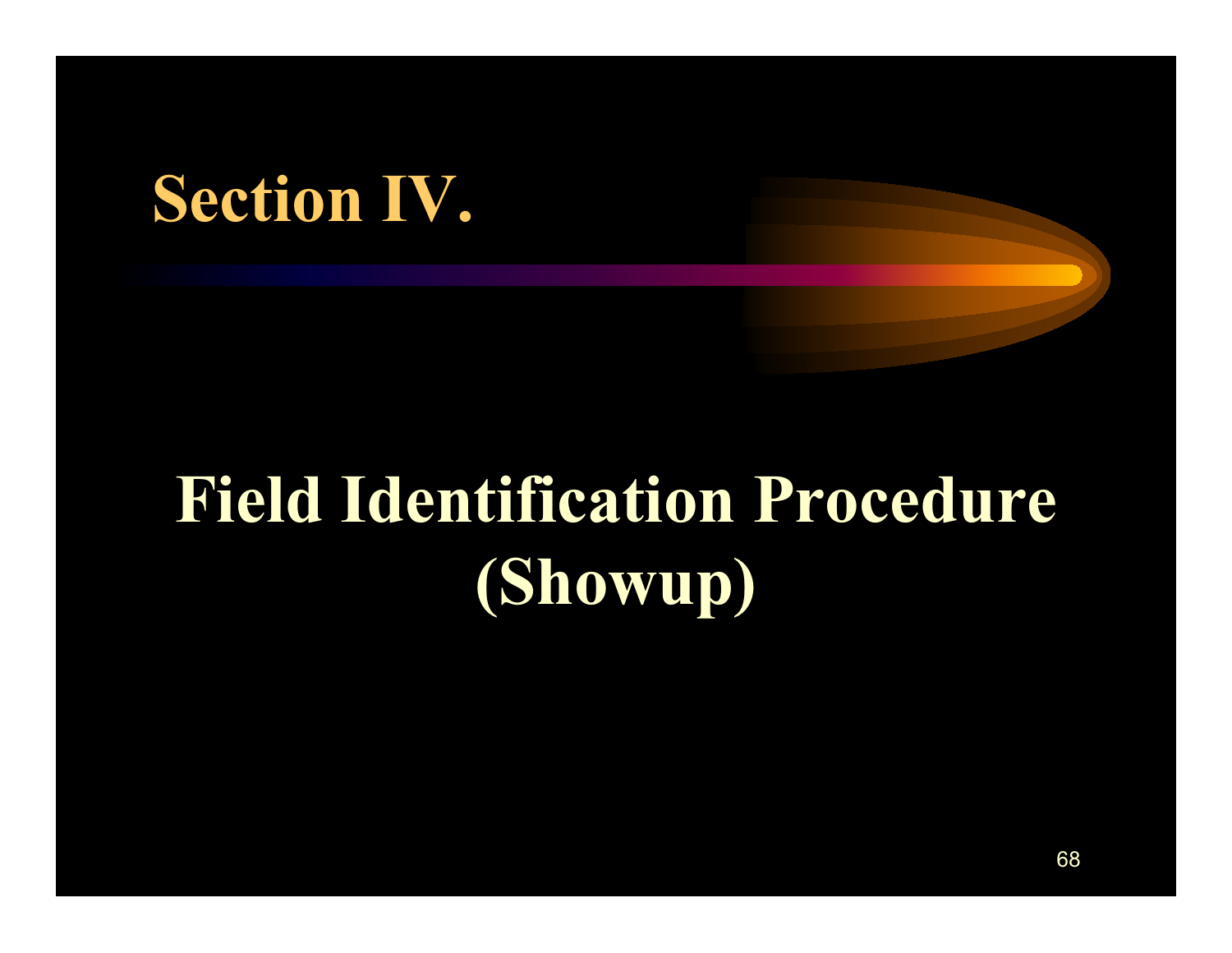## **A. Conducting Showups**

**Procedure:** When conducting a showup, the investigator should—

- 1. Determine and document, prior to the showup, a description of the perpetrator.
- 2. Consider transporting the witness to the location of the detained suspect to limit the legal impact of the suspect's detention.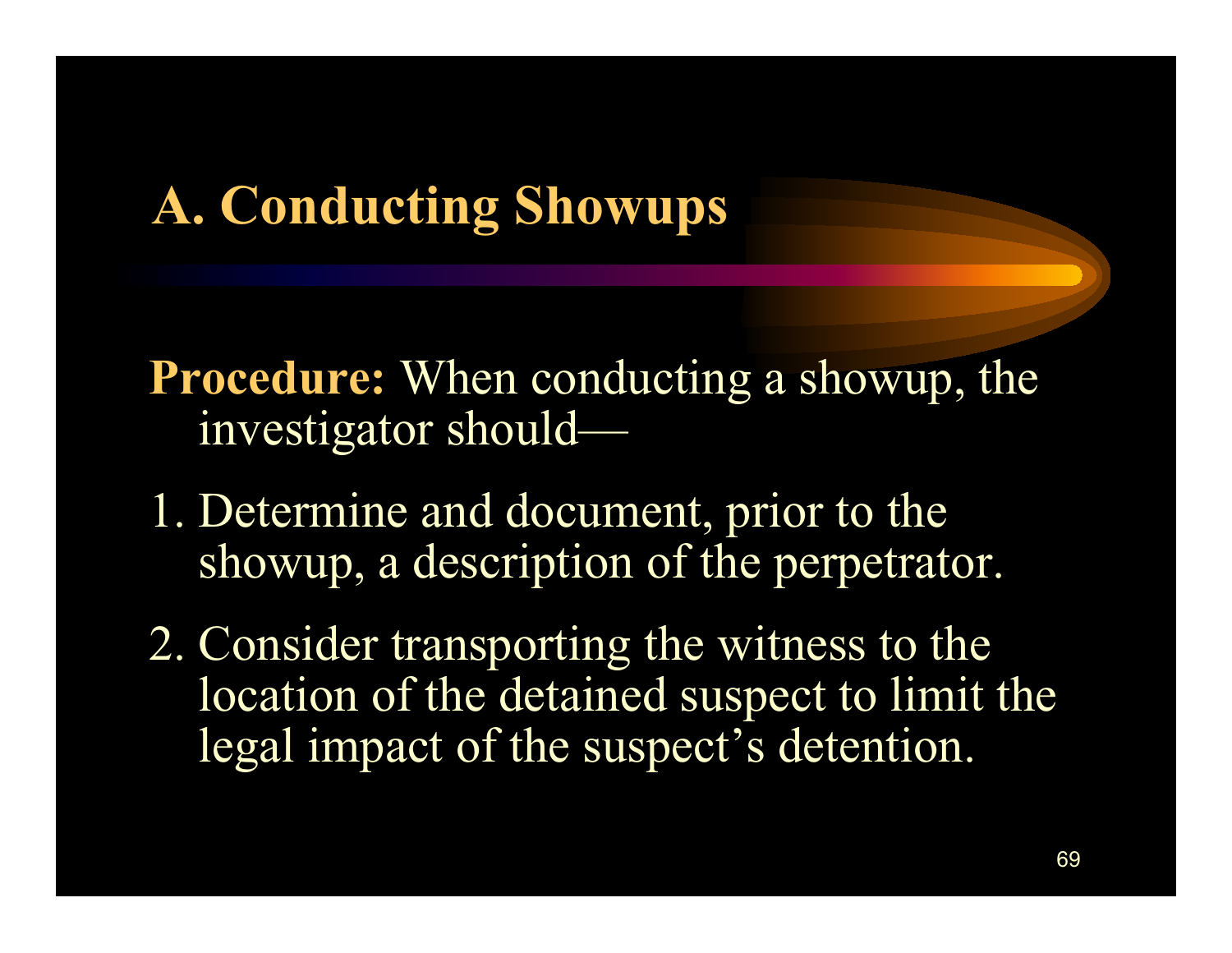### **Conducting Showups** *(cont.)*

- 3. When multiple witnesses are involved:
	- a. Separate witnesses and instruct them to avoid discussing details of the incident with other witnesses.
	- b. If a positive identification is obtained from one witness, consider using other identification procedures (e.g., lineup, photo array) for remaining witnesses.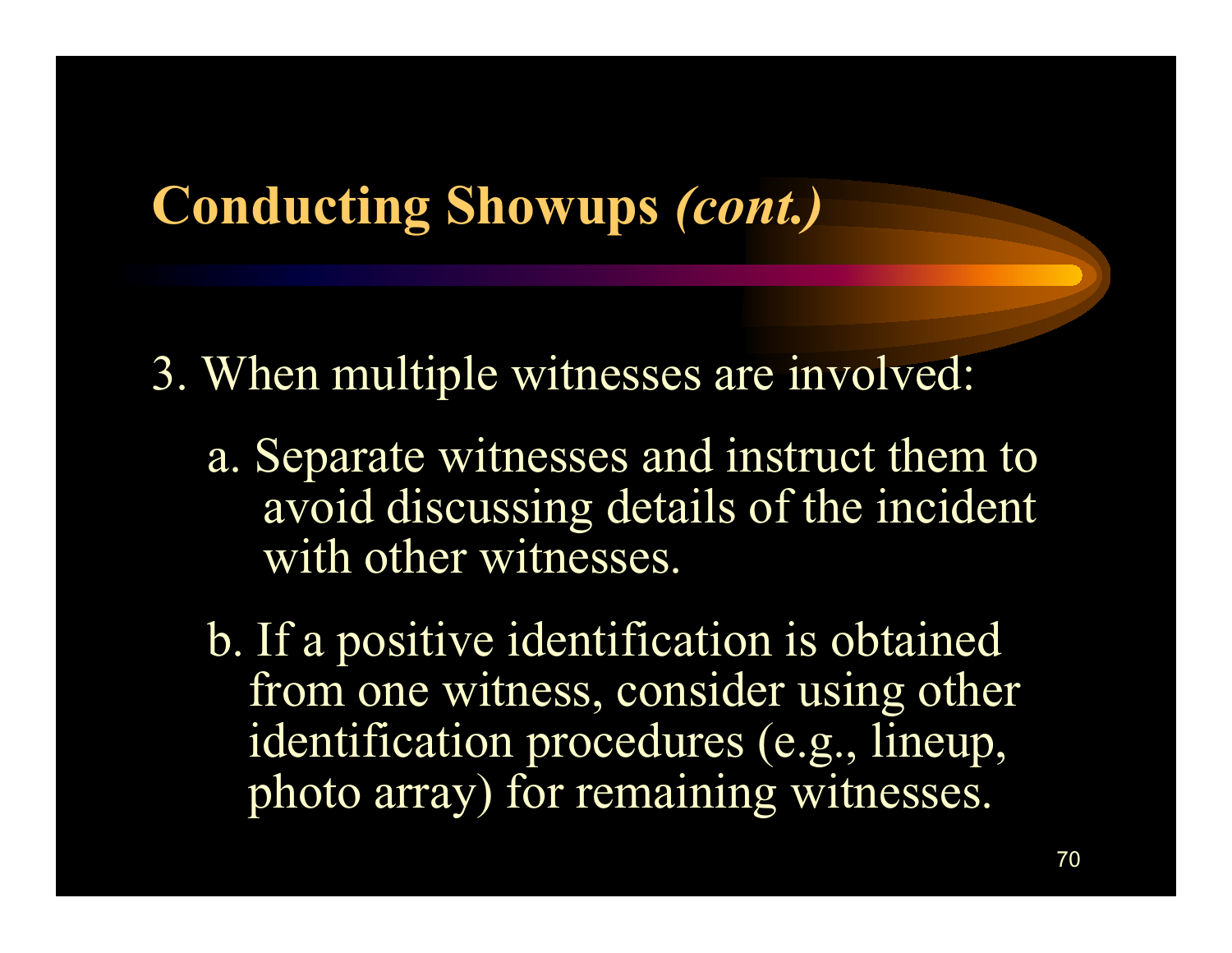### **Conducting Showups** *(cont.)*

- 4. Caution the witness that the person he/she is looking at may or may not be the perpetrator.
- 5. Obtain and document a statement of certainty for both identifications and nonidentifications.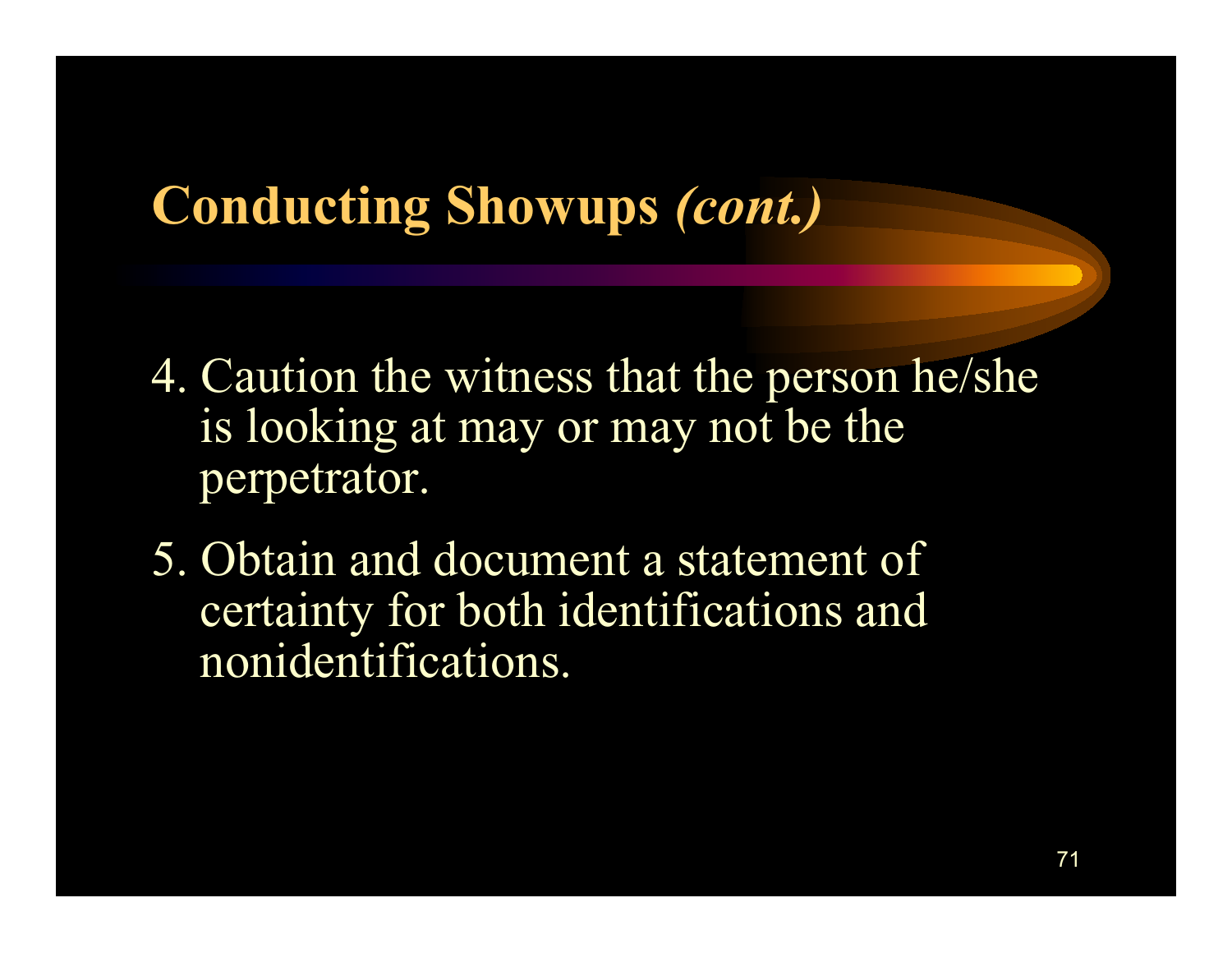### **Conducting Showups** *(cont.)*

#### **Summary:**

The use of a showup can provide investigative information at an early stage, but the inherent suggestiveness of a showup requires careful use of procedural safeguards.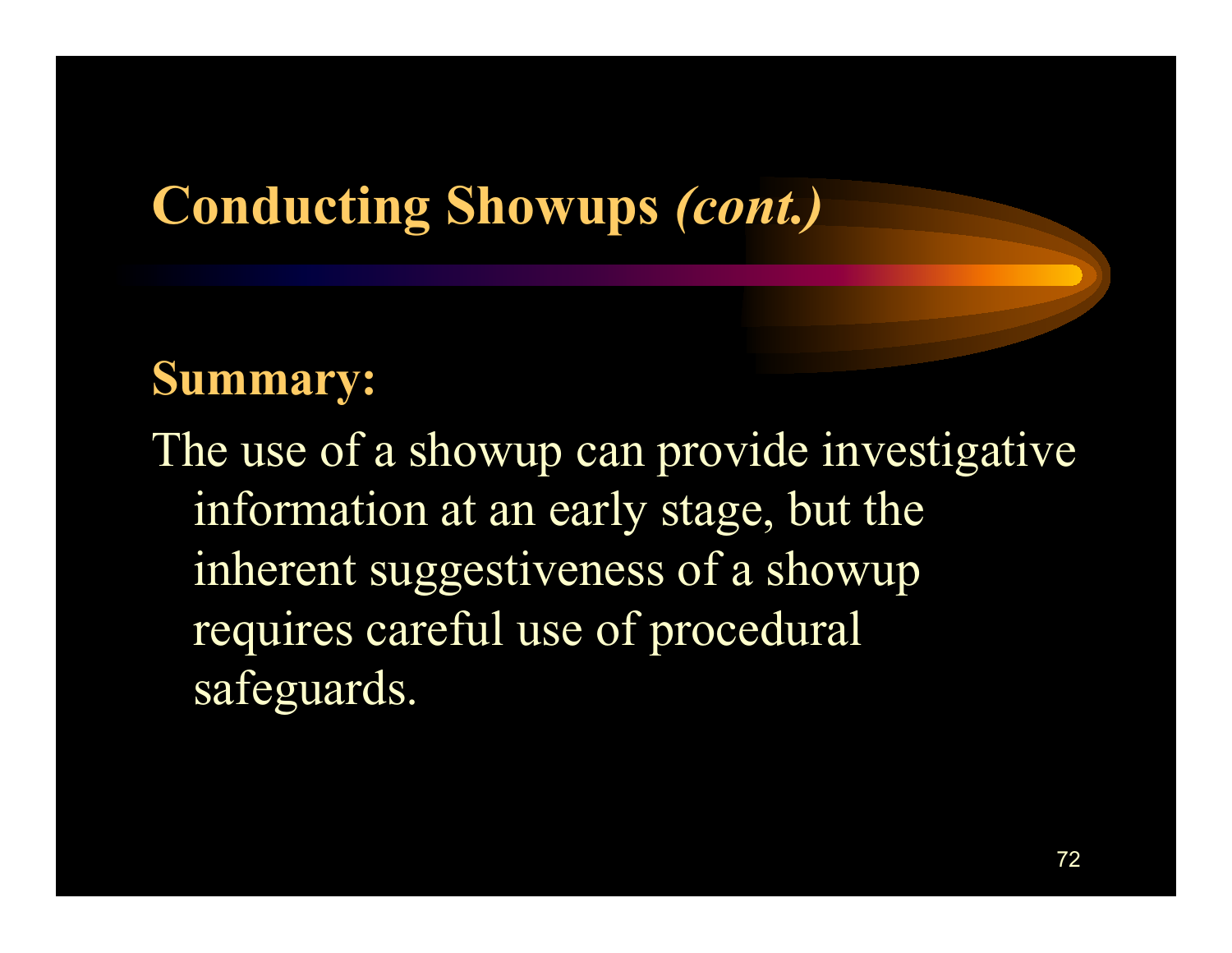#### **B. Recording Showup Results**

**Procedure:** When conducting a showup, the investigator should—

- 1. Document the time and location of the procedure.
- 2. Record both identification and nonidentification results in writing, including the witness's own words regarding how certain he/she is.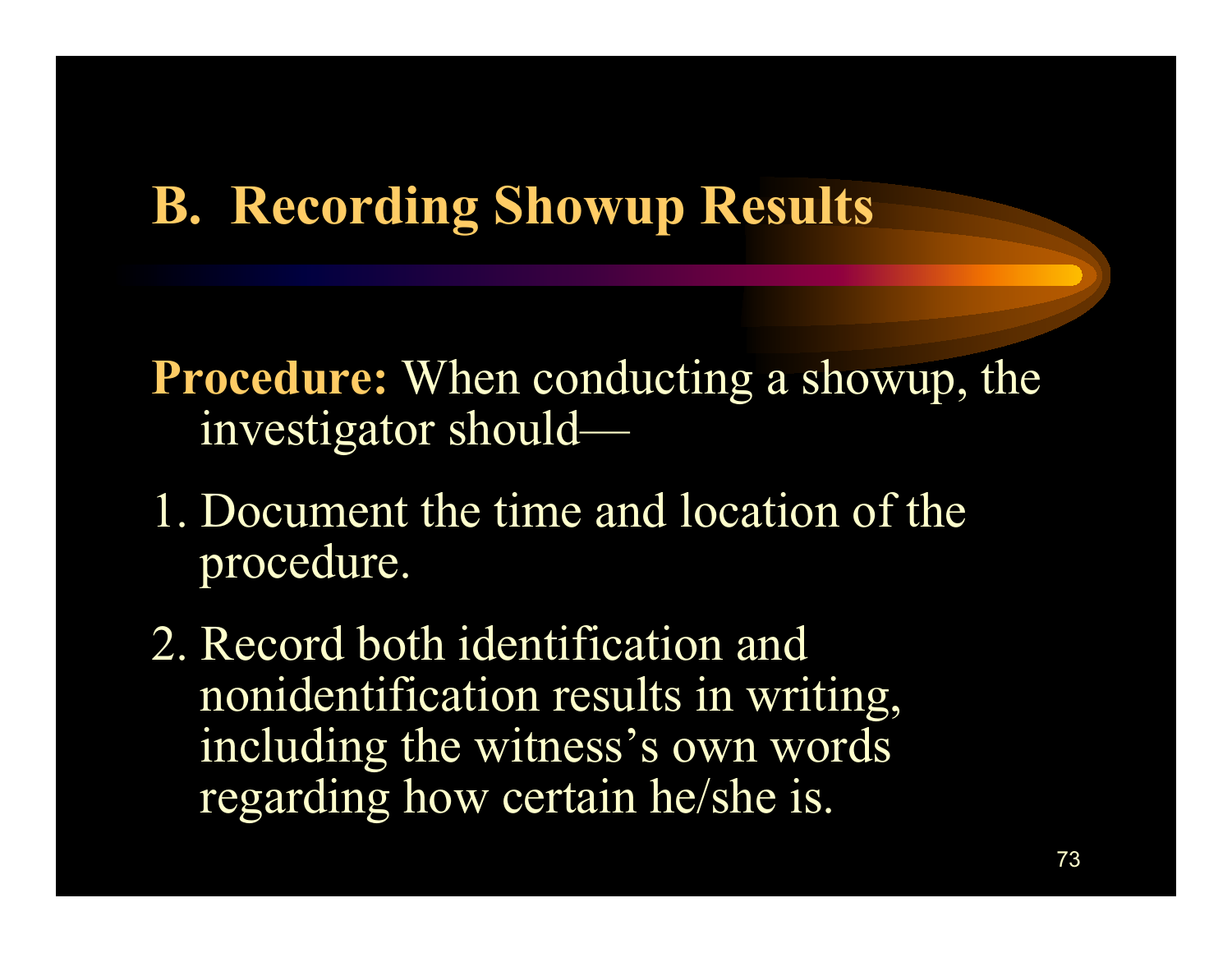#### **Recording Showup Results** *(cont.)*

#### **Summary:**

Preparing a complete and accurate record of the outcome of the showup improves the strength and credibility of the identification or nonidentification results obtained from the witness and can be a critical document in the investigation and any subsequent court proceedings.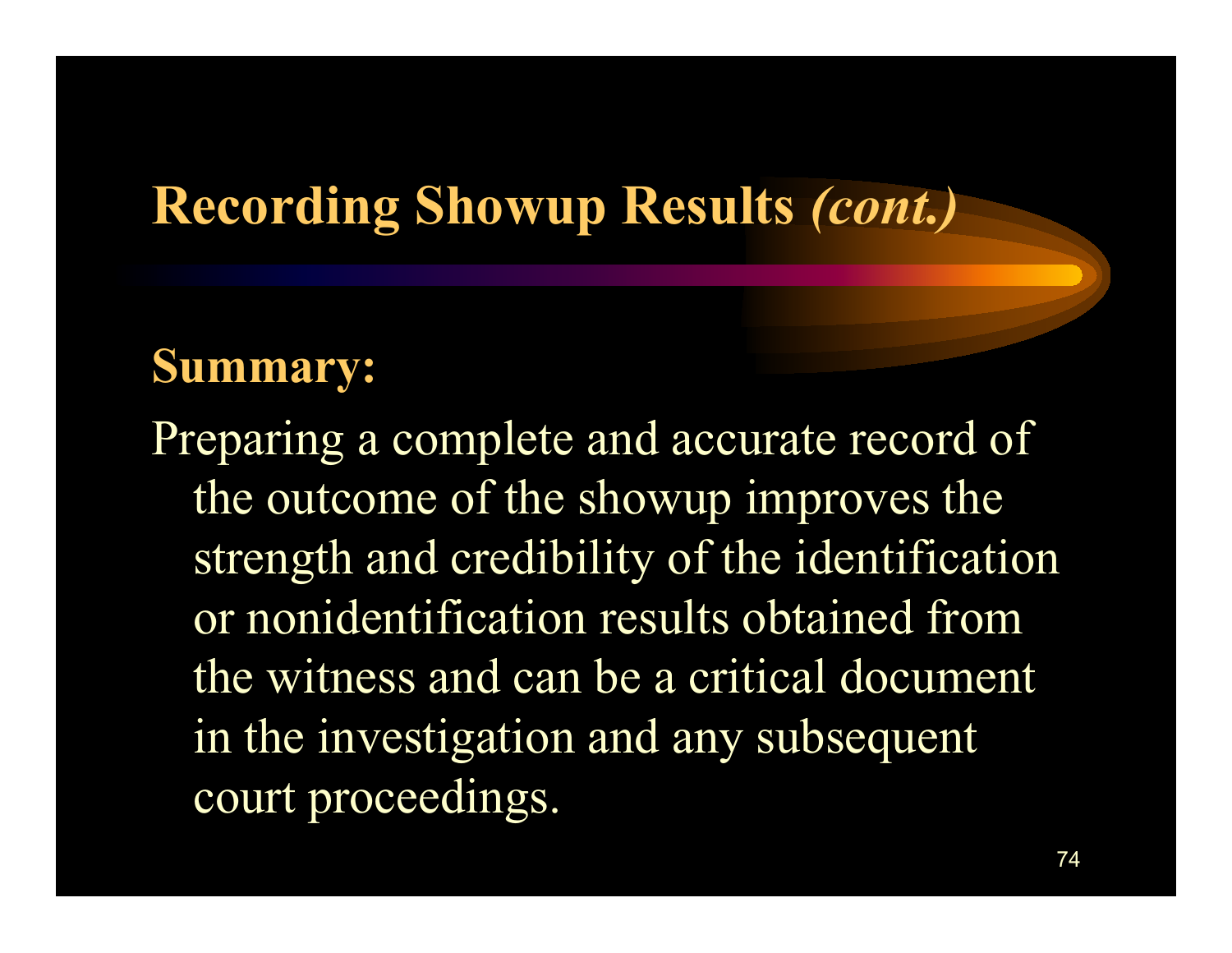## **Section V.**

# **Procedures for Eyewitness Identification of Suspects**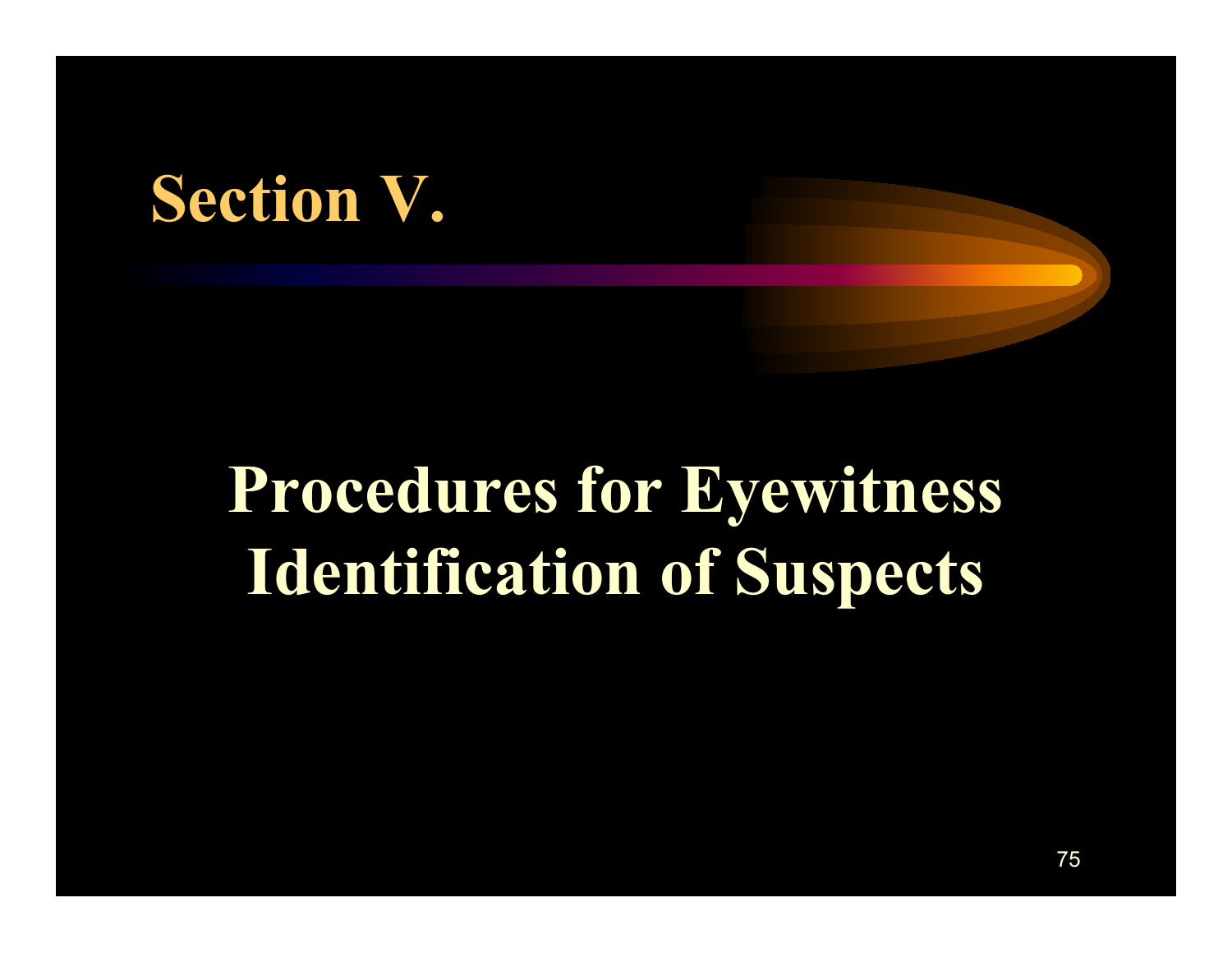# **Video Clip 1**

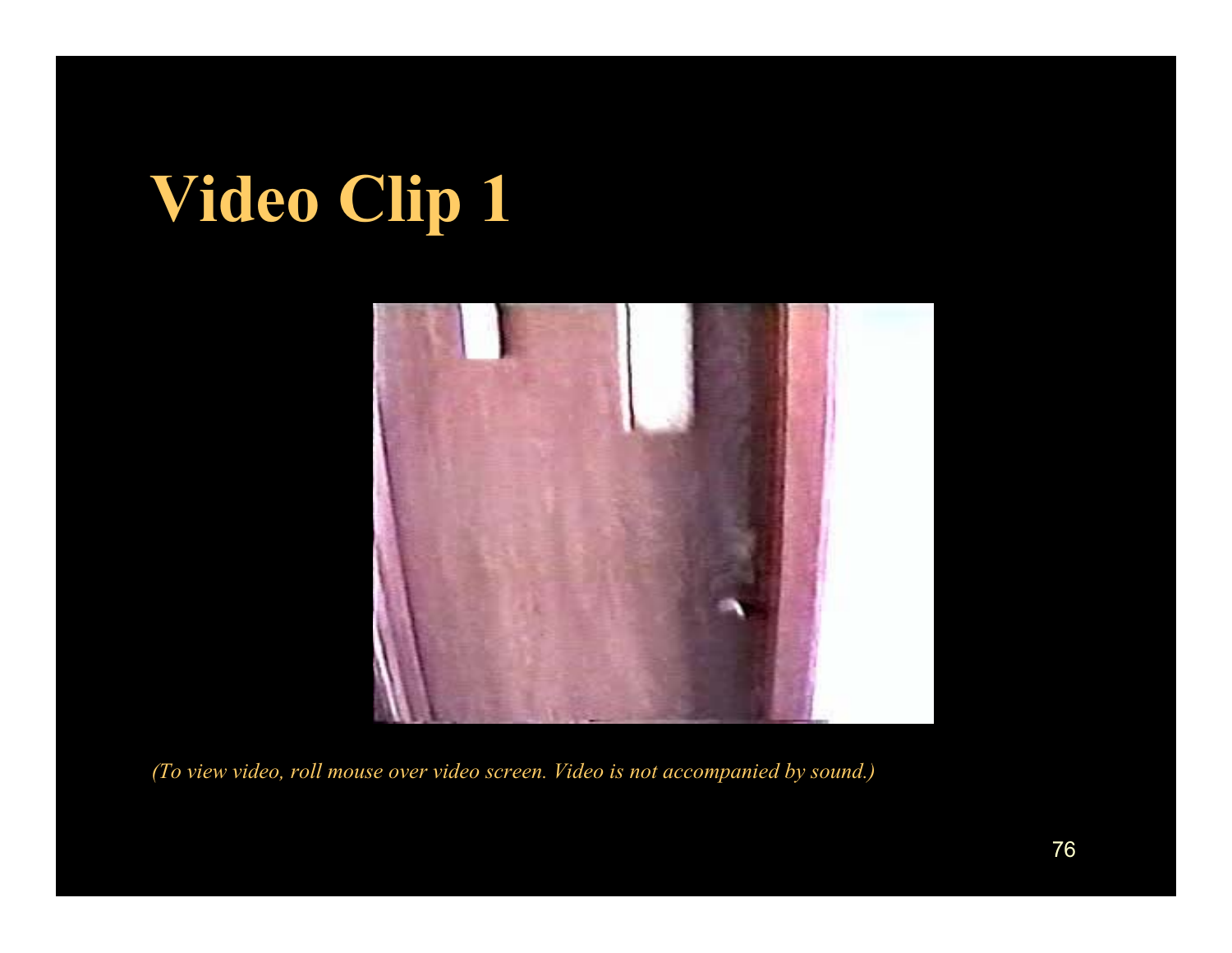#### **A. Composing Lineups:** *Photo Lineup*

**Procedure:** In composing a photo lineup, the investigator should—

1. Include only one suspect in each identification procedure.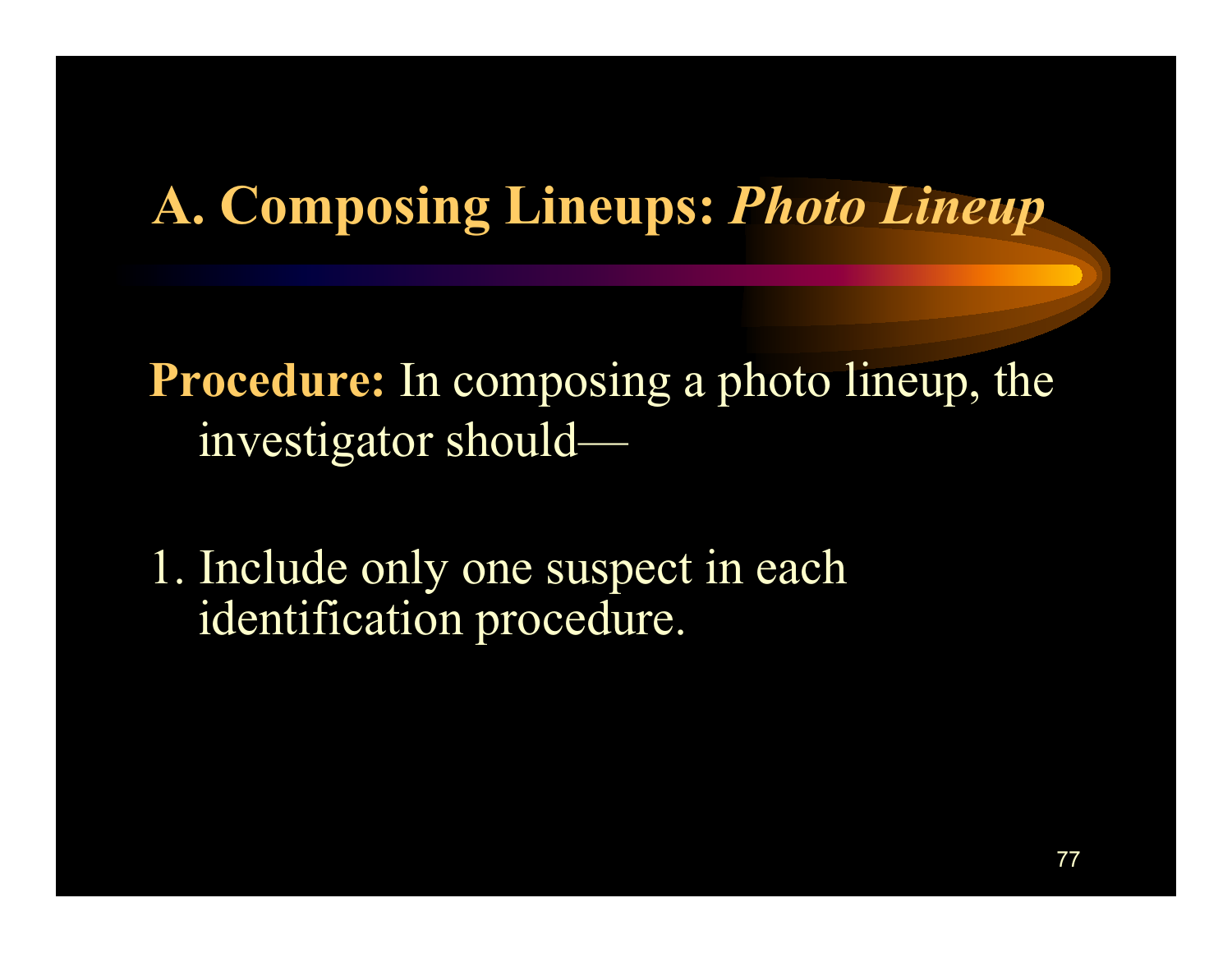2. Select fillers who generally fit the witness's description of the perpetrator. When there is a limited/inadequate description of the perpetrator provided by the witness, or when the description of the perpetrator differs significantly from the appearance of the suspect, fillers should resemble the suspect in significant features.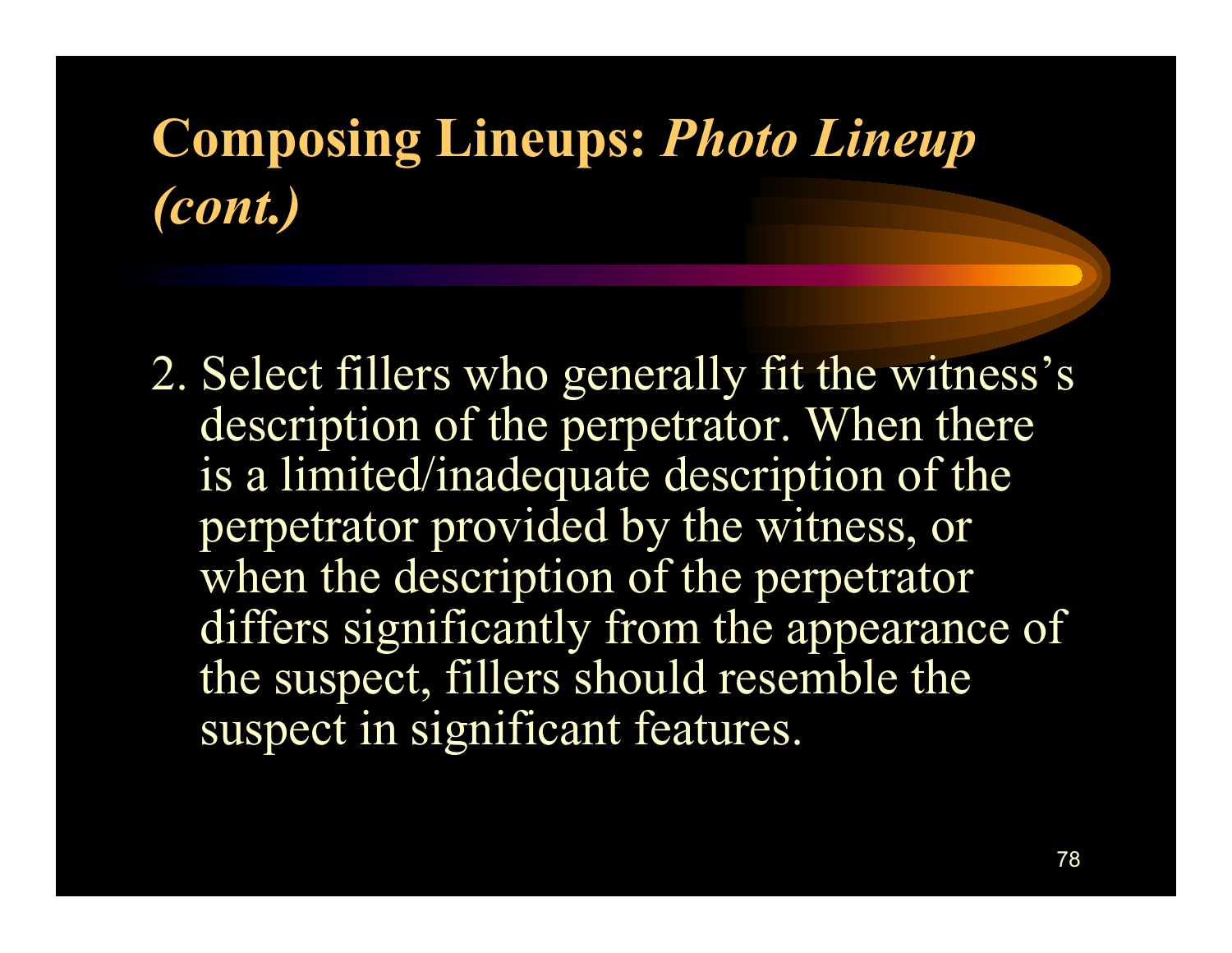# **Description: white male, 19 to 25 years old, dark hair, no facial hair.**

#### **Pick five fillers.**

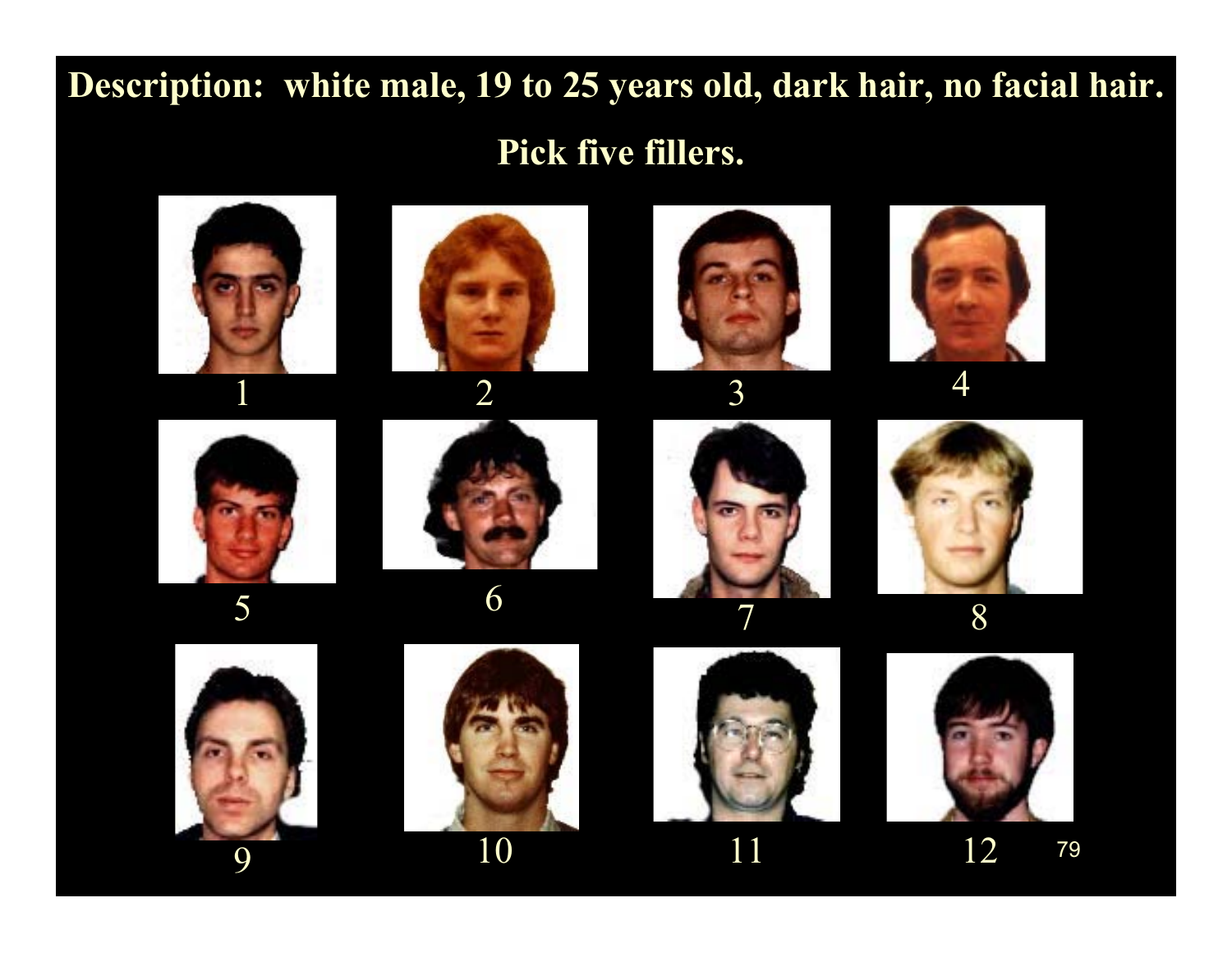

#### **Suppose that this man is the suspect.**

**Witness description: white male, 19-30, dark hair, clean shaven. Pick five fillers.**

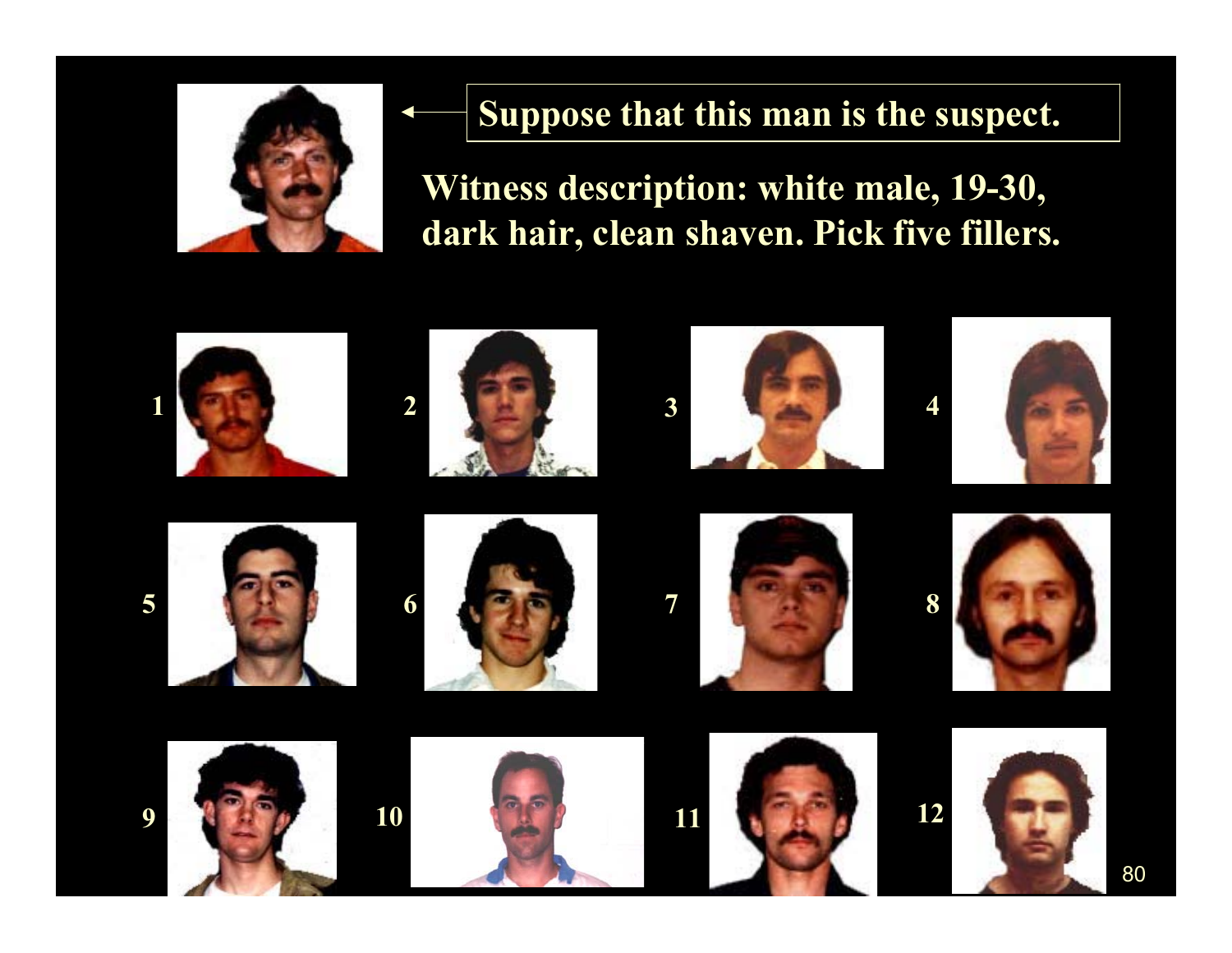- 3. If multiple photos of the suspect are reasonably available to the investigator, select a photo that resembles the suspect's description or appearance at the time of the incident.
- 4. Include a **minimum** of five fillers (nonsuspects) per identification procedure.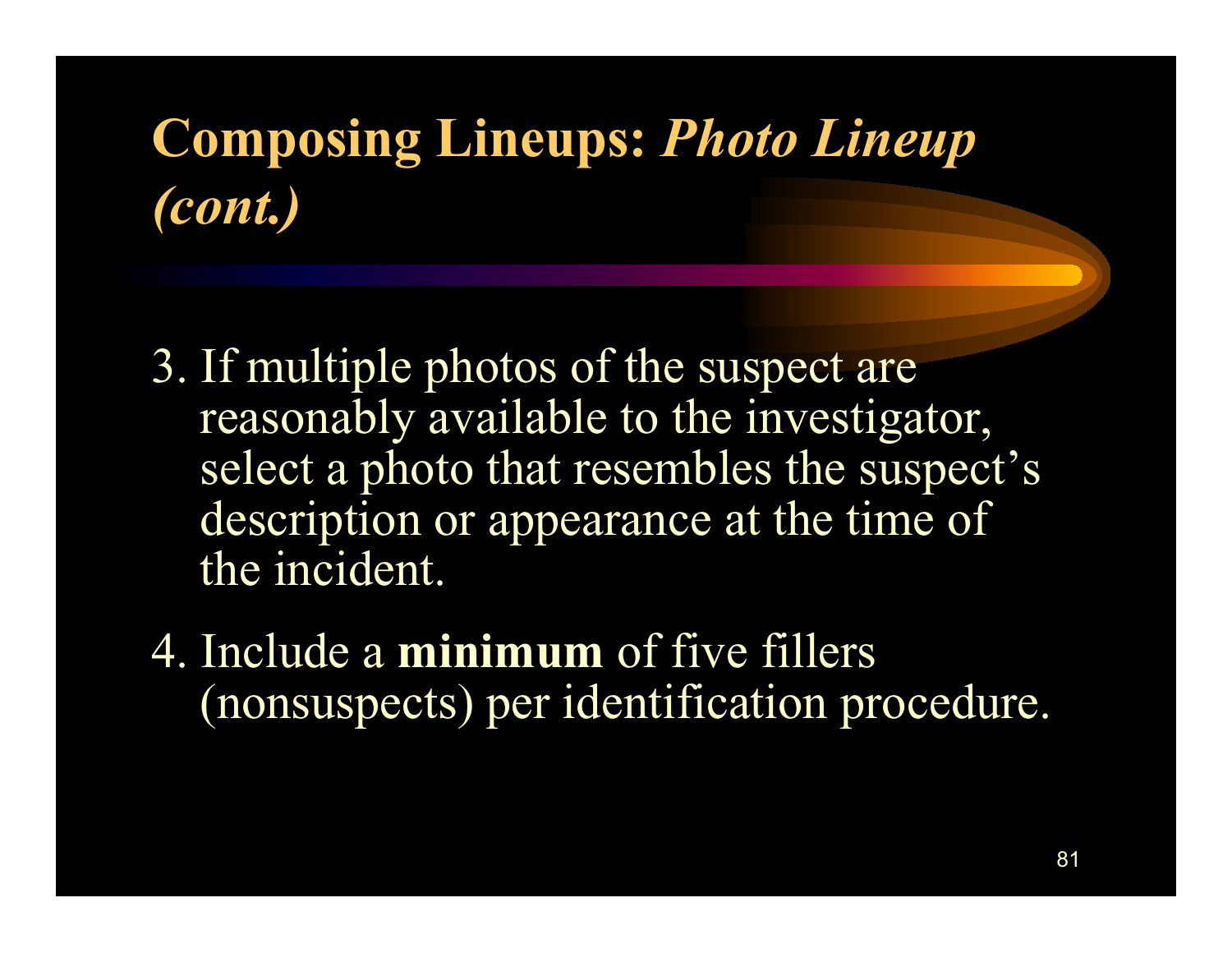5. Consider that complete uniformity of features is not required. Avoid using fillers that so closely resemble the suspect that a person familiar with the suspect might find it difficult to distinguish the suspect from the fillers.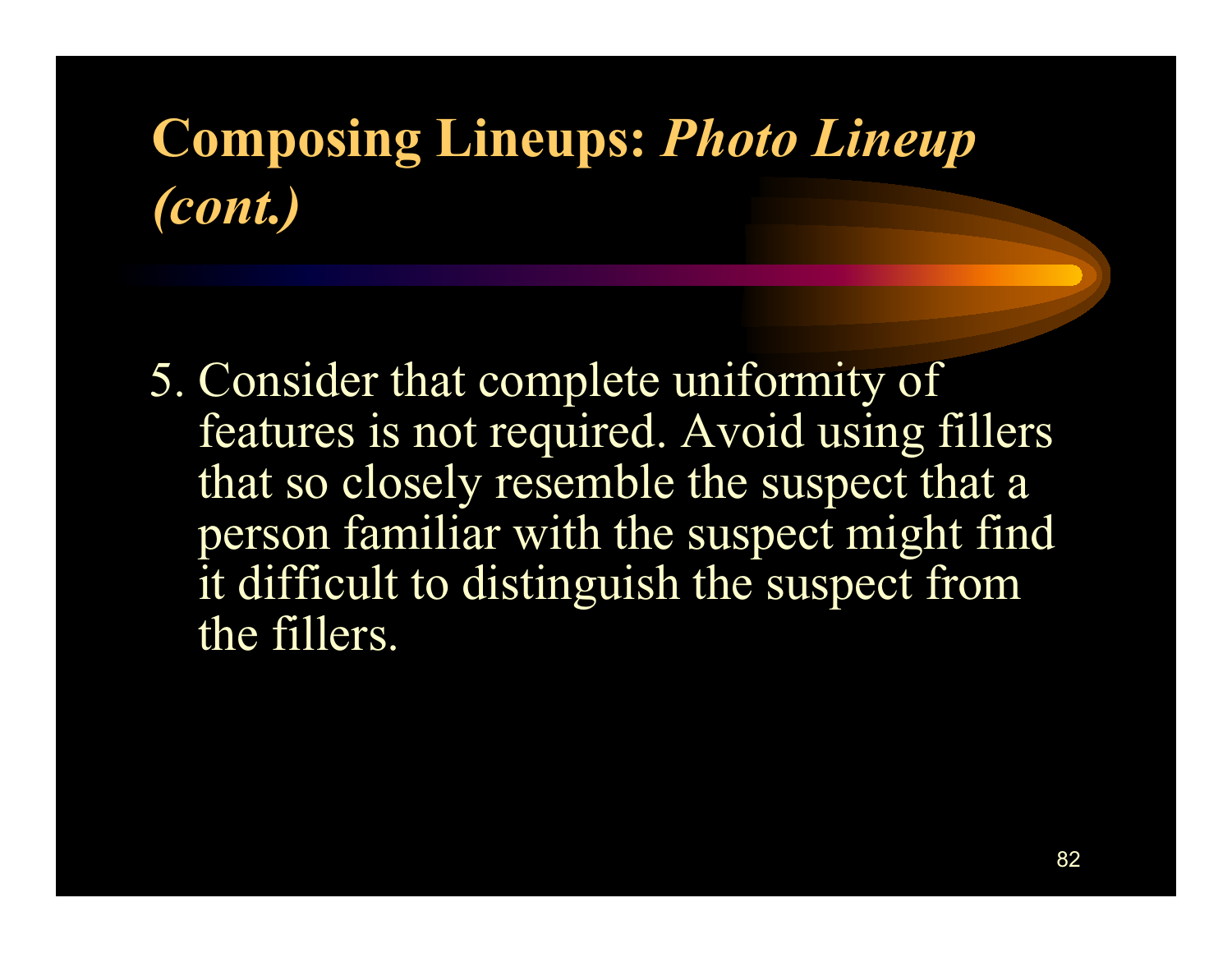The eyewitness described the perpetrator as a 18- to 22-year-old white male with brown hair and no facial hair.

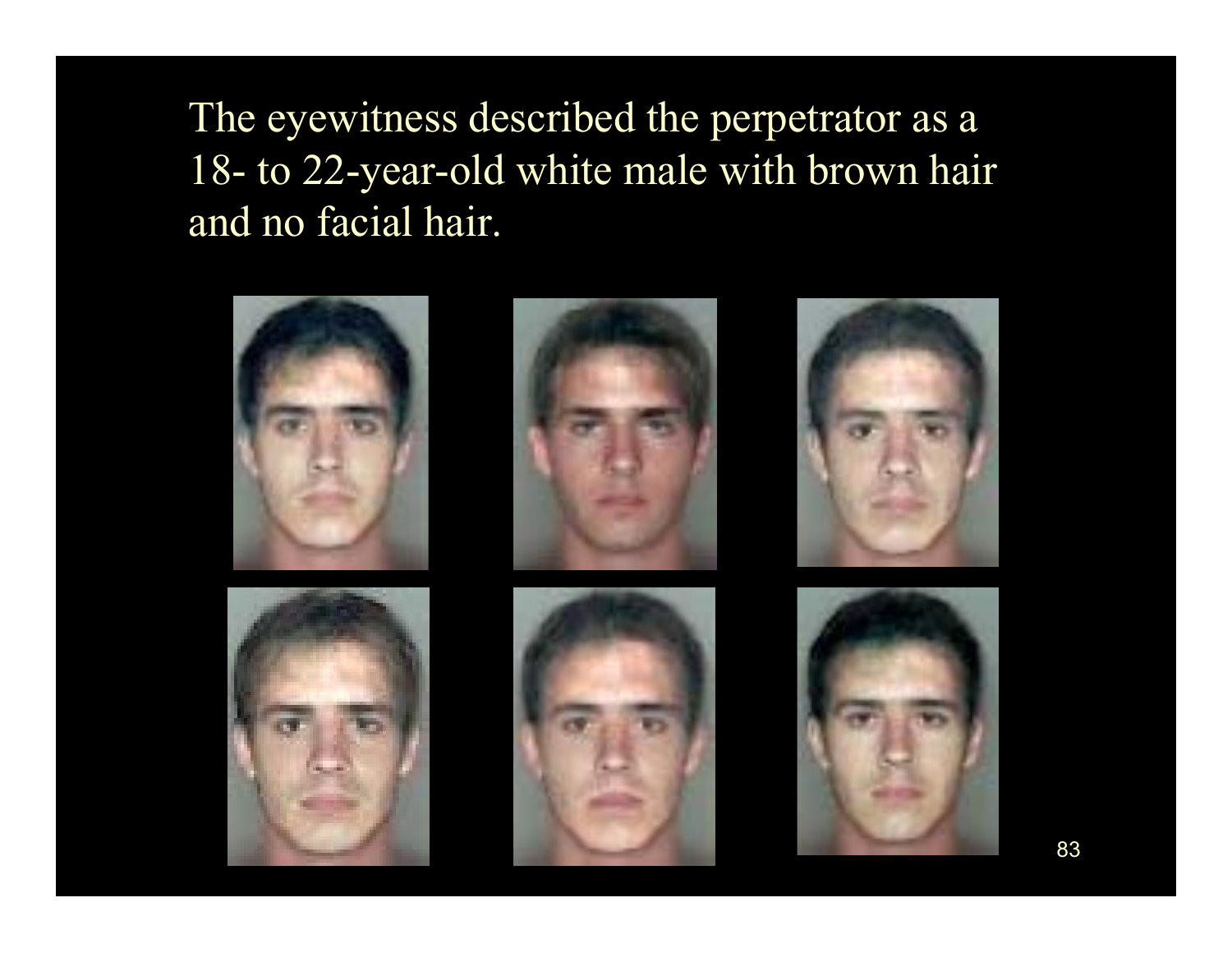6. Create a consistent appearance between the suspect and fillers with respect to any unique or unusual feature (e.g., scars, tattoos) used to describe the perpetrator by artificially adding or concealing that feature.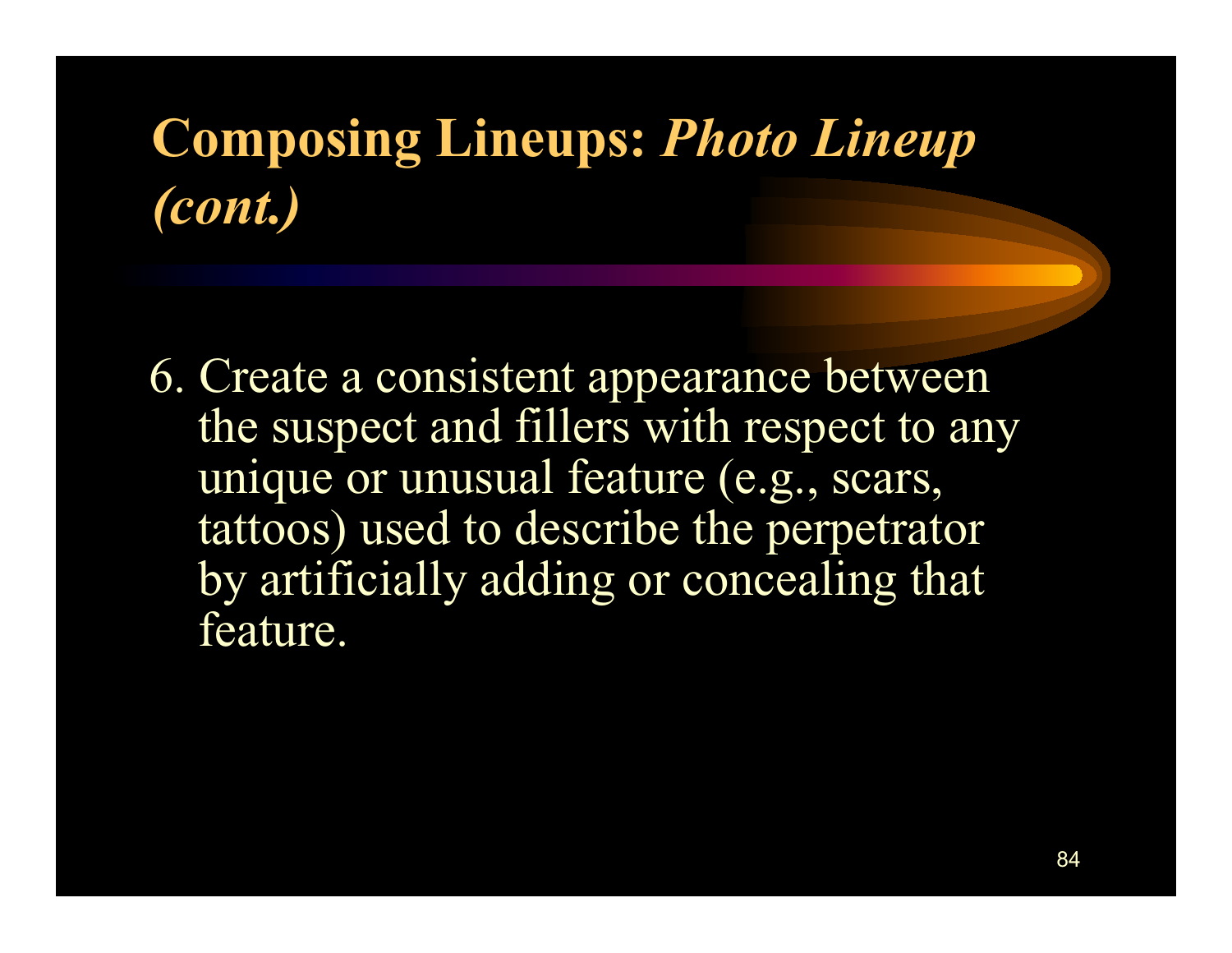#### In this case, the eyewitness described the perpetrator as a cross-eyed, black male.

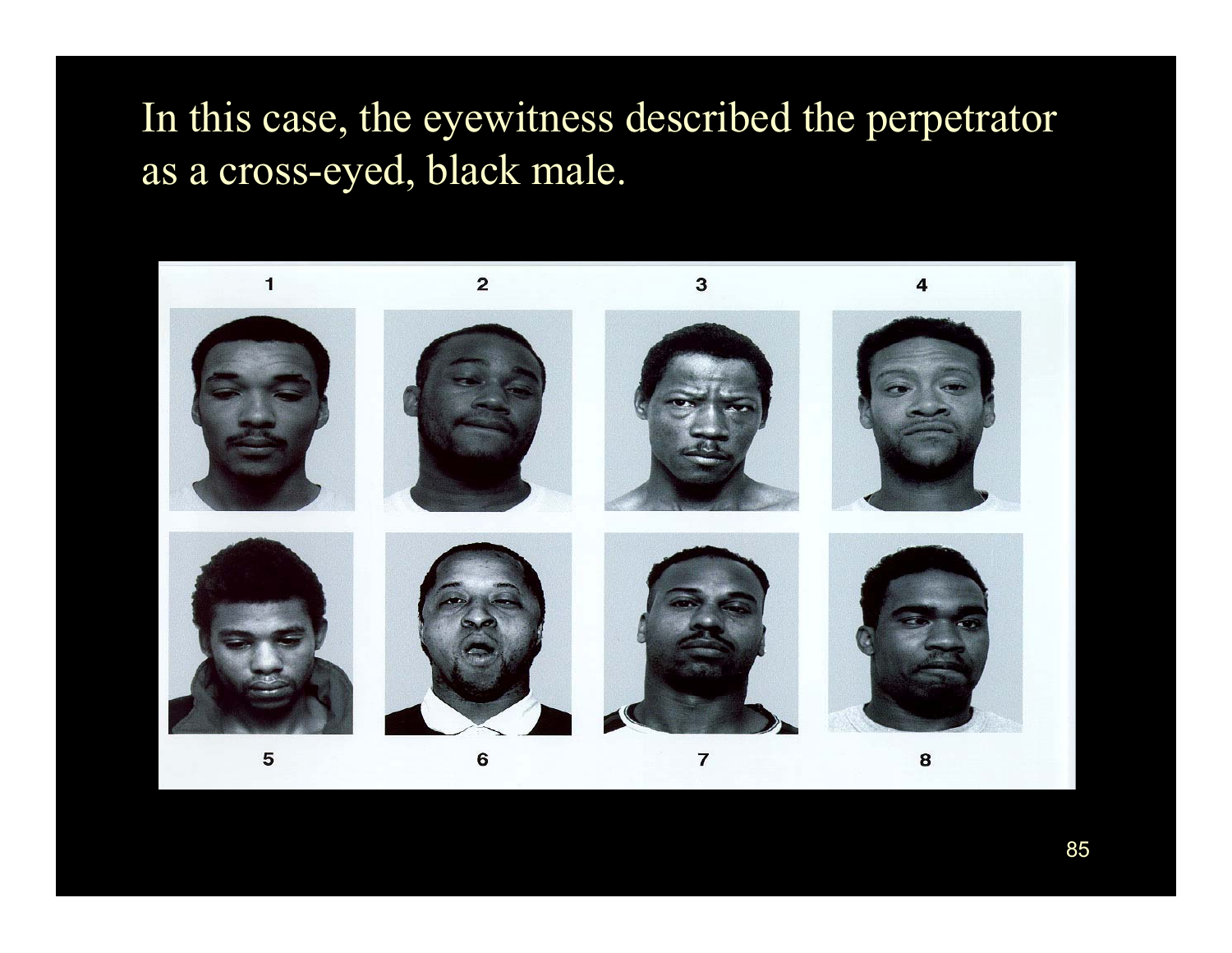- 7. Consider placing suspects in different positions in each lineup, both across cases and with multiple witnesses in the same case. Position the suspect randomly in the lineup.
- 8. When showing a new suspect, avoid reusing fillers in lineups shown to the same witness.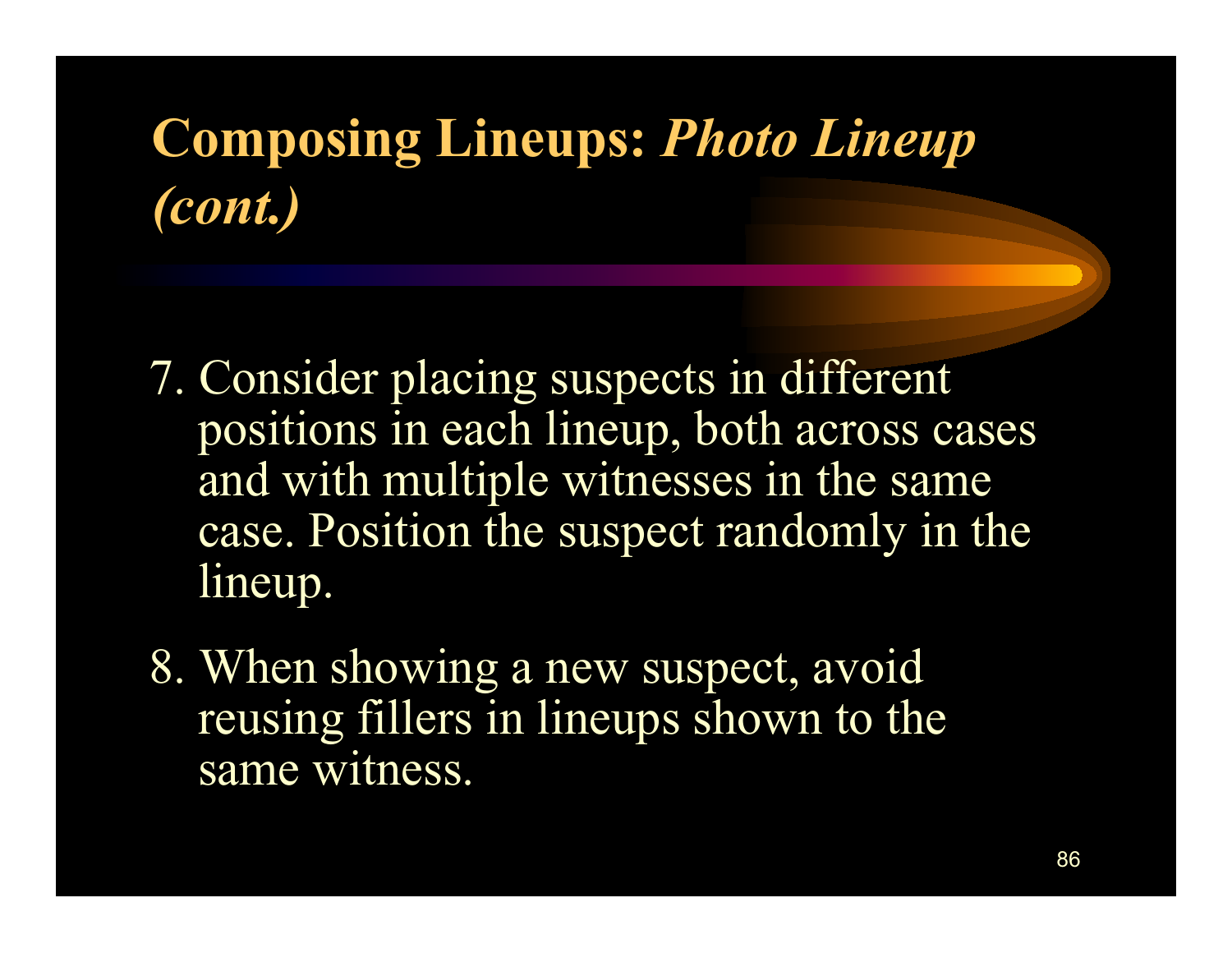- 9. Ensure that no writings or information concerning previous arrest(s) will be visible to the witness.
- 10. View the spread, once completed, to ensure that the suspect does not unduly stand out.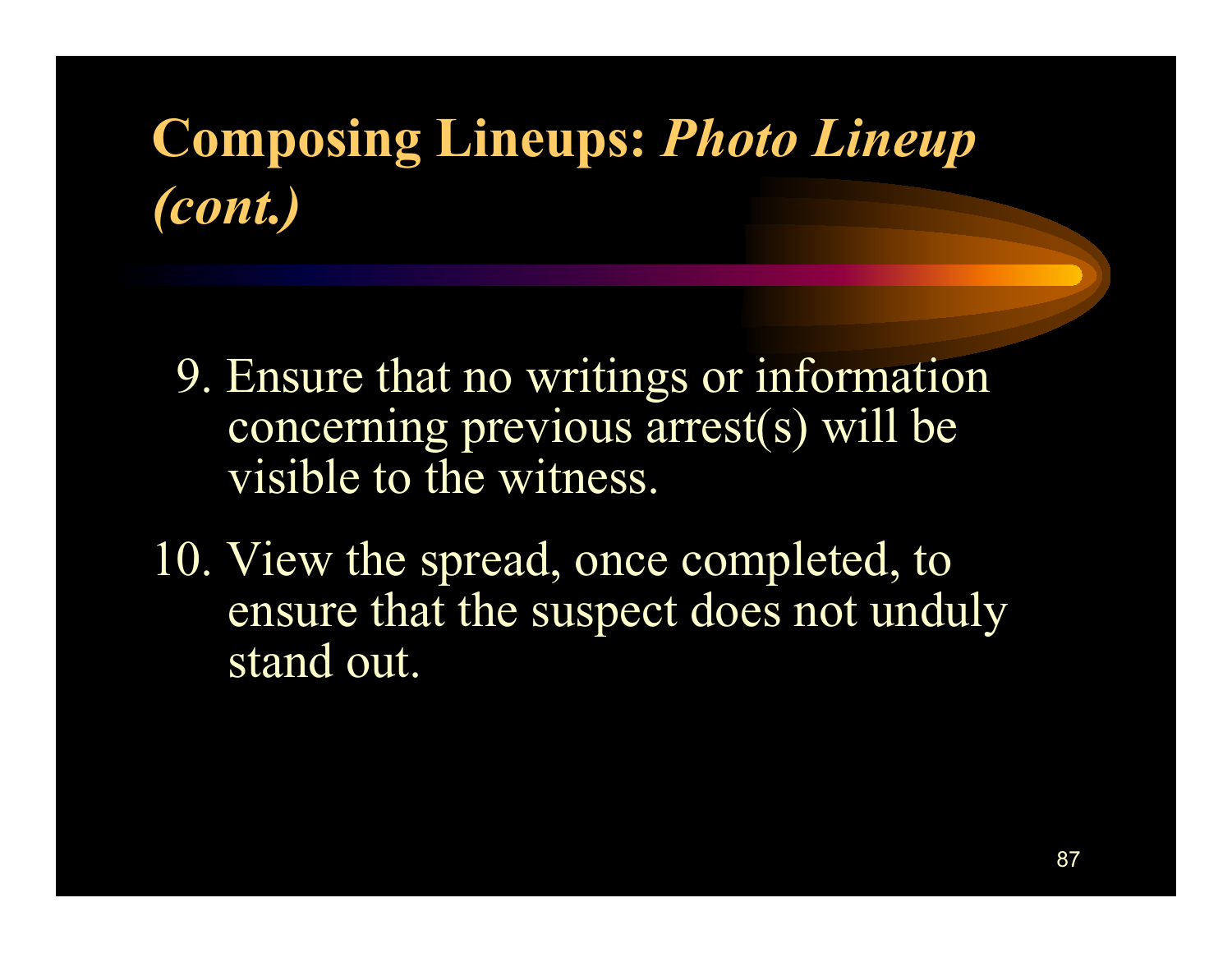11. Preserve the presentation order of the photo lineup. In addition, the photos themselves should be preserved in their original condition.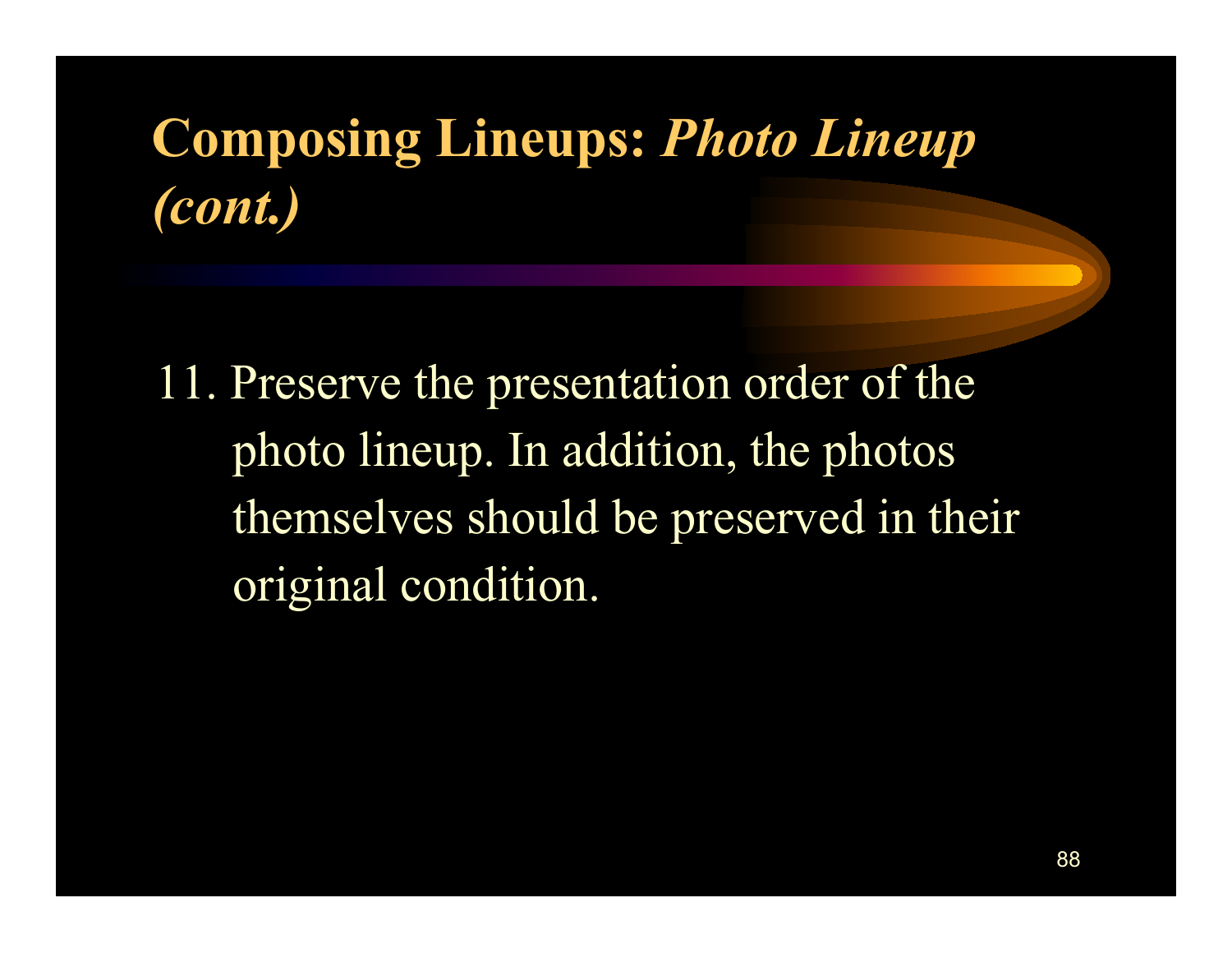Perpetrator described as white male, age 25–40, approximately '2 " tall, dark hair at ear length, and no facial hair. Suspect is in position 3. What problems are there with this lineup?

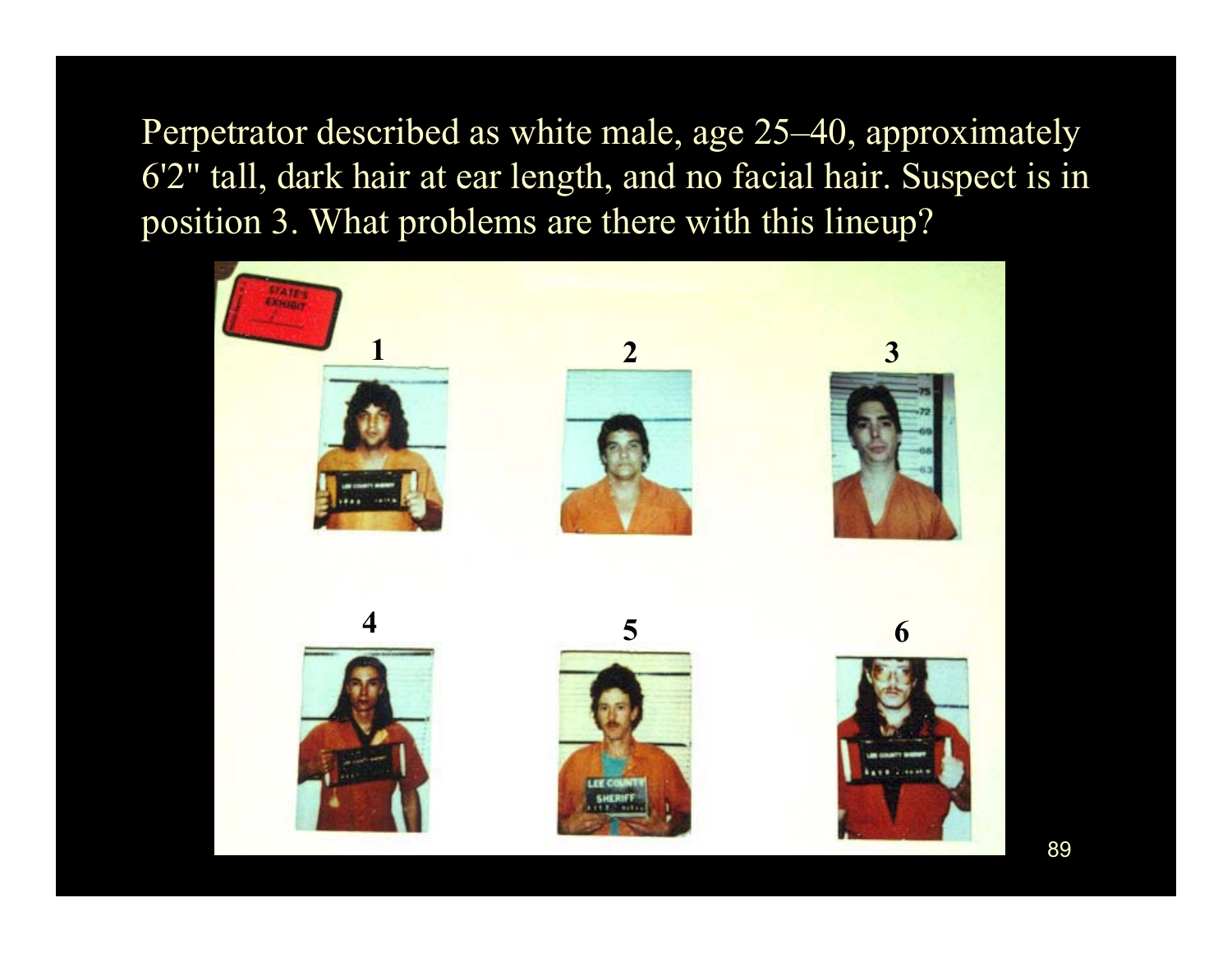#### **A. Composing Lineups:** *Live Lineup*

**Procedure:** In composing a live lineup, the investigator should—

1. Include only one suspect in each identification procedure.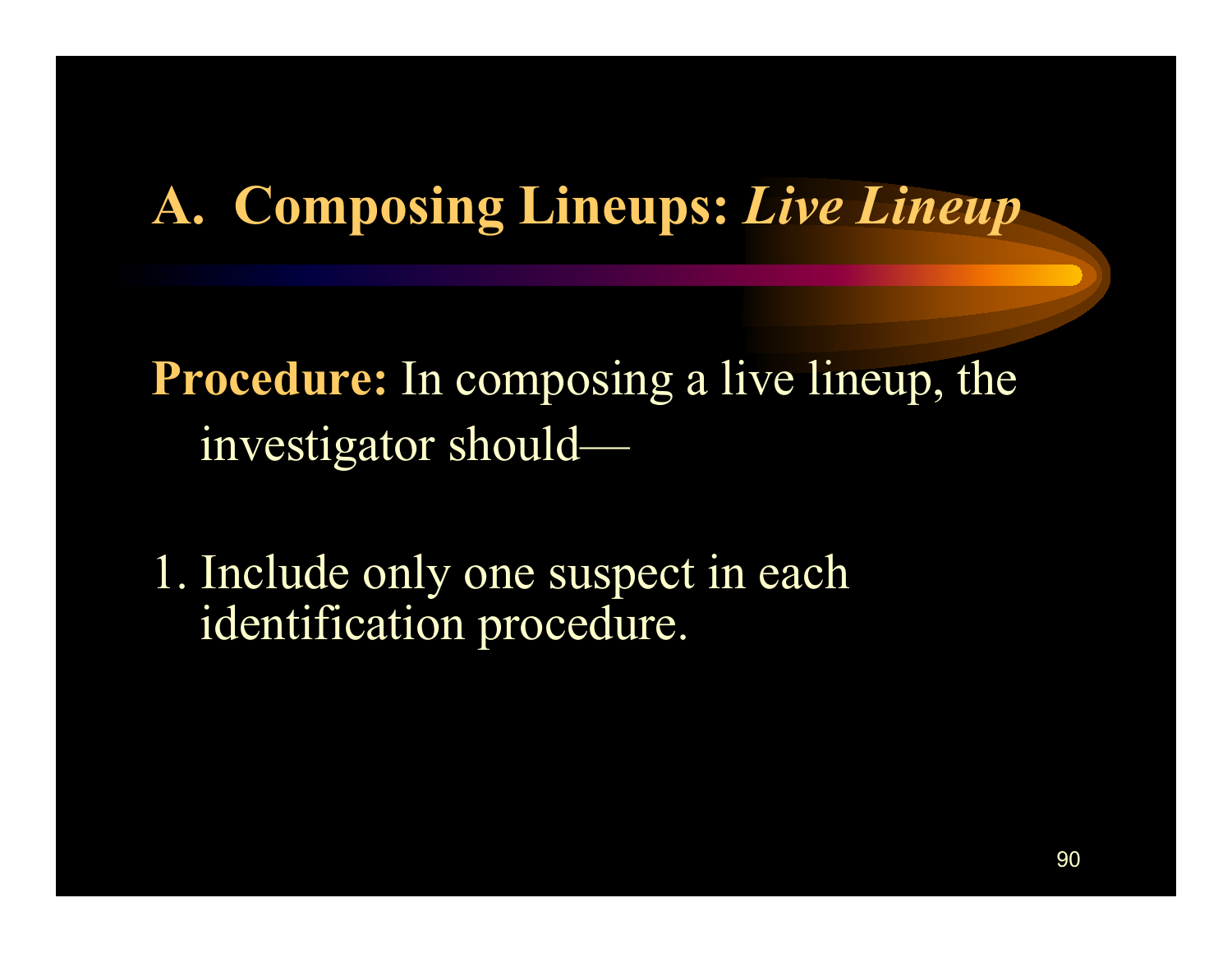2. Select fillers who generally fit the witness's description of the perpetrator. When there is a limited/inadequate description of the perpetrator provided by the witness, or when the description of the perpetrator differs significantly from the appearance of the suspect, fillers should resemble the suspect in significant features.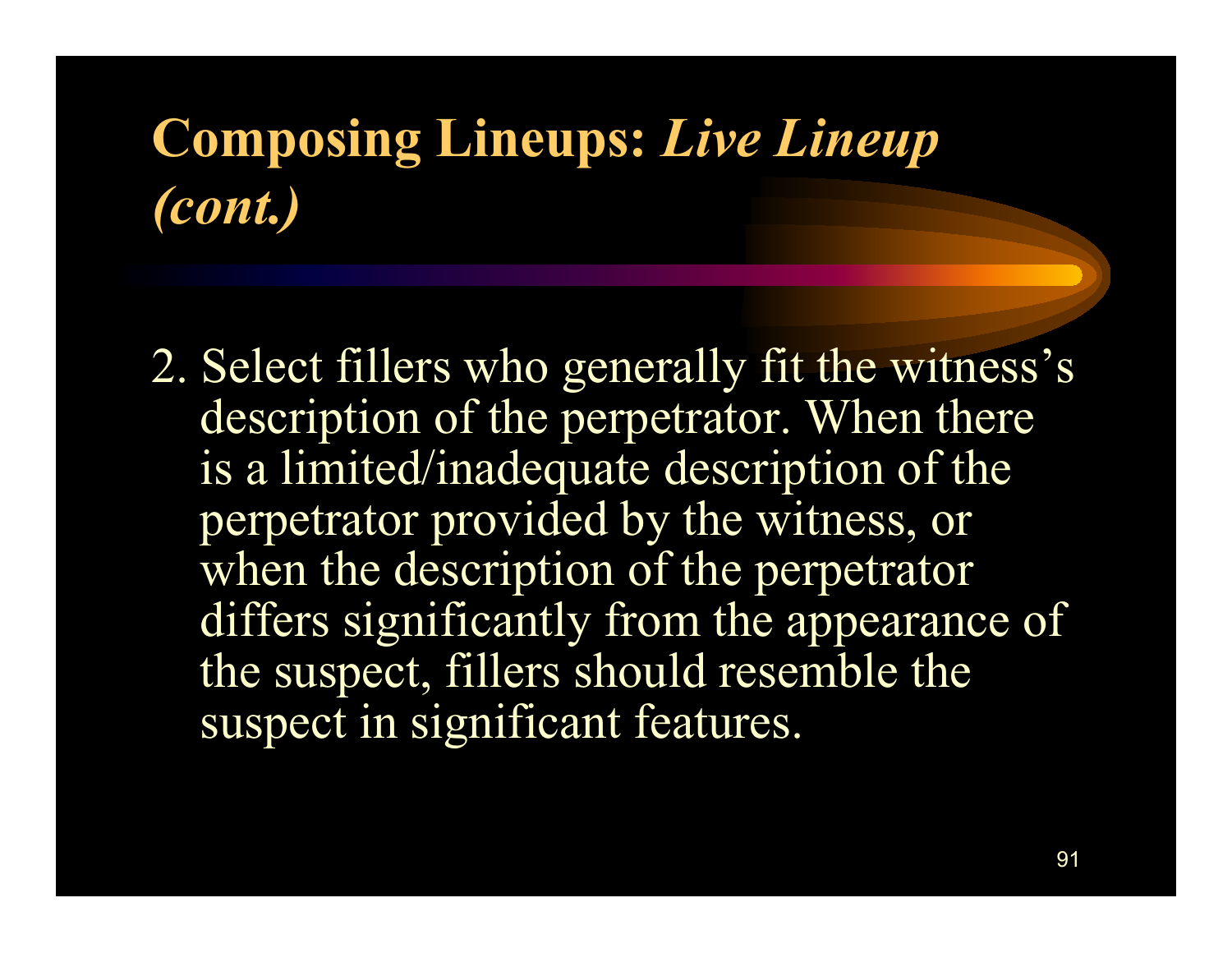3. Consider placing suspects in different positions in each lineup, both across cases and with multiple witnesses in the same case. Position the suspect randomly, unless, where local practice allows, the suspect or the suspect's attorney requests a particular position.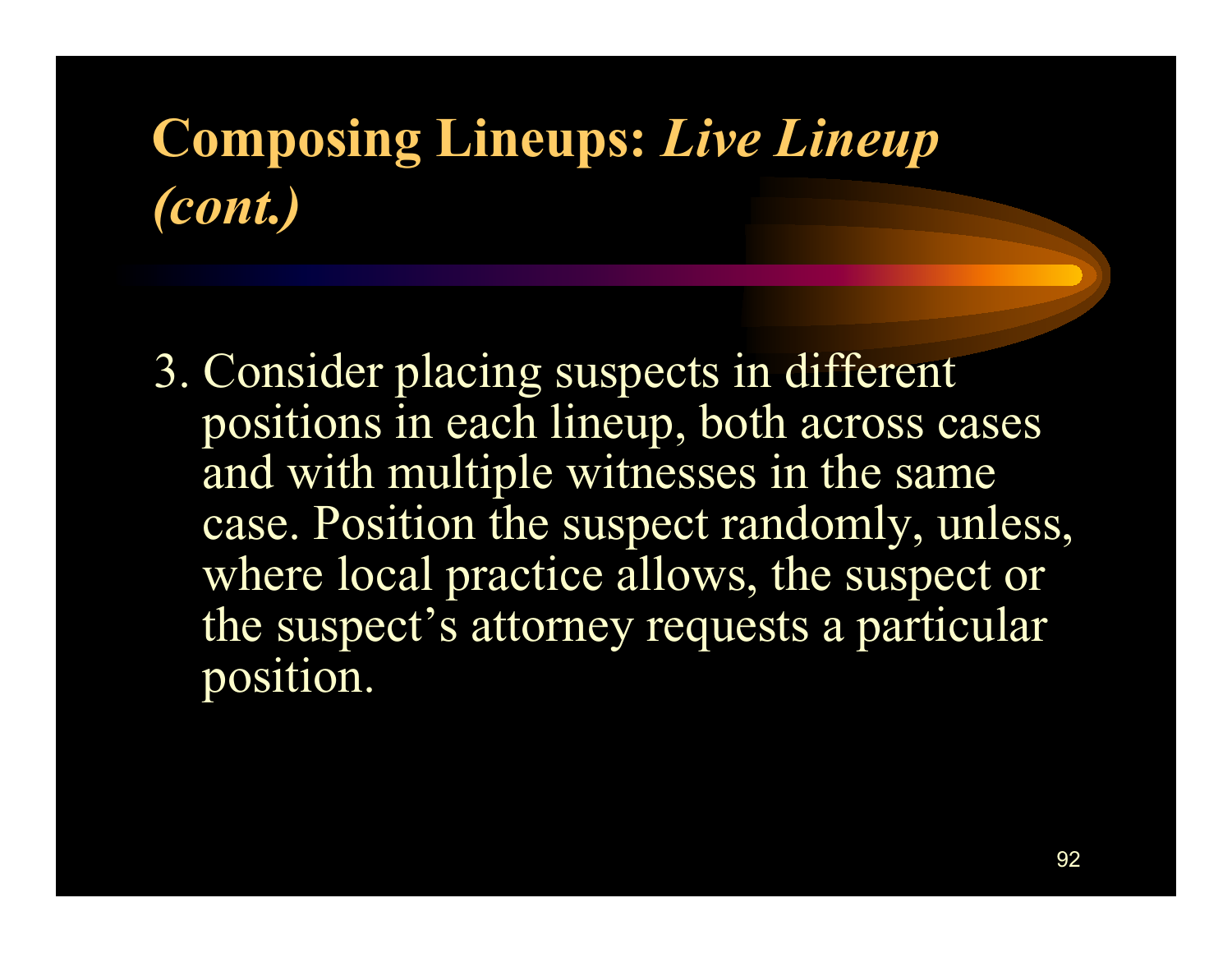- 4. Include a **minimum** of four fillers (nonsuspects) per identification procedure.
- 5. When showing a new suspect, avoid reusing fillers in lineups shown to the same witness.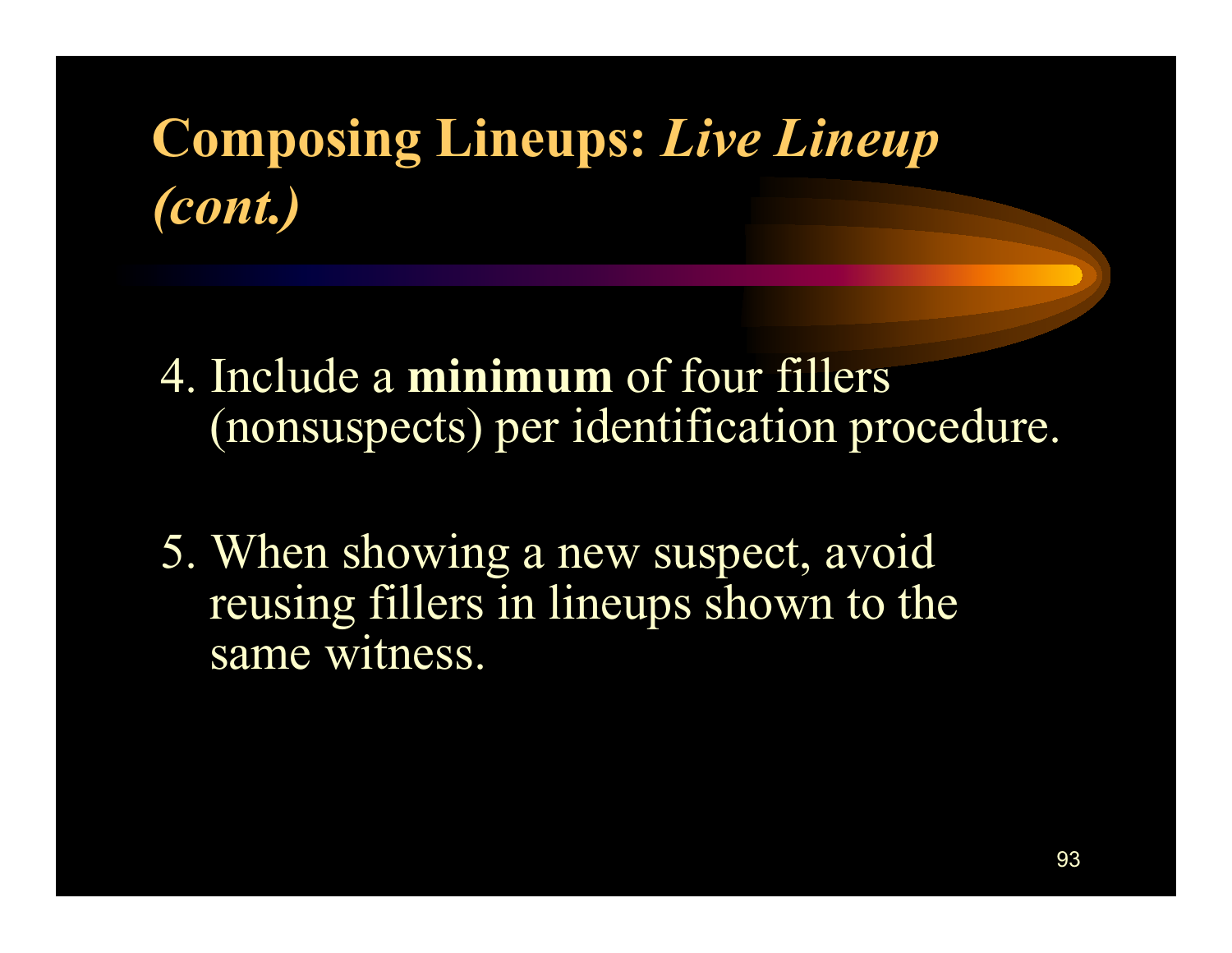6. Consider that complete uniformity of features is not required. Avoid using fillers that so closely resemble the suspect that a person familiar with the suspect might find it difficult to distinguish the suspect from the fillers.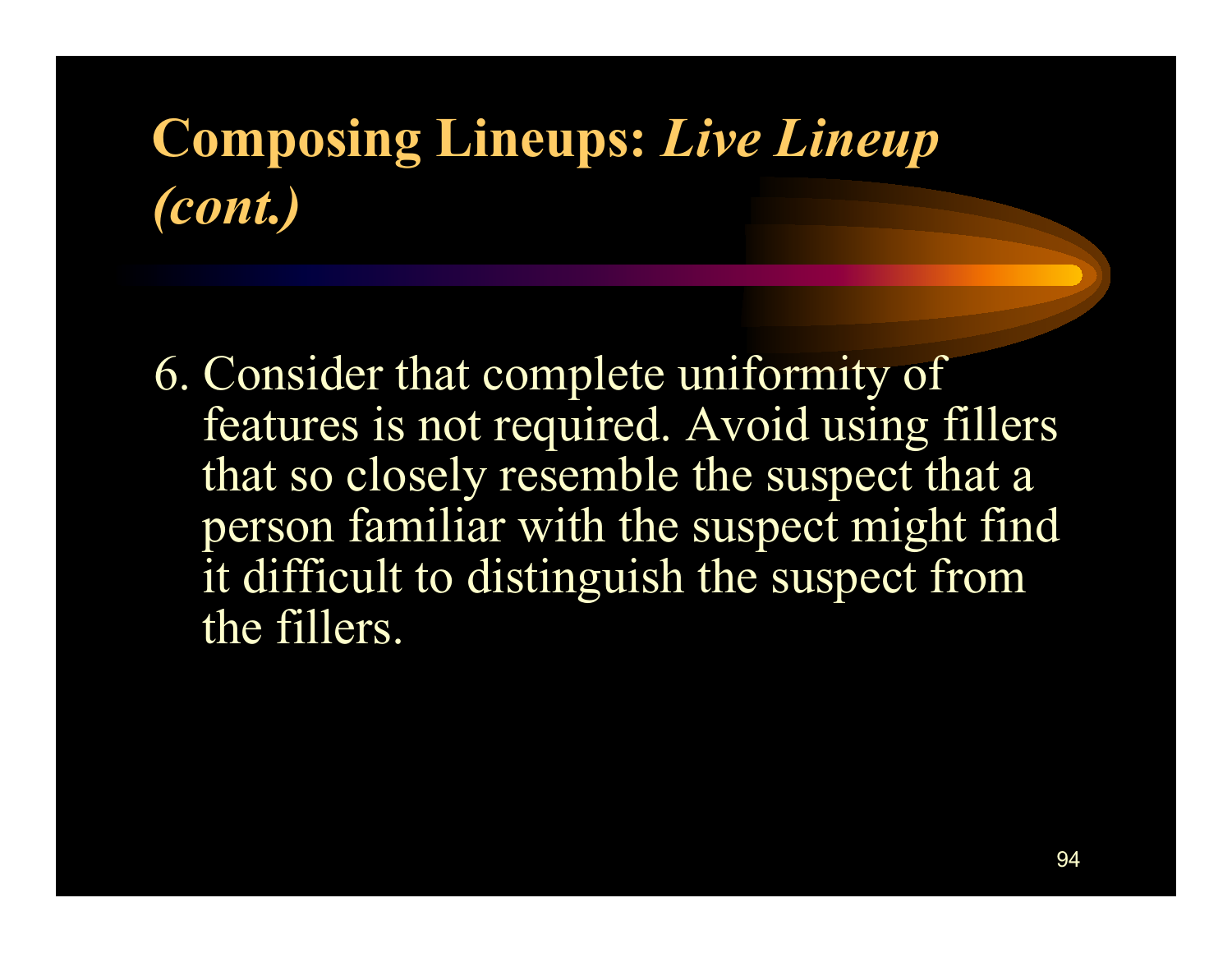7. Create a consistent appearance between the suspect and fillers with respect to any unique or unusual feature (e.g., scars, tattoos) used to describe the perpetrator by artificially adding or concealing that feature.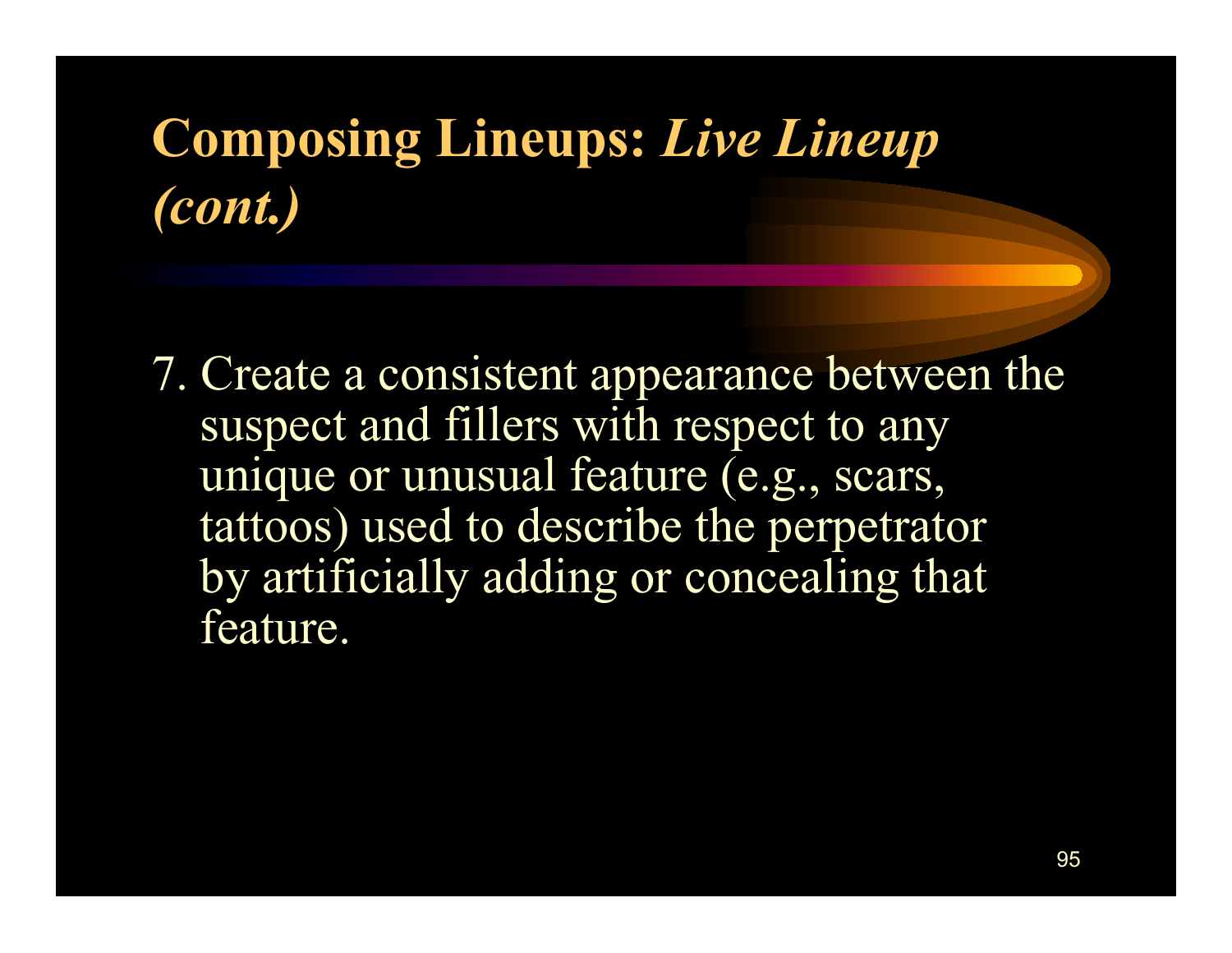#### The perpetrator was described by the eyewitness as a white male with light-colored hair. What are two clear problems with this lineup?

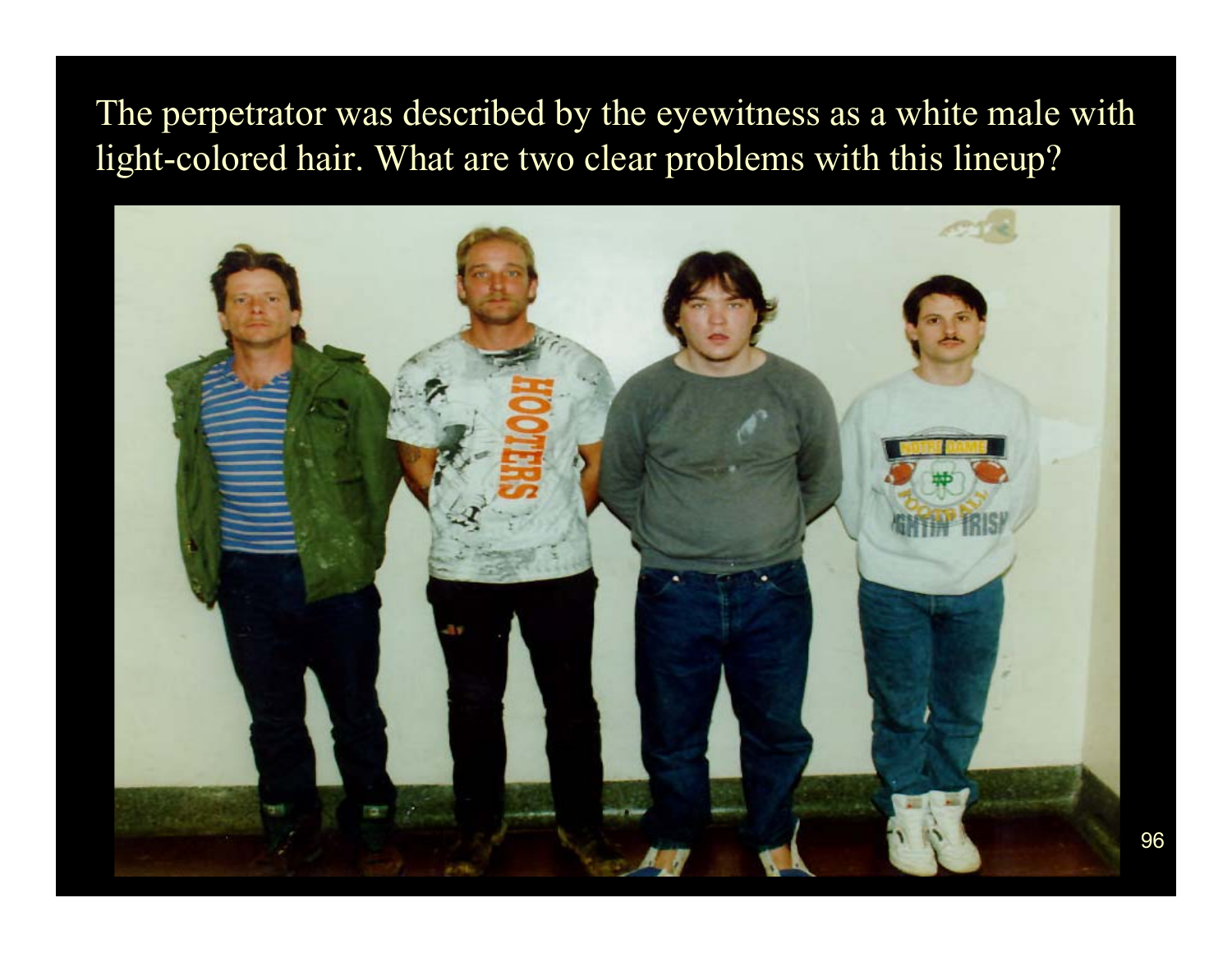#### **A. Composing Lineups** *(cont.)*

#### **Summary:**

The above procedures will result in a lineup in which the suspect does not unduly stand out. An identification obtained through a lineup composed in this manner may have stronger evidentiary value than one obtained without these procedures.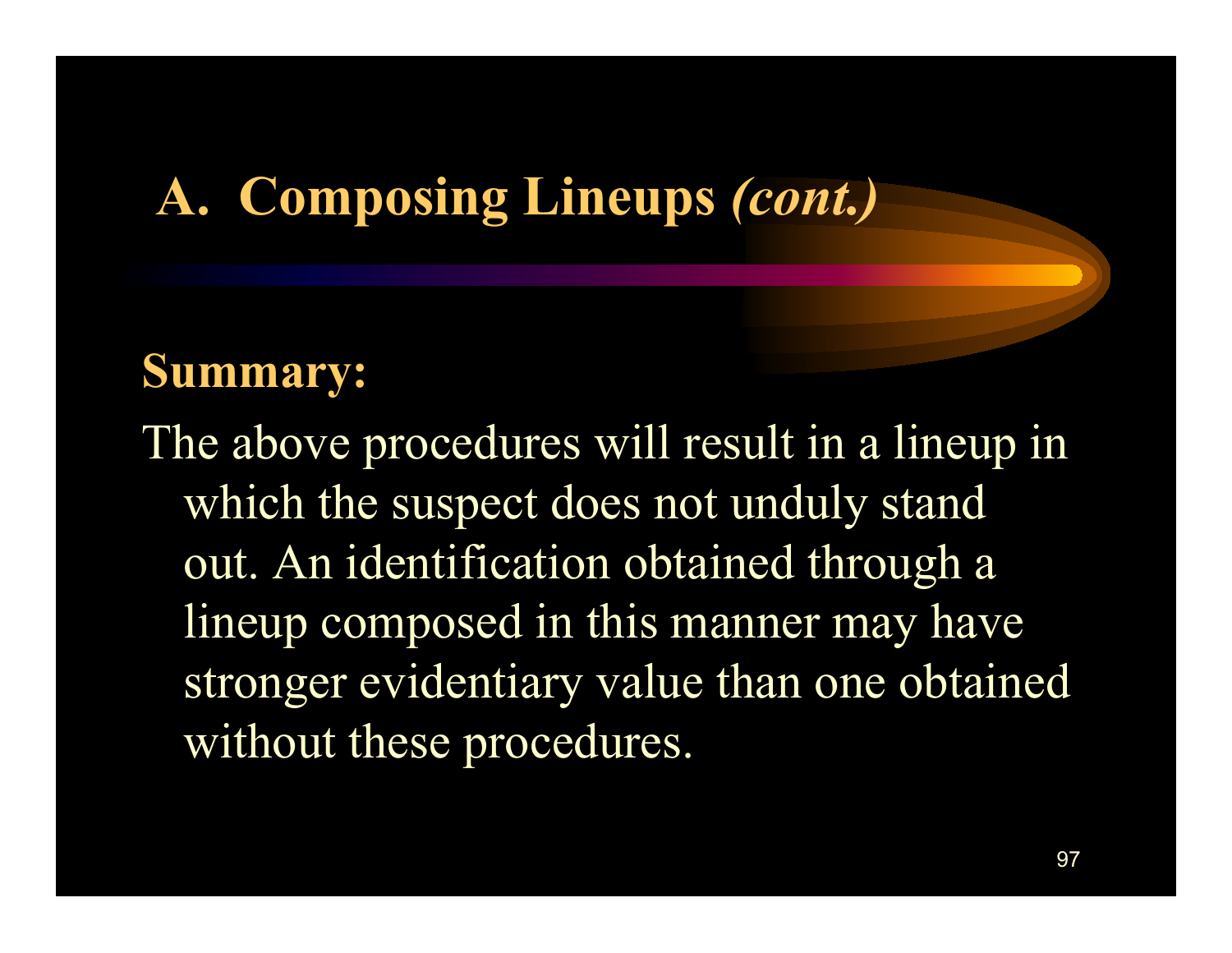## **Video Clip 2**

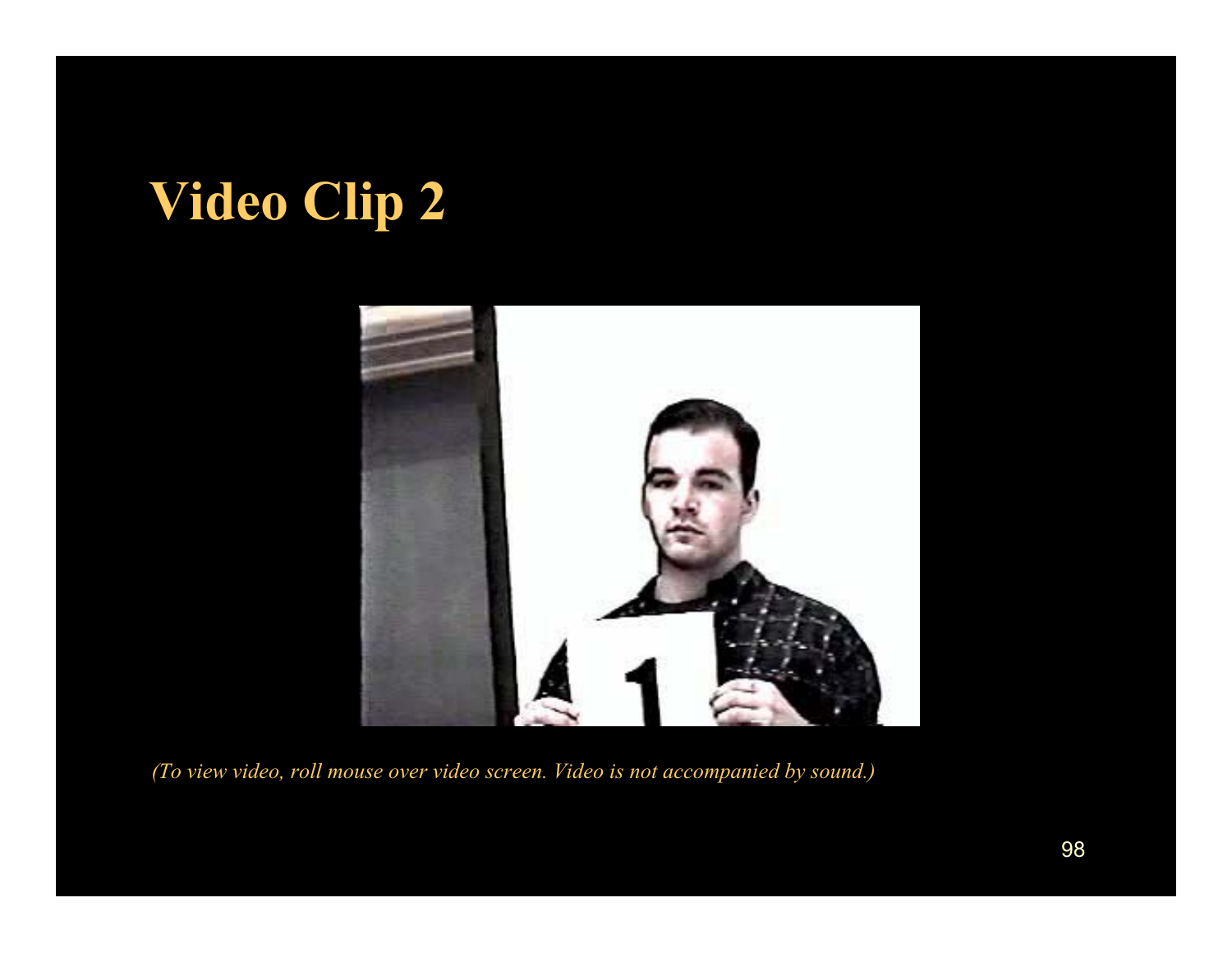## **Video Clip 3**

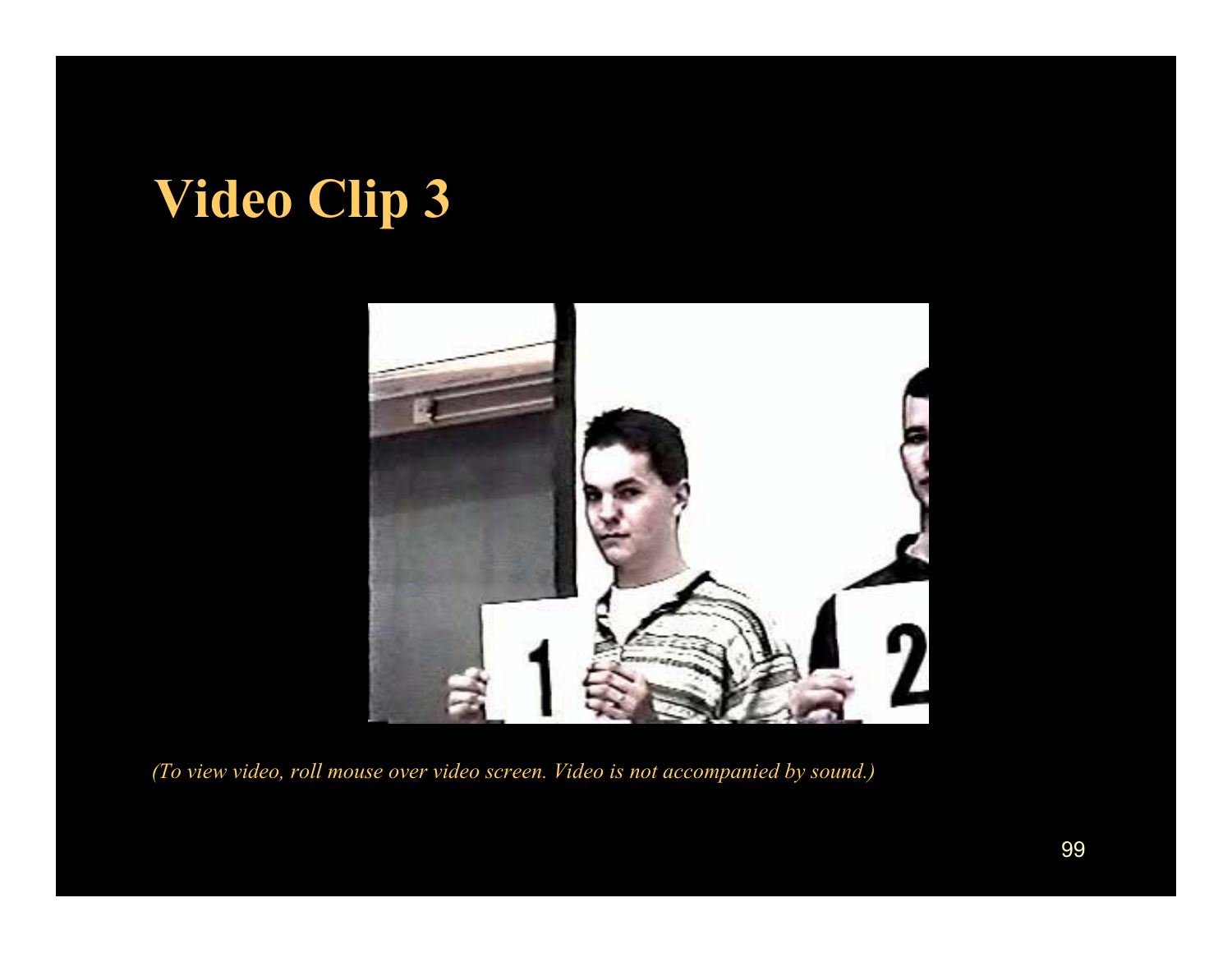#### **Replay of Video Clip 1**

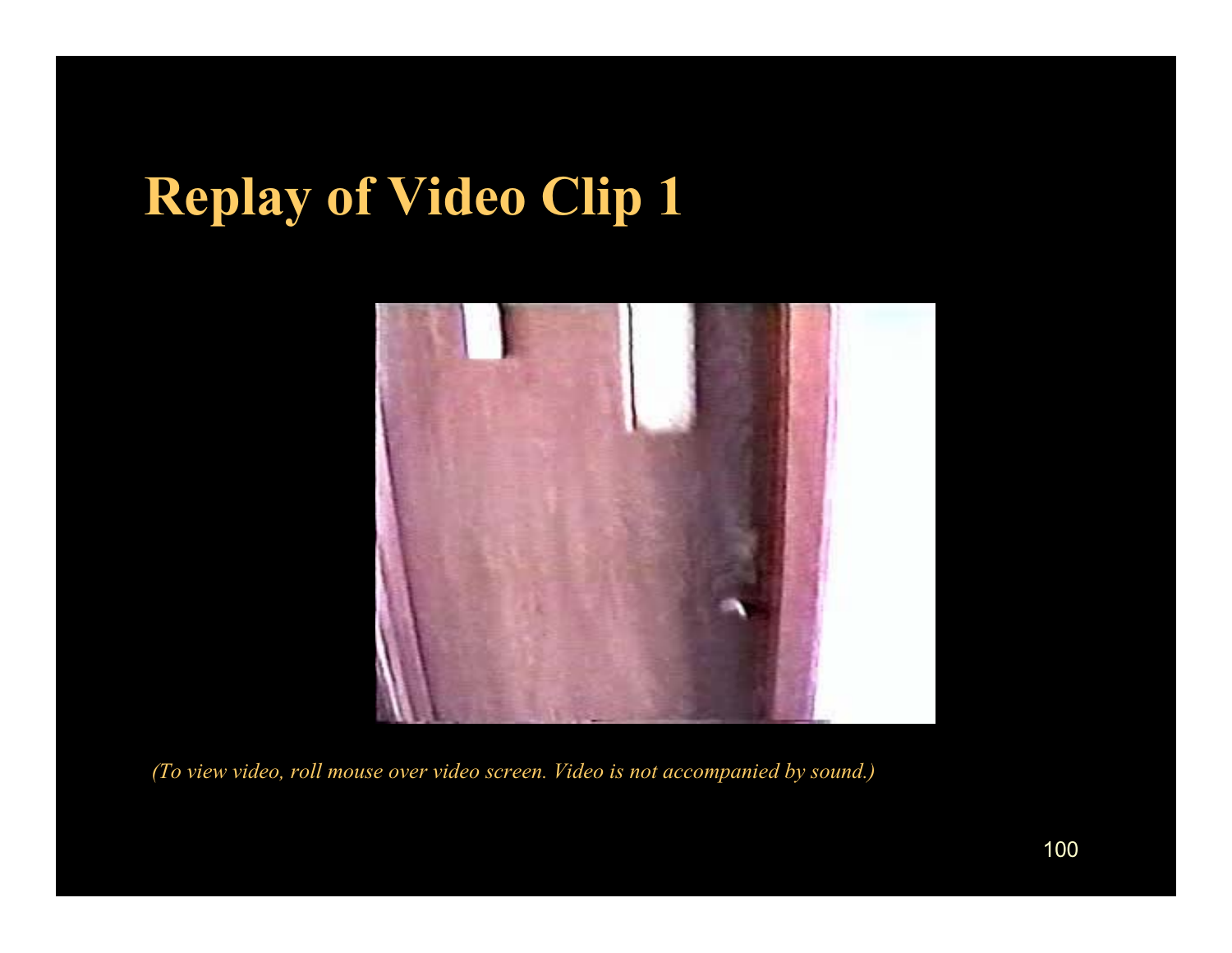**B. Instructing the Witness Prior to Viewing a Lineup:** *Photo Lineup*

**Procedure:** Prior to presenting a photo lineup, the investigator should—

- 1. Instruct the witness that he/she will be asked to view a set of photographs.
- 2. Instruct the witness that it is just as important to clear innocent persons from suspicion as to identify guilty parties.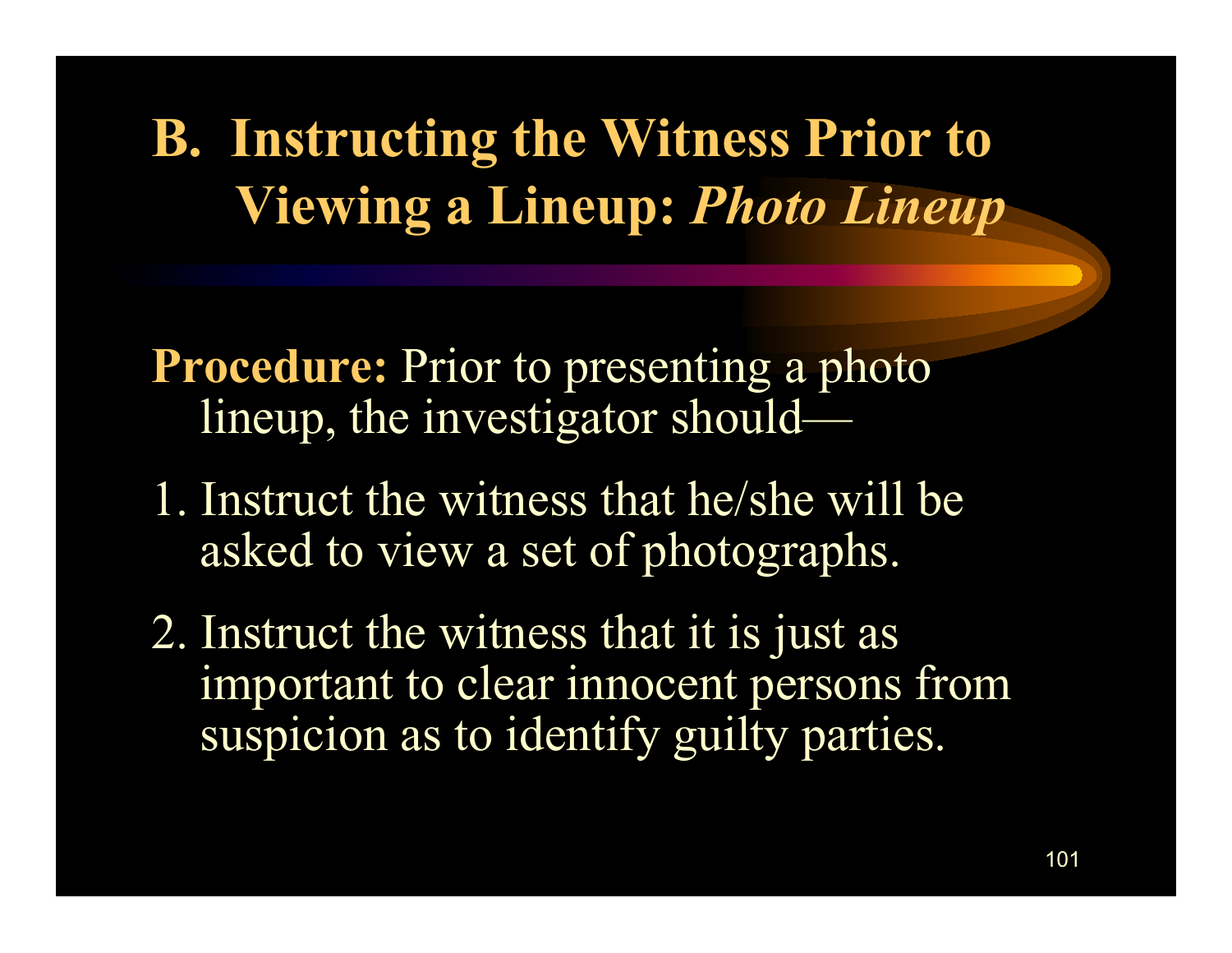#### **Instructing the Witness:** *Photo Lineup (cont.)*

3. Instruct the witness that individuals depicted in lineup photos may not appear exactly as they did on the date of the incident, because features such as head and facial hair are subject to change.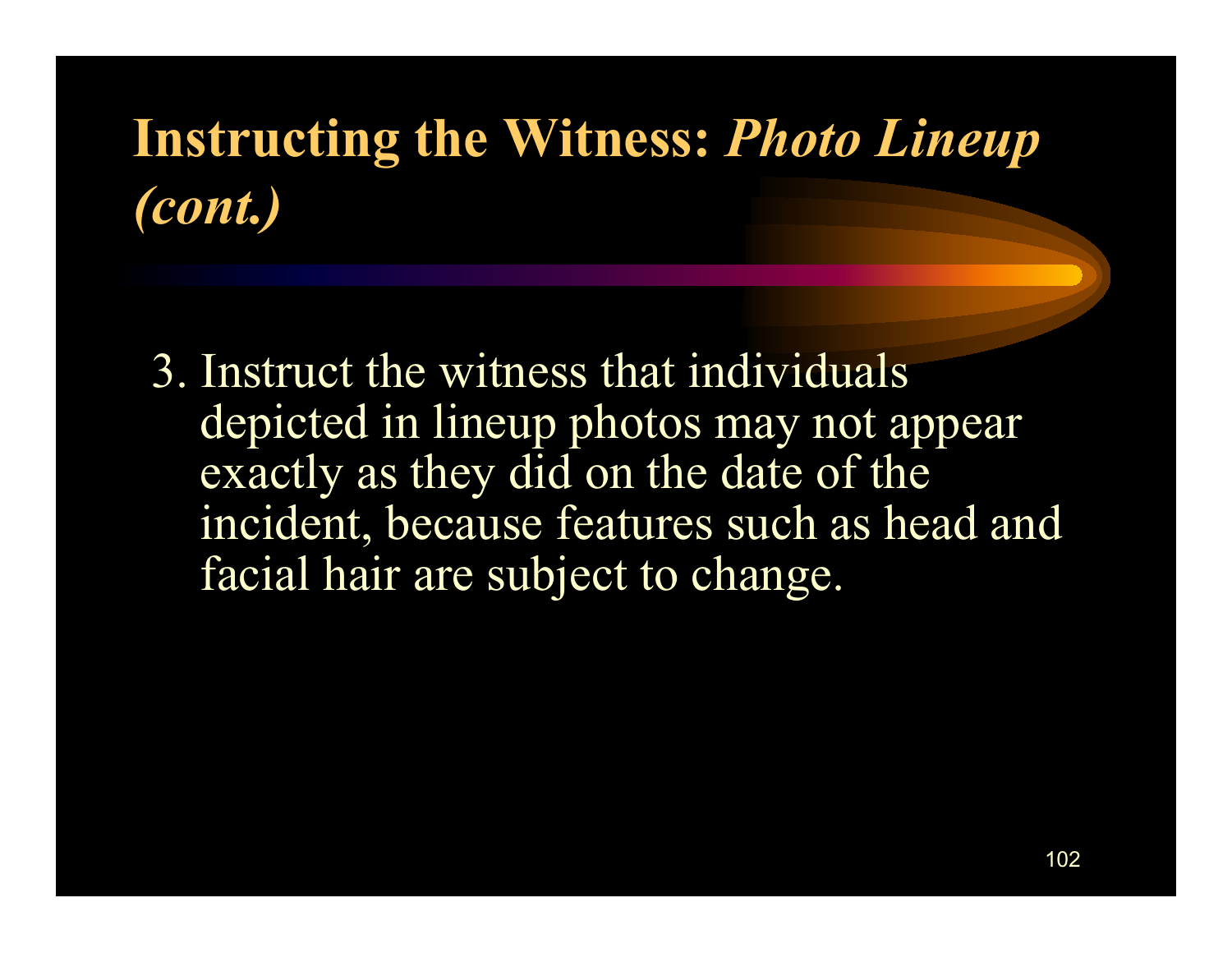## **Instructing the Witness:** *Photo Lineup (cont.)*

- 4. Instruct the witness that the person who committed the crime may or may not be in the set of photographs being presented.
- 5. Assure the witness that regardless of whether an identification is made, the police will continue to investigate the incident.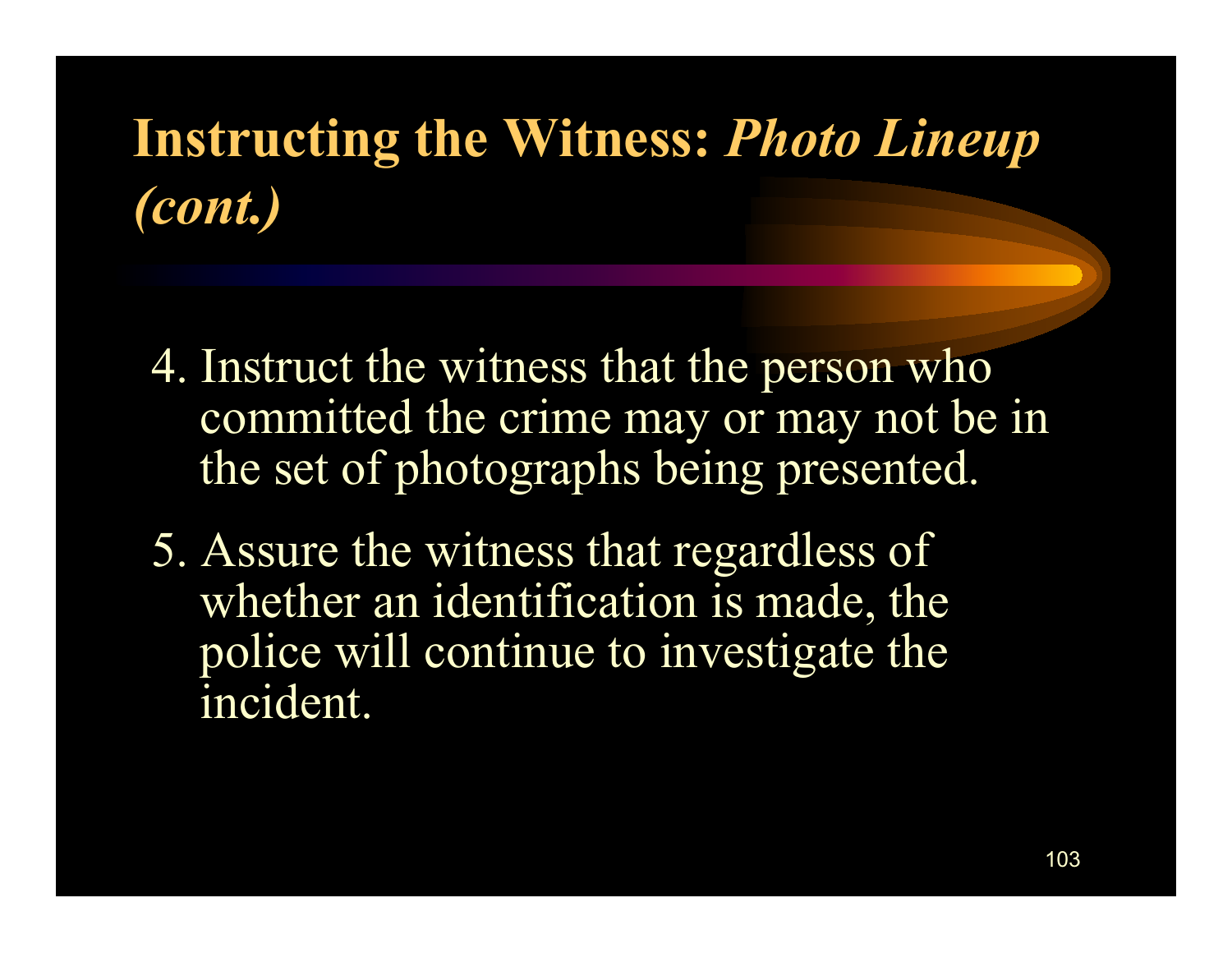#### **Instructing the Witness:** *Photo Lineup (cont.)*

6. Instruct the witness that the procedure requires the investigator to ask the witness to state, in his/her own words, how certain he/she is of any identification.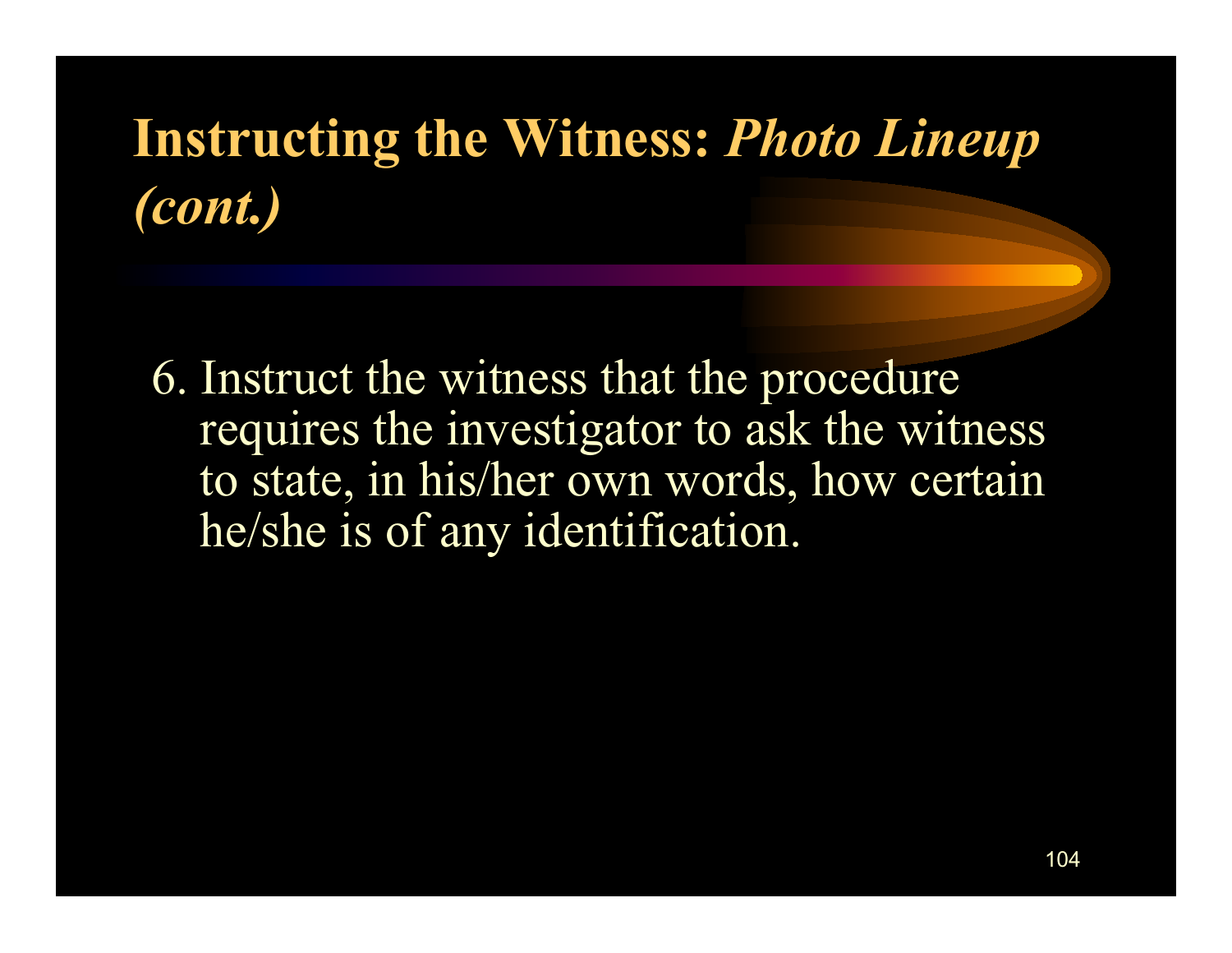**B. Instructing the Witness Prior to Viewing a Lineup:** *Live Lineup*

**Procedure:** Prior to presenting a live lineup, the investigator should-

- 1. Instruct the witness that he/she will be asked to view a group of individuals.
- 2. Instruct the witness that it is just as important to clear innocent persons from suspicion as to identify guilty parties.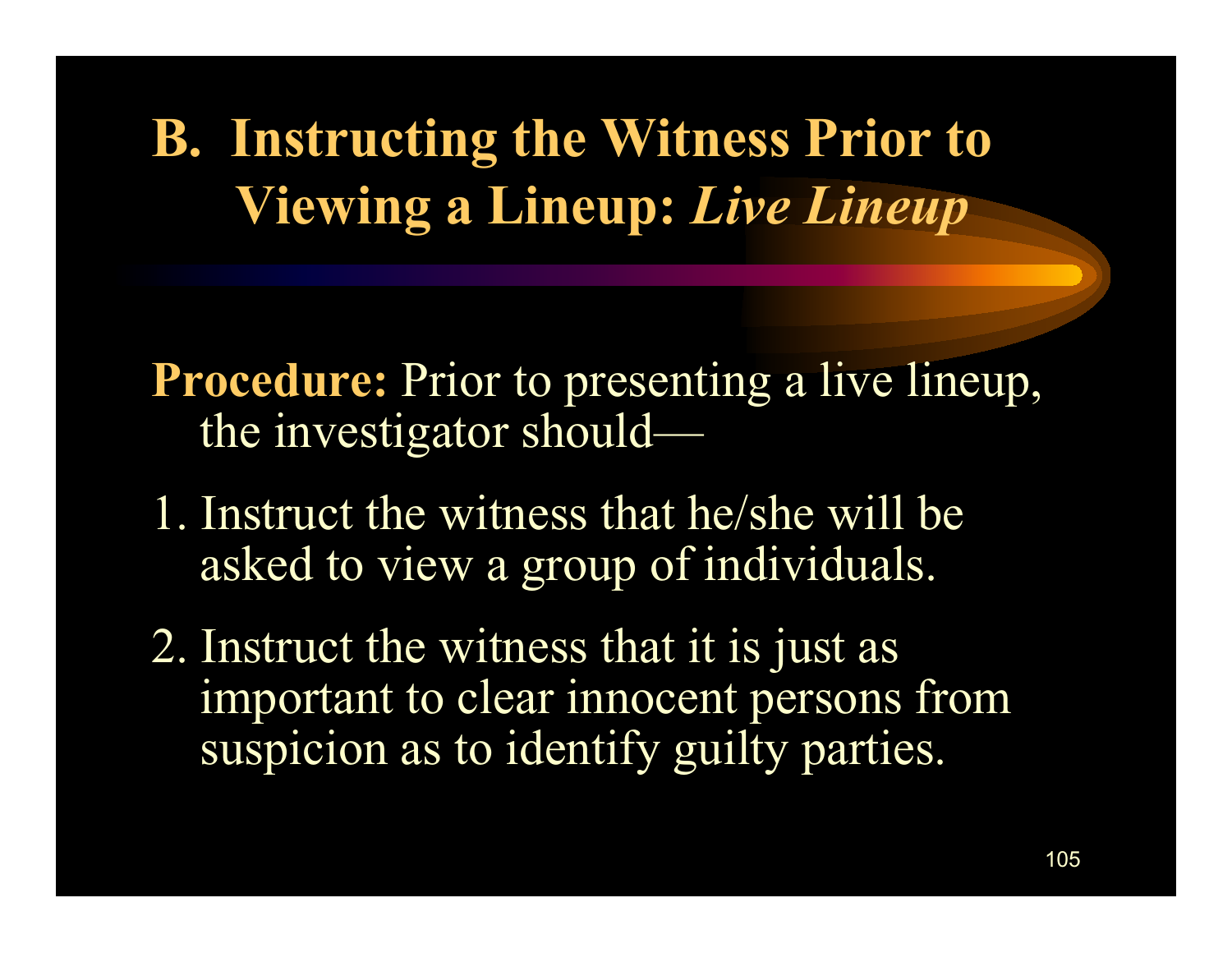#### **Instructing the Witness:** *Live Lineup (cont.)*

- 3. Instruct the witness that individuals present in the lineup may not appear exactly as they did on the date of the incident, because features such as head and facial hair are subject to change.
- 4. Instruct the witness that the person who committed the crime may or may not be present in the group of individuals.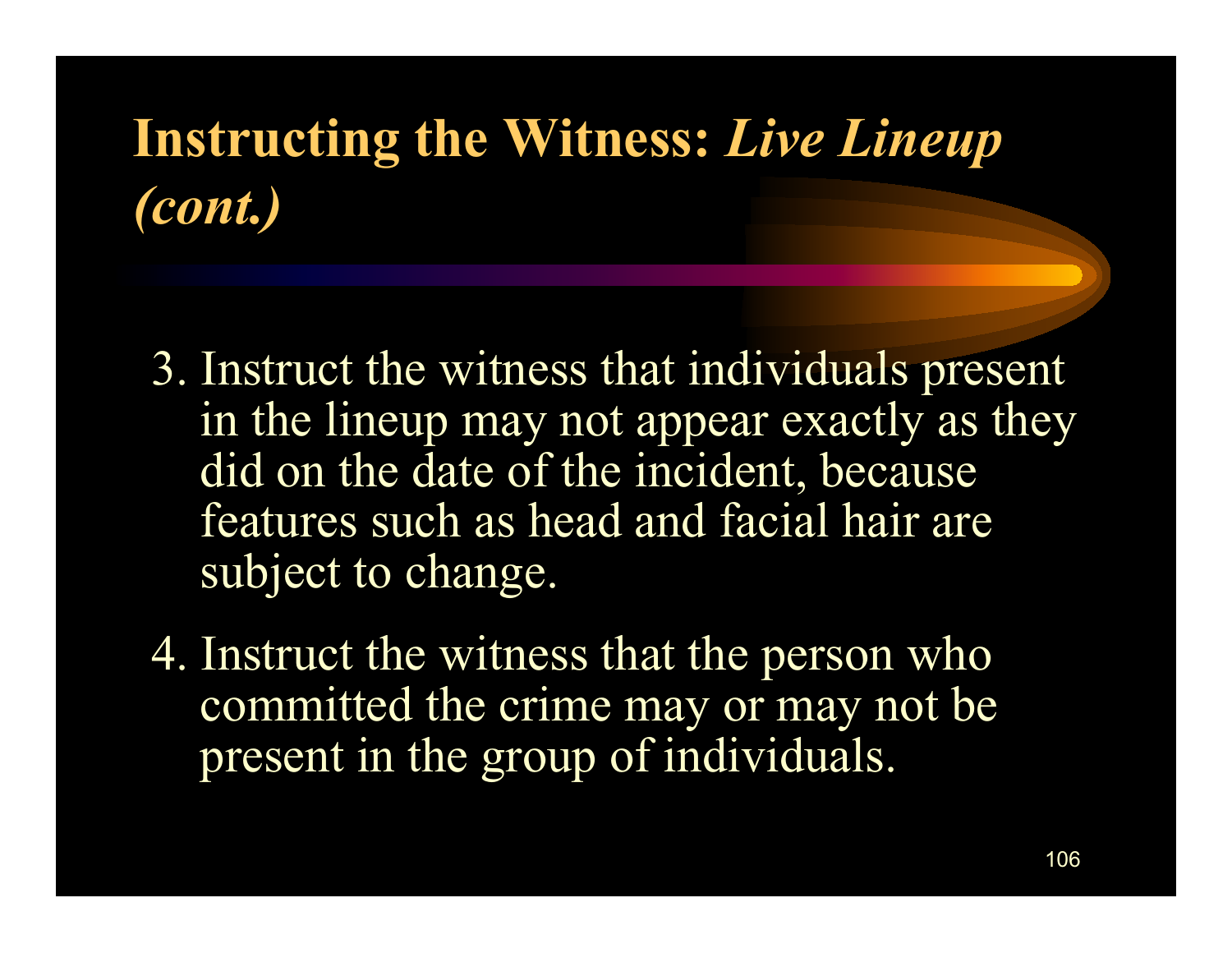### **Instructing the Witness:** *Live Lineup (cont.)*

- 5. Assure the witness that regardless of whether an identification is made, the police will continue to investigate the incident.
- 6. Instruct the witness that the procedure requires the investigator to ask the witness to state, in his/her own words, how certain he/she is of any identification.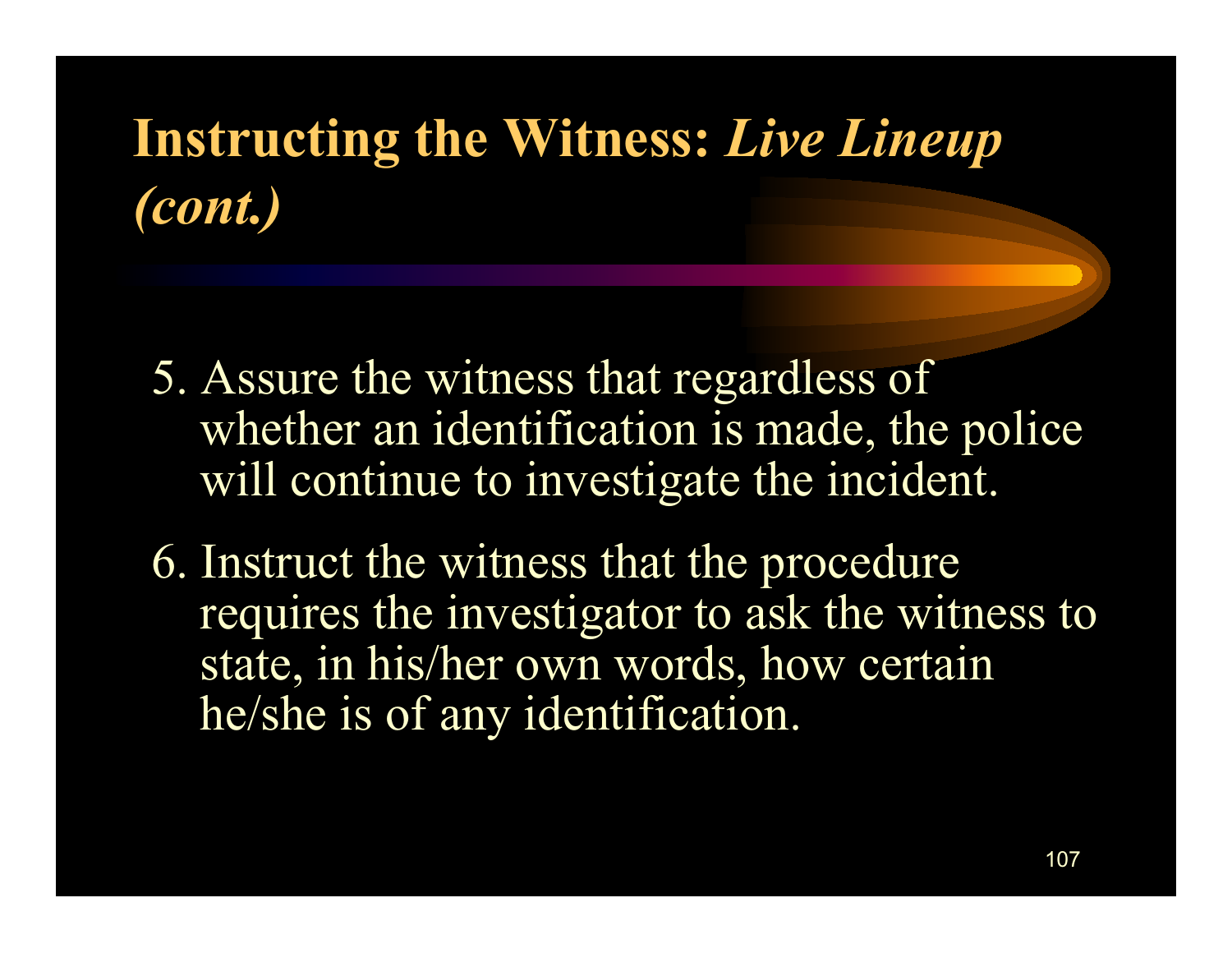## **B. Instructing the Witness Prior to Viewing a Lineup** *(cont.)*

#### **Summary:**

Instructions provided to the witness prior to presentation of a lineup will likely improve the accuracy and reliability of any identification obtained from the witness and can facilitate the elimination of innocent parties from the investigation.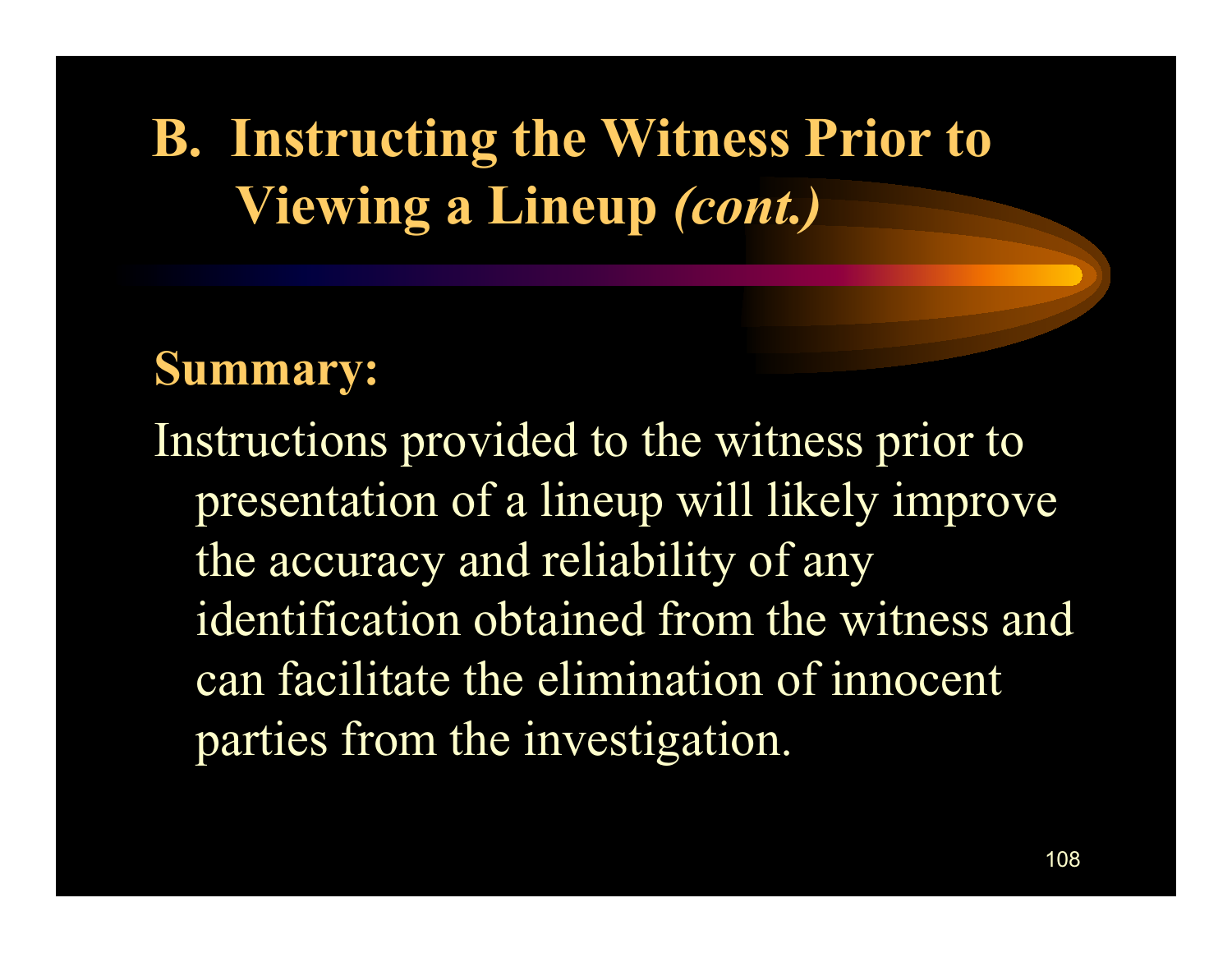#### **C. Conducting the Identification Procedure:** *Simultaneous Photo Lineup*

**Procedure:** When presenting a simultaneous photo lineup, the investigator should—

- 1. Provide viewing instructions to the witness as outlined in subsection B, Instructing the Witness Prior to Viewing a Lineup.
- 2. Confirm that the witness understands the nature of the lineup procedure.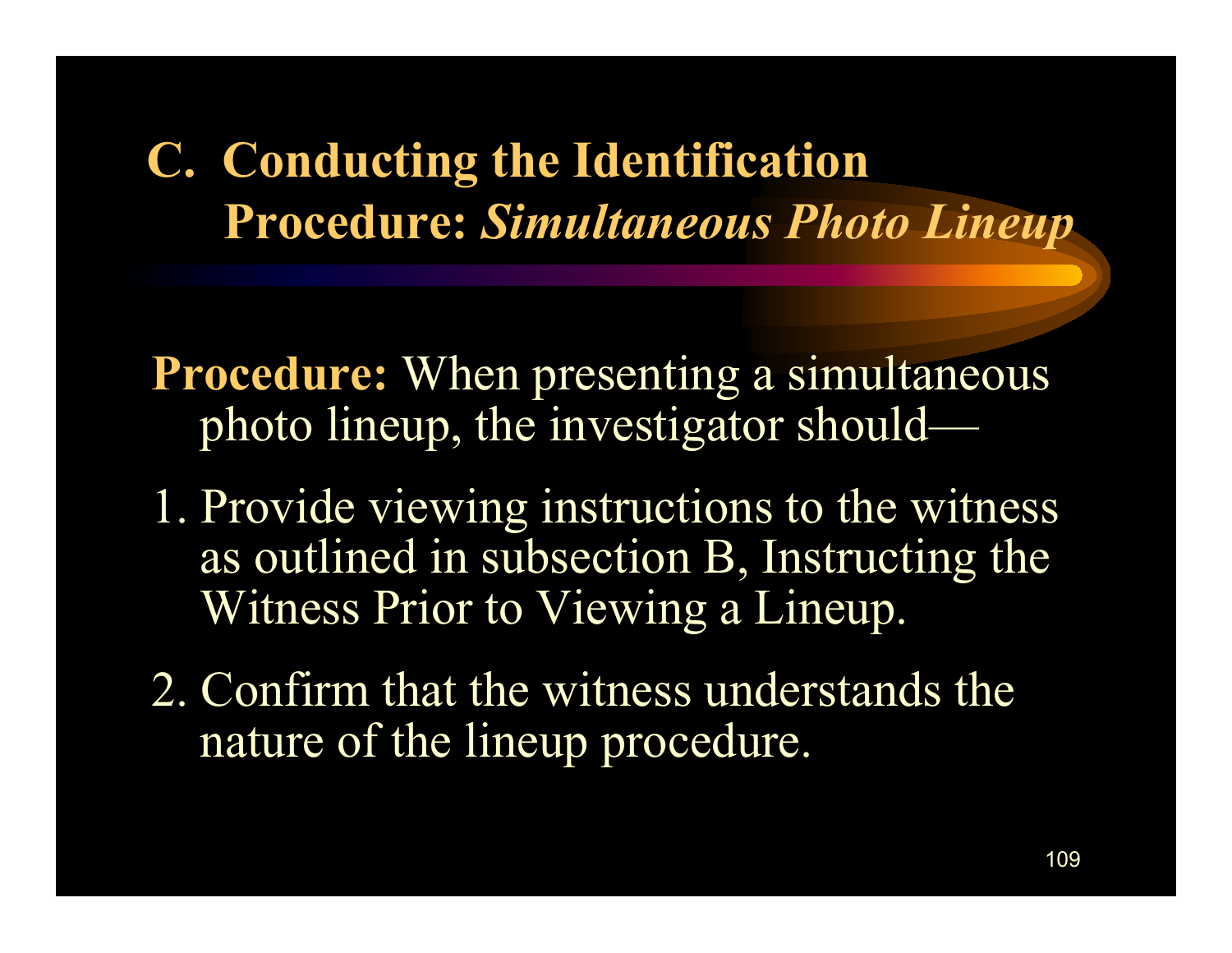- 3. Avoid saying anything to the witness that may influence the witness's selection.
- 4. If an identification is made, avoid reporting to the witness any information regarding the individual he/she has selected prior to obtaining the witness's statement of certainty.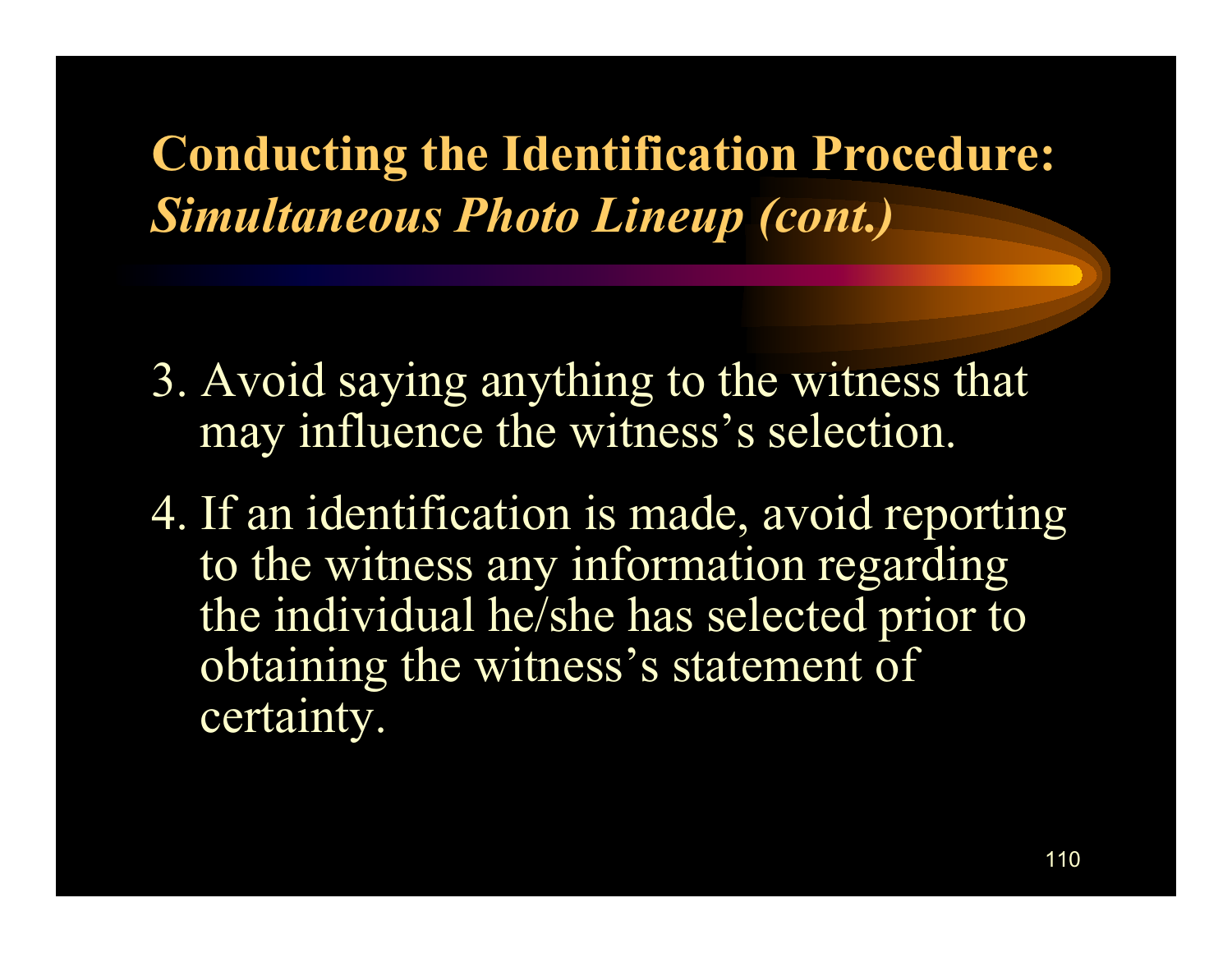5. Record any identification results and witness's statement of certainty as outlined in subsection D, Recording Identification Results.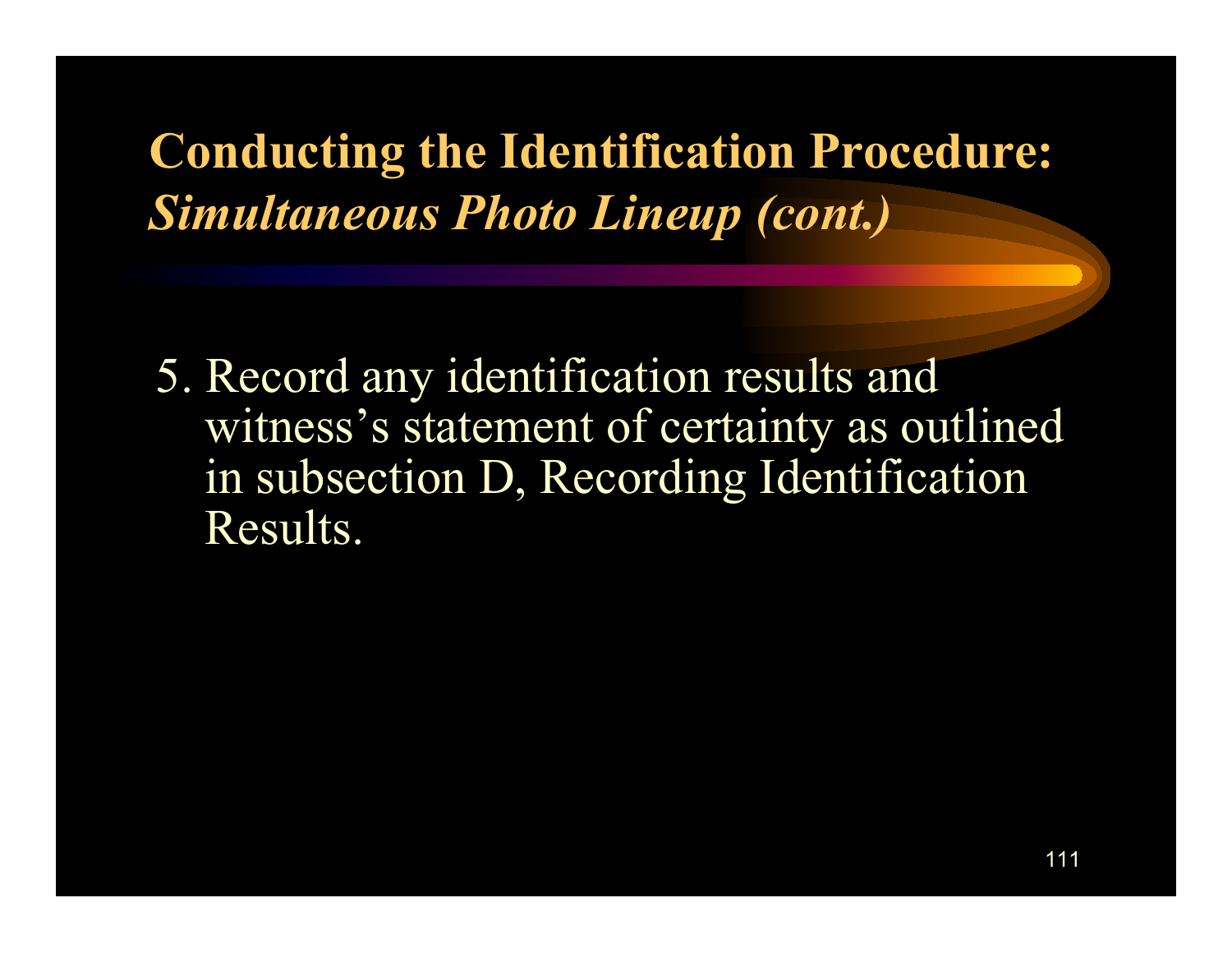#### **LINEUP FORM**

*(Required for Every Photo or Live Lineup)*

| Date of offense: Case or file number:                                                                                   |
|-------------------------------------------------------------------------------------------------------------------------|
|                                                                                                                         |
| Results of lineup conducted on ____________ (date) at ________ (time):                                                  |
| I selected photo/person number ______ from the lineup.                                                                  |
| I made no selection from the photos shown/persons in lineup.                                                            |
| Witness statement about this identification or nonidentification:                                                       |
|                                                                                                                         |
|                                                                                                                         |
|                                                                                                                         |
|                                                                                                                         |
|                                                                                                                         |
| Unusual circumstances (clothing passed among participants, etc.):                                                       |
|                                                                                                                         |
|                                                                                                                         |
|                                                                                                                         |
|                                                                                                                         |
|                                                                                                                         |
|                                                                                                                         |
|                                                                                                                         |
|                                                                                                                         |
| Phrases spoken by suspect(s): $\qquad \qquad$<br>Names of any other persons present at lineup and relationship to case: |
| the control of the control of the control of the control of the control of the control of the                           |
|                                                                                                                         |
|                                                                                                                         |
|                                                                                                                         |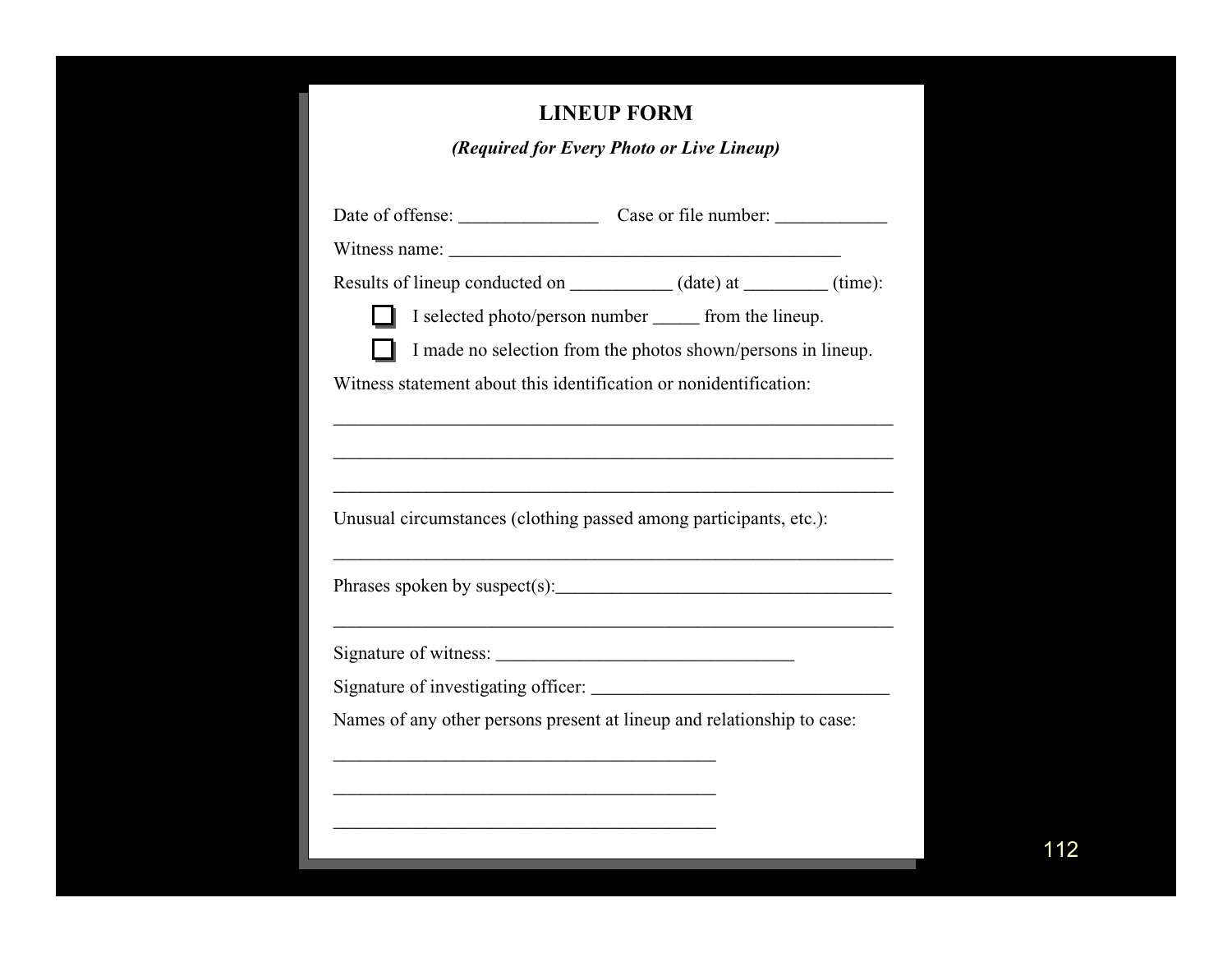- 6. Document in writing the photo lineup procedures, including
	- a. Identification information and sources of all photos used.
	- b. Names of all persons present at the photo lineup.
	- c. Date and time of the identification procedure.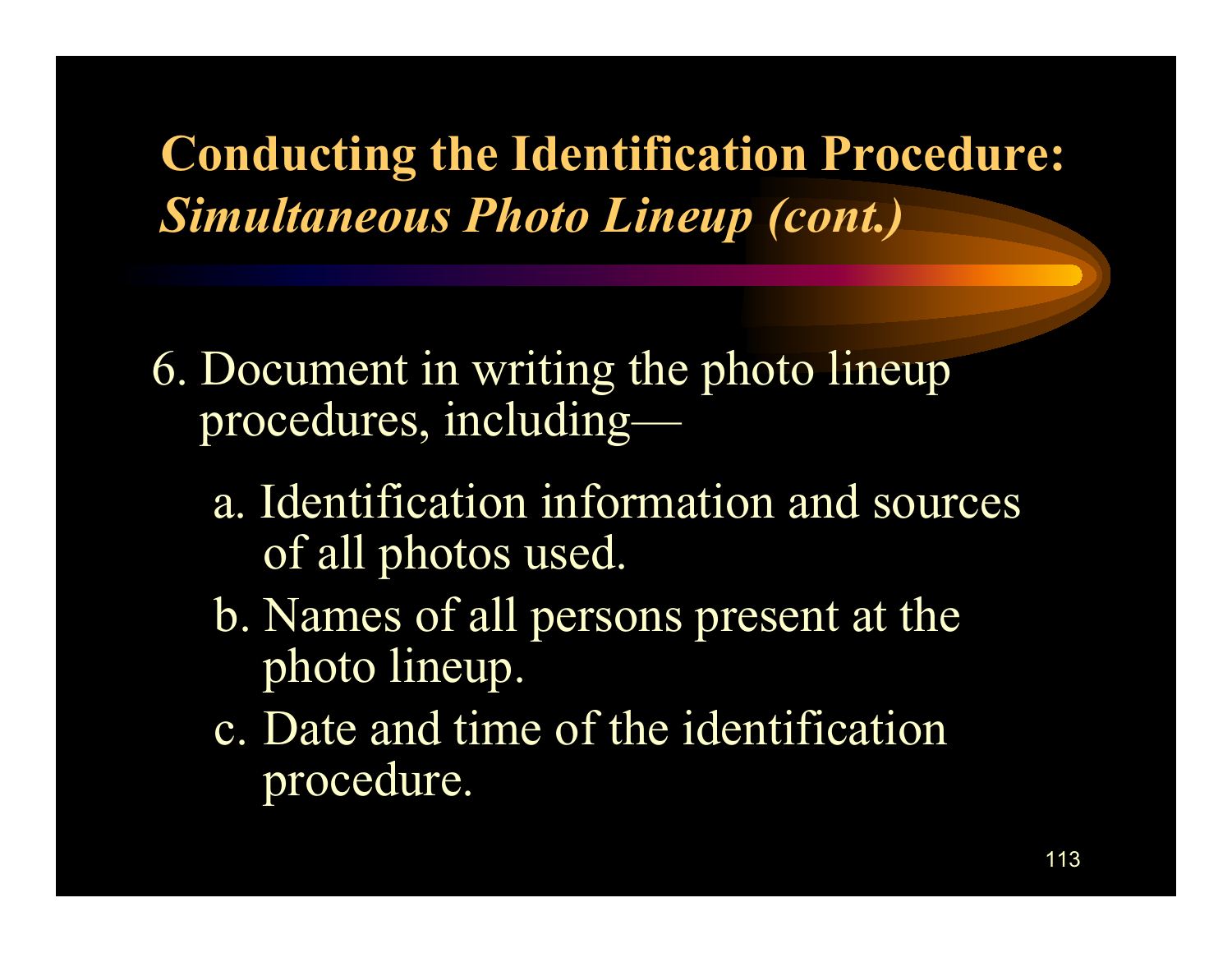7. Instruct the witness not to discuss theidentification procedure or its results with other witnesses involved in the case and discourage contact with the media.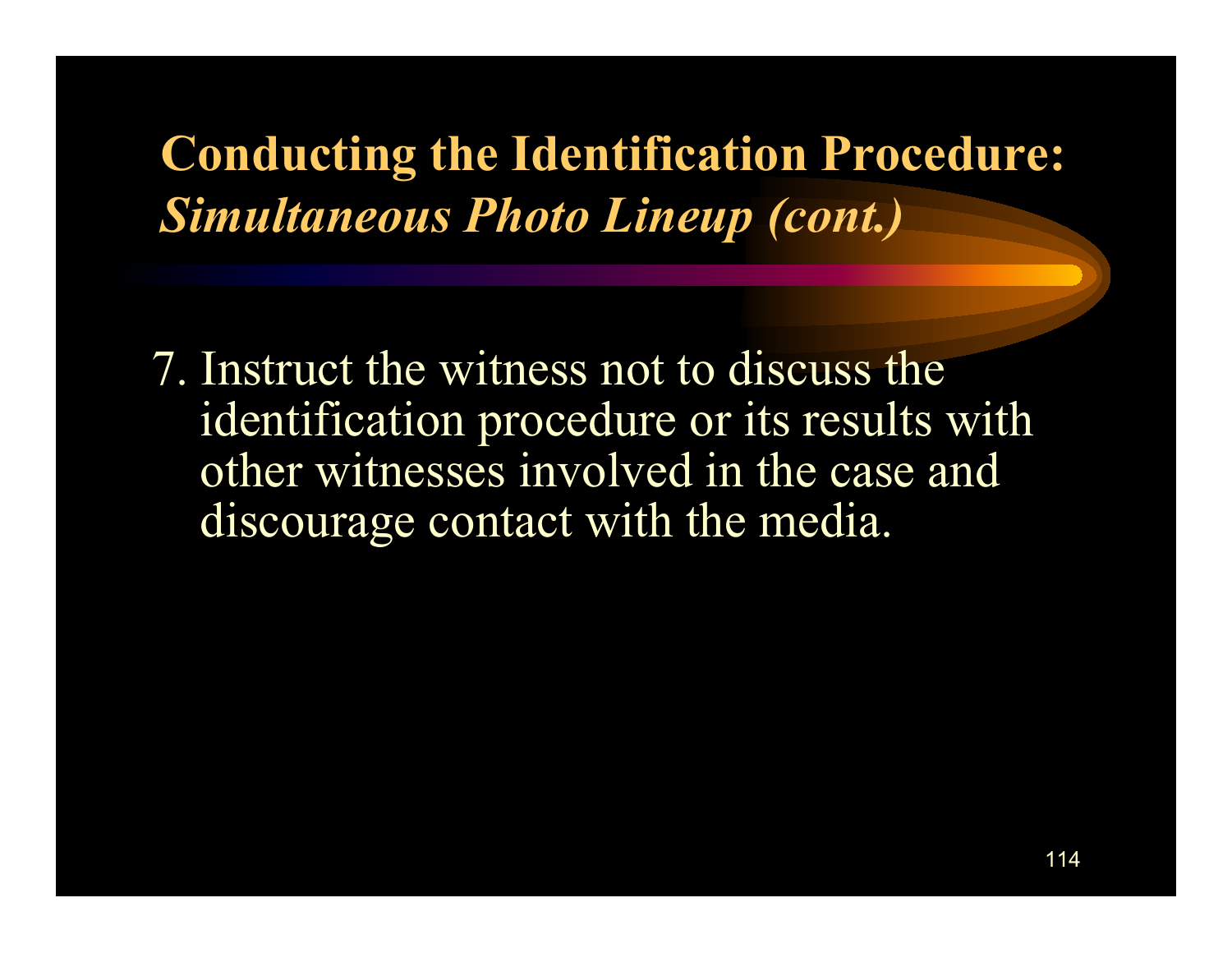**Procedure:** When presenting a sequential photo lineup, the investigator should-

1. Provide viewing instructions to the witness as outlined in subsection B, Instructing the Witness Prior to Viewing a Lineup.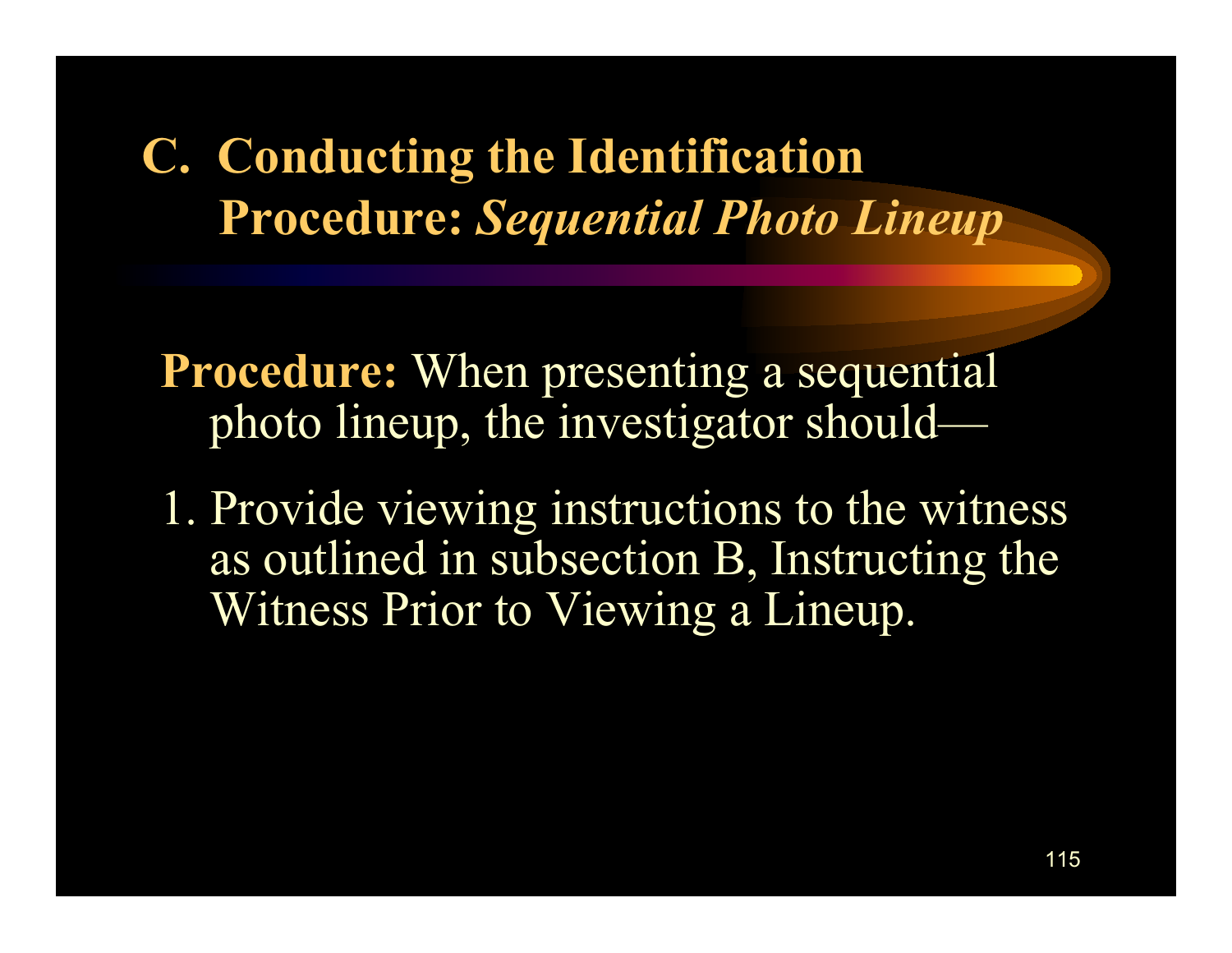- 2. Provide the following **additional** viewing instructions to the witness:
	- a. Individual photographs will be viewed **one at a time.**
	- b. The photos are in random order.
	- c. Take as much time as needed in making a decision about each photo before moving on to the next one.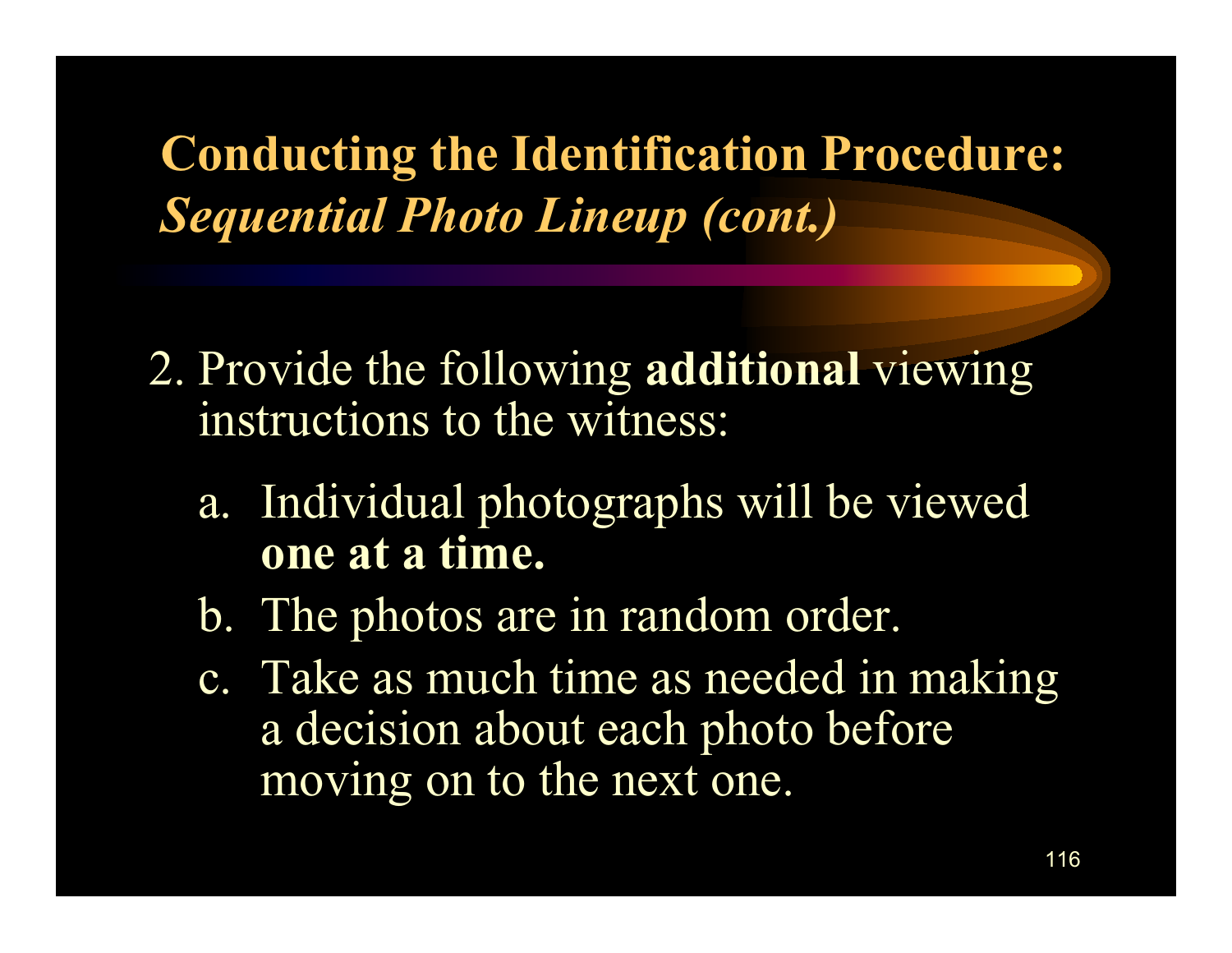- d. All photos will be shown, even if an identification is made; *or* the procedure will be stopped at the point of an identification (consistent with jurisdictional/departmental procedures).
- 3. Confirm that the witness understands the nature of the sequential procedure.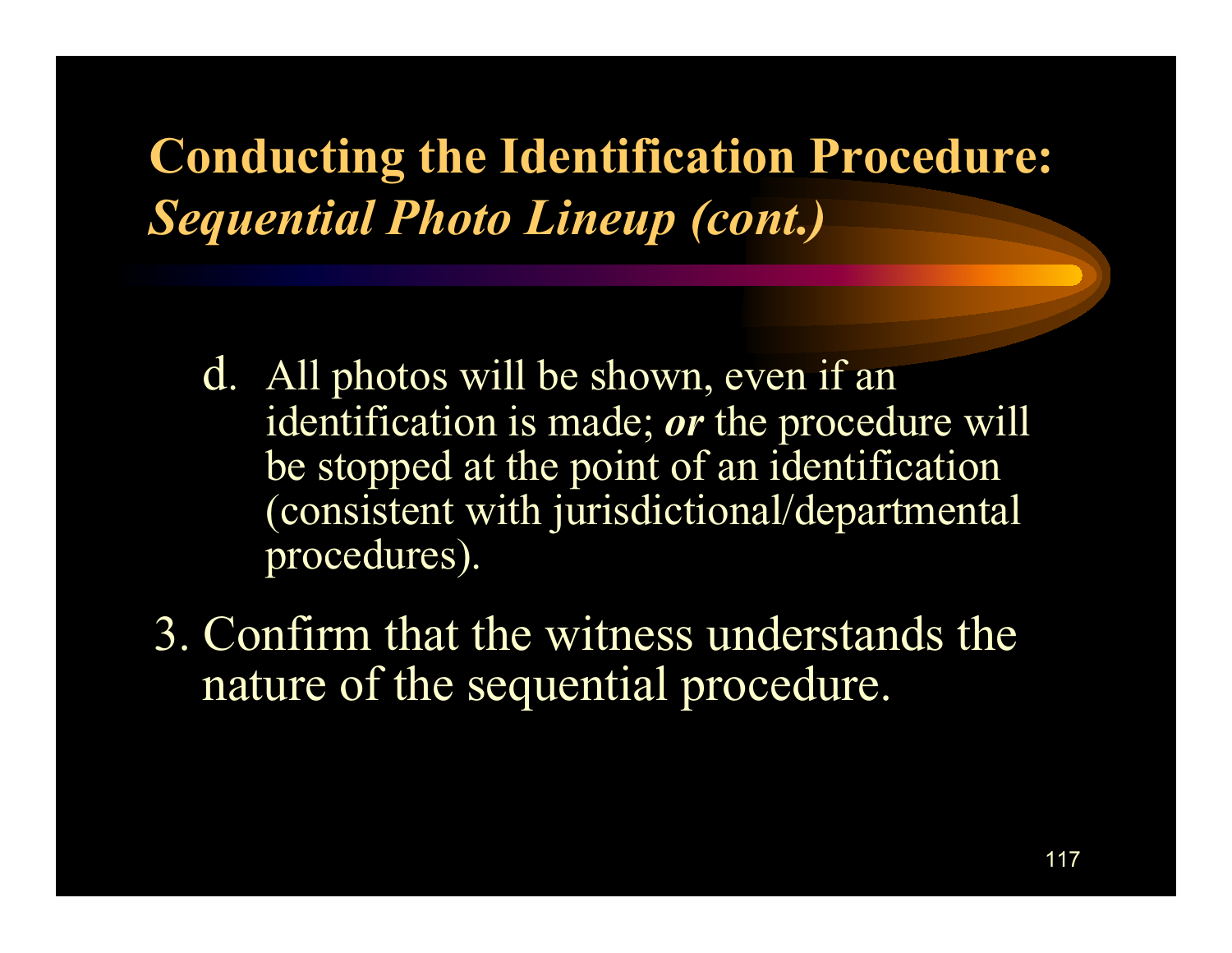- 4. Present each photo to the witness separately, in a previously determined order, removing those previously shown.
- 5. Avoid saying anything to the witness that may influence the witness's selection.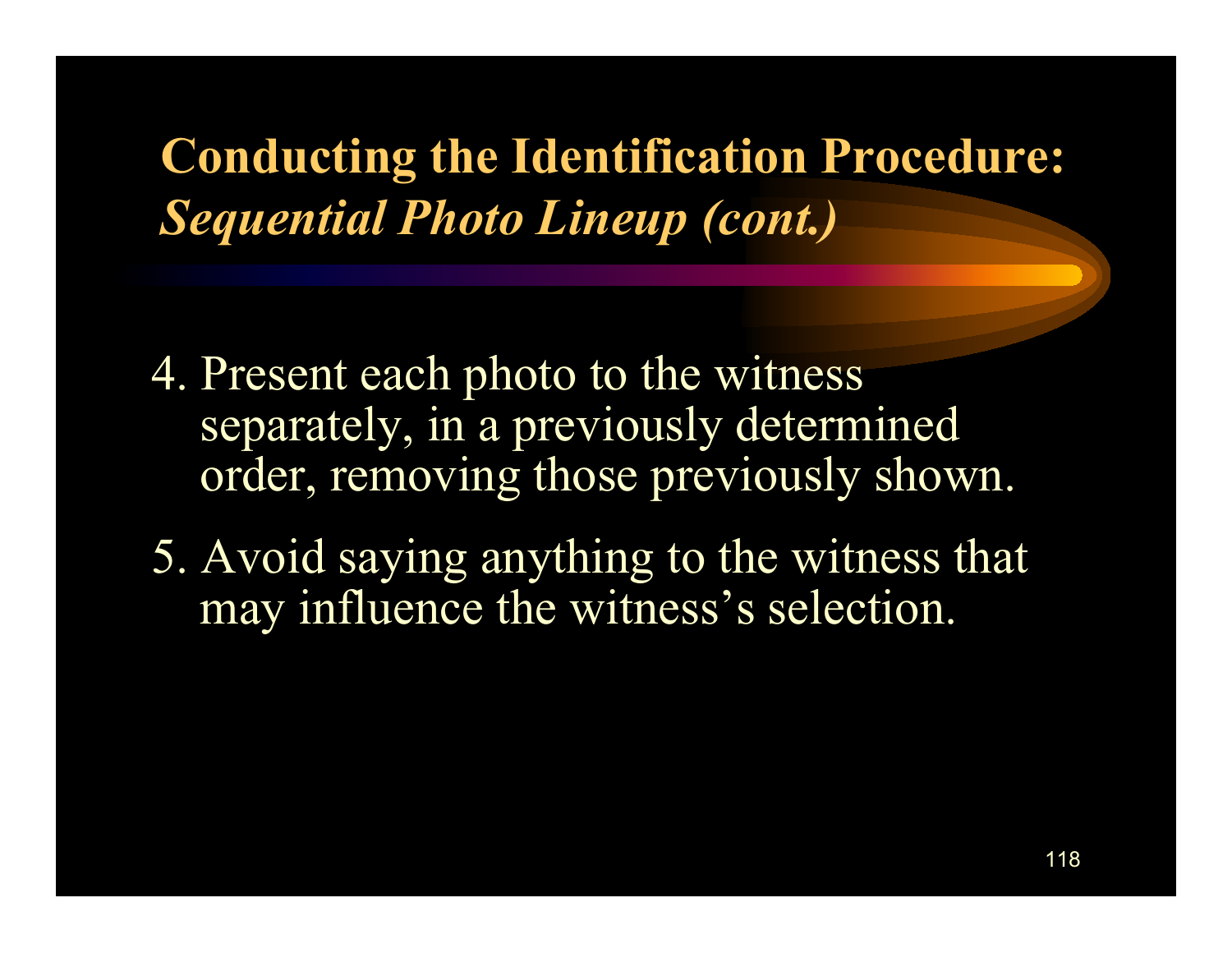6. If an identification is made, avoid reporting to the witness any information regarding the individual he/she has selected prior to obtaining the witness's statement of certainty.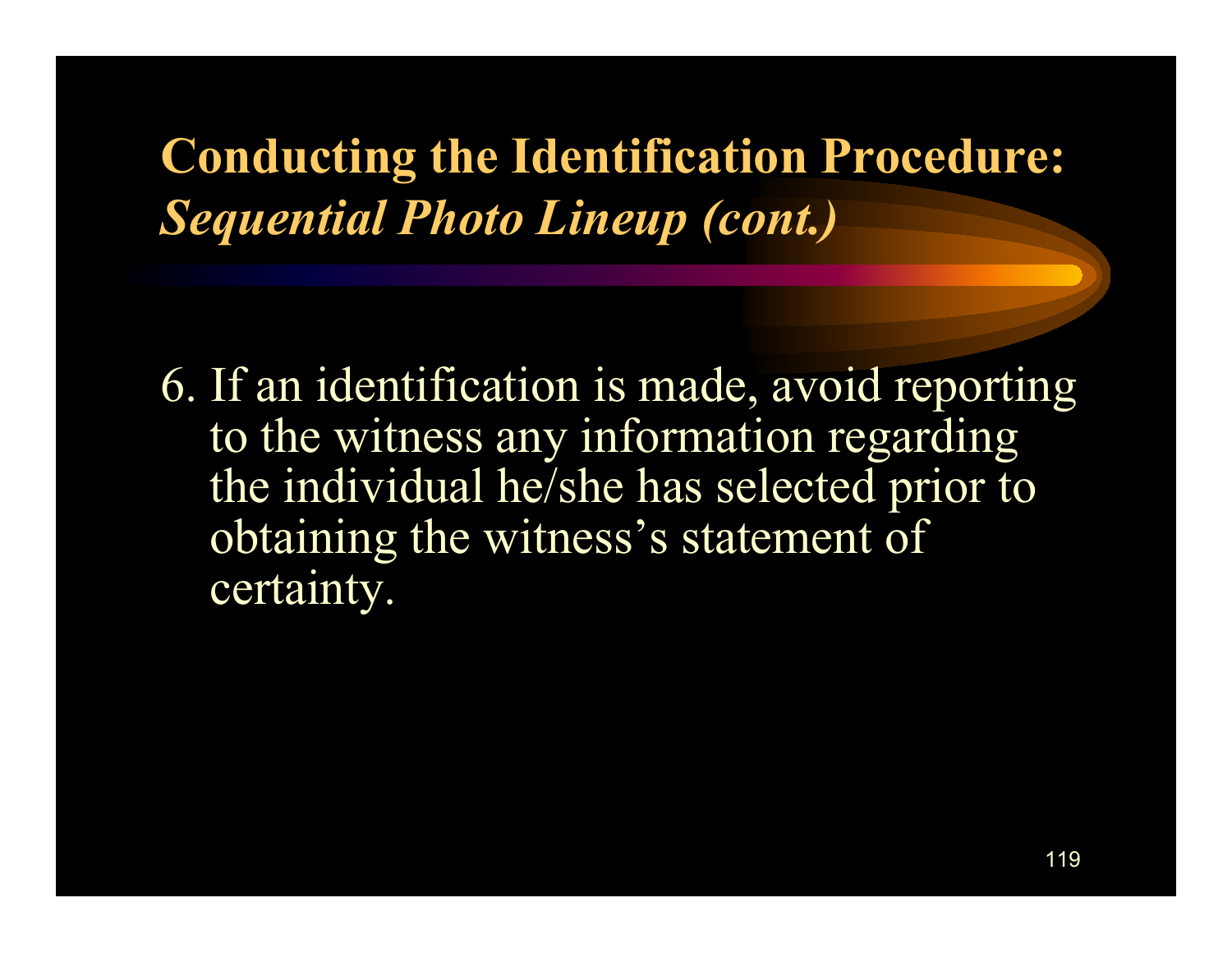7. Record any identification results and witness's statement of certainty as outlined in subsection D, Recording Identification Results.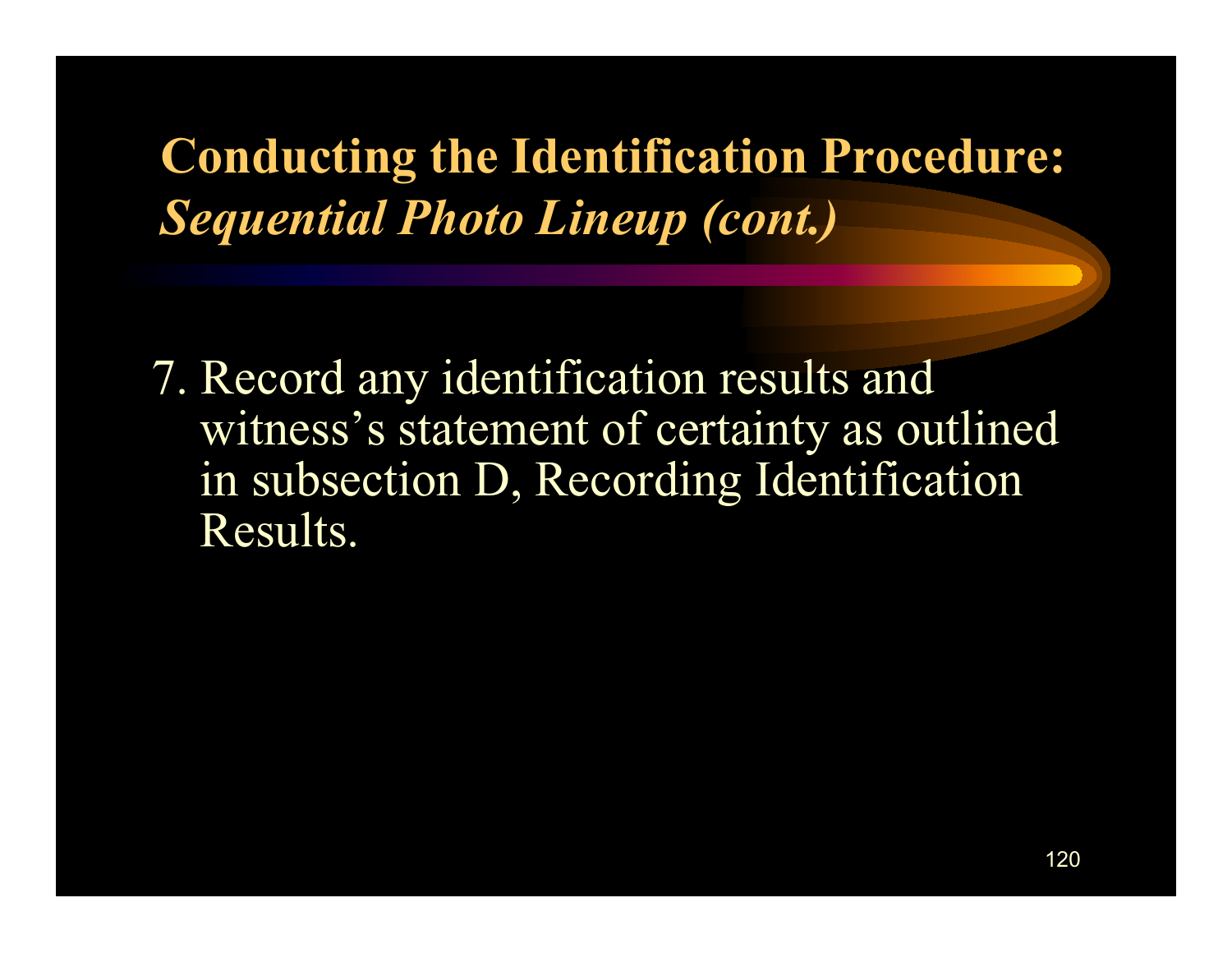- 8. Document in writing the photo lineup procedures, including
	- a. Identification information and sources of all photos used.
	- b. Names of all persons present at the photo lineup.
	- c. Date and time of the identification procedure.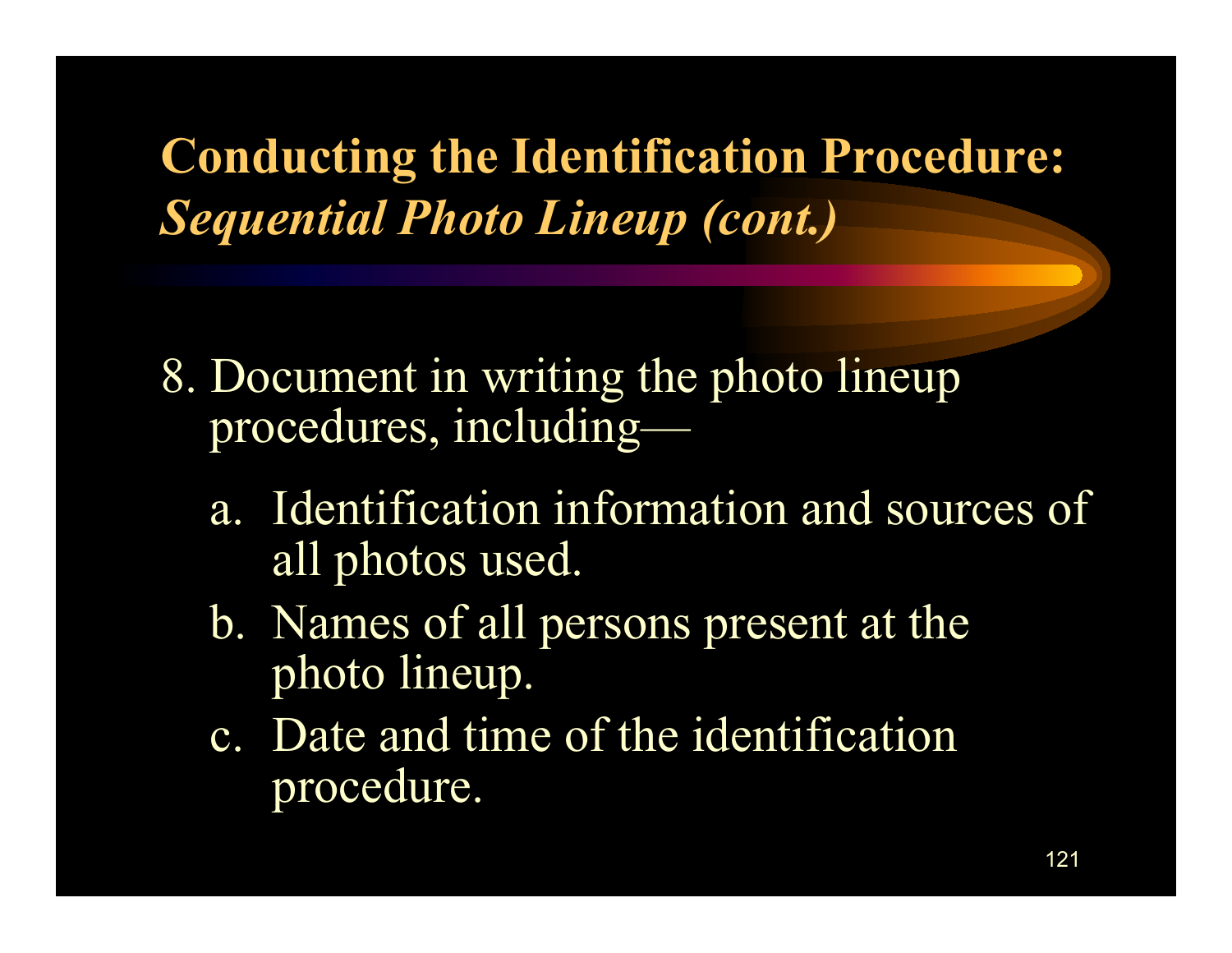9. Instruct the witness not to discuss theidentification procedure or its results with other witnesses involved in the case anddiscourage contact with the media.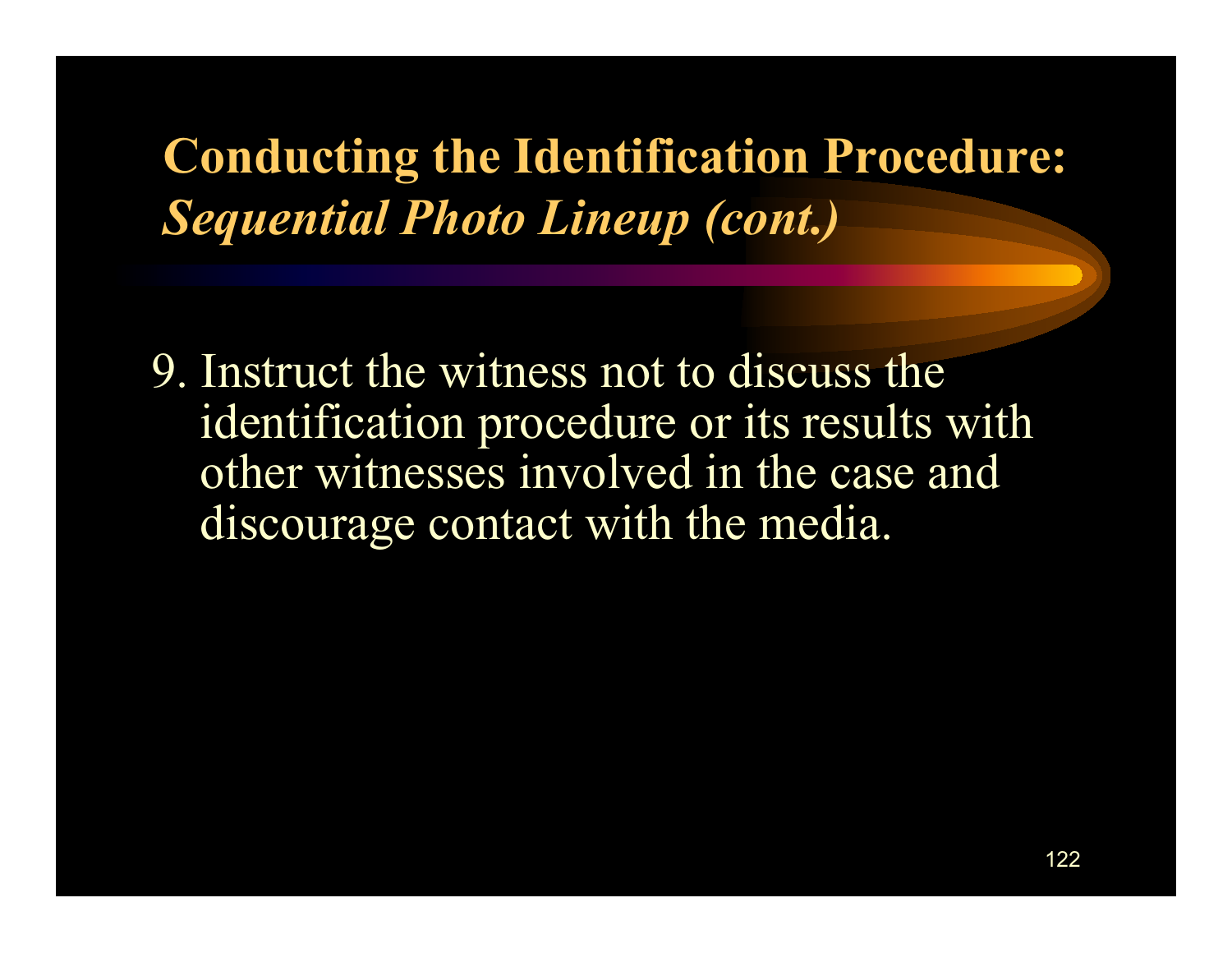**Procedure:** When presenting a simultaneous live lineup, the investigator/lineup administrator should—

1. Provide viewing instructions to the witness as outlined in subsection B, Instructing the Witness Prior to Viewing a Lineup.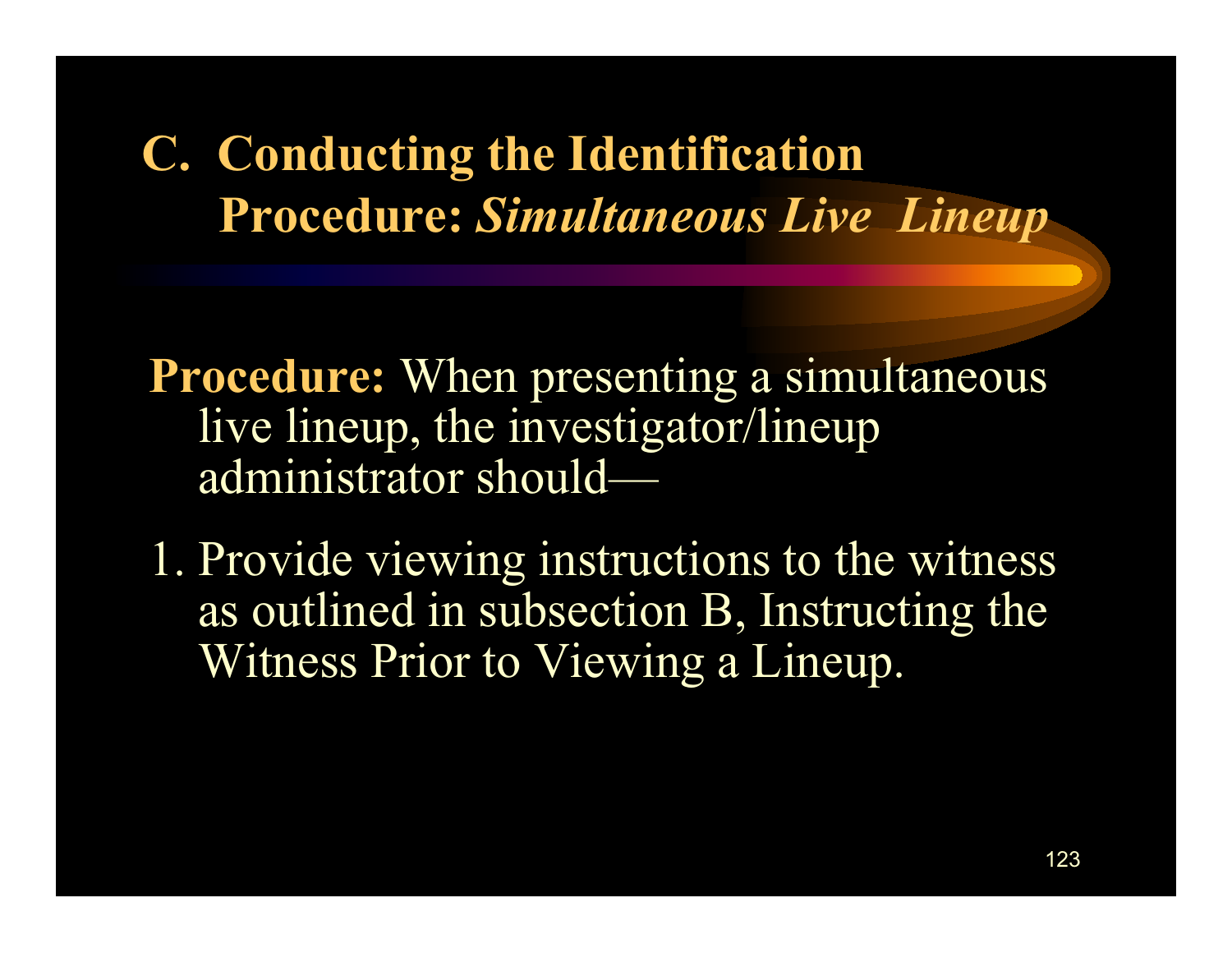- 2. Instruct all those present at the lineup not to suggest in any way the position or identity of the suspect in the lineup.
- 3. Ensure that any identification actions (e.g., speaking, moving) are performed by all members of the lineup.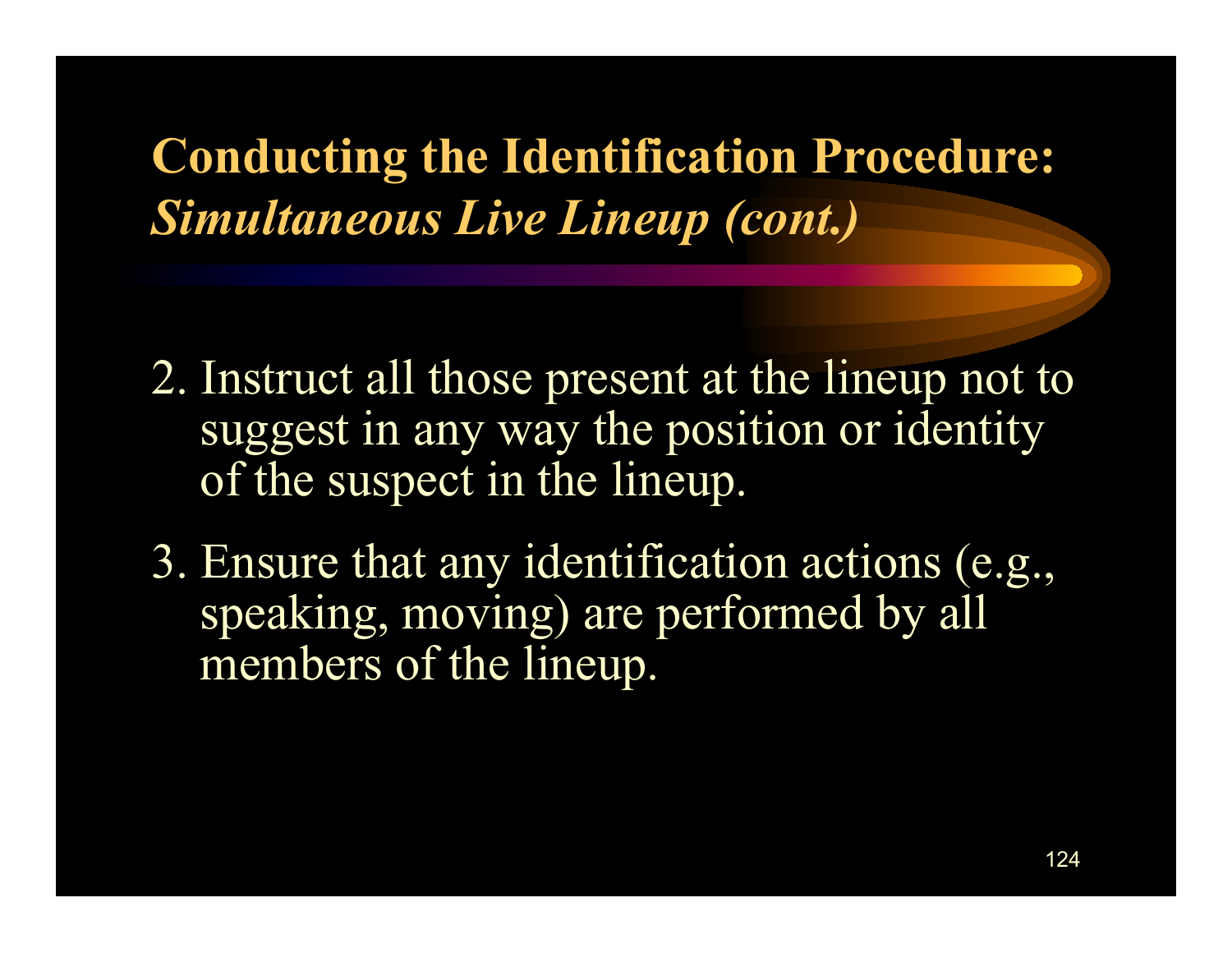- 4. Avoid saying anything to the witness that may influence the witness's selection.
- 5. If an identification is made, avoid reporting to the witness any information regarding the individual he/she has selected prior to obtaining the witness's statement of certainty.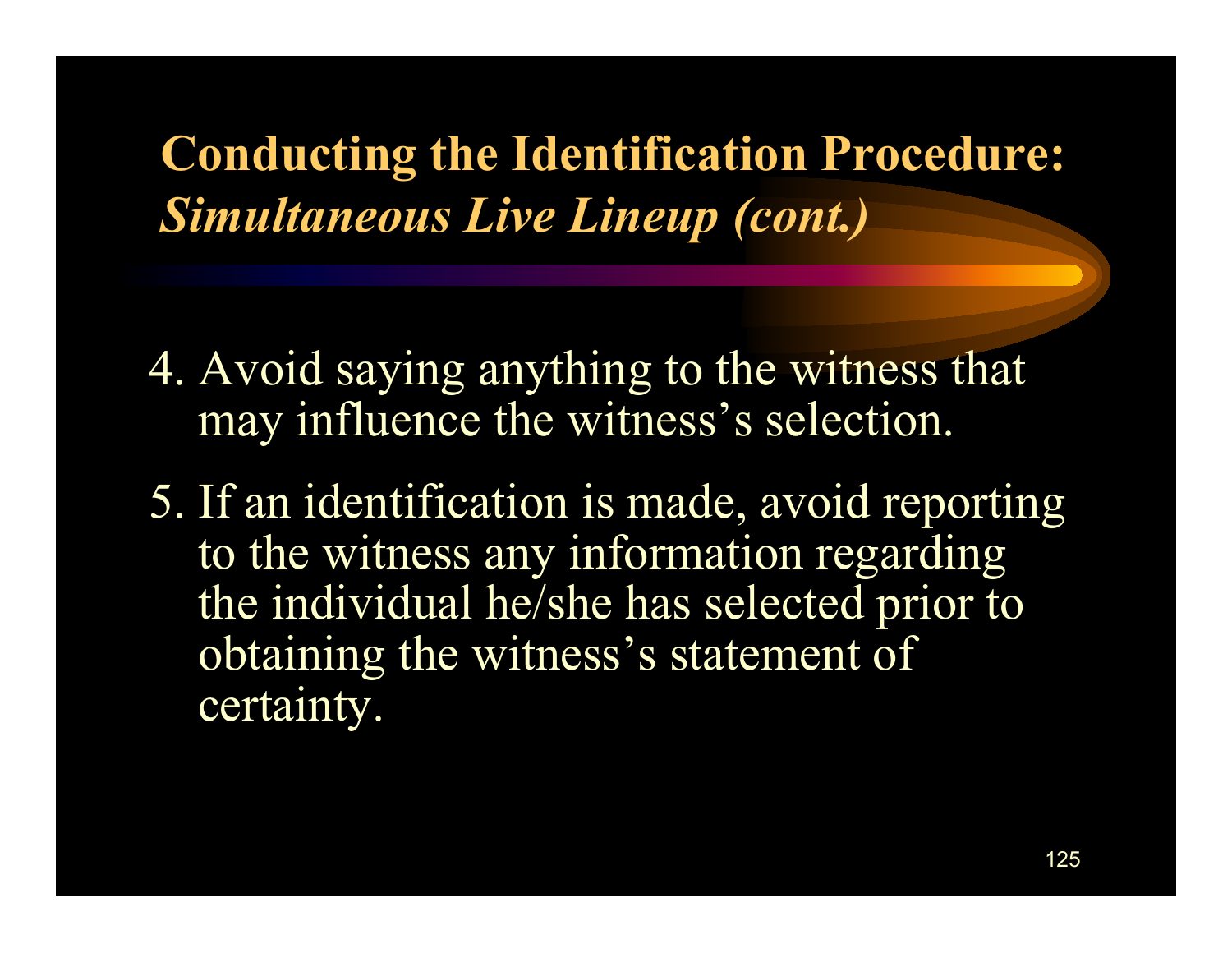6. Record any identification results and witness's statement of certainty as outlined in subsection D, Recording Identification Results.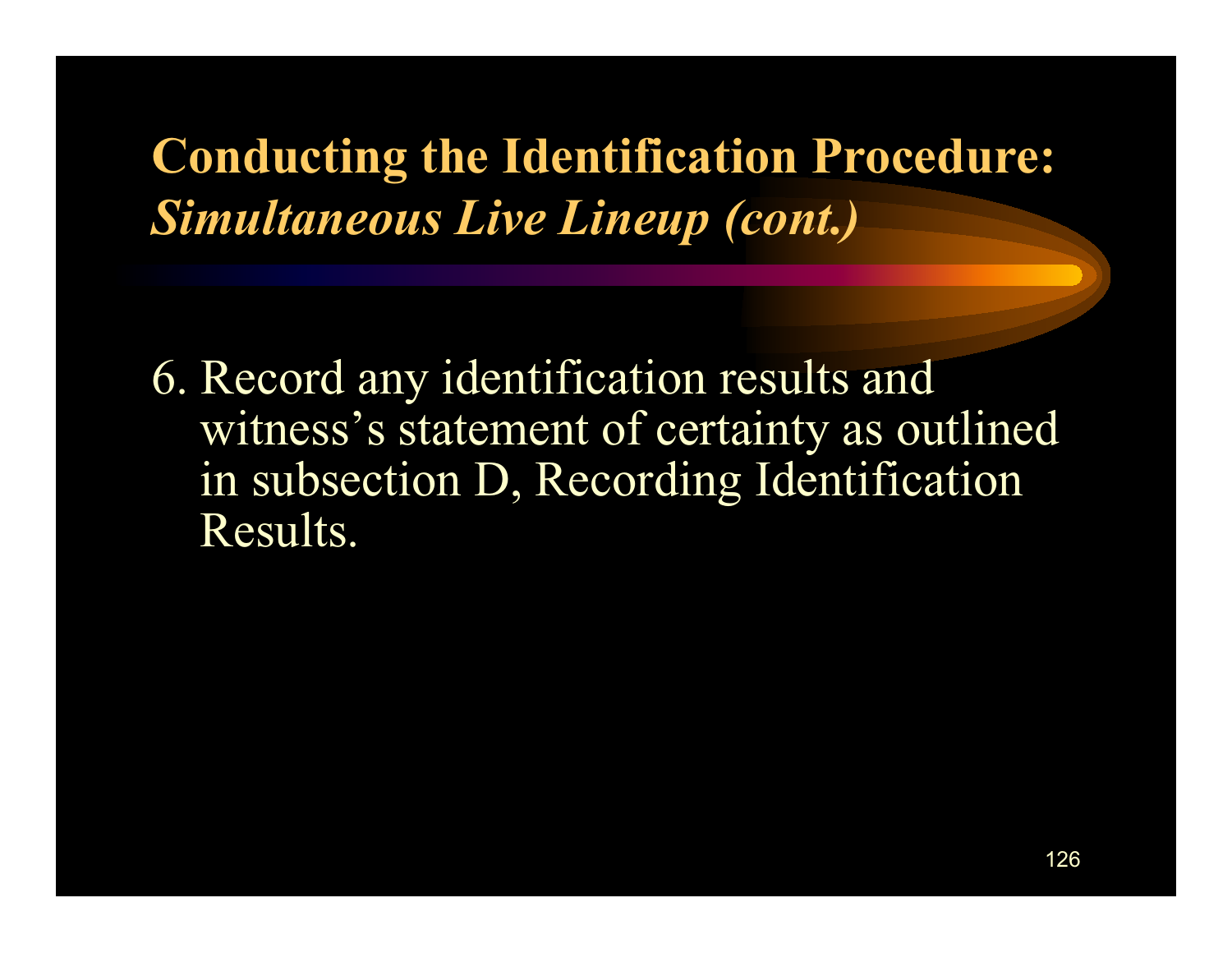- 7. Document the lineup in writing, including
	- a. Identification information of lineup participants.
	- b. Names of all persons present at the lineup.
	- c. Date and time the identification procedure was conducted.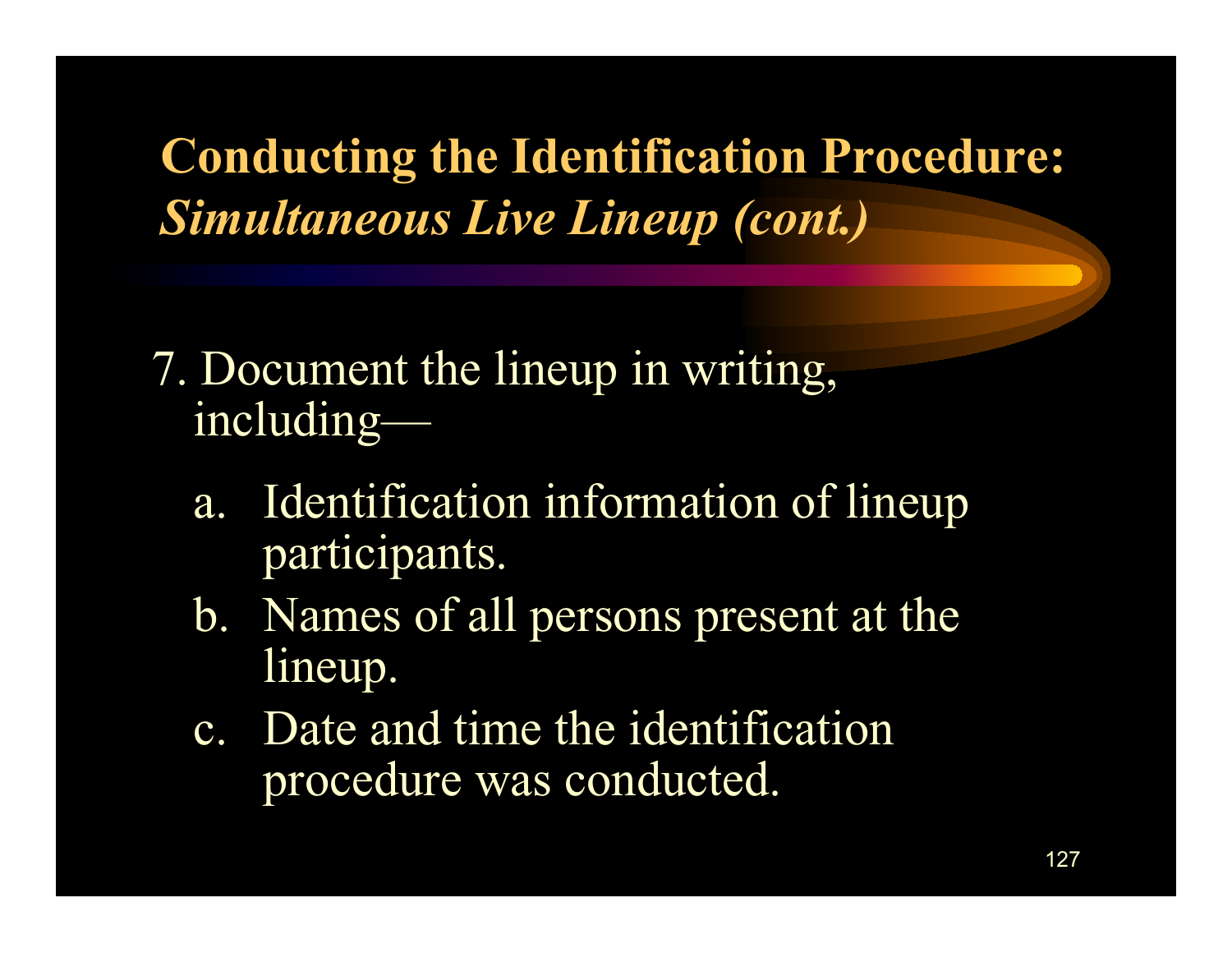- 8. Document the lineup by photo or video. This documentation should be of a quality that represents the lineup clearly and fairly.
- 9. Instruct the witness not to discuss theidentification procedure or its results with other witnesses involved in the case anddiscourage contact with the media.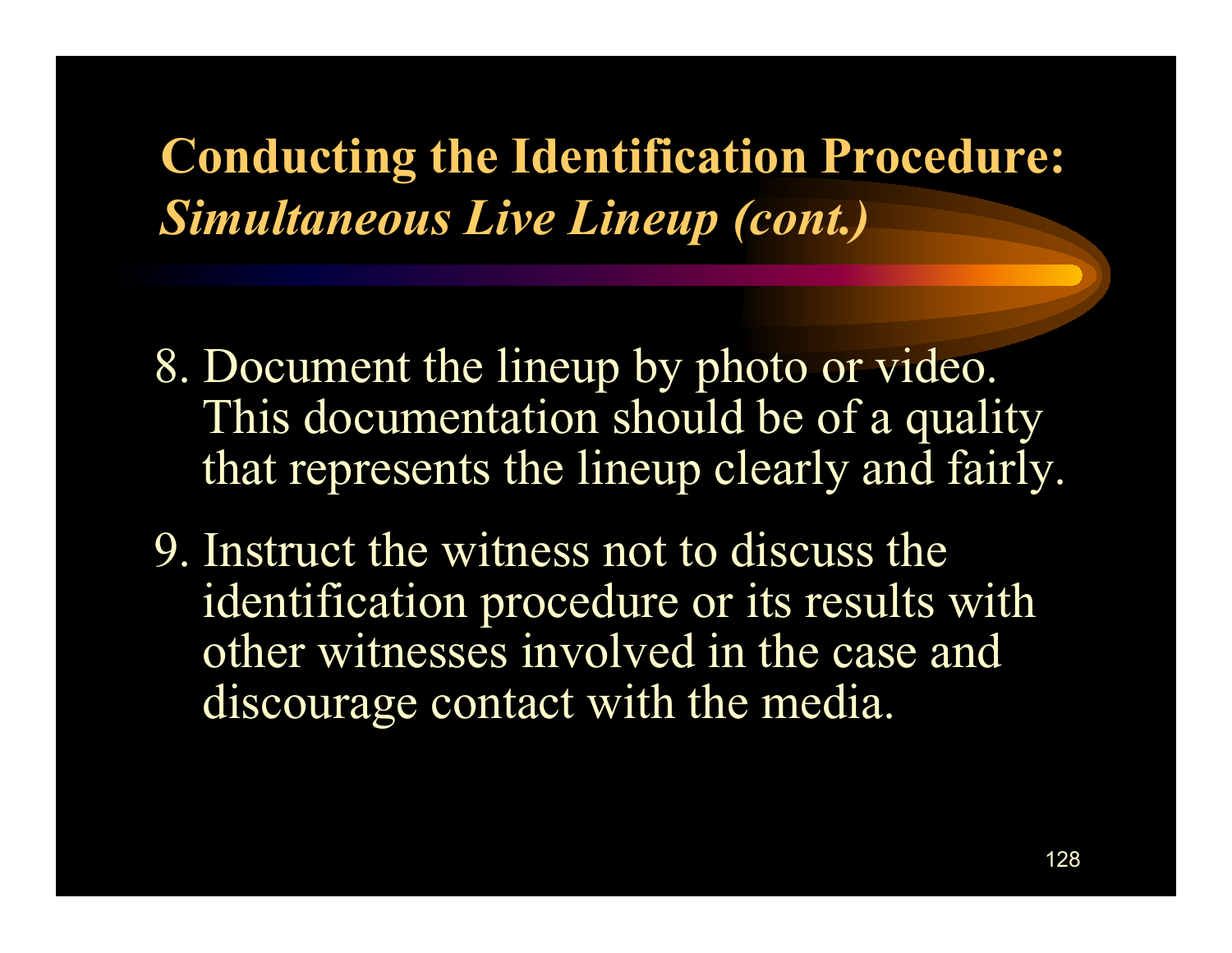**Procedure:** When presenting a sequential live lineup, the lineup administrator/ investigator should—

1. Provide viewing instructions to the witness as outlined in subsection B, Instructing the Witness Prior to Viewing a Lineup.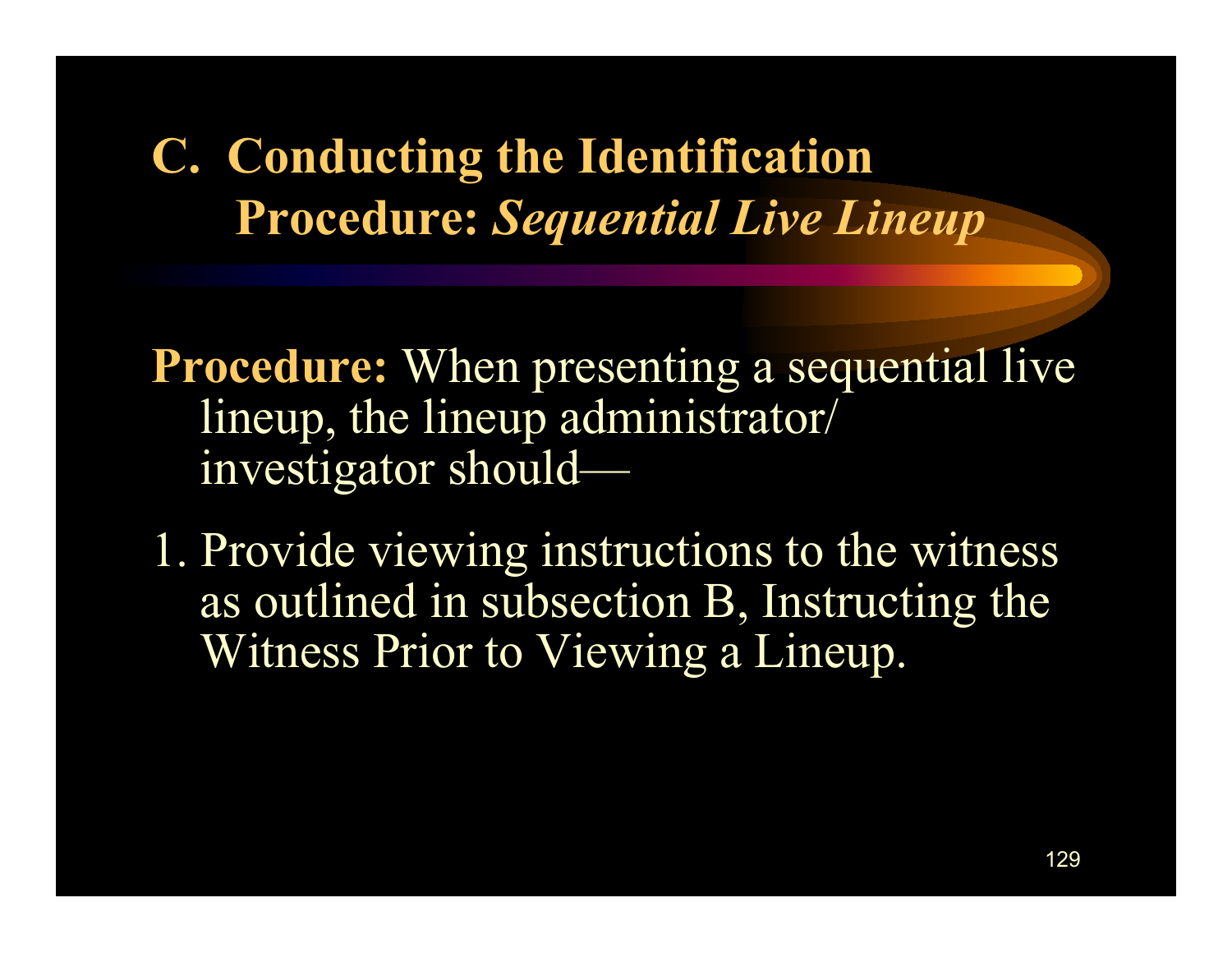- 2. Provide the following **additional** viewing instructions to the witness:
	- a. Individuals will be viewed **one at a time.**
	- b. The individuals will be presented in random order.
	- c. Take as much time as needed in making a decision about each individual before moving to the next one.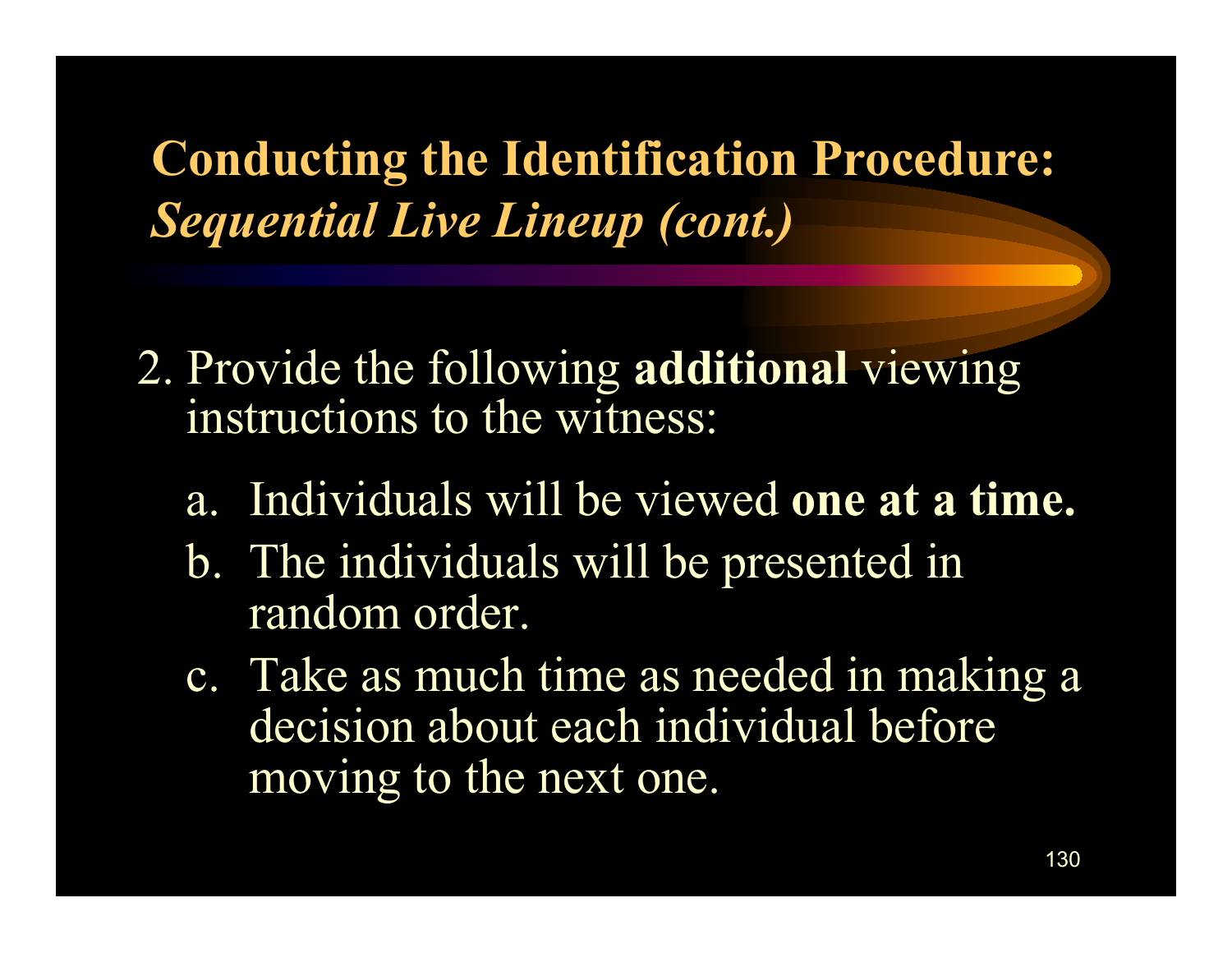- d. If the person who committed the crime is present, identify him/her.
- e. All individuals will be presented, even if an identification is made; *or* the procedure will be stopped at the point of an identification (consistent with jurisdictional/departmental procedures).
- 3. Begin with all lineup participants out of the view of the witness.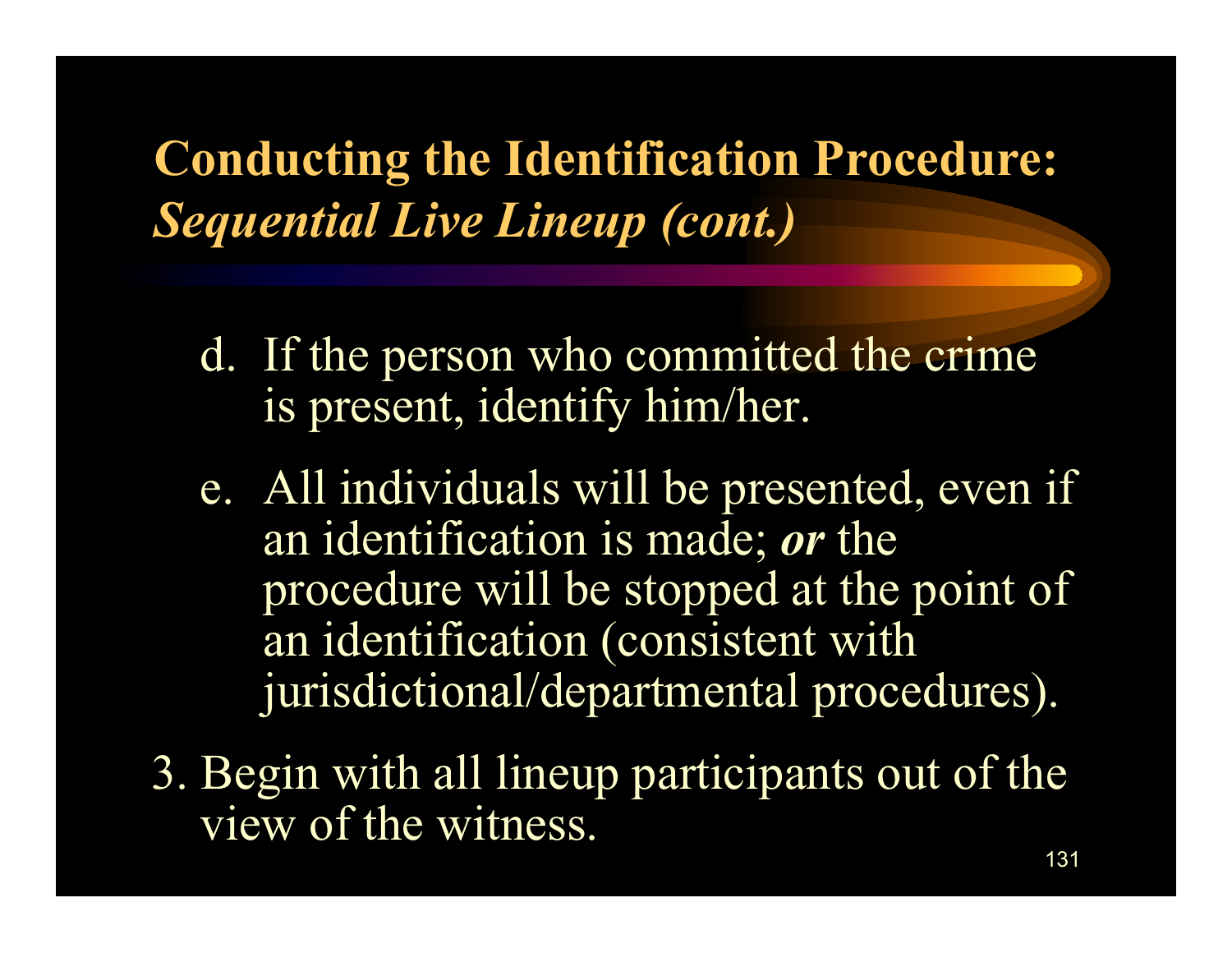- 4. Instruct all those present at the lineup not to suggest in any way the position or identity of the suspect in the lineup.
- 5. Present each individual to the witness separately, in a previously determined order, removing those previously shown.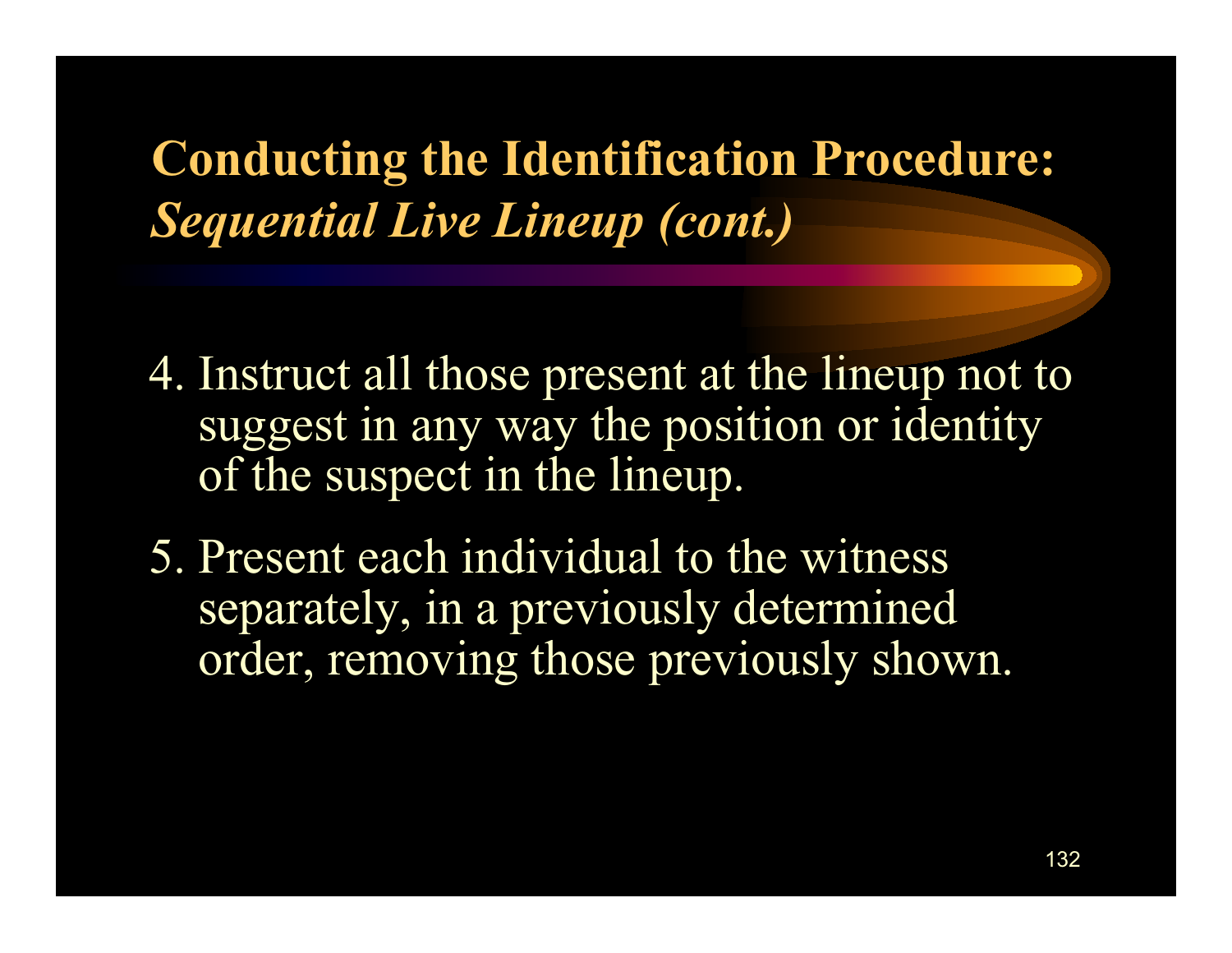- 6. Ensure that any identification actions (e.g., speaking, moving) are performed by all members of the lineup.
- 7. Avoid saying anything to the witness that may influence the witness's selection.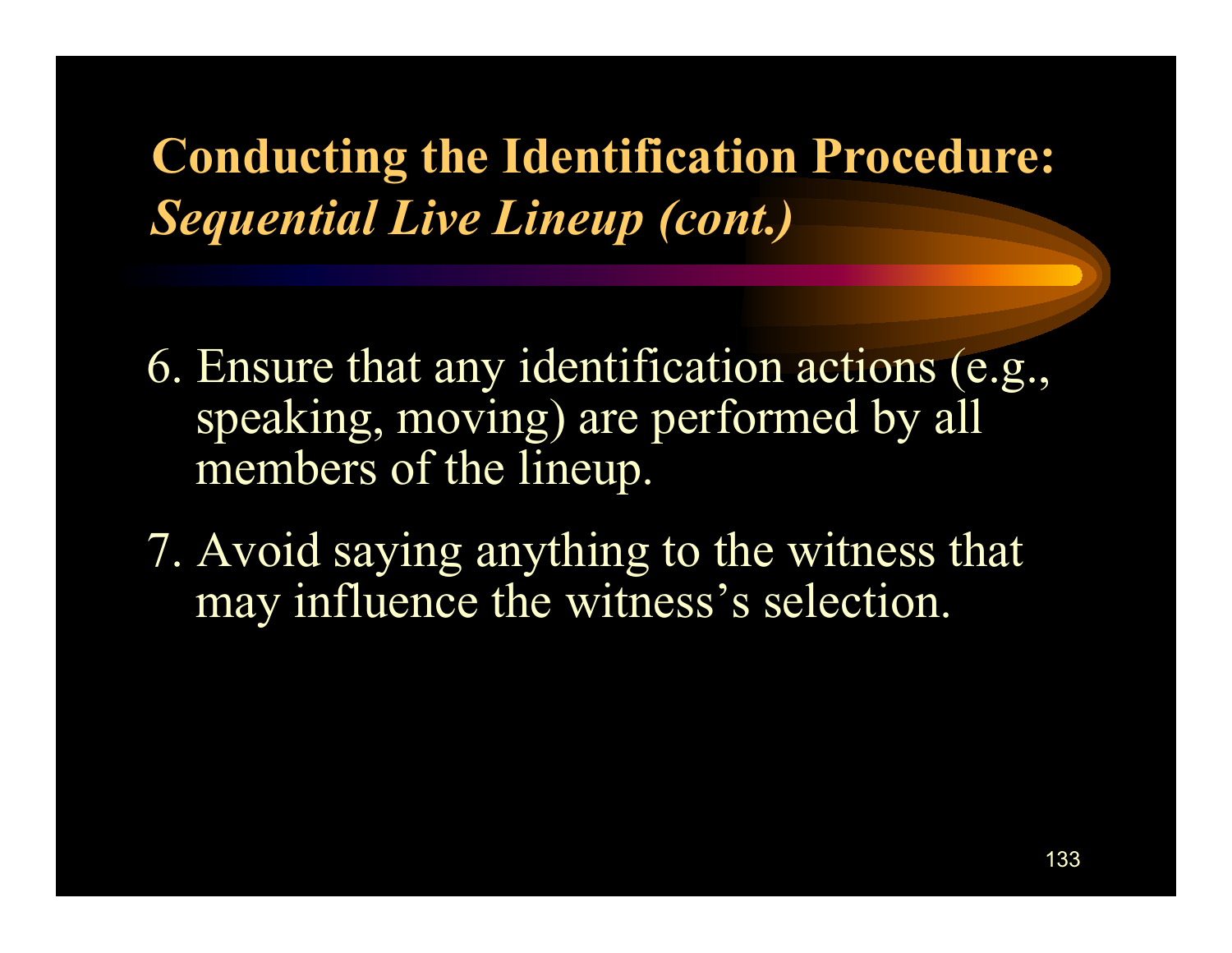- 8. If an identification is made, avoid reporting to the witness any information regarding the individual he/she has selected prior to obtaining the witness's statement of certainty.
- 9. Record any identification results and witness's statement of certainty as outlined in subsection D, Recording Identification Results.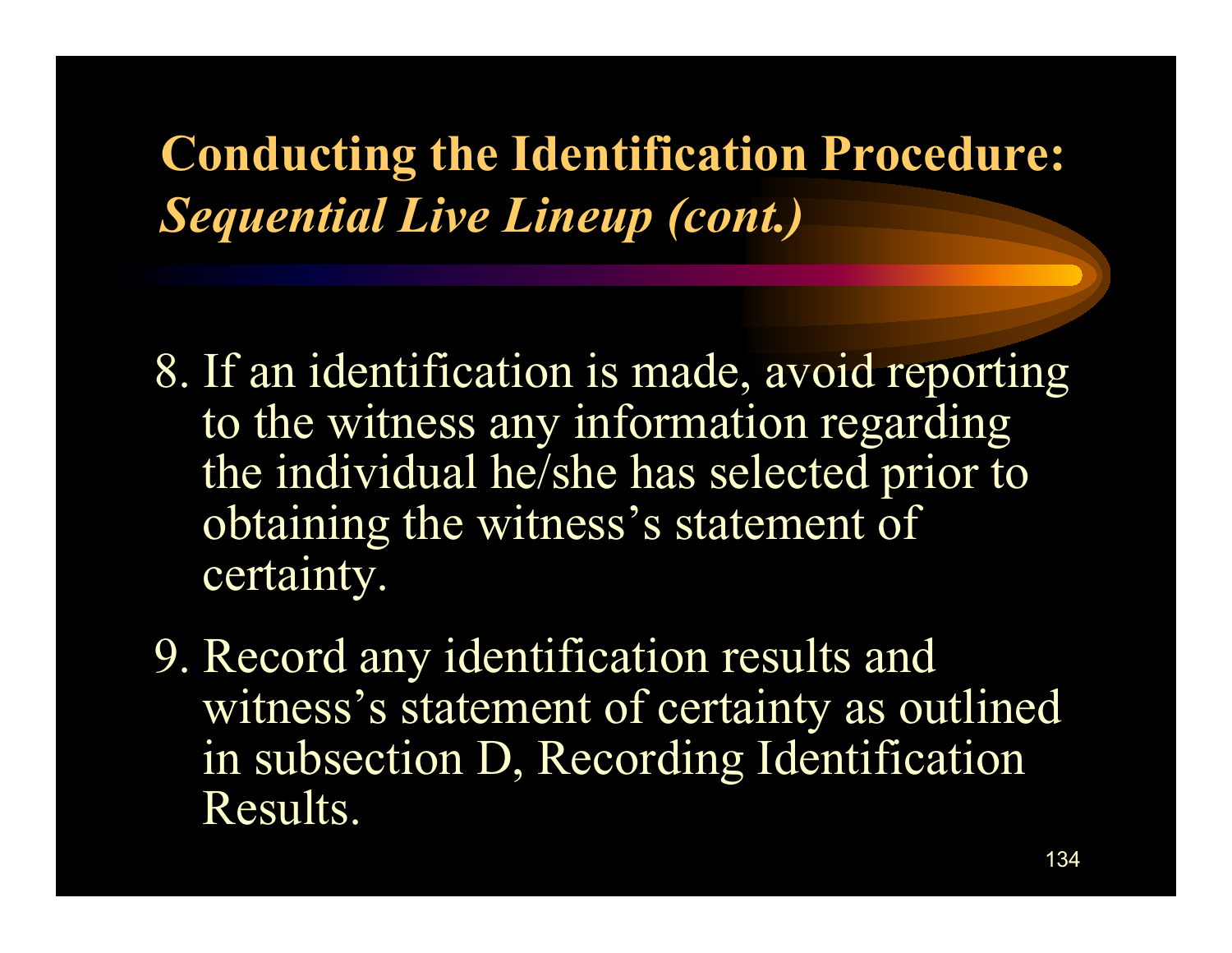- 10. Document the lineup procedures and content in writing, including
	- a. Identification information of lineup participants.
	- b. Names of all persons present at the lineup.
	- c. Date and time the identification procedure was conducted.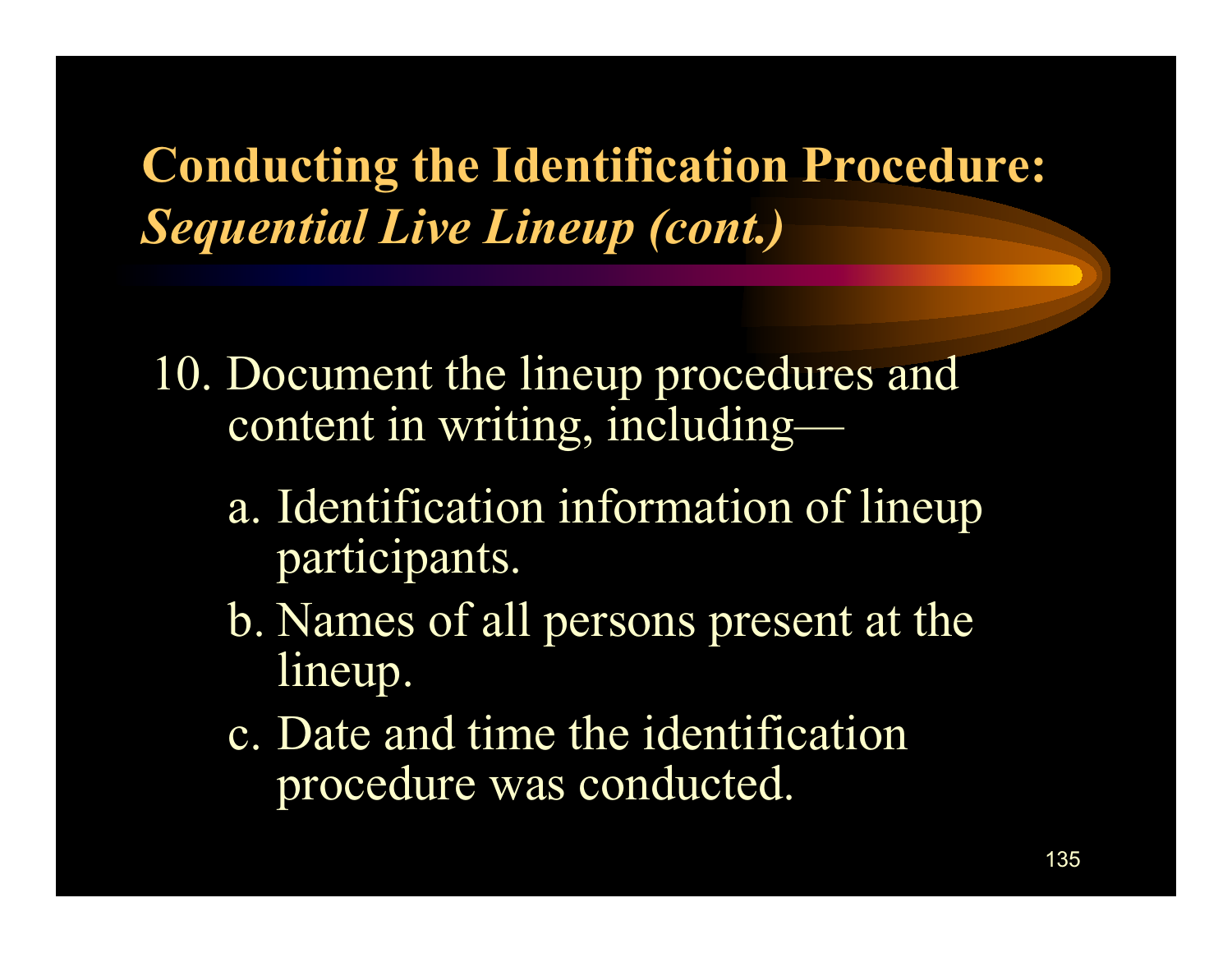11. Document the lineup by photo or video. This documentation should be of a quality that represents the lineup clearly and fairly. Photo documentation can be of either the group or each individual.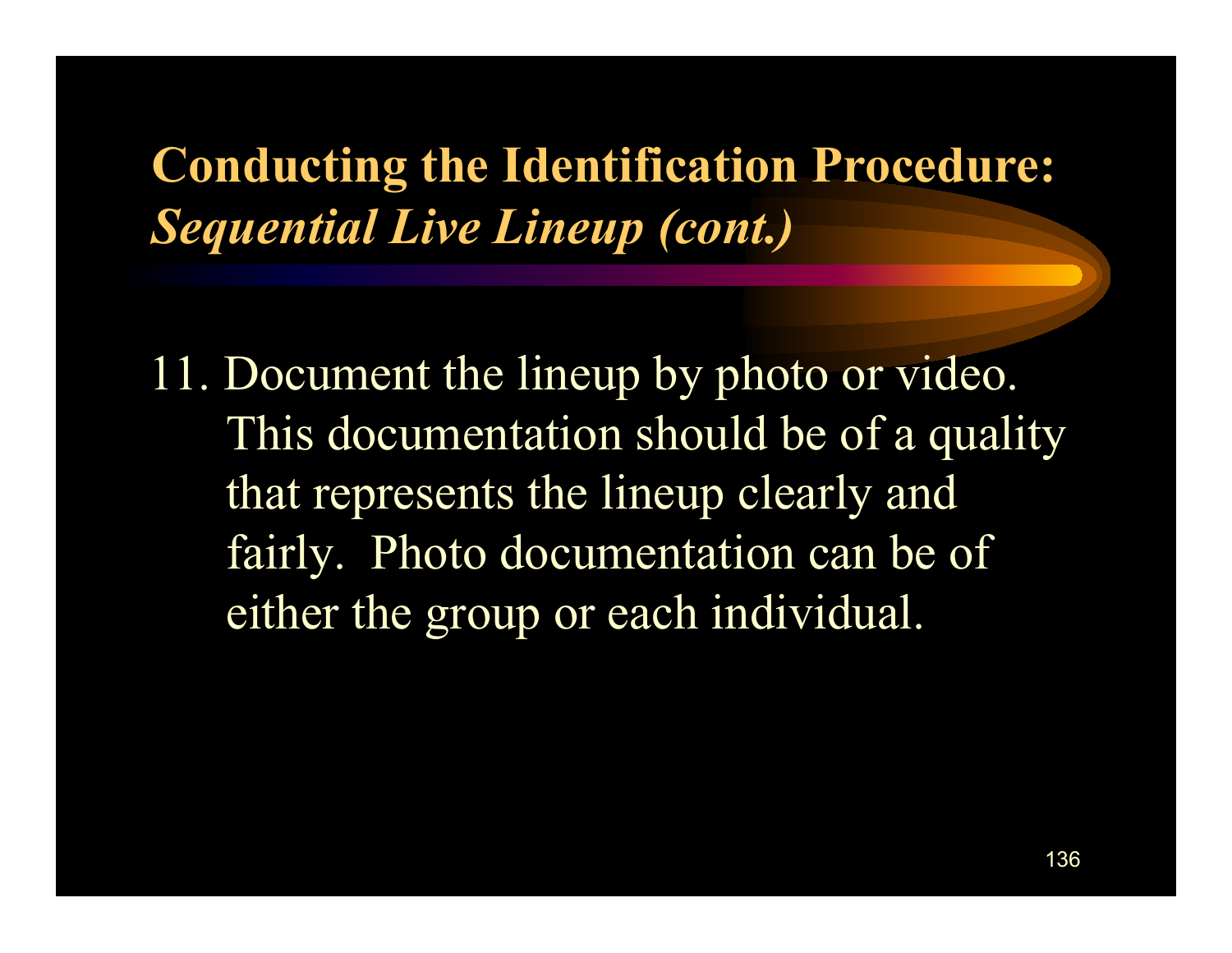12. Instruct the witness not to discuss the identification procedure or its results with other witnesses involved in the case anddiscourage contact with the media.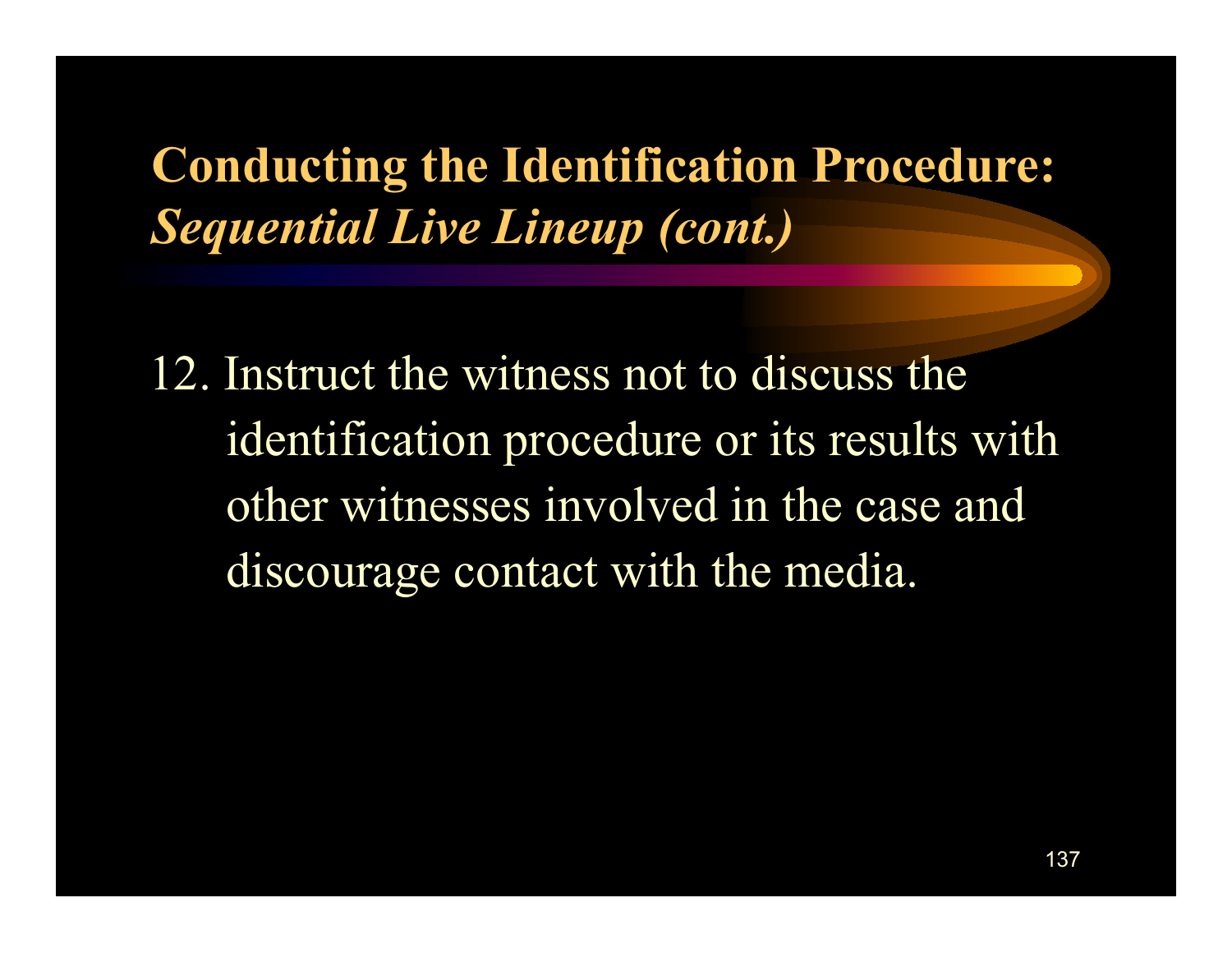## **C. Conducting the Identification Procedure** *(cont.)*

#### **Summary:**

The manner in which an identificationprocedure is conducted can affect the reliability, fairness, and objectivity of the identification. Use of the above procedures can minimize the effect of external influences on a witness's memory.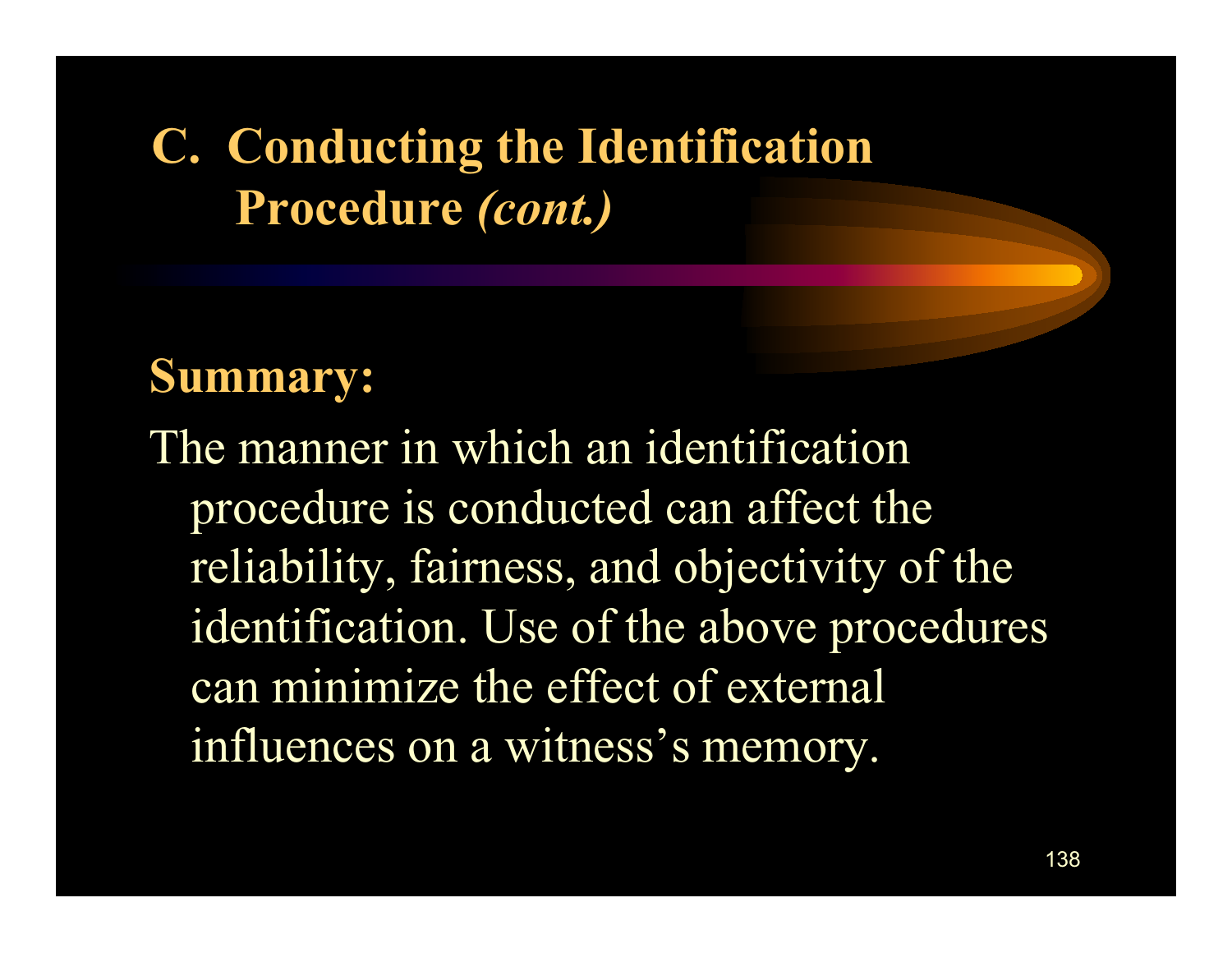#### **D. Recording Identification Results**

**Procedure:** When conducting an identification procedure, the investigator should—

1. Record both identification and nonidentification results in writing, including the witness's own words regarding how sure he/she is.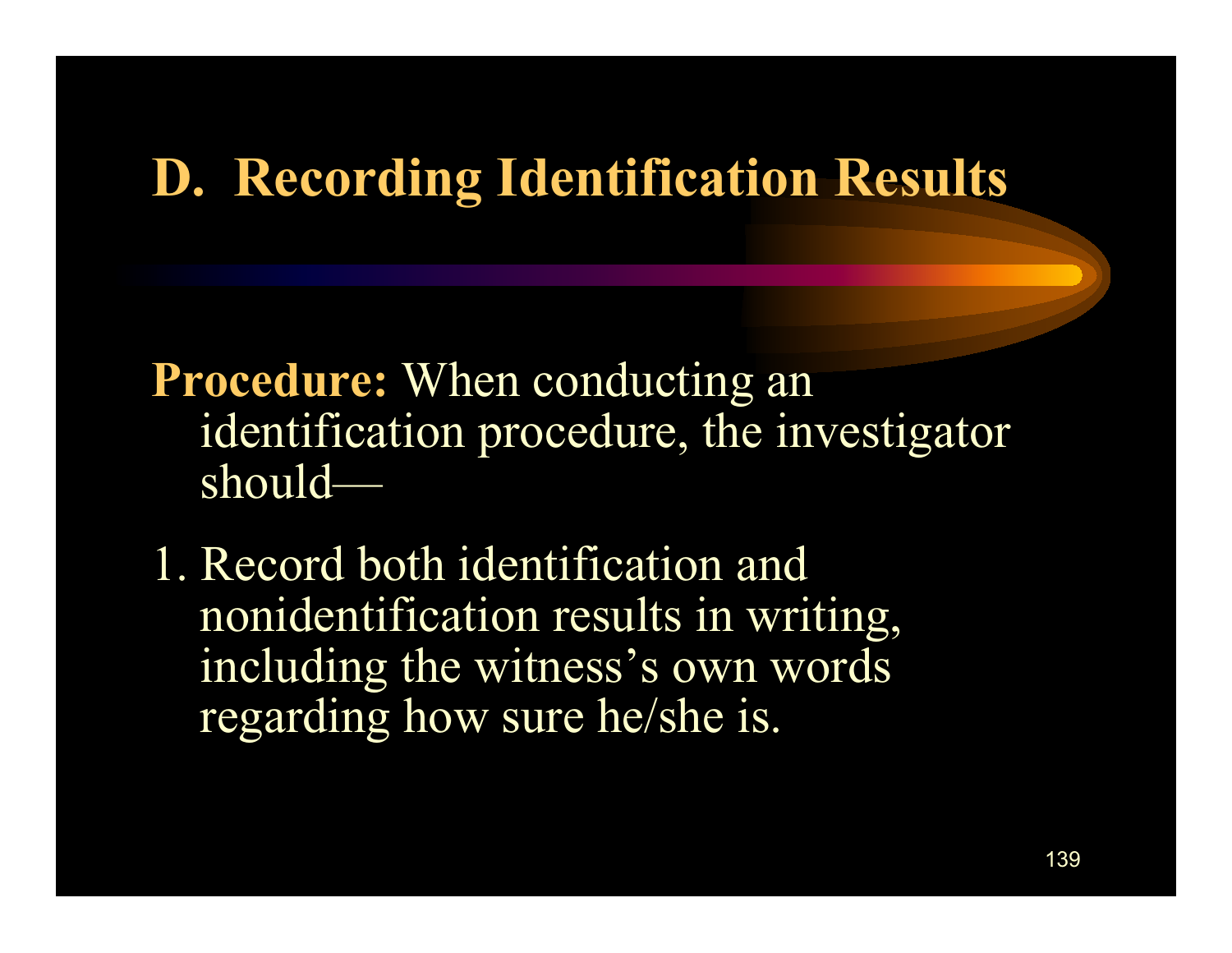#### **LINEUP FORM**

*(Required for Every Photo or Live Lineup)*

| Results of lineup conducted on _____________ (date) at _________ (time):<br>I selected photo/person number _______ from the lineup.<br>I made no selection from the photos shown/persons in lineup.<br>Witness statement about this identification or nonidentification:<br>Unusual circumstances (clothing passed among participants, etc.):<br>Phrases spoken by suspect(s): $\qquad \qquad$ $\qquad \qquad$ $\qquad \qquad$ $\qquad \qquad$ $\qquad \qquad$ $\qquad \qquad$ $\qquad \qquad$ $\qquad \qquad$ $\qquad \qquad$ $\qquad \qquad$ $\qquad \qquad$ $\qquad \qquad$ $\qquad \qquad$ $\qquad \qquad$ $\qquad \qquad$ $\qquad \qquad$ $\qquad \qquad$ $\qquad \qquad$ $\qquad \qquad$ $\qquad \qquad$ $\qquad \qquad$ $\$<br>,我们也不能在这里,我们的人们就是一个人的人,我们也不能在这里的人们,我们也不能会不能会不能会不能会不能会不能会。""我们,我们也不能会不能会不能会不能会不能会<br>Names of any other persons present at lineup and relationship to case: |  |
|--------------------------------------------------------------------------------------------------------------------------------------------------------------------------------------------------------------------------------------------------------------------------------------------------------------------------------------------------------------------------------------------------------------------------------------------------------------------------------------------------------------------------------------------------------------------------------------------------------------------------------------------------------------------------------------------------------------------------------------------------------------------------------------------------------------------------------------------------------------------------------------------------|--|
|                                                                                                                                                                                                                                                                                                                                                                                                                                                                                                                                                                                                                                                                                                                                                                                                                                                                                                  |  |
|                                                                                                                                                                                                                                                                                                                                                                                                                                                                                                                                                                                                                                                                                                                                                                                                                                                                                                  |  |
|                                                                                                                                                                                                                                                                                                                                                                                                                                                                                                                                                                                                                                                                                                                                                                                                                                                                                                  |  |
|                                                                                                                                                                                                                                                                                                                                                                                                                                                                                                                                                                                                                                                                                                                                                                                                                                                                                                  |  |
|                                                                                                                                                                                                                                                                                                                                                                                                                                                                                                                                                                                                                                                                                                                                                                                                                                                                                                  |  |
|                                                                                                                                                                                                                                                                                                                                                                                                                                                                                                                                                                                                                                                                                                                                                                                                                                                                                                  |  |
|                                                                                                                                                                                                                                                                                                                                                                                                                                                                                                                                                                                                                                                                                                                                                                                                                                                                                                  |  |
|                                                                                                                                                                                                                                                                                                                                                                                                                                                                                                                                                                                                                                                                                                                                                                                                                                                                                                  |  |
|                                                                                                                                                                                                                                                                                                                                                                                                                                                                                                                                                                                                                                                                                                                                                                                                                                                                                                  |  |
|                                                                                                                                                                                                                                                                                                                                                                                                                                                                                                                                                                                                                                                                                                                                                                                                                                                                                                  |  |
|                                                                                                                                                                                                                                                                                                                                                                                                                                                                                                                                                                                                                                                                                                                                                                                                                                                                                                  |  |
|                                                                                                                                                                                                                                                                                                                                                                                                                                                                                                                                                                                                                                                                                                                                                                                                                                                                                                  |  |
|                                                                                                                                                                                                                                                                                                                                                                                                                                                                                                                                                                                                                                                                                                                                                                                                                                                                                                  |  |
|                                                                                                                                                                                                                                                                                                                                                                                                                                                                                                                                                                                                                                                                                                                                                                                                                                                                                                  |  |
|                                                                                                                                                                                                                                                                                                                                                                                                                                                                                                                                                                                                                                                                                                                                                                                                                                                                                                  |  |
|                                                                                                                                                                                                                                                                                                                                                                                                                                                                                                                                                                                                                                                                                                                                                                                                                                                                                                  |  |
|                                                                                                                                                                                                                                                                                                                                                                                                                                                                                                                                                                                                                                                                                                                                                                                                                                                                                                  |  |
|                                                                                                                                                                                                                                                                                                                                                                                                                                                                                                                                                                                                                                                                                                                                                                                                                                                                                                  |  |
|                                                                                                                                                                                                                                                                                                                                                                                                                                                                                                                                                                                                                                                                                                                                                                                                                                                                                                  |  |
|                                                                                                                                                                                                                                                                                                                                                                                                                                                                                                                                                                                                                                                                                                                                                                                                                                                                                                  |  |
|                                                                                                                                                                                                                                                                                                                                                                                                                                                                                                                                                                                                                                                                                                                                                                                                                                                                                                  |  |
|                                                                                                                                                                                                                                                                                                                                                                                                                                                                                                                                                                                                                                                                                                                                                                                                                                                                                                  |  |
|                                                                                                                                                                                                                                                                                                                                                                                                                                                                                                                                                                                                                                                                                                                                                                                                                                                                                                  |  |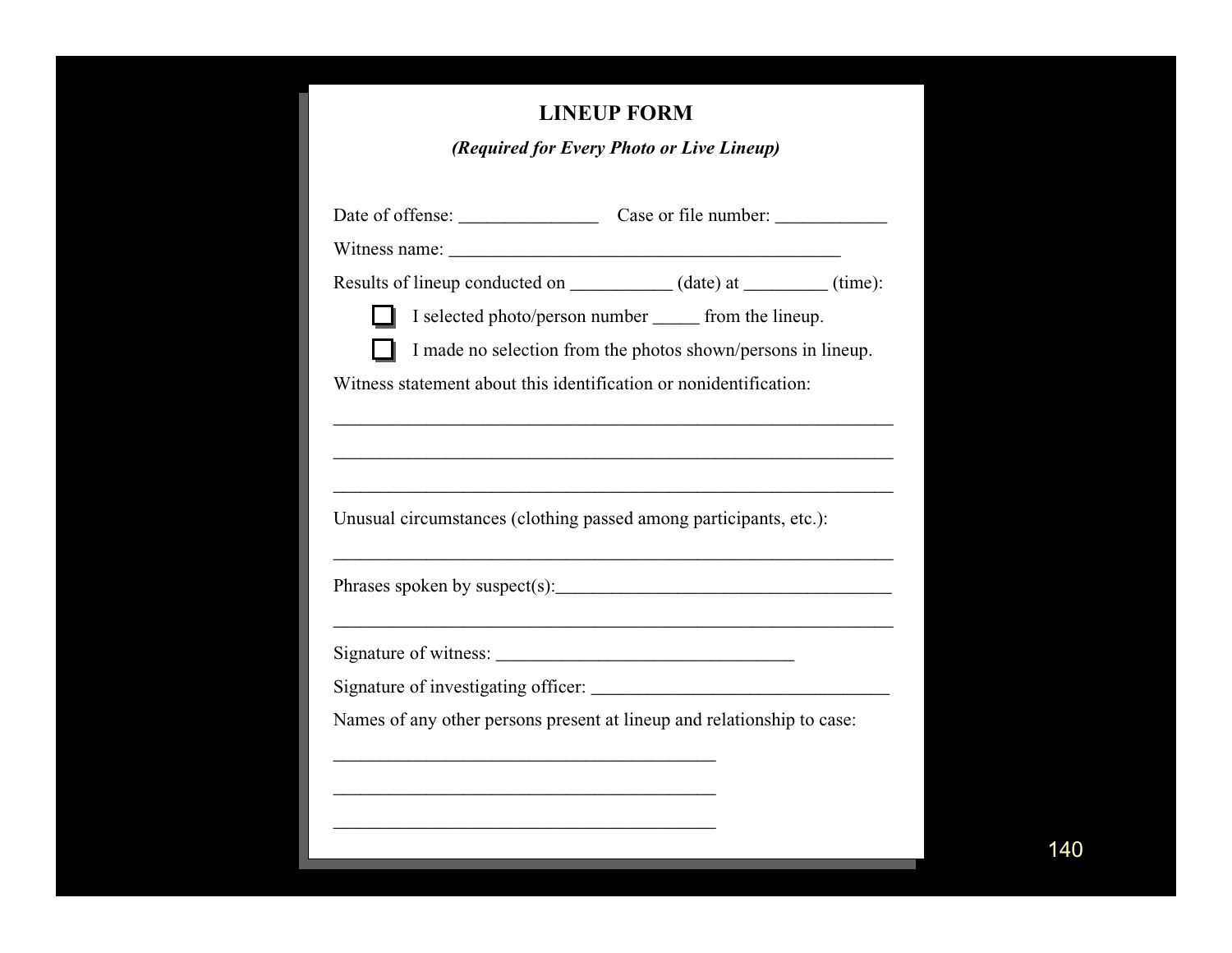# **Recording Identification Results** *(cont.)*

- 2. Ensure results are signed and dated by the witness.
- 3. Ensure that no materials indicating previous identification results are visible to thewitness.
- 4. Ensure that the witness does not write on or mark any materials that will be used in other identification procedures.